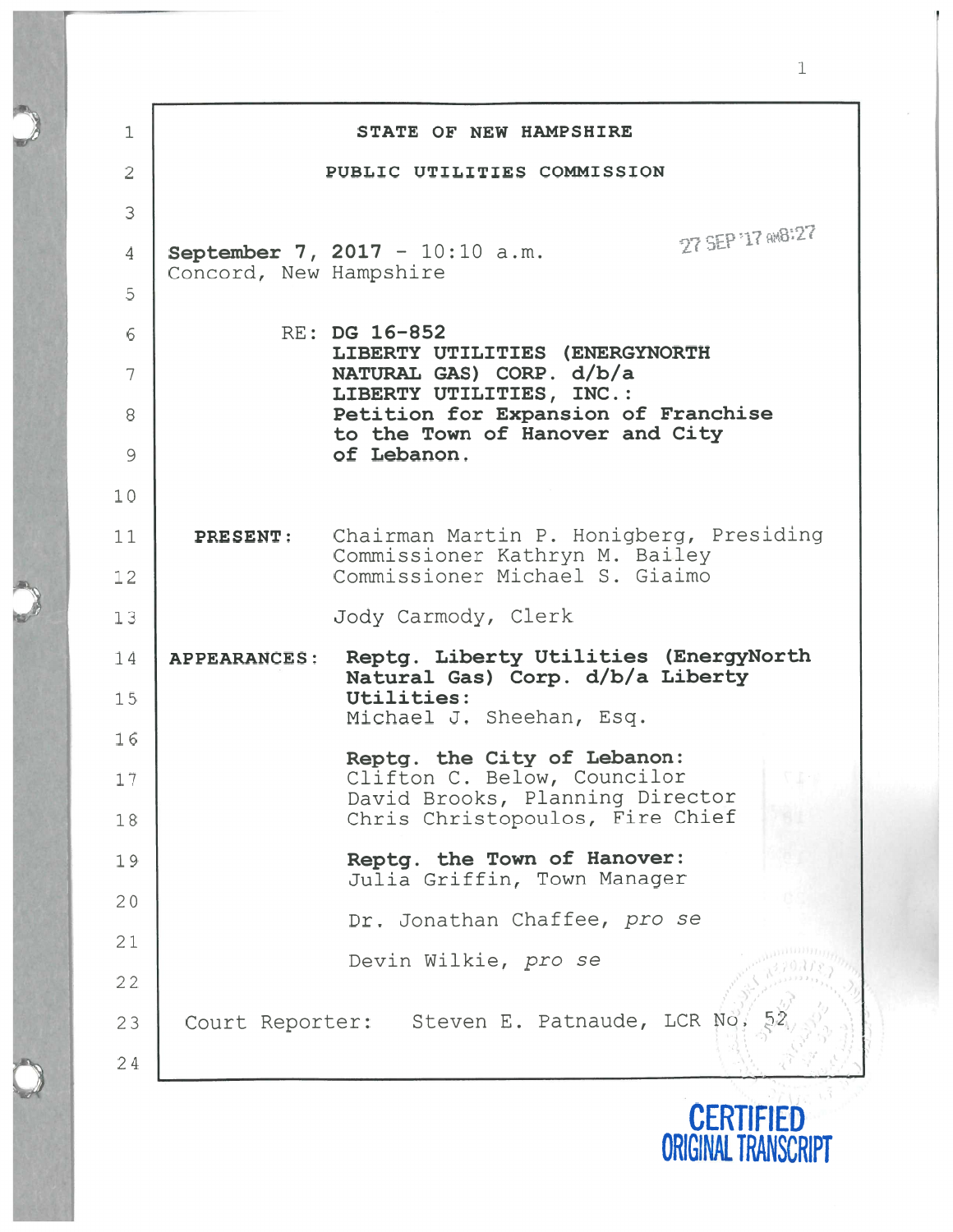| $\mathbf{2}$   | APPEARANCES: (continued)                                              |
|----------------|-----------------------------------------------------------------------|
| $\mathcal{S}$  | Reptg. Residential Ratepayers:<br>Brian D. Buckley, Esq.              |
| $\overline{4}$ | Pradip Chattopadhyay, Asst. Cons. Adv.<br>Office of Consumer Advocate |
| 5              | Reptg. PUC Staff:                                                     |
| 6              | Alexander F. Speidel, Esq.<br>Stephen Frink, Asst. Dir./Gas & Water   |
| 7              |                                                                       |
| $\,8\,$        |                                                                       |
| $\mathcal{G}$  |                                                                       |
| 10             |                                                                       |
| 11             |                                                                       |
| 12             |                                                                       |
| 13             |                                                                       |
| 14             |                                                                       |
| 15             |                                                                       |
| 16             |                                                                       |
| 17             |                                                                       |
| $1\,8$         |                                                                       |
| 19             |                                                                       |
| 20             |                                                                       |
| 21             |                                                                       |
| 22             |                                                                       |
| 23             |                                                                       |
| 24             |                                                                       |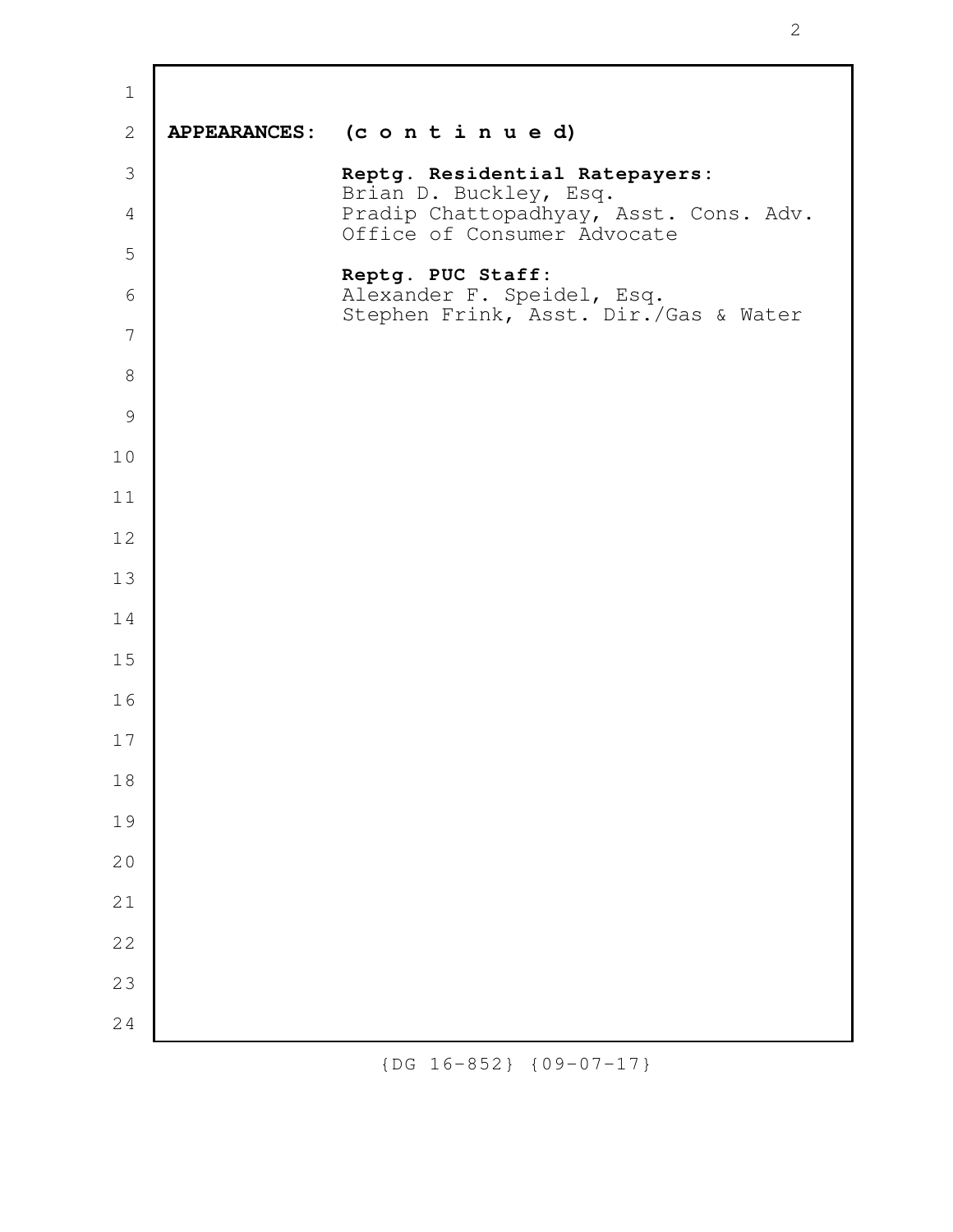| $\mathbf 1$    |                                                                              |                   |
|----------------|------------------------------------------------------------------------------|-------------------|
| $\overline{2}$ | INDEX                                                                        |                   |
| 3              |                                                                              | PAGE NO.          |
| 4              | PUBLIC STATEMENTS BY:                                                        |                   |
| 5              | Laura Simon                                                                  | 15                |
| 6              | Sam Shain                                                                    | 18                |
| 7              | Geoffrey Gardner                                                             | 19                |
| 8              | Joanna Sharf                                                                 | 21                |
| 9              | Ariel Arwen                                                                  | 24                |
| 10             | Judy Colla                                                                   | 26                |
| 11             | Bart Guetti                                                                  | 29                |
| 12             | Rep. Lee Oxenham                                                             | 31                |
| 13             |                                                                              |                   |
| 14             | $\star$<br>$\star$<br>$\star$                                                |                   |
| 15             |                                                                              |                   |
| 16             | <b>WITNESS PANEL:</b><br>WILLIAM J. CLARK<br>PRADIP CHATTOPADHYAY            |                   |
| 17             | STEPHEN P. FRINK                                                             |                   |
| 18             | Direct examination by Mr. Sheehan<br>Direct examination by Mr. Buckley       | 46, 50<br>47, 56  |
| 19             | Direct examination by Mr. Speidel<br>Cross-examination by Mr. Below          | 49, 59<br>63, 77  |
| 20             | Cross-examination by Ms. Griffin<br>Cross-examination by Mr. Chaffee         | 73<br>75          |
| 21             | Interrogatories by Cmsr. Bailey<br>Interrogatories by Cmsr. Giaimo           | 78<br>114<br>103, |
| 22             | Interrogatories by Chairman Honigberg<br>Redirect examination by Mr. Sheehan | 106<br>113        |
| 23             | Redirect examination by Mr. Buckley                                          | 114               |
| 24             |                                                                              |                   |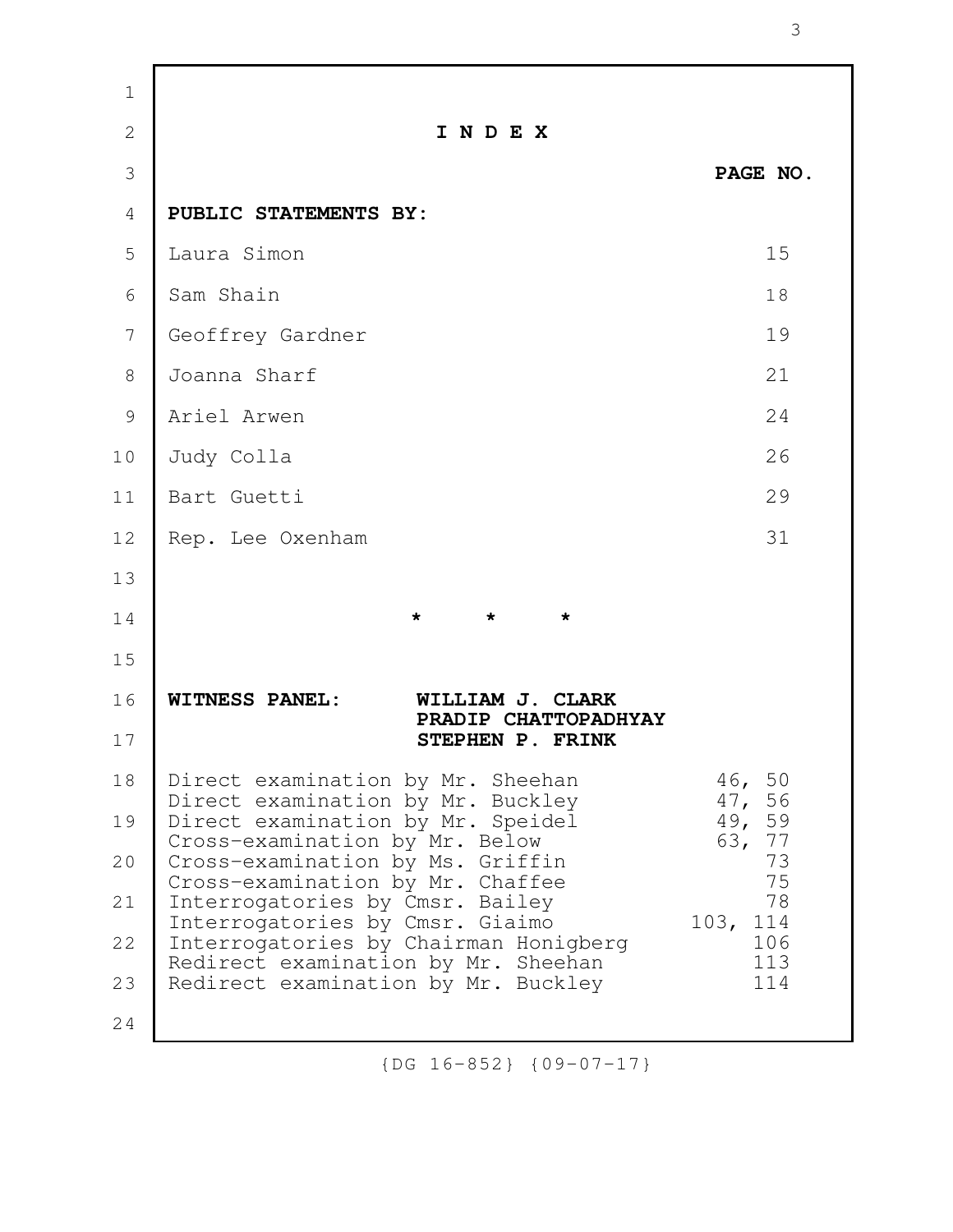| $\mathbf 1$    |                                                                     |                               |            |
|----------------|---------------------------------------------------------------------|-------------------------------|------------|
| $\overline{2}$ |                                                                     | I N D E X (continued)         |            |
| 3              |                                                                     |                               | PAGE NO.   |
| $\overline{4}$ | <b>WITNESS:</b>                                                     | <b>JULIA GRIFFIN</b>          |            |
| 5              | Direct examination by Mr. Below                                     |                               | 117<br>122 |
| 6              | Interrogatories by Cmsr. Bailey                                     |                               |            |
| 7              |                                                                     |                               |            |
| 8              | <b>WITNESS:</b>                                                     | <b>JONATHAN CHAFFEE</b>       |            |
| 9              | Direct examination by Mr. Below<br>Cross-examination by Mr. Sheehan |                               | 125<br>157 |
| 10             |                                                                     |                               |            |
| 11             |                                                                     |                               |            |
| 12             |                                                                     | $\star$<br>$\star$<br>$\star$ |            |
| 13             |                                                                     |                               |            |
| 14             | <b>CLOSING STATEMENTS BY:</b>                                       |                               |            |
| 15             |                                                                     | Mr. Below                     | 160        |
| 16             |                                                                     | Mr. Buckley                   | 164        |
| 17             |                                                                     | Mr. Speidel                   | 164        |
| 18             |                                                                     | Mr. Sheehan                   | 165        |
| 19             |                                                                     |                               |            |
| 20             |                                                                     |                               |            |
| 21             |                                                                     |                               |            |
| 22             |                                                                     |                               |            |
| 23             |                                                                     |                               |            |
| 24             |                                                                     |                               |            |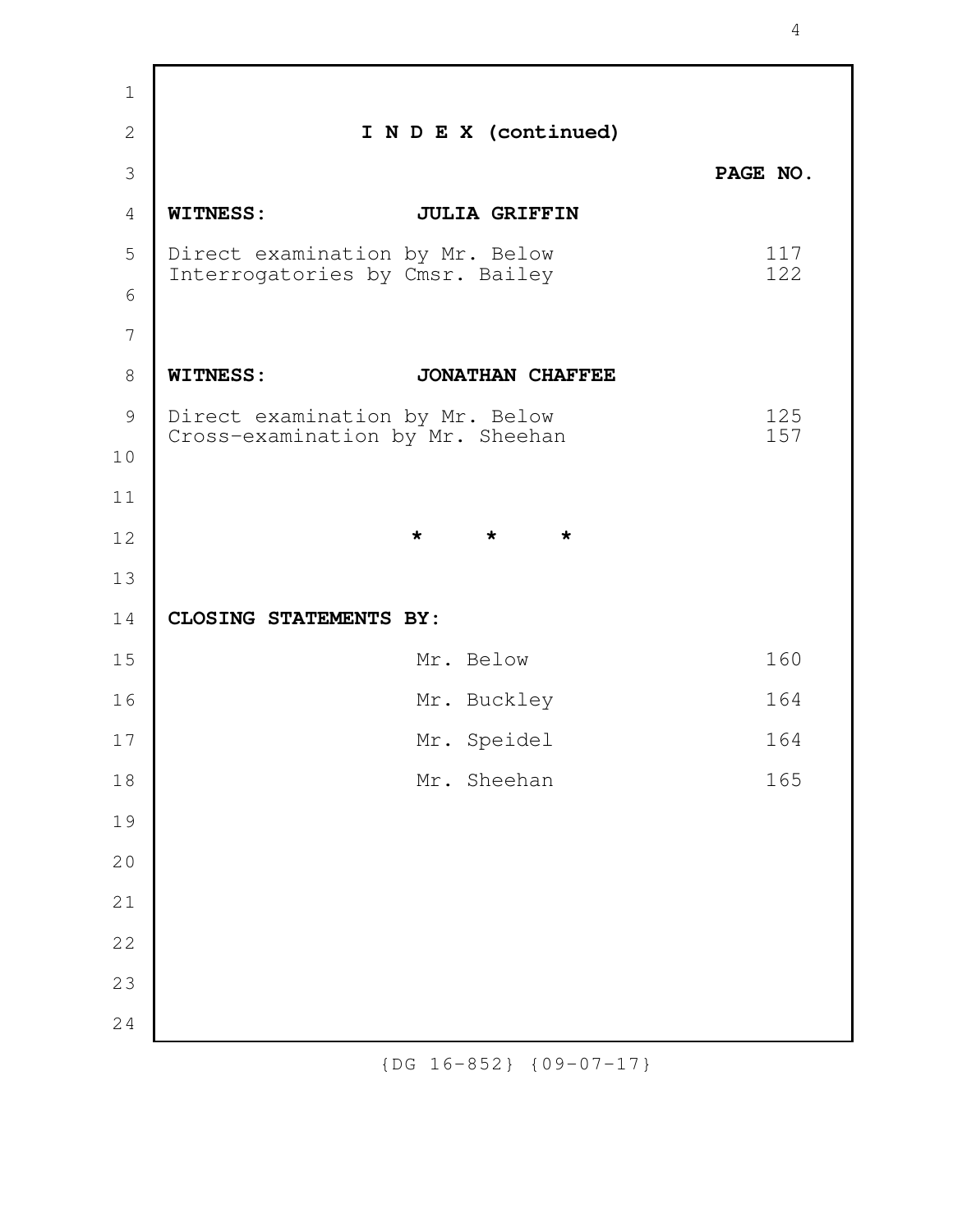| $\mathbf 1$    |             |                                                                    |     |
|----------------|-------------|--------------------------------------------------------------------|-----|
| $\overline{2}$ |             | EXHIBITS                                                           |     |
| 3              |             | EXHIBIT NO. DESCRIPTION<br>PAGE NO.                                |     |
| 4              | $\mathbf 1$ | Petition for Expansion of<br>Franchise to the Town of Hanover      | 41  |
| 5              |             | and the City of Lebanon,<br>consisting of Testimonies and          |     |
| 6              |             | Attachments thereto (11-28-16)<br>{CONFIDENTIAL & PROPRIETARY}     |     |
| 7              | 2           | Petition for Expansion of                                          | 41  |
| 8              |             | Franchise to the Town of Hanover<br>and the City of Lebanon,       |     |
| 9              |             | consisting of Testimonies and<br>Attachments thereto (11-28-16)    |     |
| 10             |             | [REDACTED - for PUBLIC USE]                                        |     |
| 11             | 3           | PUC Staff Direct Testimony of<br>Stephen P. Frink (07-12-17)       | 41  |
| 12             | 4           | OCA Direct Testimony of                                            | 41  |
| 13             |             | Dr. Pradip Chattopadhyay,<br>with Attachments $(07-17-17)$         |     |
| 14             |             | {CONFIDENTIAL & PROPRIETARY}                                       |     |
| 15             | 5           | OCA Direct Testimony of<br>Dr. Pradip Chattopadhyay,               | 41  |
| 16             |             | with Attachments $(07-17-17)$<br>[REDACTED - for PUBLIC USE]       |     |
| 17             | 6           | Settlement Agreement, including                                    | 43  |
| 18             |             | Appendix A $(09-01-17)$                                            |     |
| 19             | 7           | Town of Hanover Direct Testimony<br>of Julia N. Griffin (07-17-17) | 117 |
| 20             | 8           | Letter from Richard G. Mills of                                    | 119 |
| 21             |             | Dartmouth College to Debra<br>Howland, NHPUC $(07-11-17)$          |     |
| 22             | 9           | Testimony of Jonathan Chaffee,                                     | 126 |
| 23             |             | including Attachments (07-17-17)                                   |     |
| 24             |             |                                                                    |     |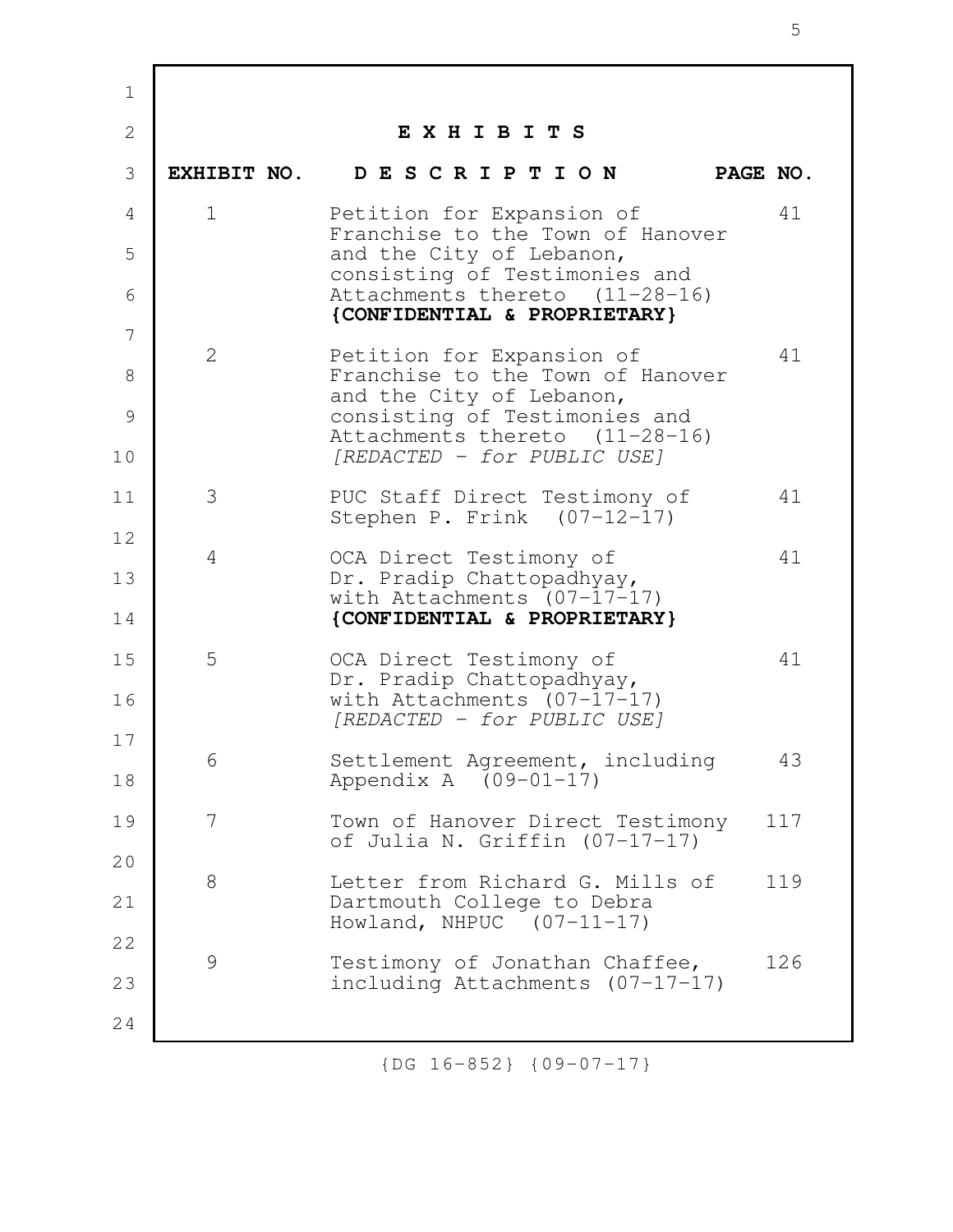| $\mathbf 1$    |             |                                                                                                         |          |
|----------------|-------------|---------------------------------------------------------------------------------------------------------|----------|
| $\overline{2}$ |             | EXHIBITS (continued)                                                                                    |          |
| 3              | EXHIBIT NO. | DESCRIPTION                                                                                             | PAGE NO. |
| 4              | 10          | Bates Page 035, Attachment WJC-2,<br>titled "Why Natural Gas Products?"                                 | 131      |
| 5<br>6         | 11          | Response to OCA Data Requests -<br>Set 1, Request No. OCA 1-44                                          | 131      |
| 7              | 12          | Response to OCA Data Requests -<br>Set 2, Request No. OCA 2-10                                          | 133      |
| 8<br>9         | 13          | Response to Arwen/Chaffee Data<br>Requests - Set 1, Request No.<br>Arwen/Chaffee 1-13                   | 134      |
| 10<br>11       | 14          | P. 28 of 64 from Att. Arwen/Chaffee<br>1-13.1, titled "Natural gas prices<br>are projected to increase" | 135      |
| 12<br>13       | 15          | Chart: "AEO2017 Total Energy Real<br>Prices Gas Price at Henry Hub"                                     | 138      |
| 14             | 16          | P. 43 of 188, titled "Improve your<br>Bottom Line Naturally"                                            | 142      |
| 15<br>16       | 17          | Chart: "A bridge to nowhere:<br>methane emissions and the greenhouse<br>gas footprint of natural gas"   | 143      |
| 17             | 18          | P. 48 of 78, Att. WJC-8, Page 14-44                                                                     | 144      |
| 18             | 19          | P. 76 of 78, Att. WJC-8, P. 42 of 44                                                                    | 145      |
| 19<br>20       | 20          | Energy chapter, City of Lebanon<br>Master Plan Adopted March 26, 2012                                   | 148      |
| 21             | 21          | Addendum for the Energy Chapter of<br>the City of Lebanon Master Plan 2012                              | 151      |
| 22             | 22          | A Resolution of the City Council of                                                                     | 153      |
| 23             |             | the City of Lebanon, N.H., in support<br>of the Paris Climate Agreement                                 |          |
| 24             |             |                                                                                                         |          |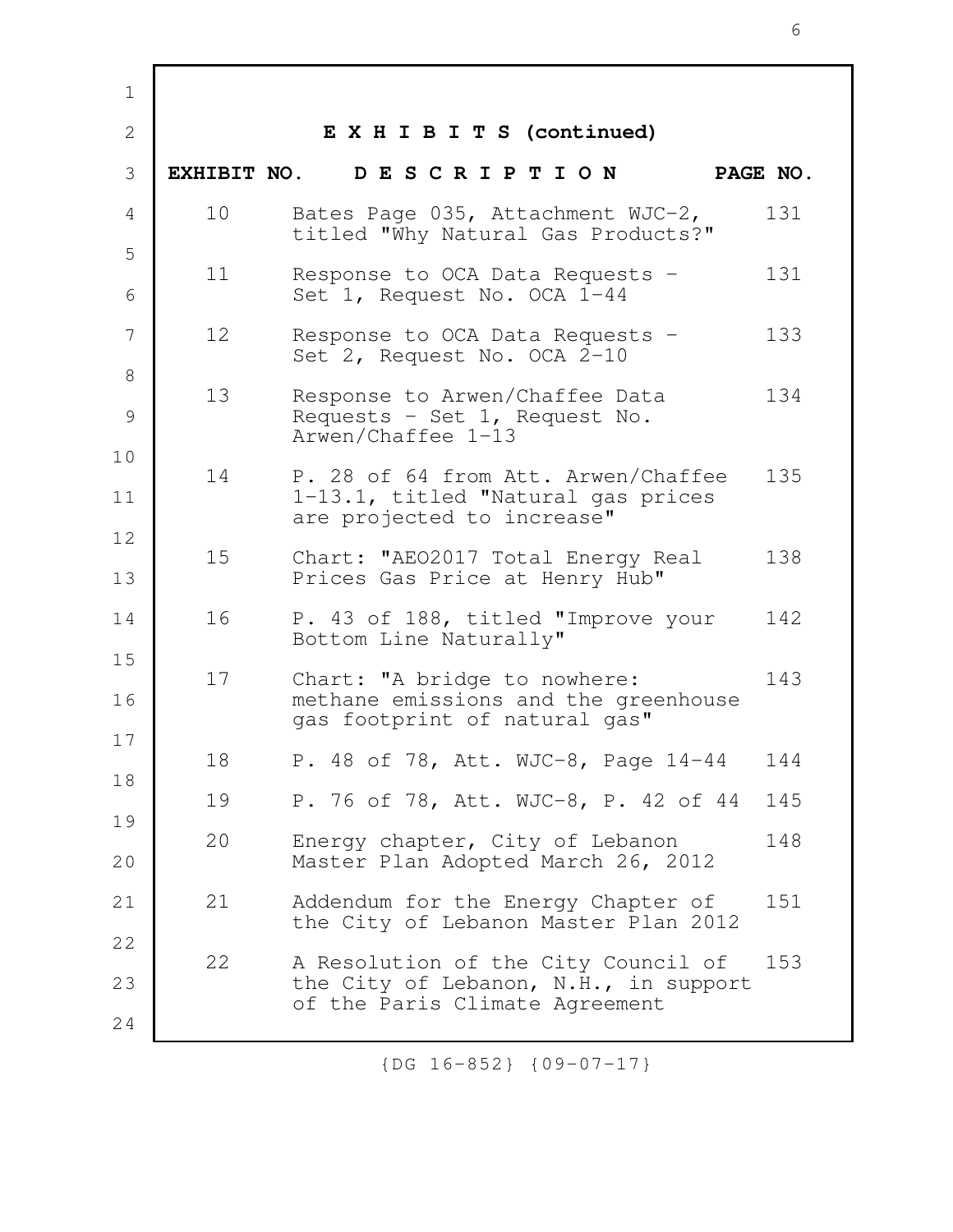| $\mathbf 1$    | PROCEEDING                                      |
|----------------|-------------------------------------------------|
| $\mathbf{2}$   | CHAIRMAN HONIGBERG: All right. Good             |
| 3              | morning, everyone. We're here in Docket DG      |
| $\overline{4}$ | 16-852, which is a petition by Liberty          |
| 5              | Utilities (EnergyNorth Natural Gas) for a       |
| 6              | franchise in Hanover and Lebanon. This is a     |
| 7              | scheduled hearing on the merits. There is a an  |
| $8\,$          | agreement that's been filed by the Company, the |
| $\mathcal{G}$  | OCA, and Staff. We have a number of people I    |
| 10             | can see from the public, a subset of them have  |
| 11             | signed up to provide public comment.            |
| 12             | Before we do anything else, let's               |
| 13             | take appearances from the parties and the       |
| 14             | intervenors, the people who have been granted   |
| 15             | official status in this.                        |
| 16             | MR. SHEEHAN: Good morning,                      |
| 17             | Commissioners. And congratulations on your      |
| 18             | appointment, Commissioner Giaimo. Mike          |
| 19             | Sheehan, for Liberty Utilities (EnergyNorth     |
| 20             | Natural Gas).                                   |
| 21             | CHAIRMAN HONIGBERG: Off the record.             |
| 22             | [Brief off-the-record discussion                |
| 23             | ensued.]                                        |
| 24             | CHAIRMAN HONIGBERG: Intervenors,                |

7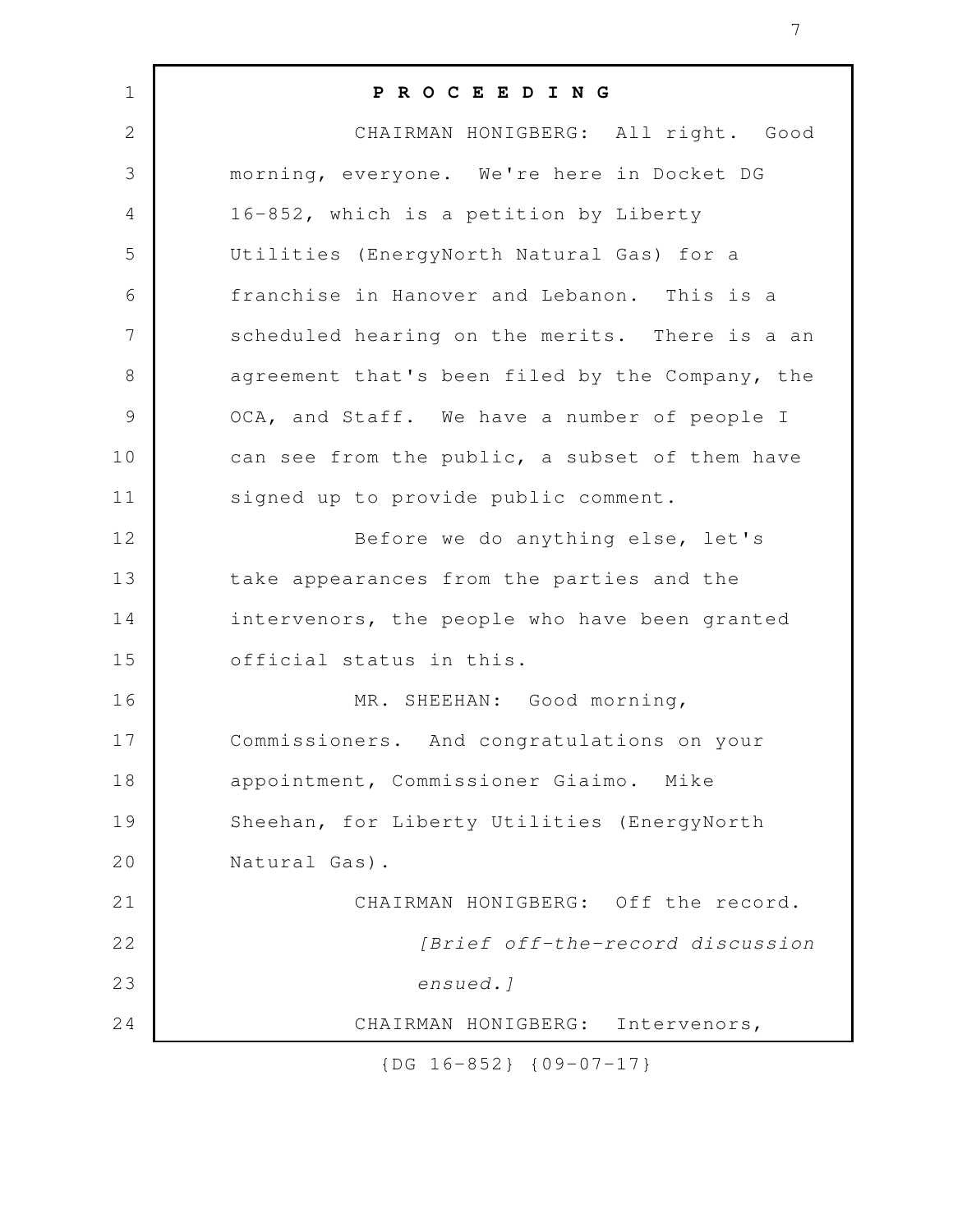| $\mathbf 1$   | let's see who's here. Is Town of Hanover here?  |
|---------------|-------------------------------------------------|
| $\mathbf{2}$  | [No indication given.]                          |
| 3             | CHAIRMAN HONIGBERG: City of the                 |
| 4             | Lebanon?                                        |
| 5             | MR. BELOW: Yes. Good morning,                   |
| 6             | Commissioners, Mr. Chairman. I'm Councilor      |
| 7             | Clifton Below, on behalf of the City of         |
| 8             | Lebanon. And here with me today are our         |
| $\mathcal{G}$ | Planning Director, David Brooks, and our Fire   |
| 10            | Chief and Emergency Management Director, Chris  |
| 11            | Christopoulos.                                  |
| 12            | CHAIRMAN HONIGBERG: And it would be             |
| 13            | helpful if you would speak into the microphone, |
| 14            | too, although I think the people to your right  |
| 15            | could hear.                                     |
| 16            | Is Ms. Arwen here? Oh, there she is.            |
| 17            | MS. ARWEN: I moved to Vermont. So,              |
| 18            | I'm not an intervenor any longer.               |
| 19            | CHAIRMAN HONIGBERG: Okay.                       |
| 20            | MS. ARWEN: I've been off the service            |
| 21            | list.                                           |
| 22            | CHAIRMAN HONIGBERG: Okay.                       |
| 23            | MS. ARWEN: Thank you.                           |
| 24            | CHAIRMAN HONIGBERG: Dr. Chaffee?                |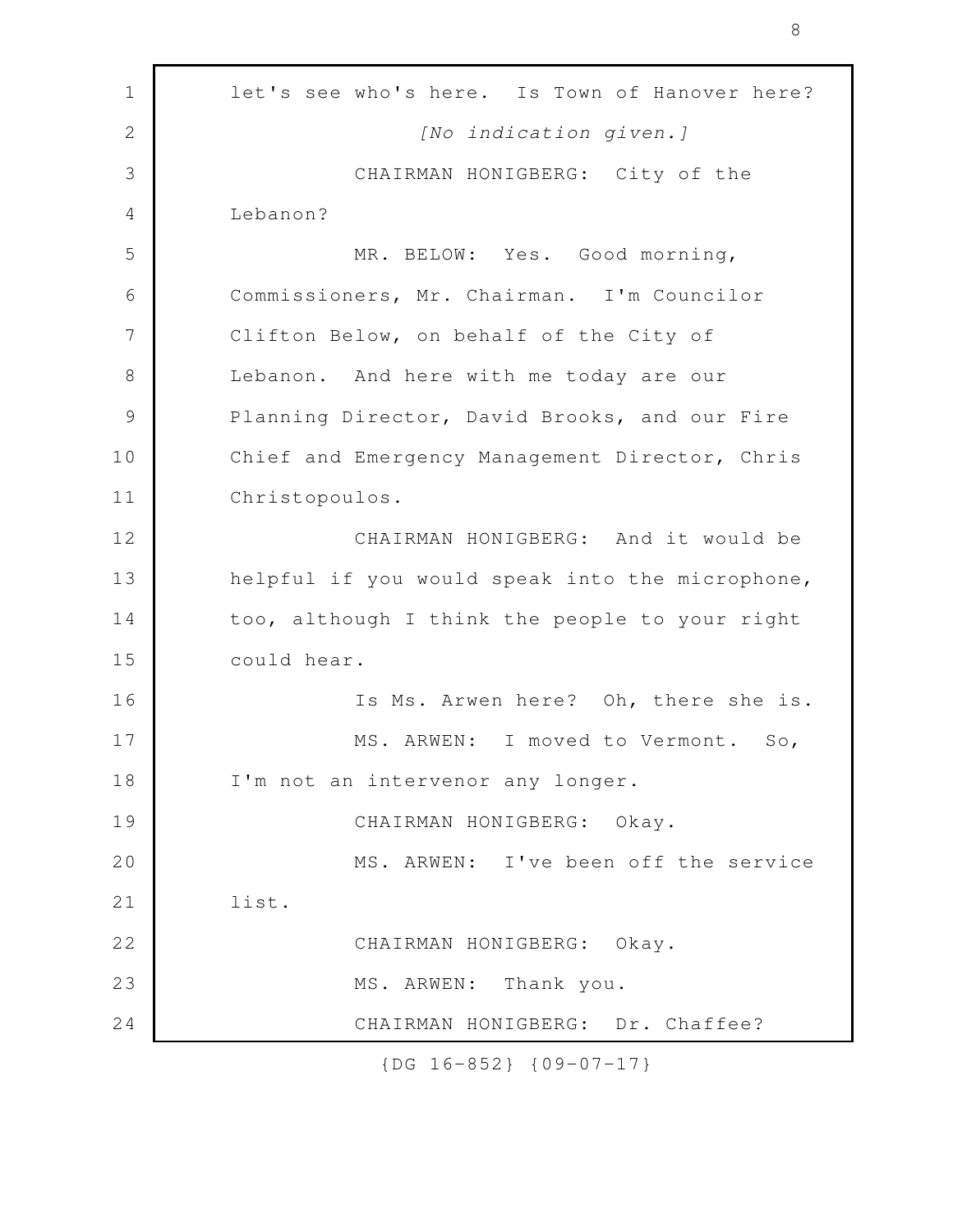DR. CHAFFEE: Jonathan Chaffee. CHAIRMAN HONIGBERG: "Chaffee". DR. CHAFFEE: Yes, sir. CHAIRMAN HONIGBERG: And I think you were speaking into the microphone, but it wasn't on. DR. CHAFFEE: Jonathan Chaffee. CHAIRMAN HONIGBERG: Is Samantha White here? *[No indication given.]* CHAIRMAN HONIGBERG: How about Devin Wilkie? MR. WILKIE: Yes. Good morning. Devin Wilkie. CHAIRMAN HONIGBERG: All right. Did I miss anyone who was granted intervenor status? Who are you, ma'am? MS. GRIFFIN: I'm sorry I'm late. Julia Griffin, Town of Hanover. CHAIRMAN HONIGBERG: The Town of Hanover is here. MR. BUCKLEY: Good morning, Commissioners. And congratulations, Commissioner Giaimo. My name is Brian D. 1 2 3 4 5 6 7 8 9 10 11 12 13 14 15 16 17 18 19 20 21 22 23 24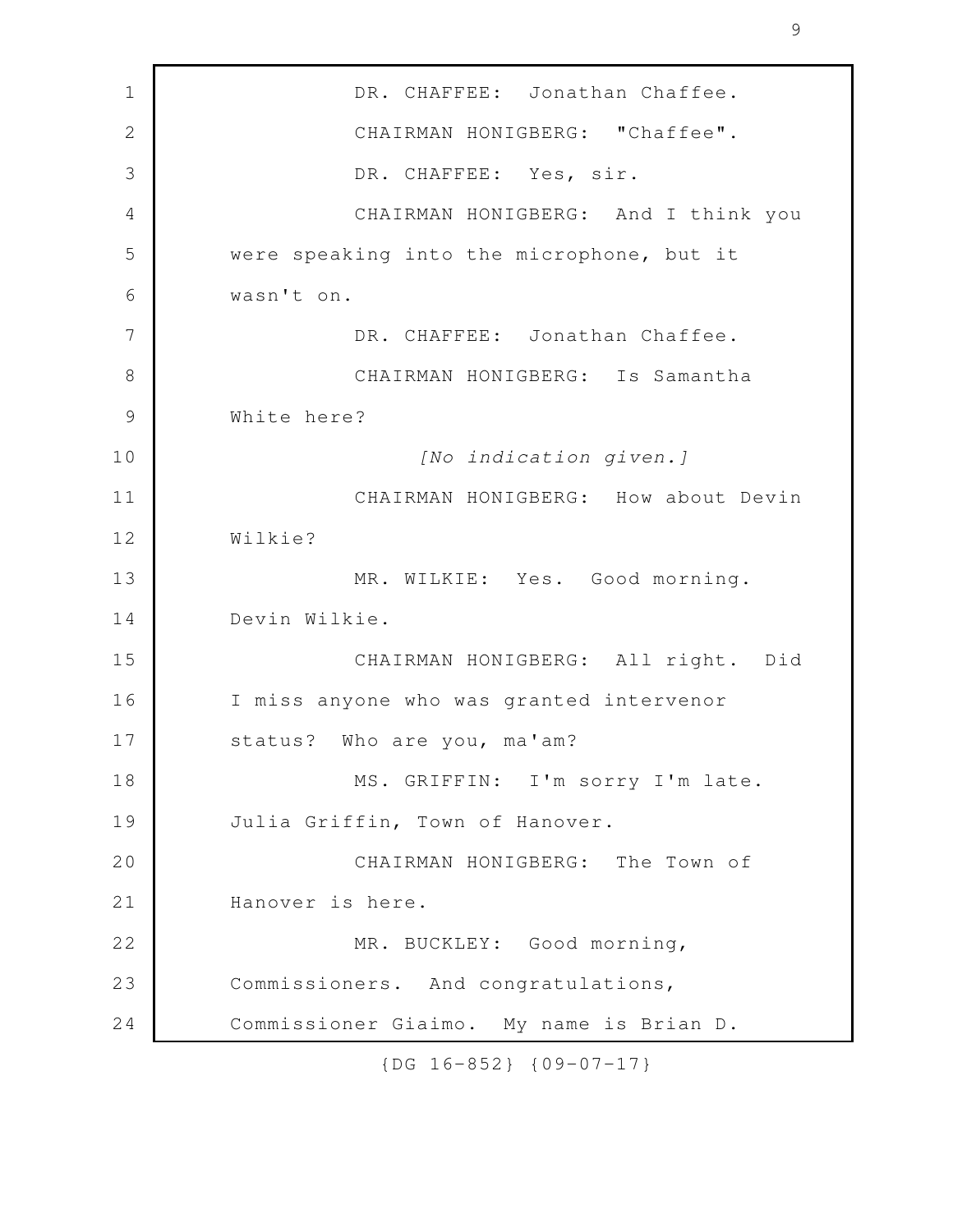| Buckley. I'm staff attorney with the Office of<br>1<br>$\mathbf{2}$<br>the Consumer Advocate. To my left is<br>3<br>Dr. Pradip Chattopadhyay, Assistant Consumer<br>Advocate. And we're here representing the<br>4<br>5<br>interests of residential ratepayers.<br>MR. SPEIDEL: Good morning,<br>6<br>7<br>Commissioners. I've already sailed on<br>$8\,$<br>Commissioner Giaimo's maiden voyage already.<br>$\mathcal{G}$<br>So, I just want to greet you all.<br>And Alexander Speidel, representing<br>the Staff of the Commission. And I have with<br>me Assistant Director Steve Frink, of the Gas &<br>Water Division.<br>CHAIRMAN HONIGBERG: All right. I<br>think before we hear about -- hear from the<br>parties and their presentation, we have members<br>of the public who wish to speak. It makes<br>sense to me to have the public comment first,<br>so those who want to leave can leave.<br>Do the parties agree? Did that make<br>sense?<br>[Multiple parties nodding in the<br>affirmative.]<br>CHAIRMAN HONIGBERG: Okay. Thank |    |  |
|----------------------------------------------------------------------------------------------------------------------------------------------------------------------------------------------------------------------------------------------------------------------------------------------------------------------------------------------------------------------------------------------------------------------------------------------------------------------------------------------------------------------------------------------------------------------------------------------------------------------------------------------------------------------------------------------------------------------------------------------------------------------------------------------------------------------------------------------------------------------------------------------------------------------------------------------------------------------------------------------------------------------------------------------------|----|--|
|                                                                                                                                                                                                                                                                                                                                                                                                                                                                                                                                                                                                                                                                                                                                                                                                                                                                                                                                                                                                                                                    |    |  |
|                                                                                                                                                                                                                                                                                                                                                                                                                                                                                                                                                                                                                                                                                                                                                                                                                                                                                                                                                                                                                                                    |    |  |
|                                                                                                                                                                                                                                                                                                                                                                                                                                                                                                                                                                                                                                                                                                                                                                                                                                                                                                                                                                                                                                                    |    |  |
|                                                                                                                                                                                                                                                                                                                                                                                                                                                                                                                                                                                                                                                                                                                                                                                                                                                                                                                                                                                                                                                    |    |  |
|                                                                                                                                                                                                                                                                                                                                                                                                                                                                                                                                                                                                                                                                                                                                                                                                                                                                                                                                                                                                                                                    |    |  |
|                                                                                                                                                                                                                                                                                                                                                                                                                                                                                                                                                                                                                                                                                                                                                                                                                                                                                                                                                                                                                                                    |    |  |
|                                                                                                                                                                                                                                                                                                                                                                                                                                                                                                                                                                                                                                                                                                                                                                                                                                                                                                                                                                                                                                                    |    |  |
|                                                                                                                                                                                                                                                                                                                                                                                                                                                                                                                                                                                                                                                                                                                                                                                                                                                                                                                                                                                                                                                    |    |  |
|                                                                                                                                                                                                                                                                                                                                                                                                                                                                                                                                                                                                                                                                                                                                                                                                                                                                                                                                                                                                                                                    |    |  |
|                                                                                                                                                                                                                                                                                                                                                                                                                                                                                                                                                                                                                                                                                                                                                                                                                                                                                                                                                                                                                                                    | 10 |  |
|                                                                                                                                                                                                                                                                                                                                                                                                                                                                                                                                                                                                                                                                                                                                                                                                                                                                                                                                                                                                                                                    | 11 |  |
|                                                                                                                                                                                                                                                                                                                                                                                                                                                                                                                                                                                                                                                                                                                                                                                                                                                                                                                                                                                                                                                    | 12 |  |
|                                                                                                                                                                                                                                                                                                                                                                                                                                                                                                                                                                                                                                                                                                                                                                                                                                                                                                                                                                                                                                                    | 13 |  |
|                                                                                                                                                                                                                                                                                                                                                                                                                                                                                                                                                                                                                                                                                                                                                                                                                                                                                                                                                                                                                                                    | 14 |  |
|                                                                                                                                                                                                                                                                                                                                                                                                                                                                                                                                                                                                                                                                                                                                                                                                                                                                                                                                                                                                                                                    | 15 |  |
|                                                                                                                                                                                                                                                                                                                                                                                                                                                                                                                                                                                                                                                                                                                                                                                                                                                                                                                                                                                                                                                    | 16 |  |
|                                                                                                                                                                                                                                                                                                                                                                                                                                                                                                                                                                                                                                                                                                                                                                                                                                                                                                                                                                                                                                                    | 17 |  |
|                                                                                                                                                                                                                                                                                                                                                                                                                                                                                                                                                                                                                                                                                                                                                                                                                                                                                                                                                                                                                                                    | 18 |  |
|                                                                                                                                                                                                                                                                                                                                                                                                                                                                                                                                                                                                                                                                                                                                                                                                                                                                                                                                                                                                                                                    | 19 |  |
|                                                                                                                                                                                                                                                                                                                                                                                                                                                                                                                                                                                                                                                                                                                                                                                                                                                                                                                                                                                                                                                    | 20 |  |
|                                                                                                                                                                                                                                                                                                                                                                                                                                                                                                                                                                                                                                                                                                                                                                                                                                                                                                                                                                                                                                                    | 21 |  |
|                                                                                                                                                                                                                                                                                                                                                                                                                                                                                                                                                                                                                                                                                                                                                                                                                                                                                                                                                                                                                                                    | 22 |  |
|                                                                                                                                                                                                                                                                                                                                                                                                                                                                                                                                                                                                                                                                                                                                                                                                                                                                                                                                                                                                                                                    | 23 |  |
|                                                                                                                                                                                                                                                                                                                                                                                                                                                                                                                                                                                                                                                                                                                                                                                                                                                                                                                                                                                                                                                    | 24 |  |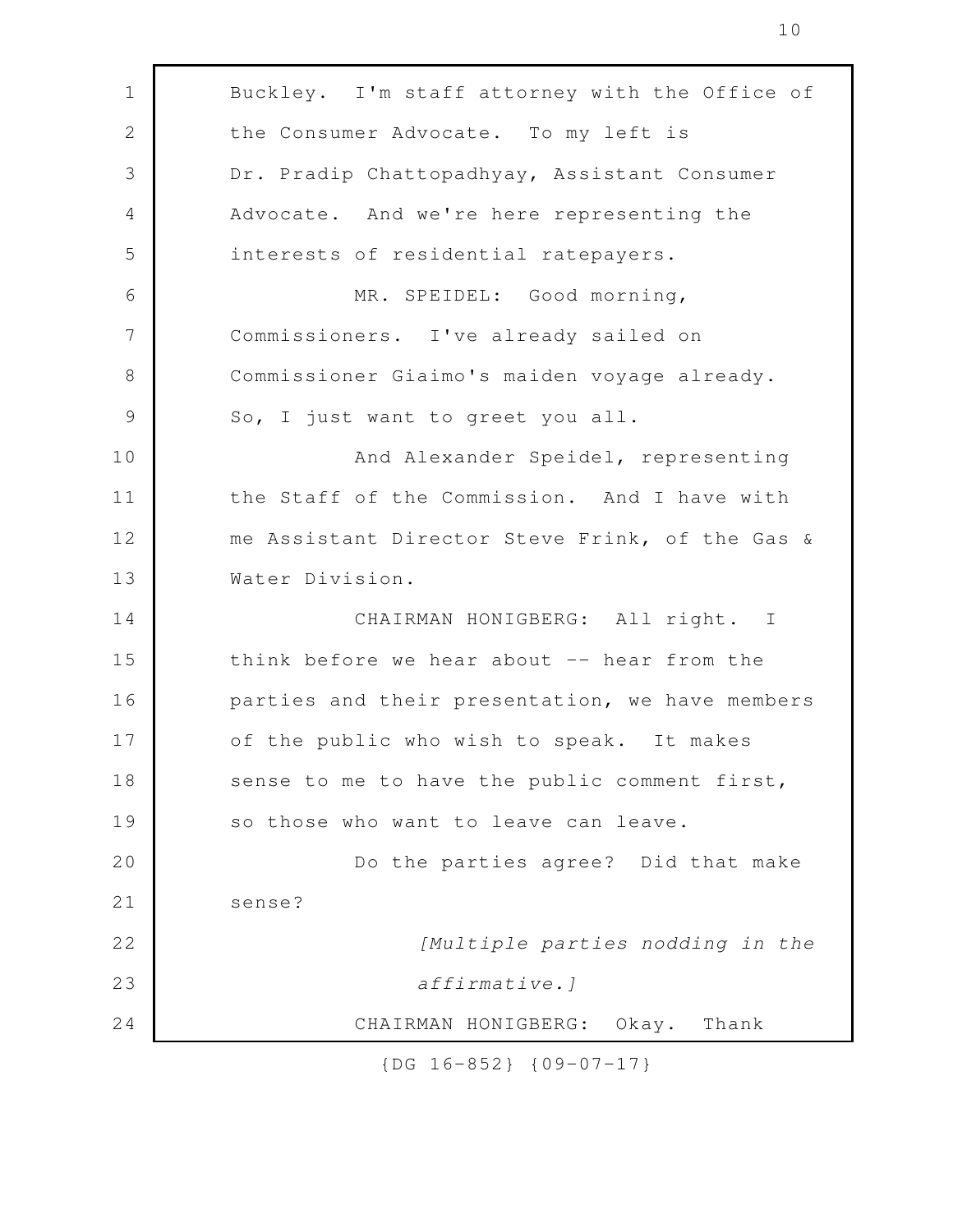you. Are there preliminary matters we need to deal with before we get started? Mr. Speidel. MR. SPEIDEL: Yes, Mr. Chairman. Staff would recommend that, with regards to the two motions for confidential treatment that have been filed by the Company regarding the material submitted in this proceeding, that the Commissioners rule on that at a later time by order, and that they await potential objections from the parties and intervenors regarding the second motion that just came in very recently, given the short amount of time that the parties have had to consider the material. And I do note that the Office of the Consumer Advocate filed a contingent objection to the first motion for confidential treatment, and that is worthy of some contribution as well. So, that would be Staff's recommendation with regards to the motions for confidential treatment. CHAIRMAN HONIGBERG: Mr. Speidel, for the benefit of those who are not familiar with 1 2 3 4 5 6 7 8 9 10 11 12 13 14 15 16 17 18 19 20 21 22 23 24

{DG 16-852} {09-07-17}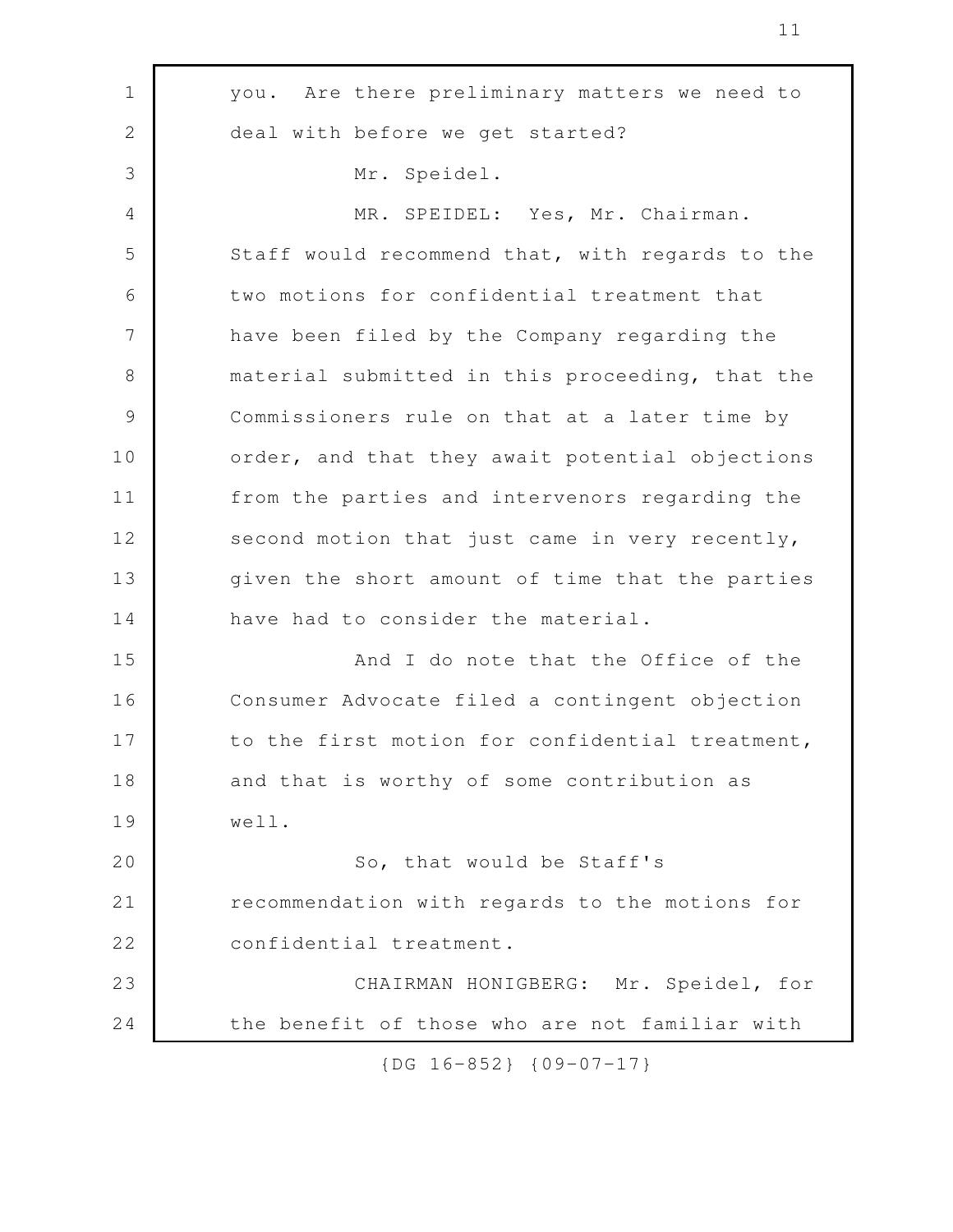| $\mathbf 1$   | the processes here, what do our rules say about |
|---------------|-------------------------------------------------|
| 2             | how we will deal with confidential information  |
| 3             | while a motion is pending before it's been      |
| 4             | ruled on and, frankly, after it's been ruled    |
| 5             | on?                                             |
| 6             | MR. SPEIDEL: Well, it would be                  |
| 7             | treated as if the motion had been granted. So,  |
| 8             | the material for which confidential treatment   |
| $\mathcal{G}$ | has been requested will be maintained           |
| 10            | confidentially by all the parties and the       |
| 11            | Commission pending a ruling on the motion. If   |
| 12            | a motion is adverse, then the material that is  |
| 13            | released from confidential treatment would be   |
| 14            | released from treatment.                        |
| 15            | But, generally, the rule is, pending            |
| 16            | a motion, the material is kept confidentially.  |
| 17            | CHAIRMAN HONIGBERG: Is it not also              |
| 18            | the case that, until a party's appeal rights    |
| 19            | have run, if a motion for confidential          |
| 20            | treatment is denied in part, that, for as long  |
| 21            | as the person who sought confidential treatment |
| 22            | has rights to appeal, the information is        |
| 23            | considered and held confidential?               |
| 24            | That is correct.<br>MR. SPEIDEL:                |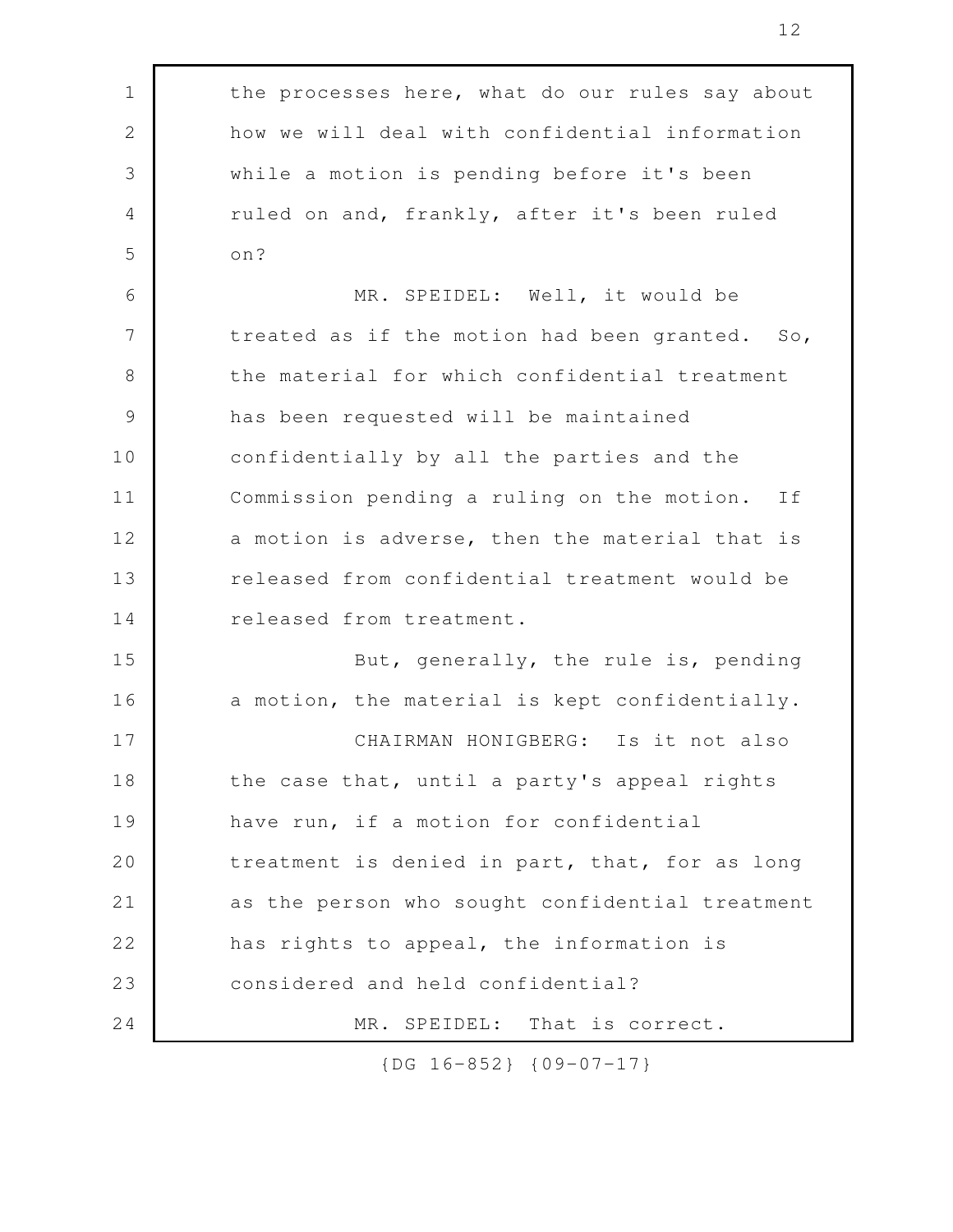CHAIRMAN HONIGBERG: I have an understanding that some of the intervenors did not sign nondisclosure agreements. Is that correct? (Atty. Speidel nodding in the affirmative). CHAIRMAN HONIGBERG: So, if there is confidential information that's going to be used, all members of the public and those who have not signed nondisclosure agreements are going to be asked to leave. Does everyone understand that? *[Multiple parties nodding in the affirmative.]* CHAIRMAN HONIGBERG: Okay. I see nodding heads, that's always encouraging, and I like that. The people haven't started falling asleep yet, so that's not why they're nodding. Is there anything else we need to deal with before we hear from those members of the public who wish to speak? *[No indication given.]* CHAIRMAN HONIGBERG: All righty. Then, we're going to take them in the order in 1 2 3 4 5 6 7 8 9 10 11 12 13 14 15 16 17 18 19 20 21 22 23 24

13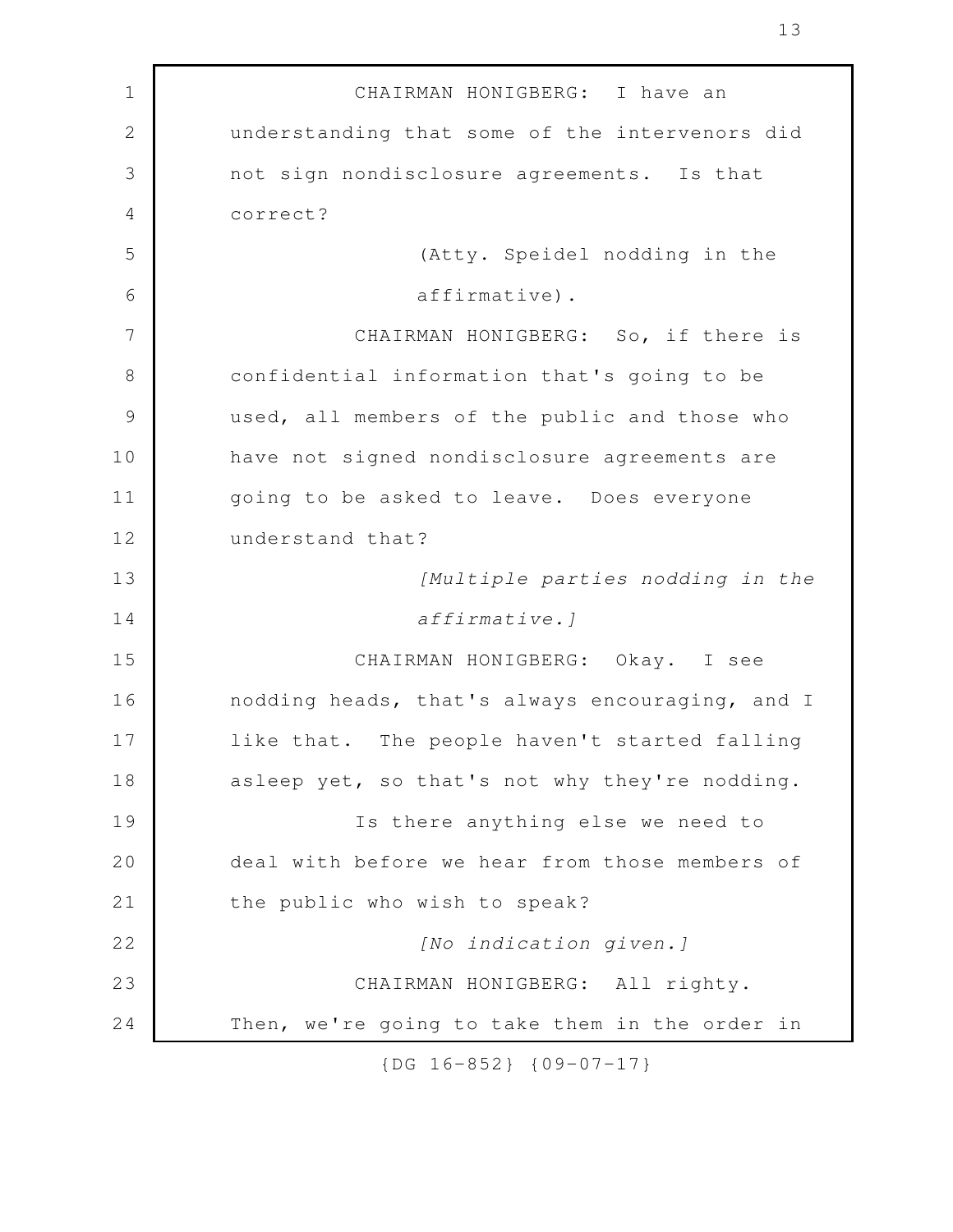which they signed up. There is a seat we've set up for folks where a microphone is set up, and we're going to ask you to speak into the microphone. If you are reading from something, I'll ask you to leave a copy with the stenographer, the court reporter who is sitting right in front of me. It will help make sure that your remarks are transcribed correctly. Also, if you're going to read, please read slowly enough, so that we can follow you and the court reporter can follow you. I think those are the most important messages I have to deliver. There are eight people who have signed up to speak. We would ask that you not repeat things that others have said. You can feel free to agree with someone who has just spoken. We're not going to put a clock on you, but we would ask that you respect your neighbors and the others who are here who wish to speak and not monopolize time that you don't need. So, with that, I can read two of the first three names. Laura Simon, I'm having trouble with the second name, it might be Sam, 1 2 3 4 5 6 7 8 9 10 11 12 13 14 15 16 17 18 19 20 21 22 23 24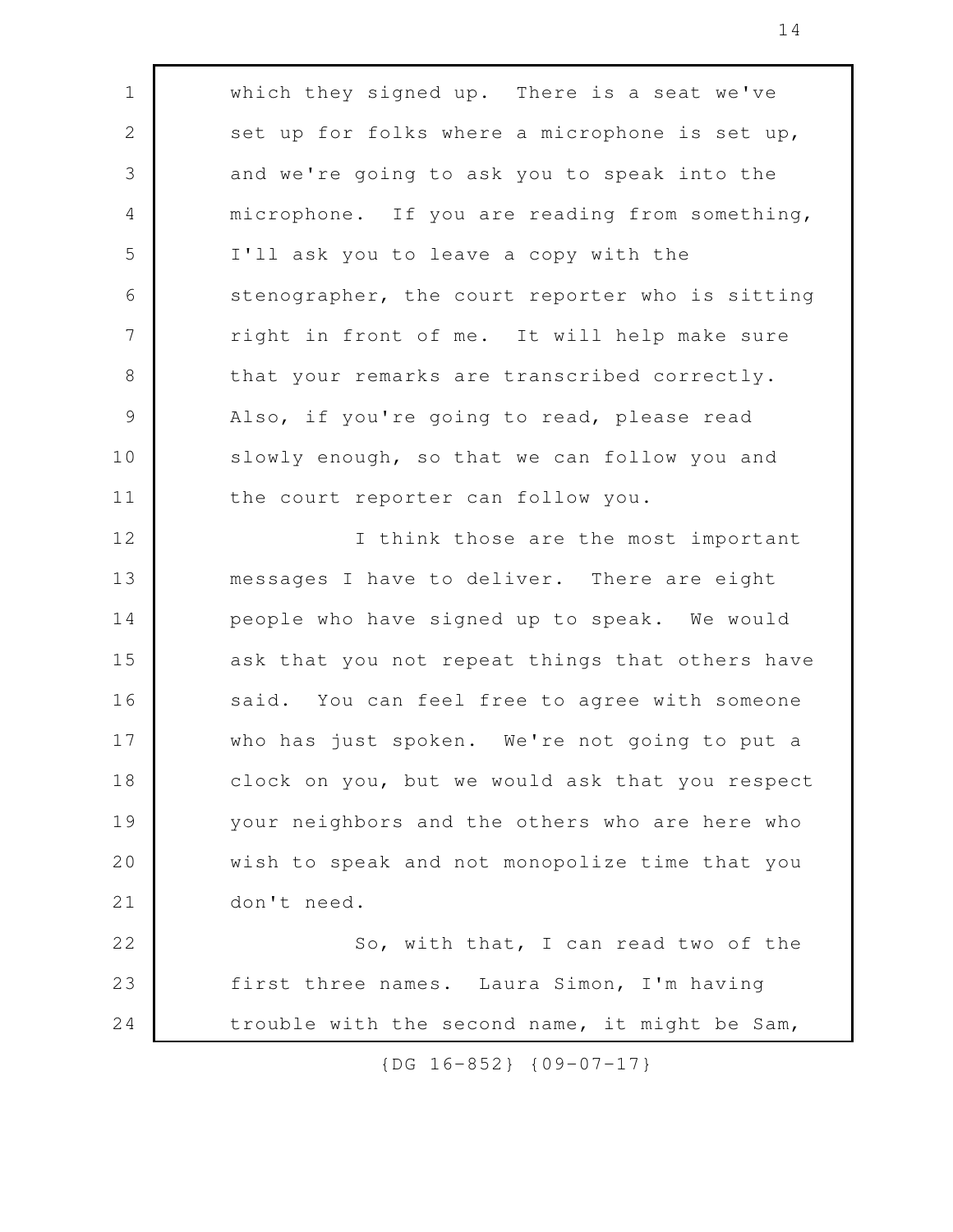| $\mathbf 1$    | and the last name might be Shain. What's the    |
|----------------|-------------------------------------------------|
| $\mathbf{2}$   | first name?                                     |
| 3              | MR. SHAIN: Sam.                                 |
| $\overline{4}$ | CHAIRMAN HONIGBERG: It is Sam.                  |
| 5              | Okay. That's the second speaker. And the        |
| 6              | third speaker is going to be Geoffrey Gardner.  |
| $\overline{7}$ | So, Ms. Simon, wherever you are, if             |
| $8\,$          | you could come up to where this microphone is   |
| $\mathcal{G}$  | set up, that will be helpful.                   |
| 10             | MS. SIMON: Good morning. And thank              |
| 11             | you for the opportunity to speak. My name is    |
| 12             | Laura Simon. I live within a mile or so of the  |
| 13             | border of Hanover and Lebanon, in Vermont. I    |
| 14             | have been working on other pipelines in the     |
| 15             | region, including in Addison County, the        |
| 16             | Vermont gas pipeline, and the Massachusetts     |
| 17             | pipeline going through a state park right now.  |
| 18             | I would like to mention that we've              |
| 19             | been told by construction companies in those    |
| 20             | areas, the gas companies, Vermont Gas, how safe |
| 21             | gas is. But we have found faults in             |
| 22             | construction, such as pipelines that were laid  |
| 23             | shallow.                                        |
| 24             | By the way, I didn't know until I               |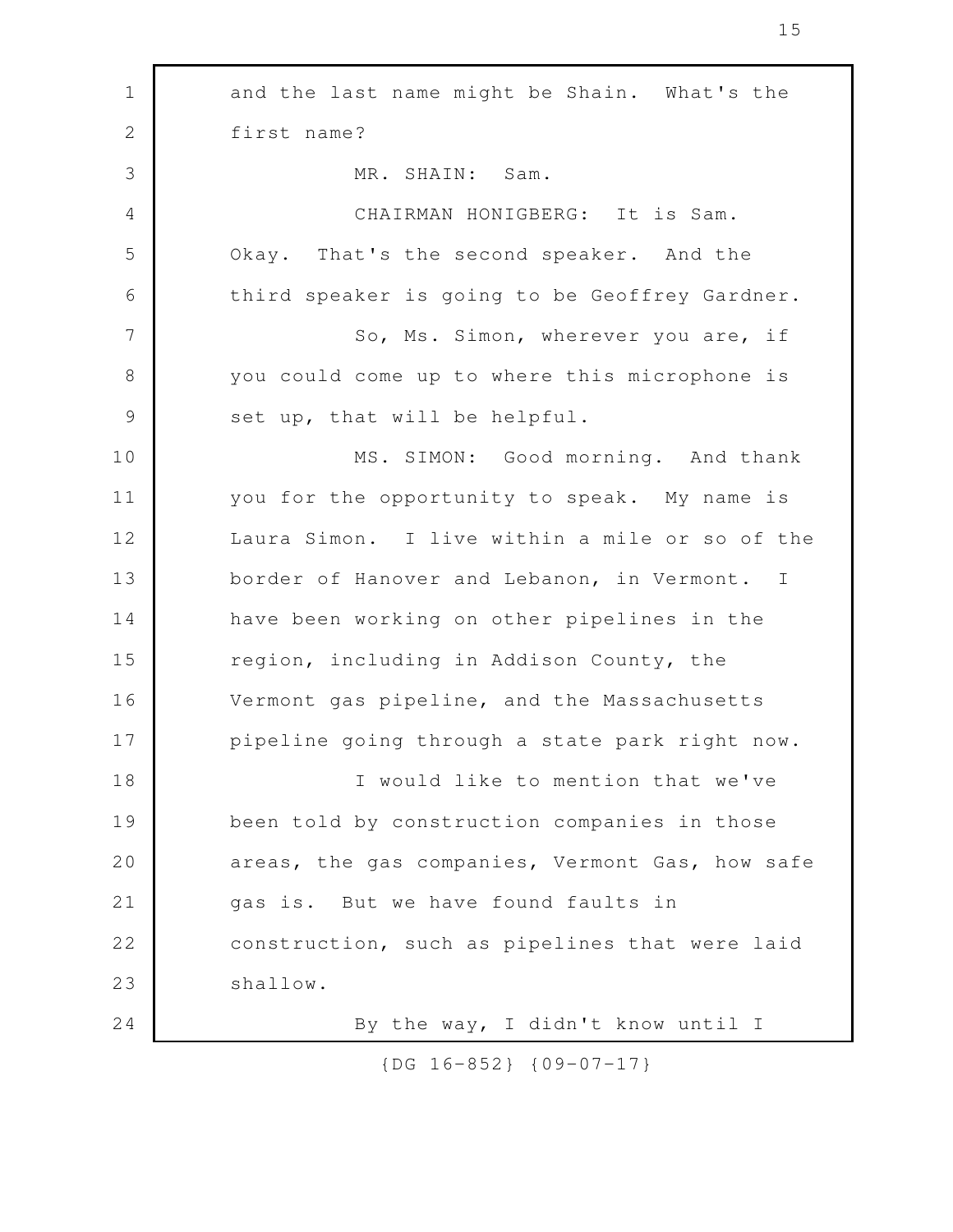| $\mathbf 1$    | arrived that people besides the intervenors     |
|----------------|-------------------------------------------------|
| $\sqrt{2}$     | would be allowed to speak. And I appreciate     |
| 3              | that. But this is as best prepared as I could   |
| $\overline{4}$ | be.                                             |
| 5              | CHAIRMAN HONIGBERG: You're doing                |
| 6              | great so far.                                   |
| 7              | MS. SIMON: I'm concerned about this             |
| $\,8\,$        | hearing being held here. I'm speaking on        |
| $\mathcal{G}$  | behalf of other people who work, and this is an |
| 10             | hour away for them and they cannot make it.     |
| 11             | So, the faults that had been found in           |
| 12             | the pipeline I was referring to in Addison      |
| 13             | County included pipelines that were more        |
| 14             | shallow than in regulations should have been.   |
| 15             | I appreciate yesterday, when I                  |
| 16             | attended the Lebanon City Council Meeting, that |
| 17             | Liberty shared with us how wonderful they are   |
| 18             | doing energy efficiency. And that's what we     |
| 19             | need in this country, in this region, and the   |
| 20             | cities in that area. And we appreciate it very  |
| 21             | That doesn't mean we agree with<br>much.        |
| 22             | everything that Liberty is choosing to do right |
| 23             | now, and their parent company.                  |
| 24             | I want to share some of what people             |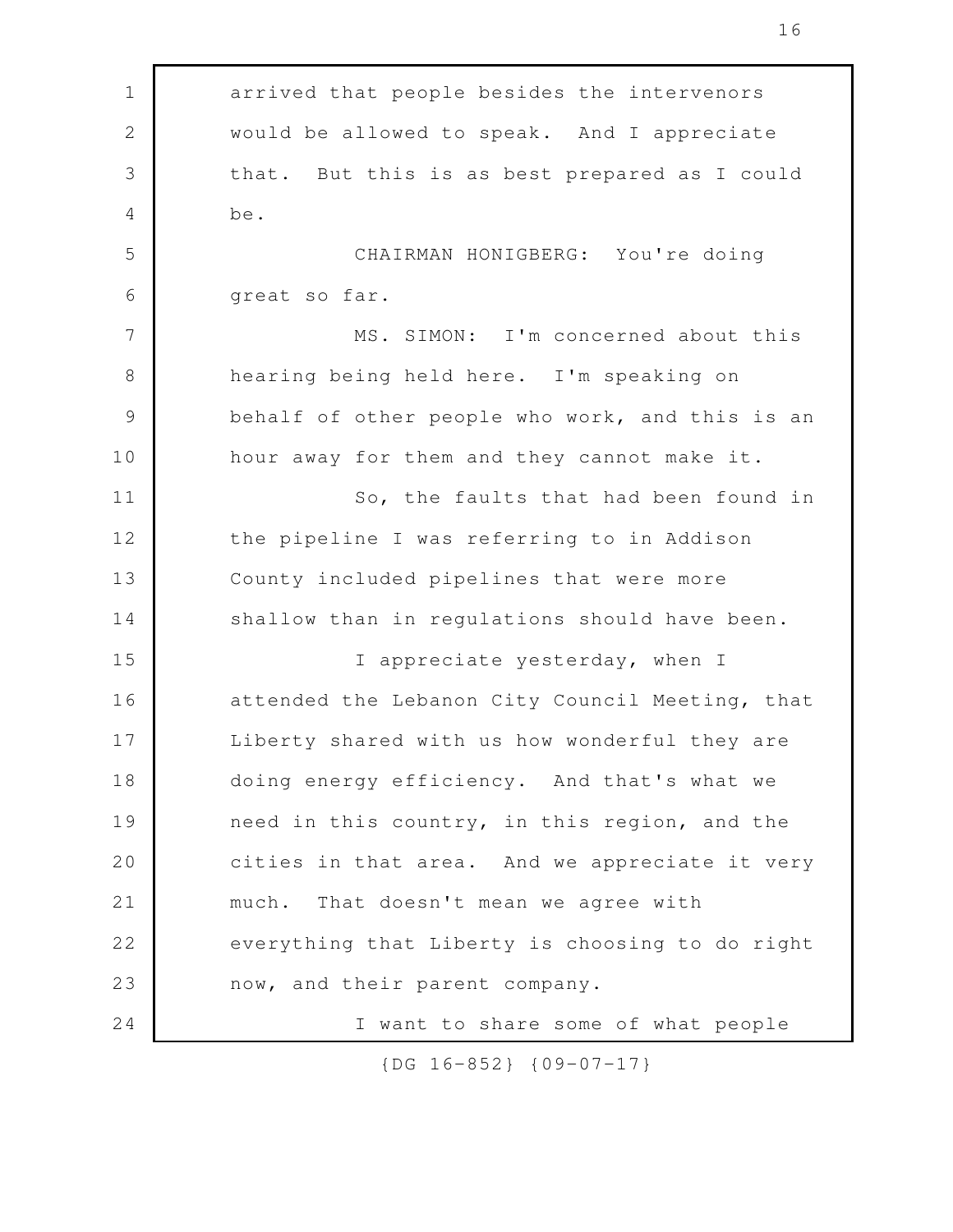shared at the meeting last night, folks who cannot be here. Many of the large customers that we hear are discussing this as an option, the pipeline, we know are now having their gas trucked in. And we understand, people are using oil, people are using trucked-in gas. That is part of how we're surviving in our world right now. We don't need a pipeline that brings in gas, if they're already using gas. Part of the concern would be that it would need to rip up the streets and disrupt traffic. And, by putting in the pipeline, that's going to add more trucking happening in an area that is already quite full of traffic. I would like to challenge all the people who work full-time in this field to be updated on the latest research on methane. In the past few years, we have shown that methane causes far more damage in the environment than what we already knew were problems with the other fossil fuels. And this damage leads to climate crisis. And that I think right now is pretty 1 2 3 4 5 6 7 8 9 10 11 12 13 14 15 16 17 18 19 20 21 22 23 24

{DG 16-852} {09-07-17}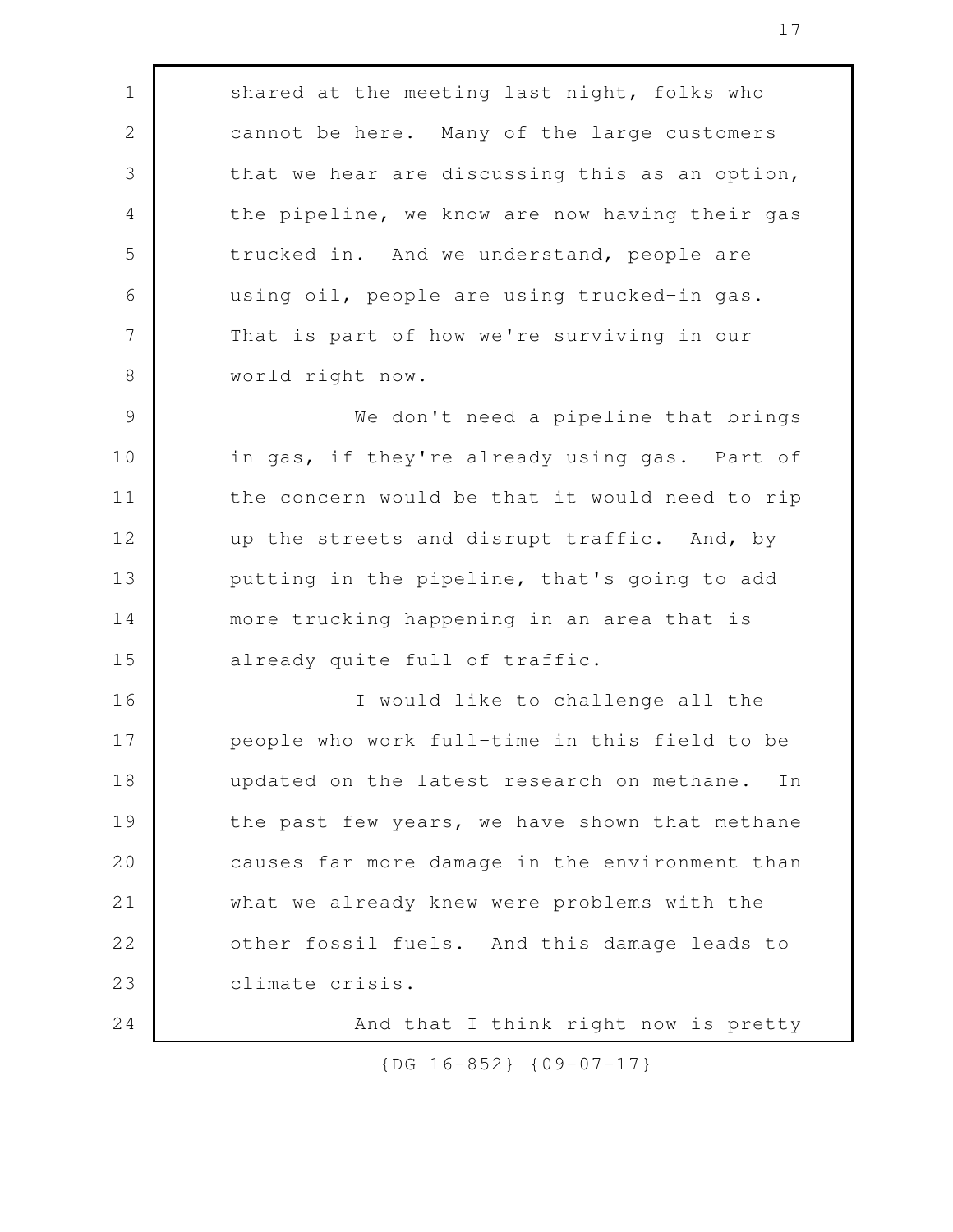obvious that what we can see what's happening in the climate is we're having an increase in the number of climate disasters and an increase in the intensity. So, I'm here to tell you that it does not even make sense to be discussing this right now, when half of Florida is being evacuated, when people are trying to put their lives back in Houston, and when this region was destroyed by Irene, and not to mention many of the other crises happening all over the world. And I'm sure Liberty sees what they're doing as separate and they see their gas as good. Myself, and I'm sure the speaker two away from me, Geoffrey, can send you research that would be -- we'd be glad to prove the information that this is not safe, this is not what we need in this region at this time. Thank you. CHAIRMAN HONIGBERG: All right. The next speak is Sam Shain, to be followed by Geoffrey Gardner and Joanna Sharf. MR. SHAIN: Hi. I'm Sam Shain. I'm 18. And I'm a realist**[**?**]** from Kearsarge 1 2 3 4 5 6 7 8 9 10 11 12 13 14 15 16 17 18 19 20 21 22 23 24

{DG 16-852} {09-07-17}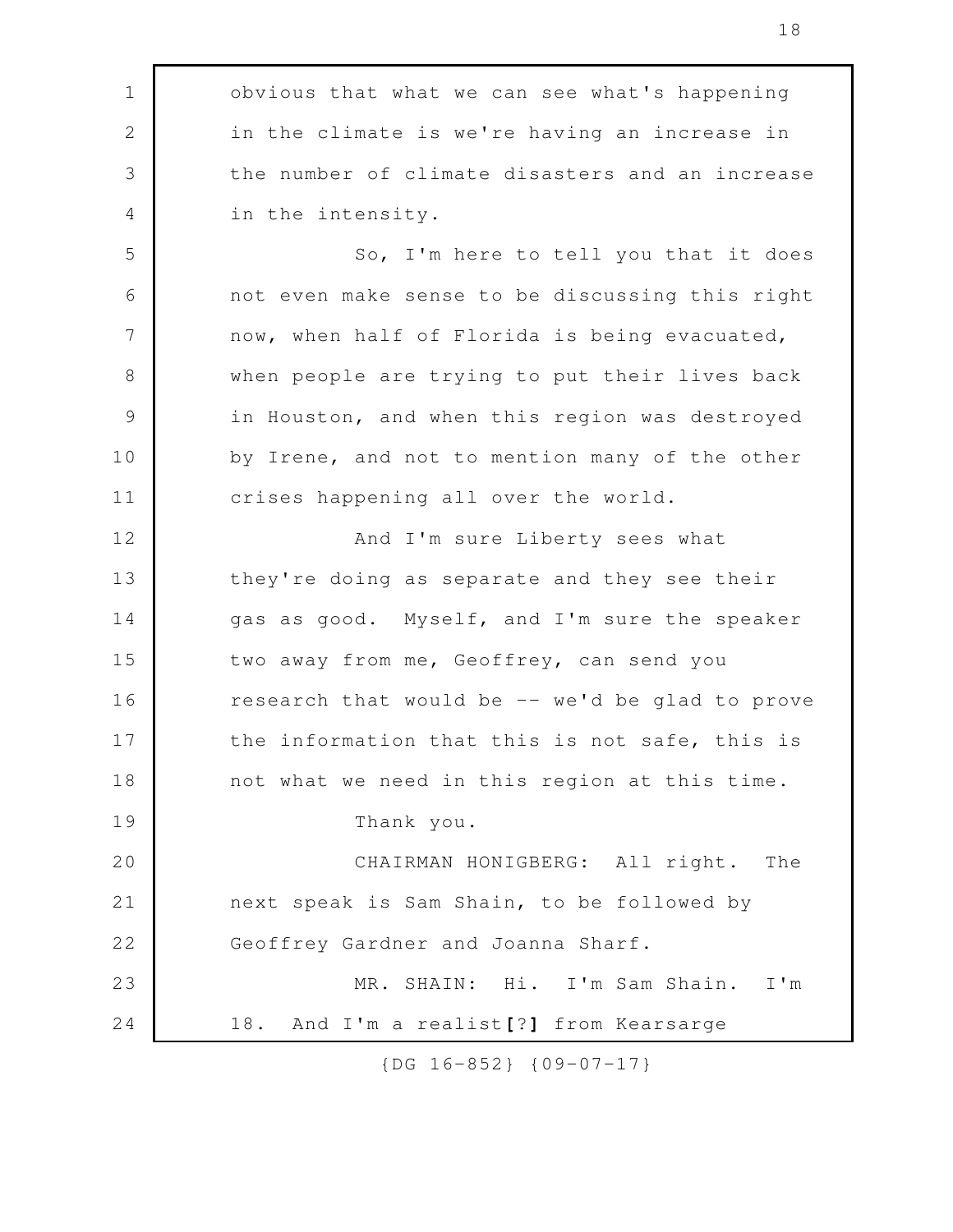Regional High School. I am taking a variety of courses, most of them are science courses. And what I know is my generation, and generations to come, are doomed if this pipeline gets built. The greenhouse gas emission from any pipeline any more will put us pass the tipping point. It's a death sentence for us, and in an insult to the community in which it has - which values renewable energy. You need to -- we need to ensure that there is safety for future generations to a world which is livable, not just one that has been screwed over by gas pipelines. So, I think I speak for a lot of young people, please don't frack us over. CHAIRMAN HONIGBERG: Next is Geoffrey Gardner, to be followed Joanna Sharf and Ariel Arwen. MR. GARDNER: My name is Geoffrey Gardner. I live in Bradford, Vermont, in the Upper Valley. And, so, even though I'm not a New Hampshire citizen, I will directly be affected by this pipeline should it go through. I think, with this hearing, as with 1 2 3 4 5 6 7 8 9 10 11 12 13 14 15 16 17 18 19 20 21 22 23 24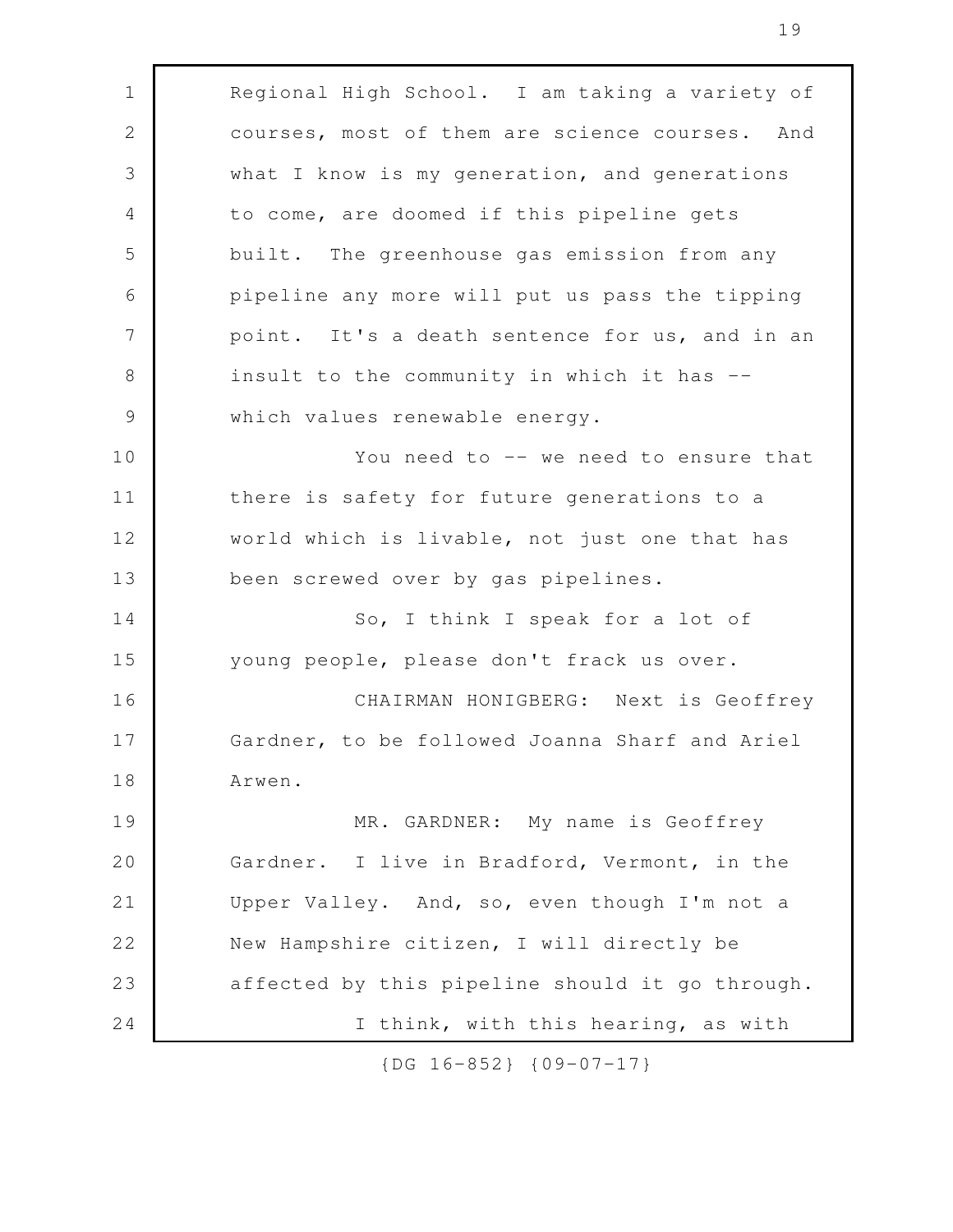many other hearings that I've attended in many other places, the issues can be construed very narrowly in terms of familiar things to rate-setting boards. How much will this cost people who are so-called ratepayers? How much will the Company benefit? How will the product be distributed efficiently, or inefficiently? And those are all very narrow questions, and they're legalistic questions. In fact, what I think you have in front of you is a huge moral concern. This is an ethical issue. I think the three of you are aware of what, not only this area of the Upper Valley is facing, but what Vermont and New Hampshire are facing, what the country as a whole is facing, what the world is facing, in terms of climate change and the disaster that it promises to bring to people widely. I think that really is your first concern. Not an irrelevant concern, and it's a broad concern, and I think it overwhelms the legal issues and the economic issues. And I hope you keep that in mind as you deliberate. 1 2 3 4 5 6 7 8 9 10 11 12 13 14 15 16 17 18 19 20 21 22 23 24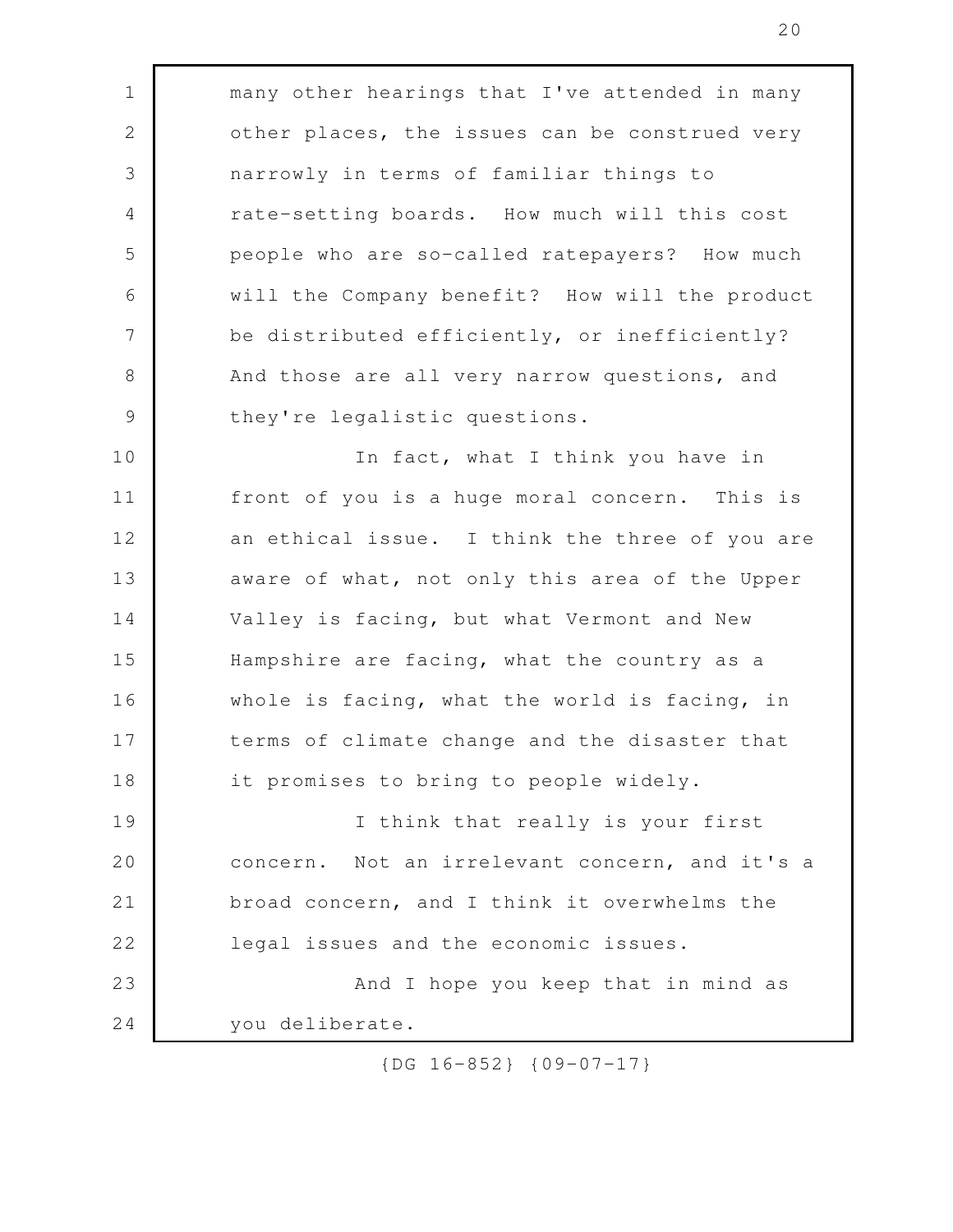CHAIRMAN HONIGBERG: Next up is Joanna Sharf, to be followed by Ariel Arwen and  $Judy$  --MS. COLLA: Colla. CHAIRMAN HONIGBERG: -- Colla? MS. COLLA: Correct. MS. SHARF: Hello. My name is Joanna Sharf. I live in Cornish, New Hampshire. I work as an electrician. I want to speak today mainly to the issue of whether this application for a franchise is in the public good. I mean, there are a lot of reasons, environmentally and financially, that I don't think this is a wise and viable project. But I don't believe it really will serve the interests of this region. Hanover -- you will probably hear in more detail, and have already heard, that Hanover has adopted a 100 percent renewable energy goal. And I believe you will hear from Lebanon today that their Master Plan is -speaks against the use of natural gas in the region and adopts a very aggressive renewable energy goal. 1 2 3 4 5 6 7 8 9 10 11 12 13 14 15 16 17 18 19 20 21 22 23 24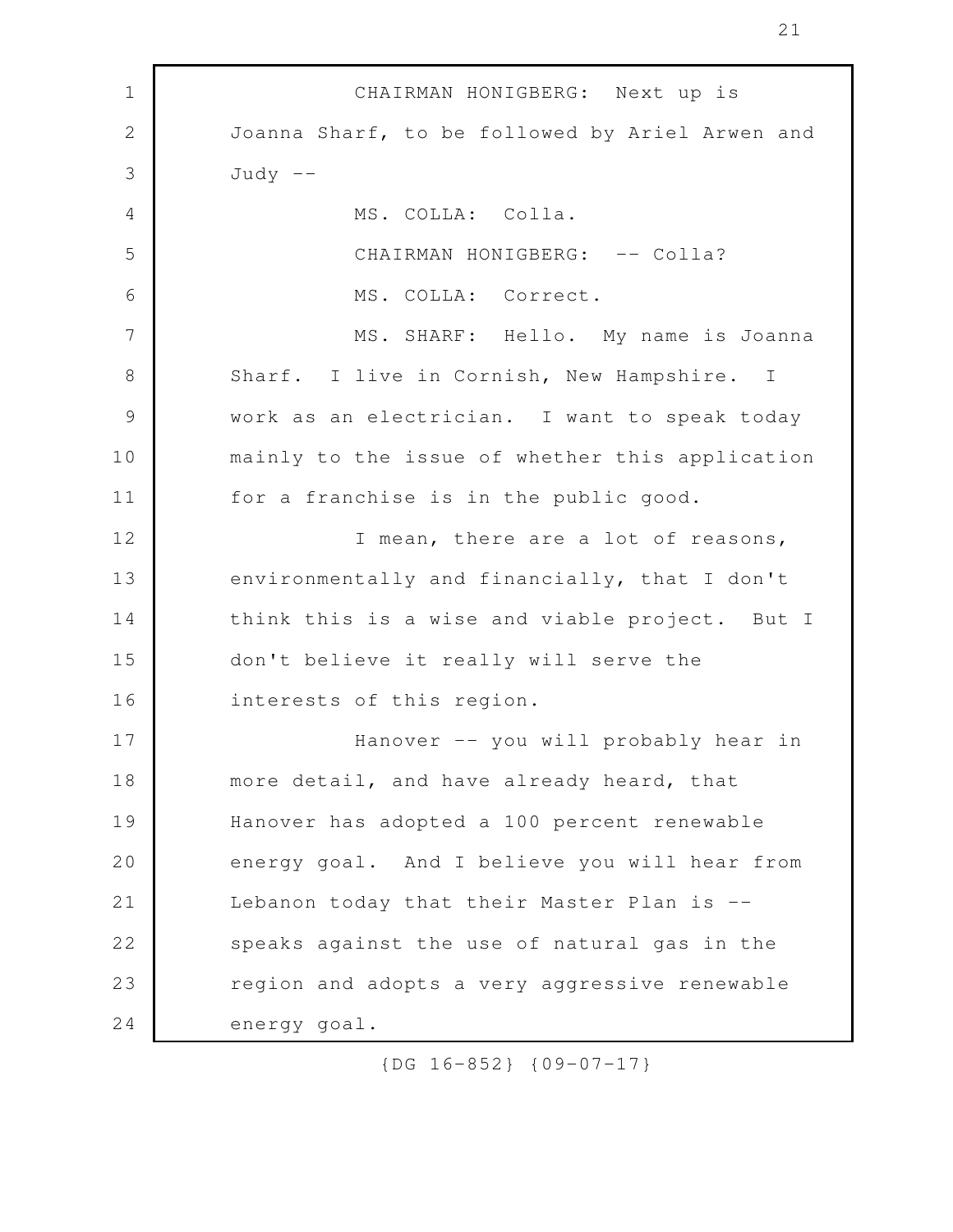And, also, the town -- my town, and our neighboring town, Plainfield, are actively involved in presenting to our towns for a vote at Town Meeting in March of 2018 similarly to adopt the 100 percent renewable goal by the year  $2050$ . And we feel  $-$  we are very confident that it will pass. In addition, our town and other Upper Valley towns are participating in a Weatherize Program, which will start in January of 2018, which will be getting a lot of households in our area insulated and made very energy efficient, so that the heating needs will reduce. And we have a very ambitious goal, which we -- and this has already been piloted in Vermont, and now it's coming to the New Hampshire side. And we have an ambitious goal of reaching a great number of residents in our towns. Also, a lot of people who live in Plainfield and Cornish work in and own businesses in Lebanon and Hanover. And I, myself, to reach my customers, I drive that 12A corridor every day, right past the Lebanon 1 2 3 4 5 6 7 8 9 10 11 12 13 14 15 16 17 18 19 20 21 22 23 24

{DG 16-852} {09-07-17}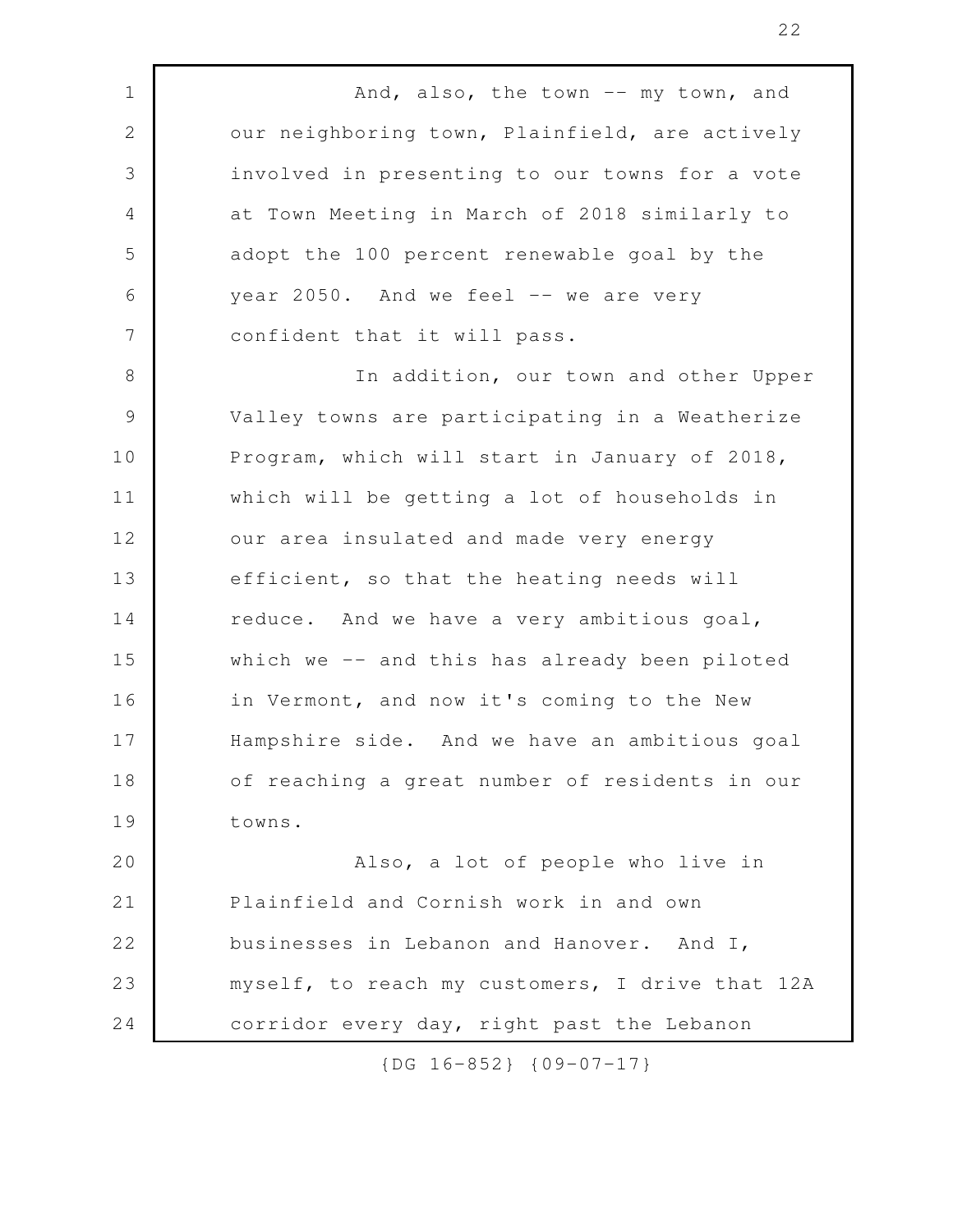landfill. And the towns in the area, the residents in the area, have clearly expressed that they are not interested in this pipeline. And instead, are very interested in moving toward renewable sources of energy for heating and other energy needs. And, to determine what is in the public good is to look at what the region is doing and what will benefit the region. And this pipeline is not going to bring what the region wants and what will benefit the region. If we're looking just ten years ahead, things that should be strongly taken into consideration is whether the availability of natural gas will be as abundant as is claimed; whether prices will be as low as they are now. And I am very sure that that is not the case. And facts show that this is not an abundant resource. In fact, it's very limited. And I think that the public good, for this region and elsewhere in our nation, is to look toward renewable sources of energy, and not invest in an infrastructure that will lock 1 2 3 4 5 6 7 8 9 10 11 12 13 14 15 16 17 18 19 20 21 22 23 24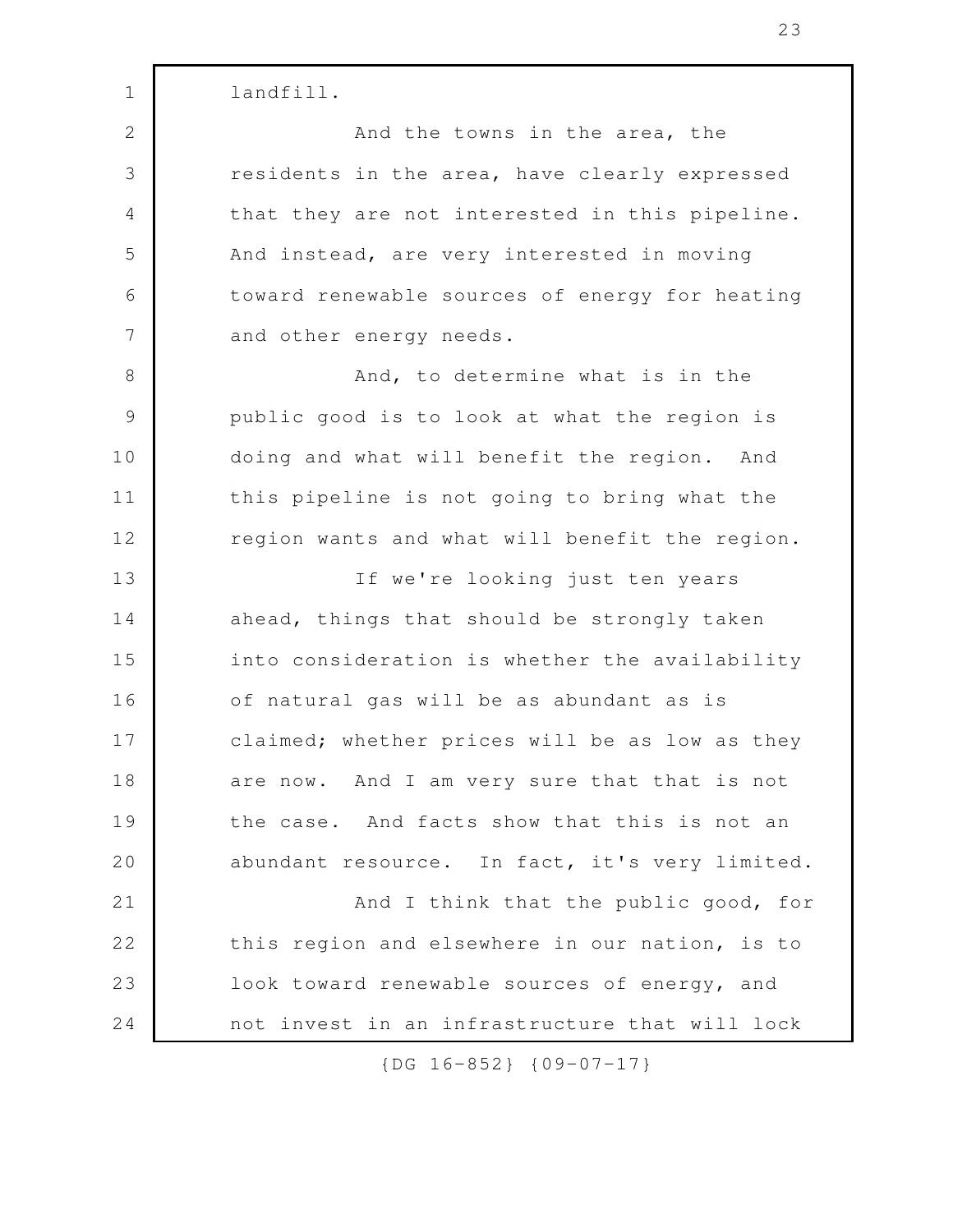us into a resource that is limited and dangerous for our environment. In addition, the agreement that Liberty has reached with the PUC Staff and the OCA, I'm very concerned about whether it will be monitored, what is considered a "50 percent sign-up" of customers. So, I urge you to please not -- not grant this franchise. Thank you very much. CHAIRMAN HONIGBERG: Ariel Arwen, to be followed by Judy Colla and Bart Guetti? MR. GUETTI: Yes. You got it. MS. ARWEN: Thank you for the opportunity to speak. Briefly, what the citizens in Lebanon wish for is that, instead of Liberty Utilities focusing on this project, that it embrace electrification on a broad scale, which would benefit Liberty in its electric business. Therefore, we could move toward renewables, with heat pumps for heating, electric vehicles for transport, and renewable distributed electricity generation. And, from things that I've been reading, it seems to me that the fact that 1 2 3 4 5 6 7 8 9 10 11 12 13 14 15 16 17 18 19 20 21 22 23 24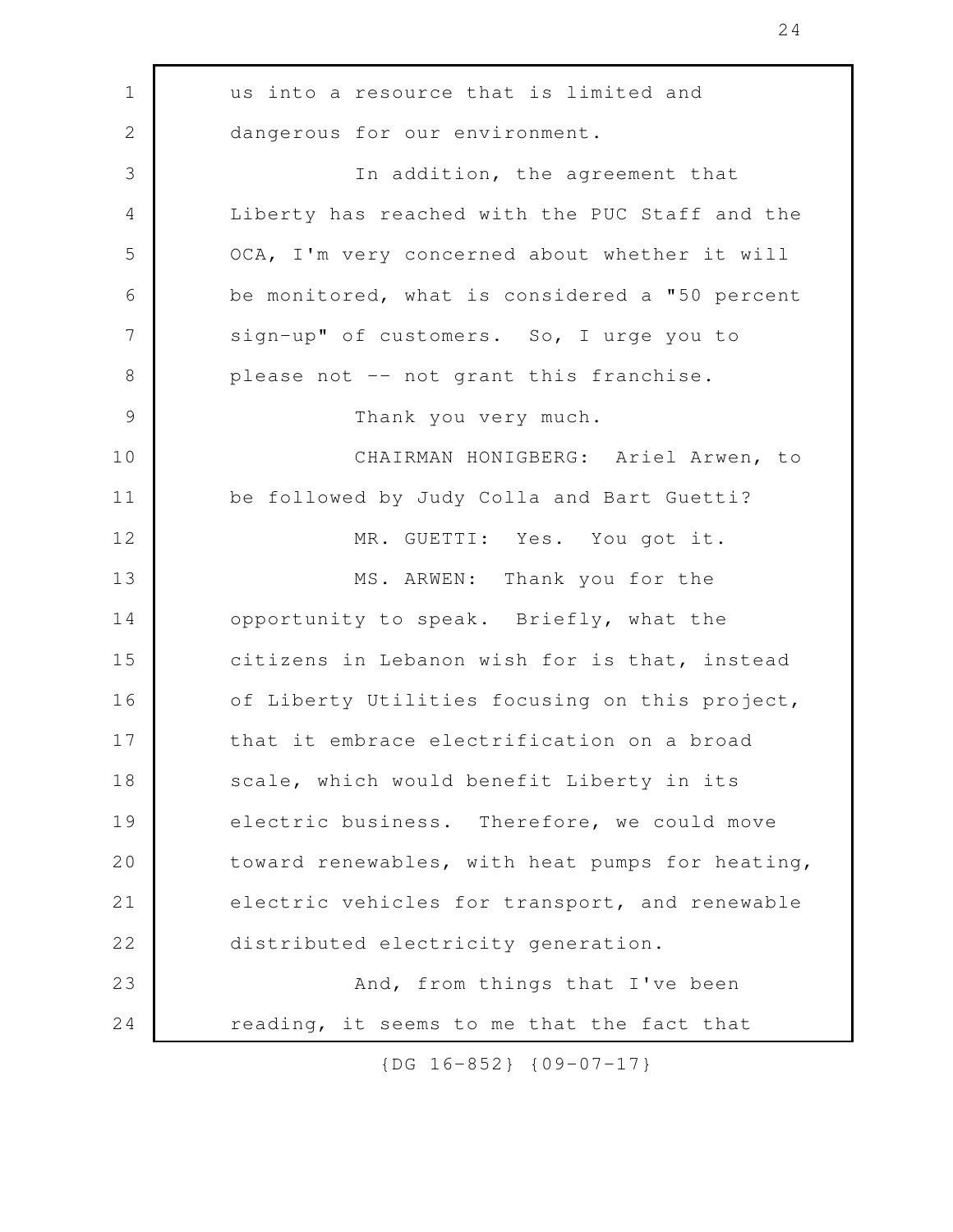| $\mathbf 1$    | Liberty's parent company, Algonquin Power,      |
|----------------|-------------------------------------------------|
| $\mathbf{2}$   | which is partnered with Kinder Morgan, who have |
| 3              | the aim of exporting natural gas, is playing a  |
| $\overline{4}$ | role not only with this franchise petition, but |
| 5              | all around New Hampshire and the region, as a   |
| 6              | motivating factor to establish need, which FERC |
| 7              | requires in order to approve a pipeline. So, I  |
| $8\,$          | feel, in a way, that we're pawns in that game.  |
| 9              | As Laura referred, if companies want            |
| 10             | natural gas, let them get it trucked. If you    |
| 11             | put new fossil fuel infrastructure in the       |
| 12             | ground, who's average depreciation life is      |
| 13             | about 50 years, it's not moving in the          |
| 14             | direction that the towns have expressed that    |
| 15             | they wish to go on many levels.                 |
| 16             | And, as the exports increase, the               |
| 17             | prices will surely go up. So, for the claims    |
| 18             | to be put that the price will remain low far    |
| 19             | into the future seems disingenuous to me.       |
| 20             | So, I wish that Liberty would see               |
| 21             | what amazing opportunities there would be, if   |
| 22             | they would come along with what people want and |
| 23             | work on the electric end of things.             |
| 24             | Thank you very much.                            |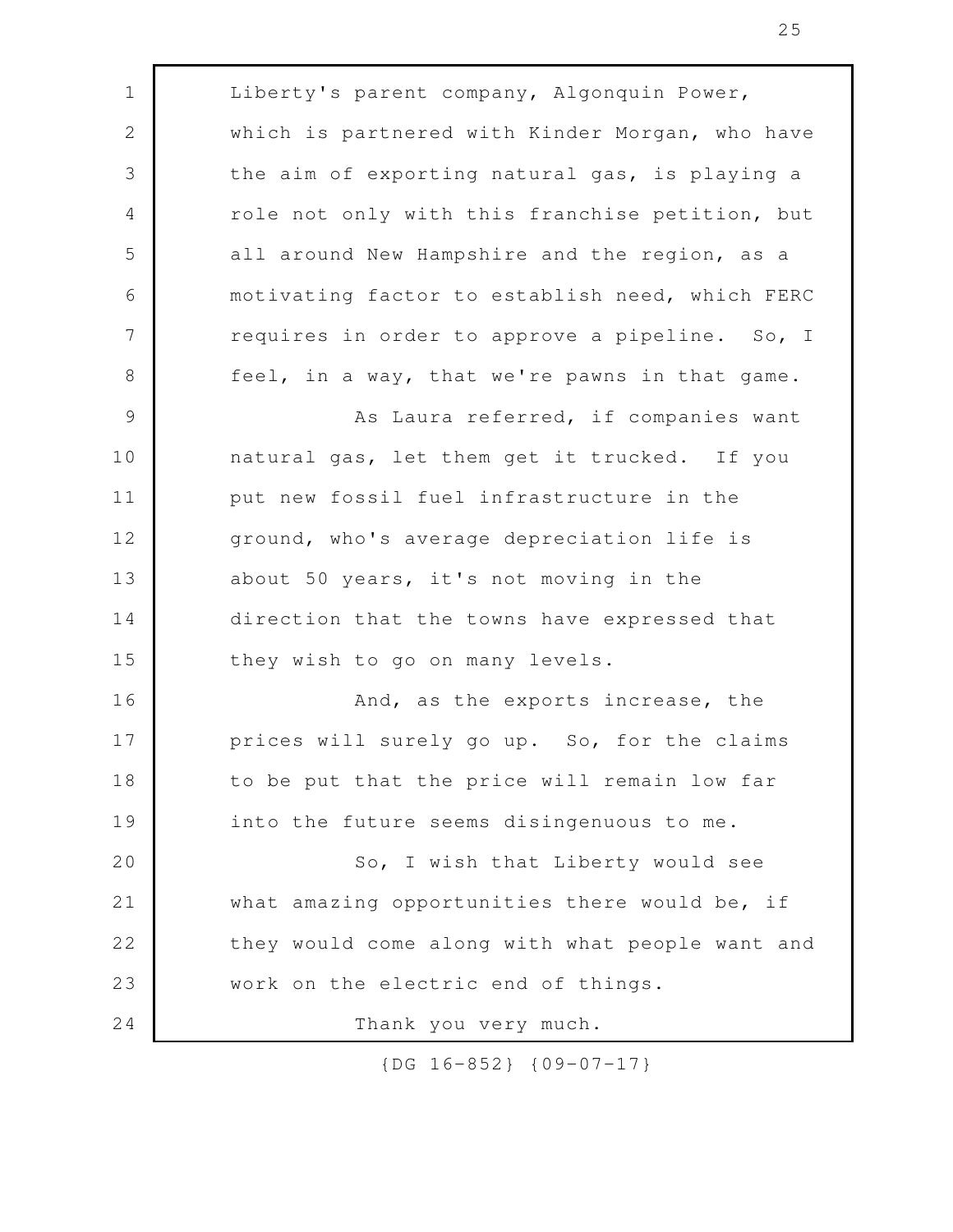CHAIRMAN HONIGBERG: Judy Colla, to be followed by Bart Guetti, I think we decided, and Representative Lee Oxenham. MS. COLLA: Good morning. My name is Judy Colla. And I'm a 30-year resident of Hanover, New Hampshire. I'm Vice Chair of the Sierra Club Upper Valley Group. I was a lead volunteer with the Ready For 100 Campaign. And I am currently a volunteer with a committee in -- with a town committee in Hanover that will be implementing a goal of 100 percent renewable energy by 2050. I am here to basically endorse what Joanna Sharf and Ariel Arwen have just said. Basically, I want to address the issue of public -- the public good. It's my understanding that people have used the argument of "public good" in towns such as Pelham, where the Selectboard has been in support of a gas line, that they have used the support of the Selectboard to endorse their feeling that it was part of the public good. So, I would like you to extend that rationale, and look at the lack of support in 1 2 3 4 5 6 7 8 9 10 11 12 13 14 15 16 17 18 19 20 21 22 23 24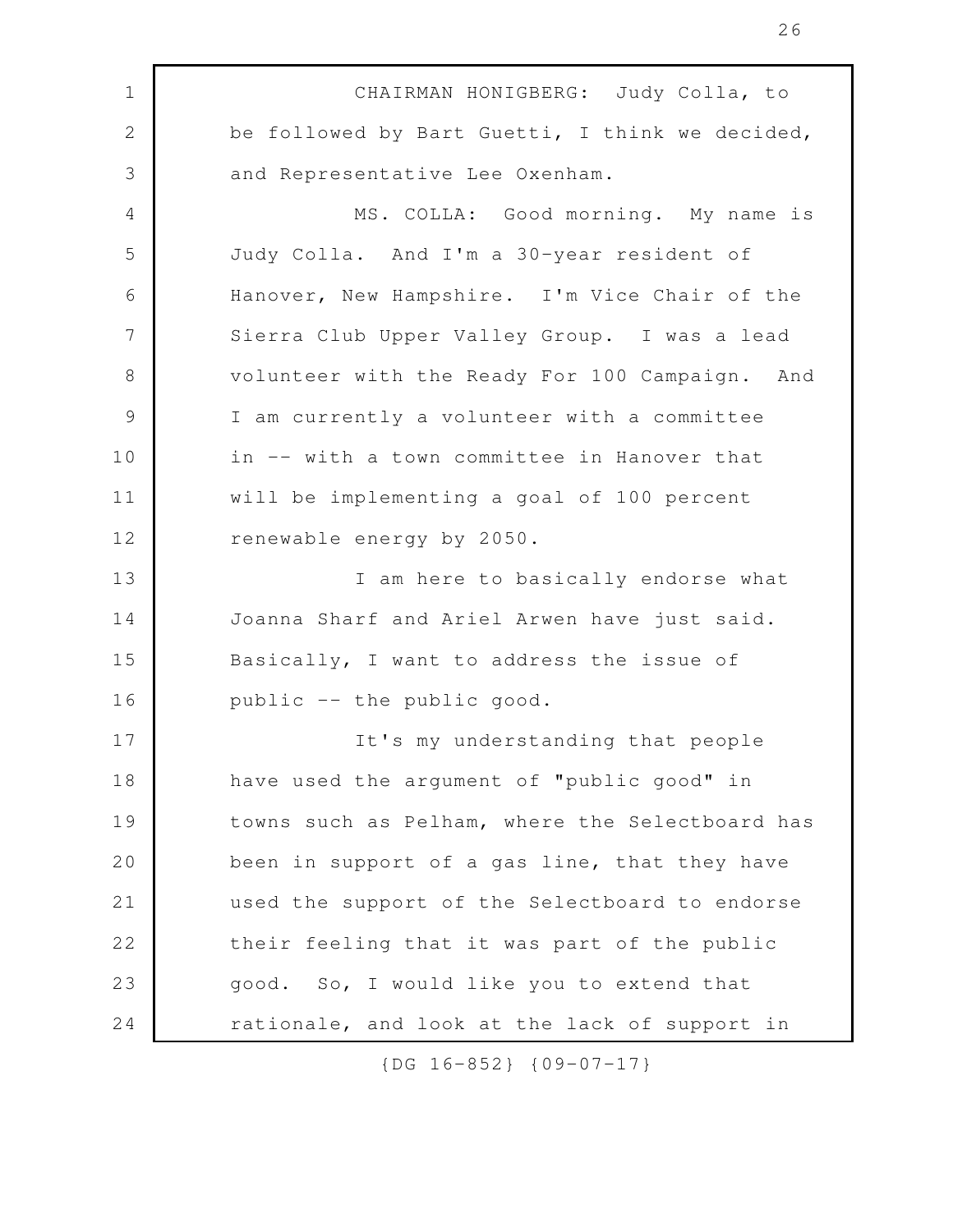the Upper Valley for this gas infrastructure, to help you decide against this franchise. In Hanover, I think you already know that, on May 9th, Hanover voted, more than two times the normal number of people who go to town meeting showed up for a town meeting on May 9th. They overwhelmingly, virtually unanimously, one slight voice was against it, in a voice vote, voted for the Ready For 100 Campaign, which was to be 100 percent renewable by 2050. It's very clear that being 100 percent renewable by 2050 is completely incompatible, there is no overlap with a gas infrastructure. So, it's very, very clear that the Town of Hanover is opposed to this gas infrastructure. Folks stayed most of the night for Article 25, which was our article. And, after that article, a large number of people left for the last two articles. So, the increase in people there had to do with Article 25. Certainly, it was a big, big contribution to the large crowd. Last night, I attended the Lebanon 1 2 3 4 5 6 7 8 9 10 11 12 13 14 15 16 17 18 19 20 21 22 23 24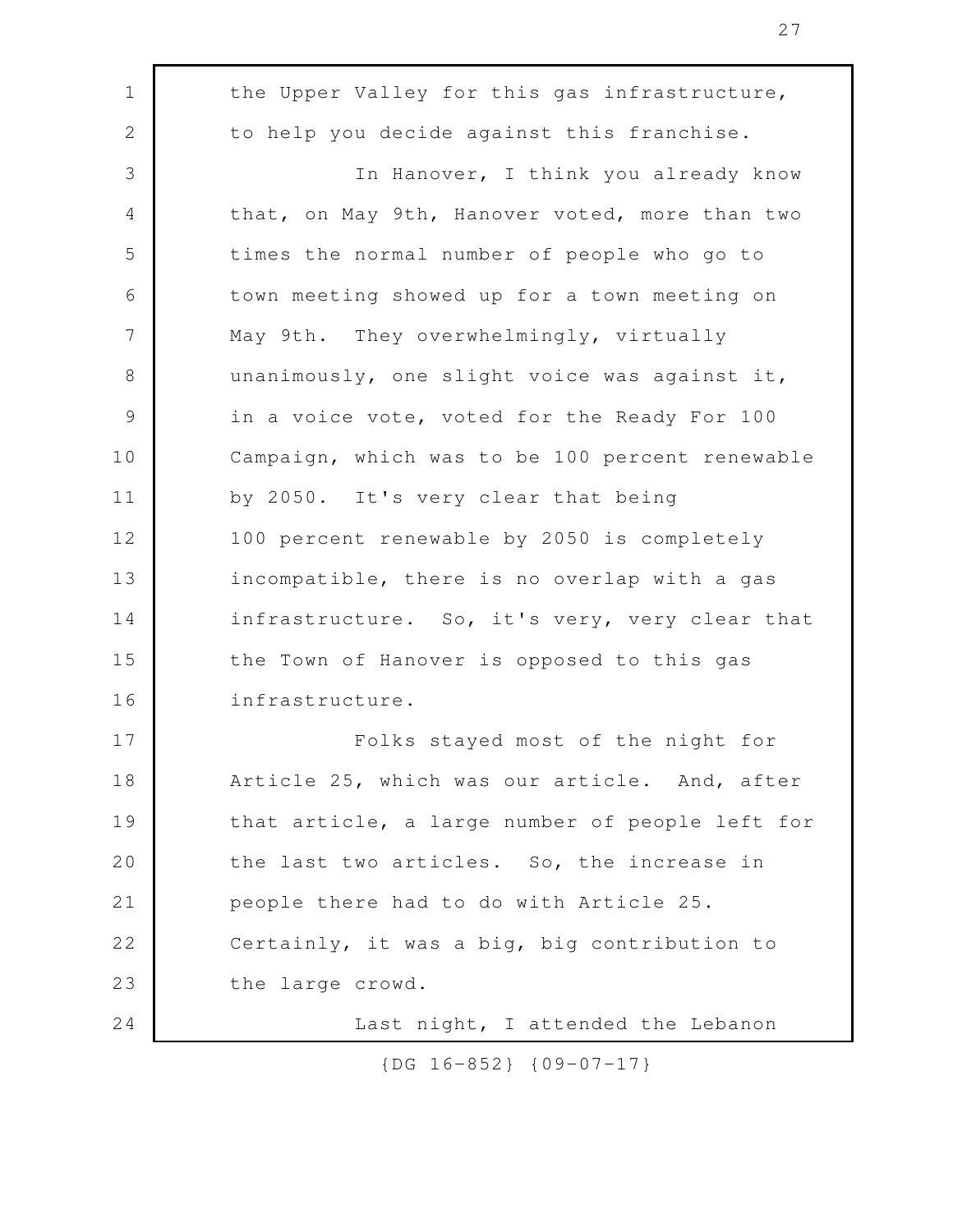City Council, and I understand there was much discussion about how this gas infrastructure is not compatible with the town's energy goals. And I think the sense of the room was very much opposed to this gas infrastructure. In fact, the representative from Liberty utilities who was there even mentioned the fact that the sense of the room was not with Liberty Utilities. So, I guess what I want to say that, in terms of the public good, there is virtually no support, other than Liberty Utilities, for this infrastructure in the Upper Valley. We want to go in a different direction. It's time to go in a different direction. And it's really upon all of us to galvanize our political will to be going in a different direction. I would like to reiterate what Ariel Arwen has said. We invite Liberty Utilities to work with us to electrification. This is going to be key to moving towards 100 percent renewable. They're part of Algonquin Power, which prides itself in being involved with 1 2 3 4 5 6 7 8 9 10 11 12 13 14 15 16 17 18 19 20 21 22 23 24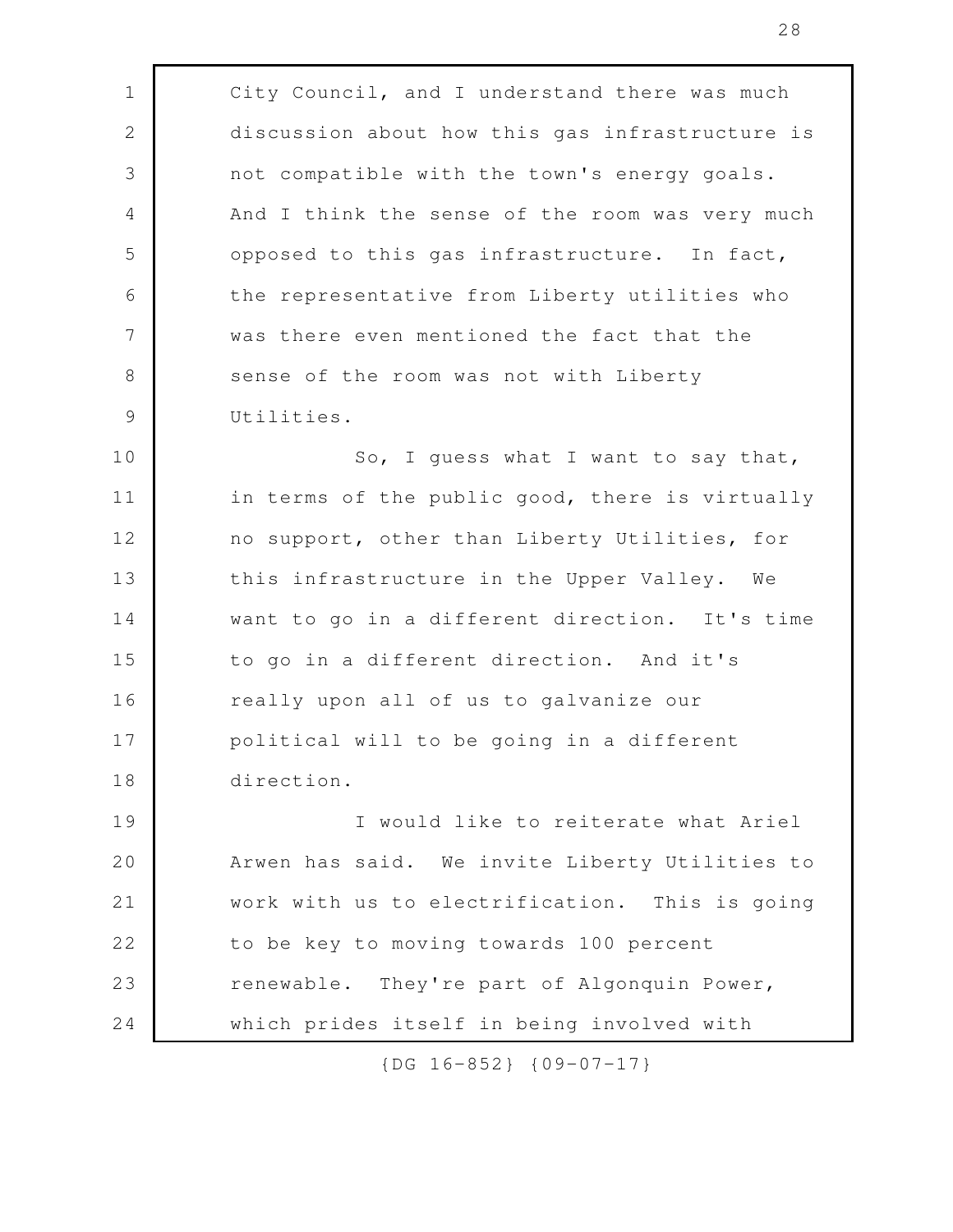| $\mathbf 1$   | renewable energy. And, so, we would like        |
|---------------|-------------------------------------------------|
| 2             | Liberty Utilities to be on the right side of    |
| 3             | history with us. And we would like to work      |
| 4             | with Liberty Utilities. And that involves       |
| 5             | their potential in electrification, and not     |
| 6             | natural gas.                                    |
| 7             | Thank you.                                      |
| 8             | CHAIRMAN HONIGBERG: Bart Guetti, to             |
| $\mathcal{G}$ | be followed by representative Oxenham.          |
| 10            | MR. GUETTI: Hi. I'm Bart Guetti.                |
| 11            | Thank you very much for the chance to speak.    |
| 12            | And I'm pretty much in agreement with all the   |
| 13            | comments that people have made so far.          |
| 14            | As clean-up batter here, I guess the            |
| 15            | only thing left that I would like to elaborate  |
| 16            | a little bit on is there was one mention made   |
| 17            | of the environmental speaker here, what was his |
| 18            | name?                                           |
| 19            | FROM THE FLOOR: Geoff Gardner.                  |
| 20            | MR. GUETTI: Gardner, Joe [sic]                  |
| 21            | Gardner, mentioned that the environmental       |
| 22            | concerns dwarf the economics. And I think -- I  |
| 23            | believe, if I heard him correctly. I'd like to  |
| 24            | speak to the economics. But I think that the    |

speak to the economics. But I think that the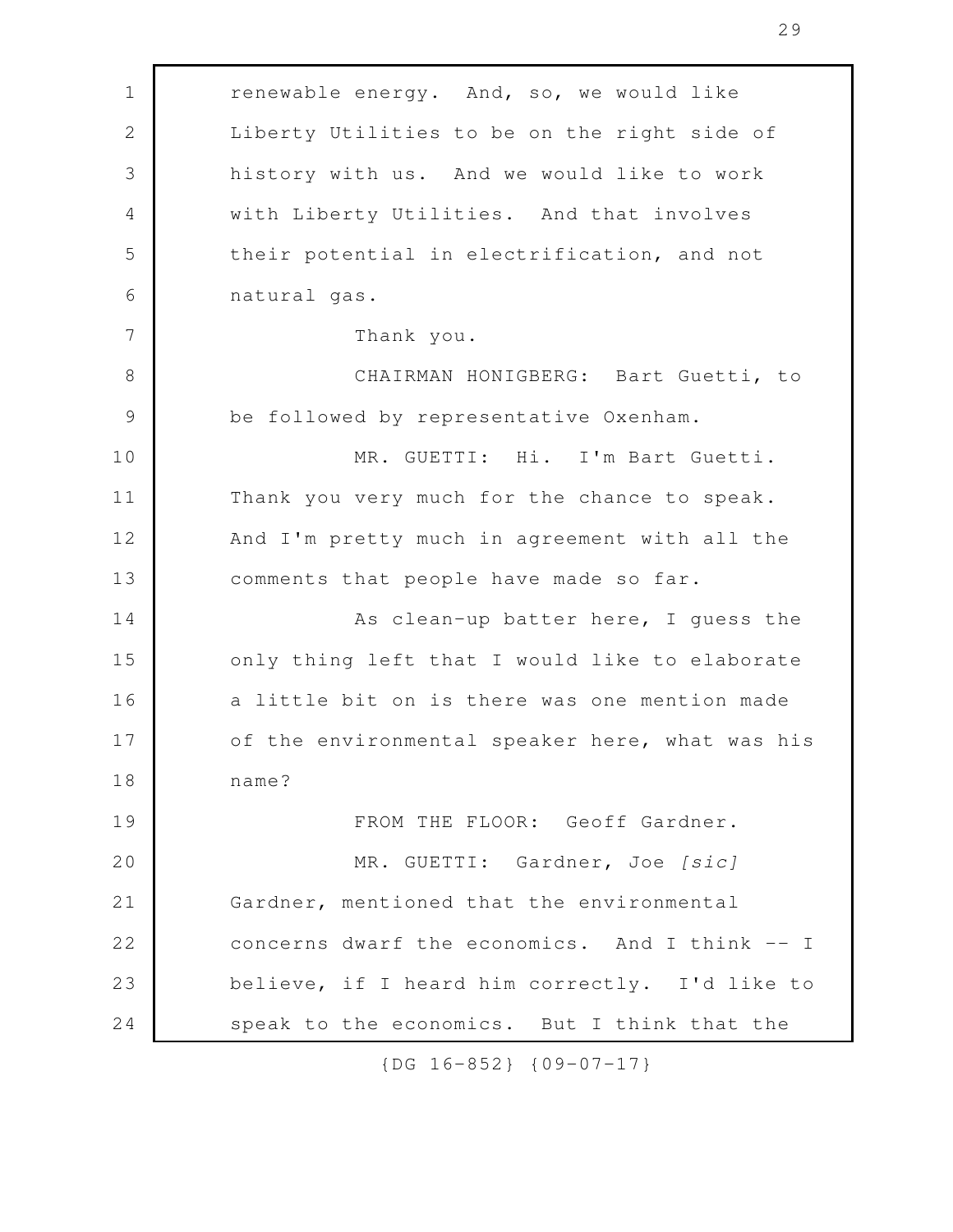competitive advantage that the fossil fuel industry has right now has a lot of tax advantages and so on that could negatively impact emerging start-ups that are trying to get off the ground with green technologies, renewable energy technologies. So, hopefully that gets considered in this agreement. Also, I would like to see that  $-$  I spoke with Mr. Sheehan last night after the meeting, and I understand that the project is going to be implemented in phases. And I would like to -- hopefully, after each phase, a review is conducted, after each phase. So, I just happen to be going through the library yesterday, and this is Al Gore's book "Truth to Power". And, if you flip through it, and it's pretty powerful and effective. And it's conveying the urgency I think that we're facing as a society, and if not a species, in dealing with the warming climate. And I know everybody says "well, this is just one little piece", you know, "this is just one little project". But it's one of many across the planet, and they're starting to add 1 2 3 4 5 6 7 8 9 10 11 12 13 14 15 16 17 18 19 20 21 22 23 24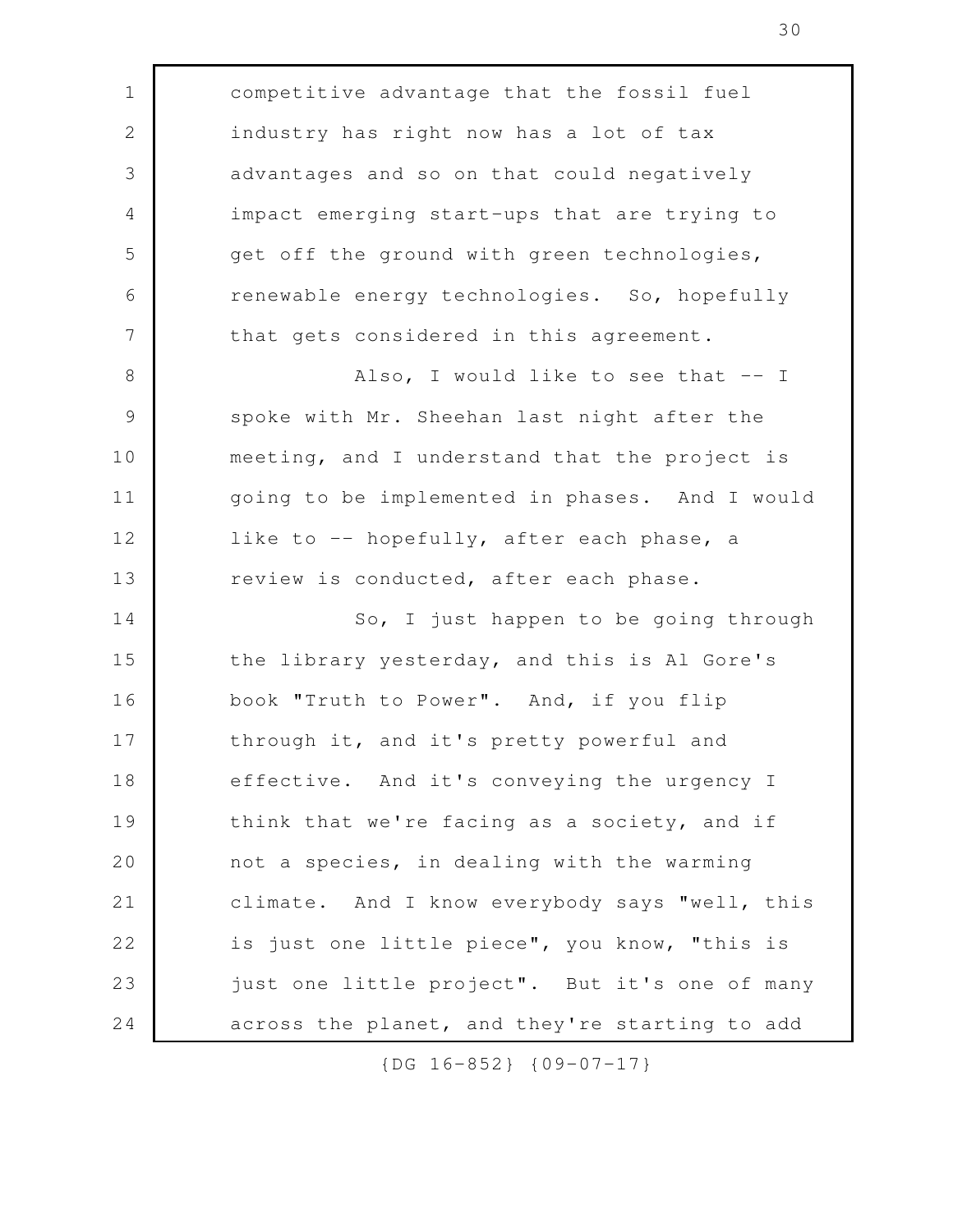| 1             | up. And I think we're seeing it like real-time  |
|---------------|-------------------------------------------------|
| $\mathbf{2}$  | right now, you know, in the past two weeks,     |
| 3             | unprecedented events, that I think we should    |
| 4             | take into consideration as we proceed.          |
| 5             | Thank you.                                      |
| 6             | CHAIRMAN HONIGBERG: Representative              |
| 7             | Oxenham.                                        |
| 8             | REP. OXENHAM: Good morning. Thank               |
| $\mathcal{G}$ | you for taking my testimony.                    |
| 10            | As a State Representative, I                    |
| 11            | represent part of the Upper Valley:             |
| 12            | Plainfield, Cornish, Springfield, and Grantham. |
| 13            | I live just outside the city limits of Lebanon. |
| 14            | Lebanon, culturally and commercially, is the    |
| 15            | hub of the Upper Valley, and all the            |
| 16            | surrounding communities are concerned with what |
| 17            | goes on inside its environs, and a little bit   |
| 18            | further down the road, our other neighbor       |
| 19            | Hanover.                                        |
| 20            | As you're probably well aware, the              |
| 21            | Upper Valley is closely interconnected by its   |
| 22            | roads, by the air, by the water. Whatever       |
| 23            | happens in the Connecticut River happens to us  |
| 24            | downstream, whatever happens in the airshed is  |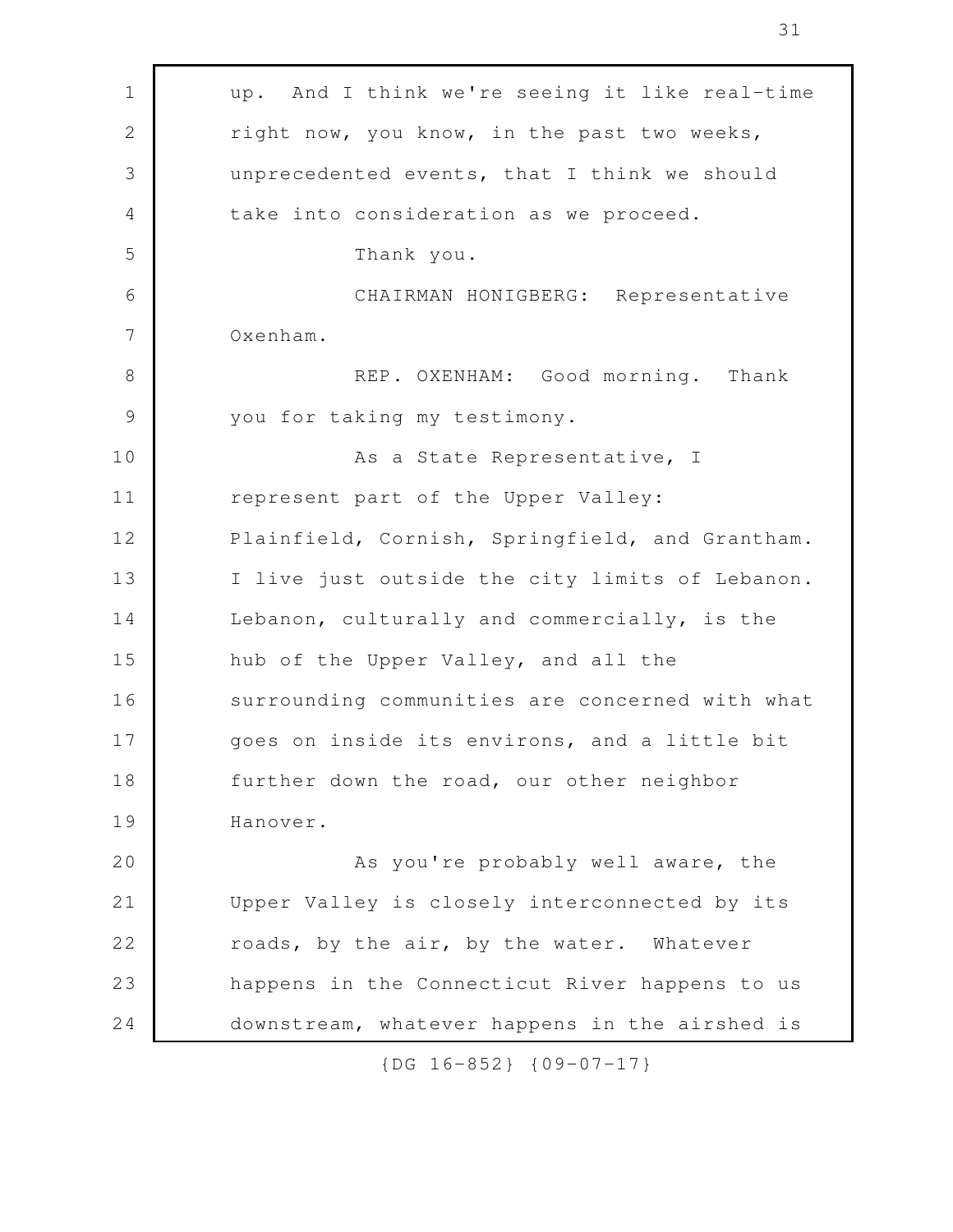| $\mathbf 1$     | breathed by my constituents, my neighbors, and  |
|-----------------|-------------------------------------------------|
| $\mathbf{2}$    | my family.                                      |
| 3               | I wish to argue today that the                  |
| 4               | proposed project before you poses an            |
| 5               | unnecessary and unwarranted threat to the       |
| 6               | health, safety, and welfare of my constituents  |
| $7\phantom{.0}$ | and those living throughout the broader area.   |
| $8\,$           | I will argue that making further investments in |
| $\mathcal{G}$   | expanding fossil fuel infrastructure, such as   |
| 10              | the project before you today, is the wrong      |
| 11              | direction for energy policy in New Hampshire.   |
| 12              | First, as to the risks imposed by               |
| 13              | siting a natural gas transport, regasification, |
| 14              | and storage facility on 12A. The facility is    |
| 15              | going to directly impact those in the area and  |
| 16              | those that are proximate to it.                 |
| 17              | We've already heard about the fact              |
| 18              | that this is located on a heavily trafficked    |
| 19              | corridor. Those trucks are going to be          |
| 20              | bringing volatile fuels through under all       |
| 21              | weather conditions, under all road conditions.  |
| 22              | And taking this right into the commercial core  |
| 23              | of the Upper Valley I think is misguided at     |
| 24              | best.                                           |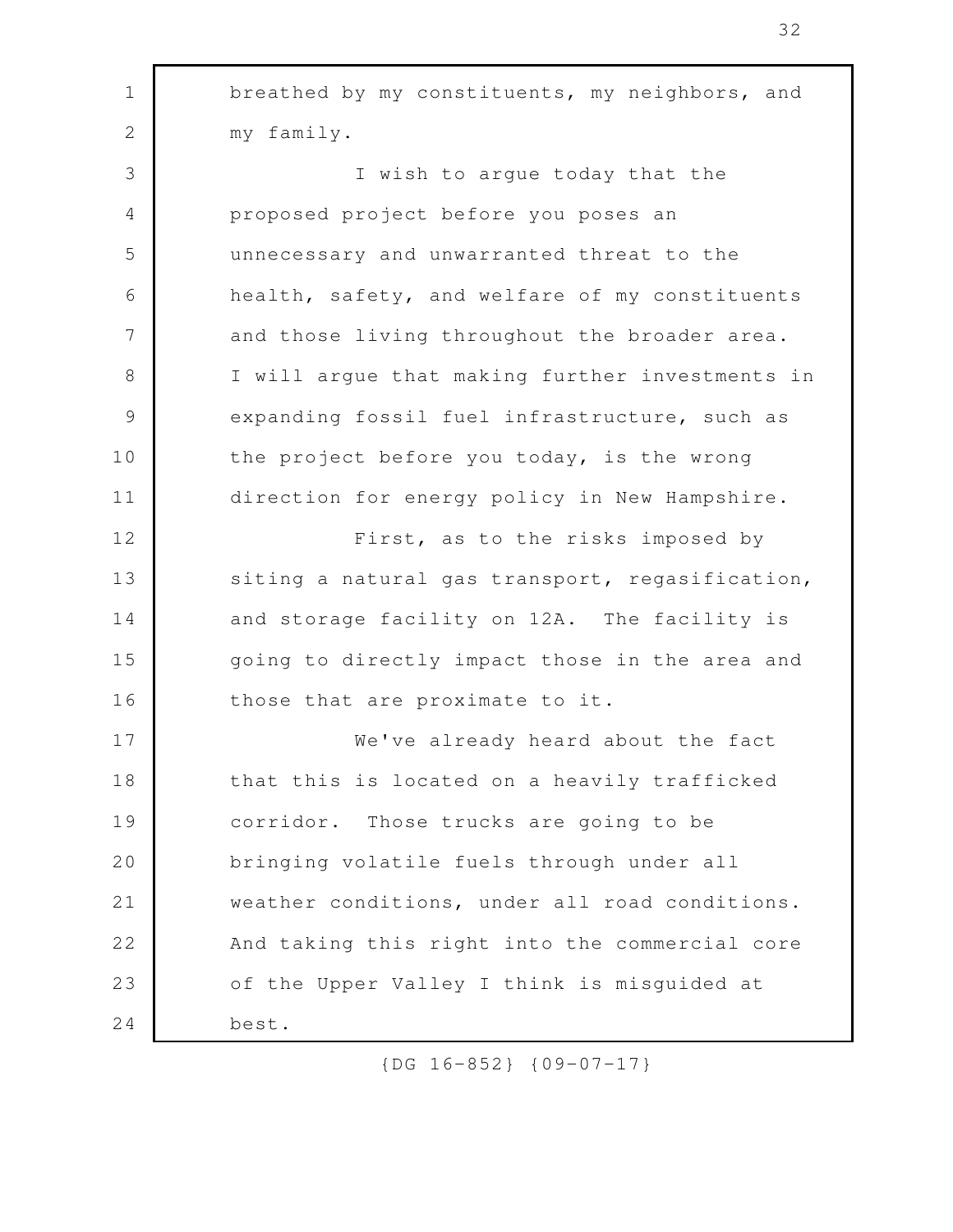I'd like to skip a little of this, because it's already been addressed. But there are safety issues surrounding the potential for methane leakage throughout the life cycle of natural gas. So, whether it's when they're off-loading from the trucks, whether they're putting it into the storage facility, when they're regasifying, at every single segment there is going to be methane leakage. And methane is 80 times as potent a greenhouse gas as carbon dioxide. And natural gas, of course, is over 90 percent, often 95 to 98 percent, pure methane. We're told it's a clean energy fuel because it combusts cleanly. But, over the life cycle, it is as dirty as coal. As a member of the House Science, Technology and Energy committee, and as an intervenor in other proceedings here before the PUC, I've participated in numerous energy briefings about energy prices -- CHAIRMAN HONIGBERG: Slow down just a little. REP. OXENHAM: Okay. 1 2 3 4 5 6 7 8 9 10 11 12 13 14 15 16 17 18 19 20 21 22 23 24

{DG 16-852} {09-07-17}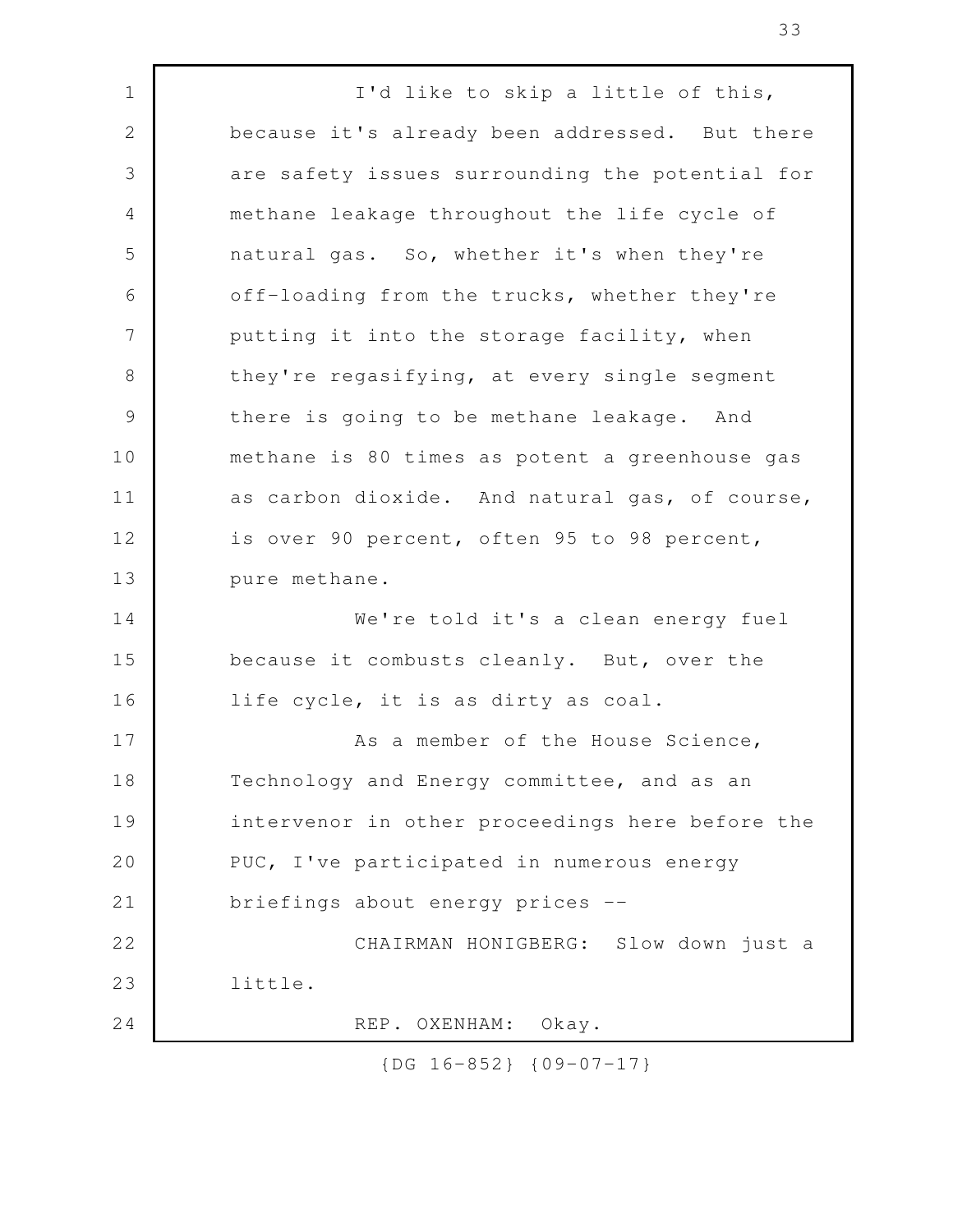CHAIRMAN HONIGBERG: We have a little bit of a conflict between a very long written statement and the need for you to read slowly enough so that the stenographer can keep up with you. REP. OXENHAM: Thank you. I've participated in numerous briefings on energy markets and energy pricing, from PUC Staff, Department of Environmental Services, the utilities, and ISO-New England, among others. One thing that's rarely mentioned is the fact that there is no such thing as a free, competitive market for energy. All too often it's assumed that energy prices are the result of an impersonal interplay of economic forces of supply and demand. But whether our fuels are coming across the ocean from OPEC or they're coming from Pennsylvania's fracking fields, we do not have a competitively determined energy price for any of our fossil fuels. All of these fuels have been heavily subsidized, at public and at ratepayer expense, since the inception of their use at the beginning of the industrial revolution. 1 2 3 4 5 6 7 8 9 10 11 12 13 14 15 16 17 18 19 20 21 22 23 24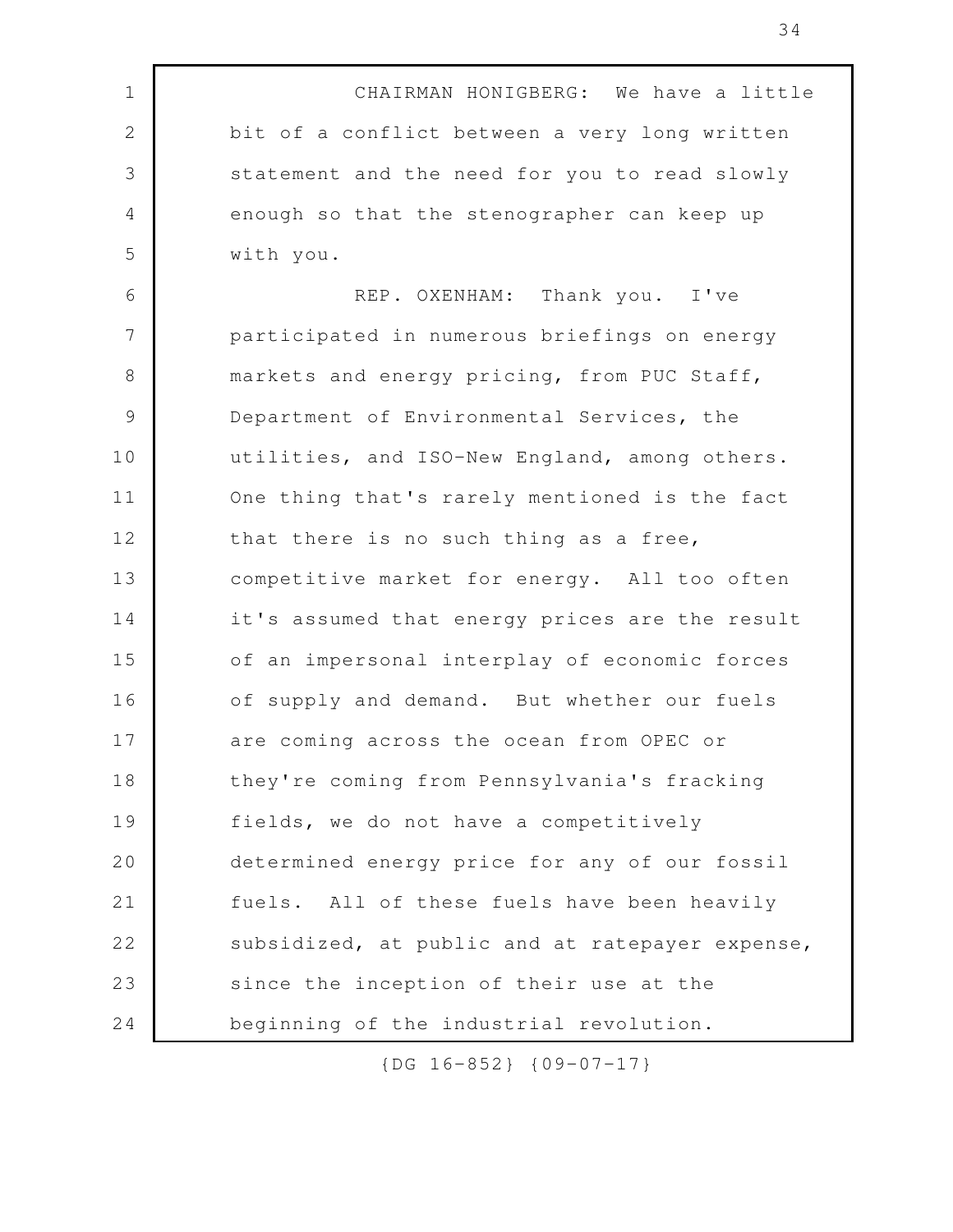When you take into account the direct subsidies and the externalities that are imposed on our citizens, effectively, the subsidies provided to fossil fuels dwarf the meager measures that have been provided in recent decades for renewable energy. A 2014 report on U.S. and state subsidies to the fossil fuel industry identified \$21.6 billion in annual spending on subsidies for oil, gas, and coal exploration and production. The returns which Liberty hopes to reap from this proposed storage and pipeline complex are not the result of some free market pricing, it's not because natural gas is somehow cheap momentarily. There's no level playing field here. The price signals are not representative of the costs of the competing sources of fuel. And they cannot be reliably derived -- relied on when you're making your decision. One final point on the cost issue. Liberty's returns on its investment in this project, again, this is not going to be based on the cost of capital or its projected returns 1 2 3 4 5 6 7 8 9 10 11 12 13 14 15 16 17 18 19 20 21 22 23 24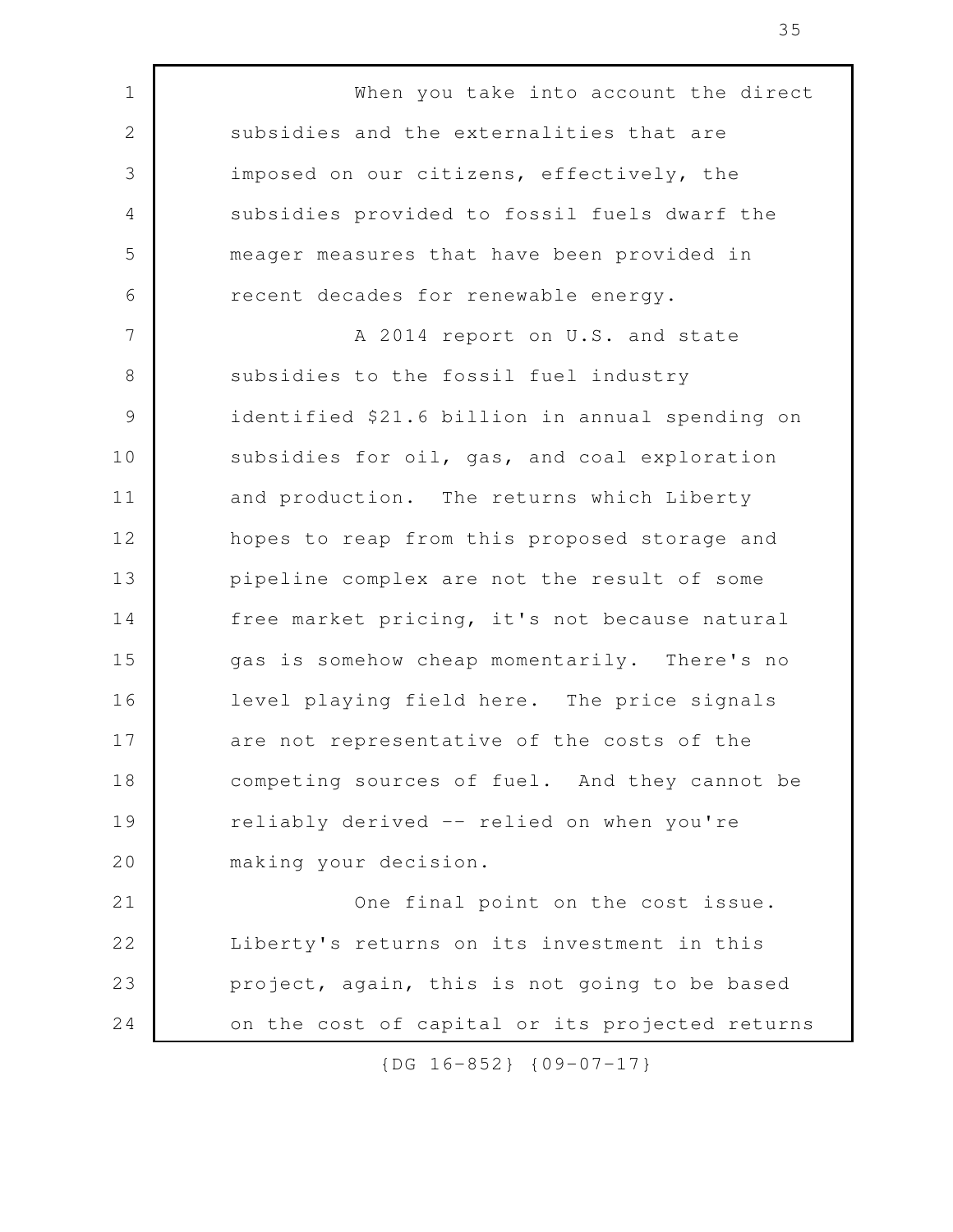| $\mathbf 1$<br>on the open markets. The rate of return will<br>$\mathbf{2}$<br>be determined by you, the PUC, and the<br>3<br>repayment of those monies will be guaranteed by<br>$\overline{4}$<br>you, the PUC. But the costs are going to be<br>5<br>imposed by Liberty on us, the ratepayers.<br>N <sub>O</sub><br>6<br>matter what pollution-free, low cost,<br>7<br>environmentally friendly alternative comes up<br>8<br>in the next 40 to 60 years of the life span of<br>$\mathcal{G}$<br>this project, the costs of this project will<br>continue to be paid by the ratepayers. If they<br>keep it in production, it will be in our bills.<br>If they take it out of production, because it's<br>outmoded or uneconomical, we'll get it as<br>stranded costs.<br>Liberty is not going to go bankrupt.<br>Liberty's shareholders are not going to be on<br>the hook. It will be the ratepayers who will<br>have to pay the costs for decades to come.<br>New Hampshire is already<br>overdependent on natural gas. Eversource's<br>Bill Quinlan came before STE and testified to<br>that fact, saying that we must reduce our<br>dependence on natural gas. Our state is being<br>put at risk of price shocks from disasters, |    |  |
|---------------------------------------------------------------------------------------------------------------------------------------------------------------------------------------------------------------------------------------------------------------------------------------------------------------------------------------------------------------------------------------------------------------------------------------------------------------------------------------------------------------------------------------------------------------------------------------------------------------------------------------------------------------------------------------------------------------------------------------------------------------------------------------------------------------------------------------------------------------------------------------------------------------------------------------------------------------------------------------------------------------------------------------------------------------------------------------------------------------------------------------------------------------------------------------------------------------------------------------|----|--|
|                                                                                                                                                                                                                                                                                                                                                                                                                                                                                                                                                                                                                                                                                                                                                                                                                                                                                                                                                                                                                                                                                                                                                                                                                                       |    |  |
|                                                                                                                                                                                                                                                                                                                                                                                                                                                                                                                                                                                                                                                                                                                                                                                                                                                                                                                                                                                                                                                                                                                                                                                                                                       |    |  |
|                                                                                                                                                                                                                                                                                                                                                                                                                                                                                                                                                                                                                                                                                                                                                                                                                                                                                                                                                                                                                                                                                                                                                                                                                                       |    |  |
|                                                                                                                                                                                                                                                                                                                                                                                                                                                                                                                                                                                                                                                                                                                                                                                                                                                                                                                                                                                                                                                                                                                                                                                                                                       |    |  |
|                                                                                                                                                                                                                                                                                                                                                                                                                                                                                                                                                                                                                                                                                                                                                                                                                                                                                                                                                                                                                                                                                                                                                                                                                                       |    |  |
|                                                                                                                                                                                                                                                                                                                                                                                                                                                                                                                                                                                                                                                                                                                                                                                                                                                                                                                                                                                                                                                                                                                                                                                                                                       |    |  |
|                                                                                                                                                                                                                                                                                                                                                                                                                                                                                                                                                                                                                                                                                                                                                                                                                                                                                                                                                                                                                                                                                                                                                                                                                                       |    |  |
|                                                                                                                                                                                                                                                                                                                                                                                                                                                                                                                                                                                                                                                                                                                                                                                                                                                                                                                                                                                                                                                                                                                                                                                                                                       |    |  |
|                                                                                                                                                                                                                                                                                                                                                                                                                                                                                                                                                                                                                                                                                                                                                                                                                                                                                                                                                                                                                                                                                                                                                                                                                                       |    |  |
|                                                                                                                                                                                                                                                                                                                                                                                                                                                                                                                                                                                                                                                                                                                                                                                                                                                                                                                                                                                                                                                                                                                                                                                                                                       | 10 |  |
|                                                                                                                                                                                                                                                                                                                                                                                                                                                                                                                                                                                                                                                                                                                                                                                                                                                                                                                                                                                                                                                                                                                                                                                                                                       | 11 |  |
|                                                                                                                                                                                                                                                                                                                                                                                                                                                                                                                                                                                                                                                                                                                                                                                                                                                                                                                                                                                                                                                                                                                                                                                                                                       | 12 |  |
|                                                                                                                                                                                                                                                                                                                                                                                                                                                                                                                                                                                                                                                                                                                                                                                                                                                                                                                                                                                                                                                                                                                                                                                                                                       | 13 |  |
|                                                                                                                                                                                                                                                                                                                                                                                                                                                                                                                                                                                                                                                                                                                                                                                                                                                                                                                                                                                                                                                                                                                                                                                                                                       | 14 |  |
|                                                                                                                                                                                                                                                                                                                                                                                                                                                                                                                                                                                                                                                                                                                                                                                                                                                                                                                                                                                                                                                                                                                                                                                                                                       | 15 |  |
|                                                                                                                                                                                                                                                                                                                                                                                                                                                                                                                                                                                                                                                                                                                                                                                                                                                                                                                                                                                                                                                                                                                                                                                                                                       | 16 |  |
|                                                                                                                                                                                                                                                                                                                                                                                                                                                                                                                                                                                                                                                                                                                                                                                                                                                                                                                                                                                                                                                                                                                                                                                                                                       | 17 |  |
|                                                                                                                                                                                                                                                                                                                                                                                                                                                                                                                                                                                                                                                                                                                                                                                                                                                                                                                                                                                                                                                                                                                                                                                                                                       | 18 |  |
|                                                                                                                                                                                                                                                                                                                                                                                                                                                                                                                                                                                                                                                                                                                                                                                                                                                                                                                                                                                                                                                                                                                                                                                                                                       | 19 |  |
|                                                                                                                                                                                                                                                                                                                                                                                                                                                                                                                                                                                                                                                                                                                                                                                                                                                                                                                                                                                                                                                                                                                                                                                                                                       | 20 |  |
|                                                                                                                                                                                                                                                                                                                                                                                                                                                                                                                                                                                                                                                                                                                                                                                                                                                                                                                                                                                                                                                                                                                                                                                                                                       | 21 |  |
|                                                                                                                                                                                                                                                                                                                                                                                                                                                                                                                                                                                                                                                                                                                                                                                                                                                                                                                                                                                                                                                                                                                                                                                                                                       | 22 |  |
|                                                                                                                                                                                                                                                                                                                                                                                                                                                                                                                                                                                                                                                                                                                                                                                                                                                                                                                                                                                                                                                                                                                                                                                                                                       | 23 |  |
|                                                                                                                                                                                                                                                                                                                                                                                                                                                                                                                                                                                                                                                                                                                                                                                                                                                                                                                                                                                                                                                                                                                                                                                                                                       | 24 |  |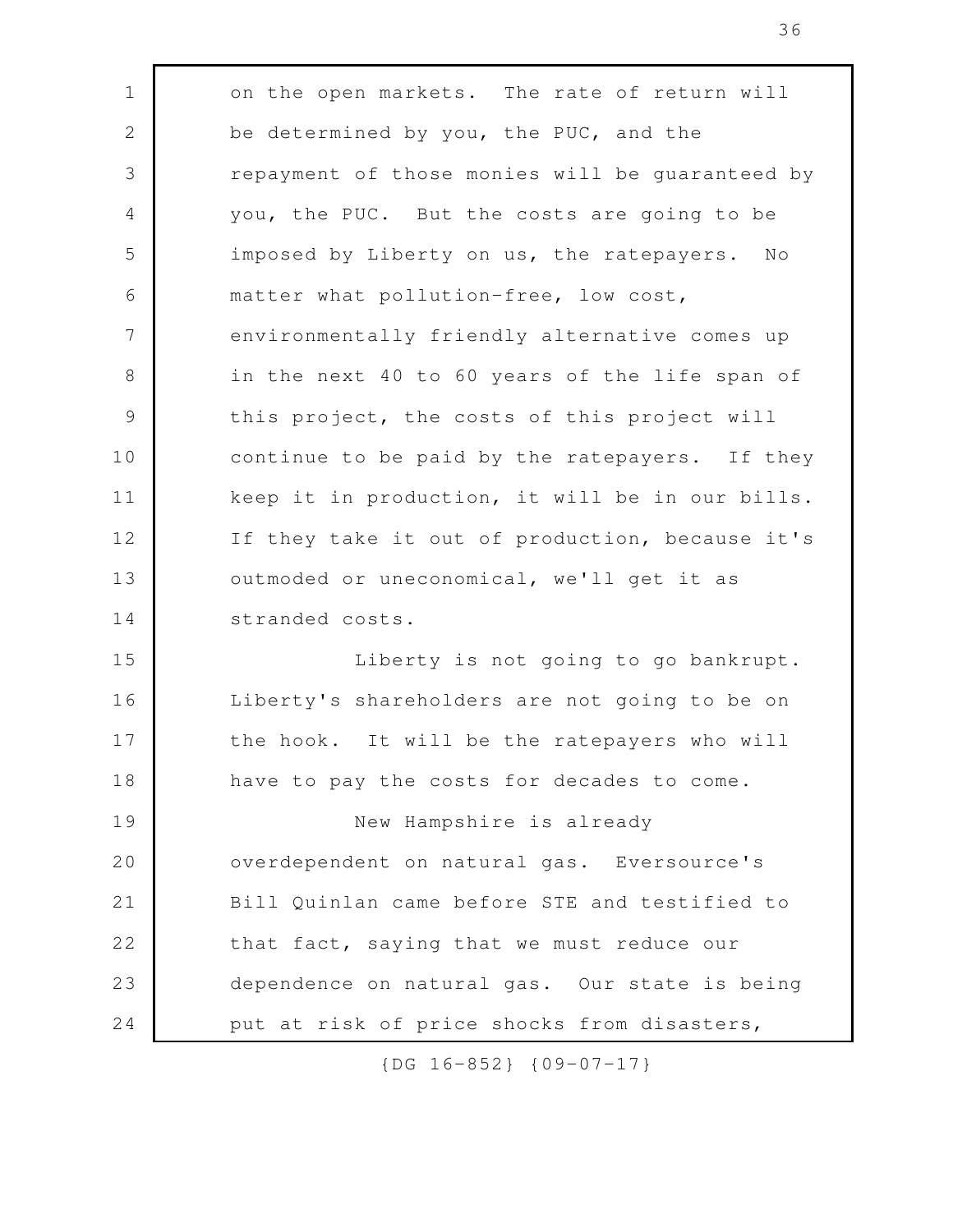such as what we're seeing in Texas, and from a long and vulnerable supply chain. We are sending our energy dollars out of state. We're increasing our vulnerability to the risks associated with climate change, when we could be keeping those dollars in the state, supporting our economy, building a high-tech, clean energy economy, and reducing our vulnerability to climate change. Just two weeks ago I spoke with the President of the Lebanon Chamber of Commerce, Rob Taylor, and asked him what kind of legislation he'd like to see for the coming year. And he had one proposal. It wasn't about increasing access to fossil fuels. It was about supporting the solar energy -- the solar industry. He asked for action to assist the burgeoning solar industry to provide greater consistency and certainty to local businesses, for measures that can enable these businesses to invest and grow in New Hampshire. He said "This is where we will get young people, this is where we will keep Millennials in the state, by having a thriving, high-tech, 1 2 3 4 5 6 7 8 9 10 11 12 13 14 15 16 17 18 19 20 21 22 23 24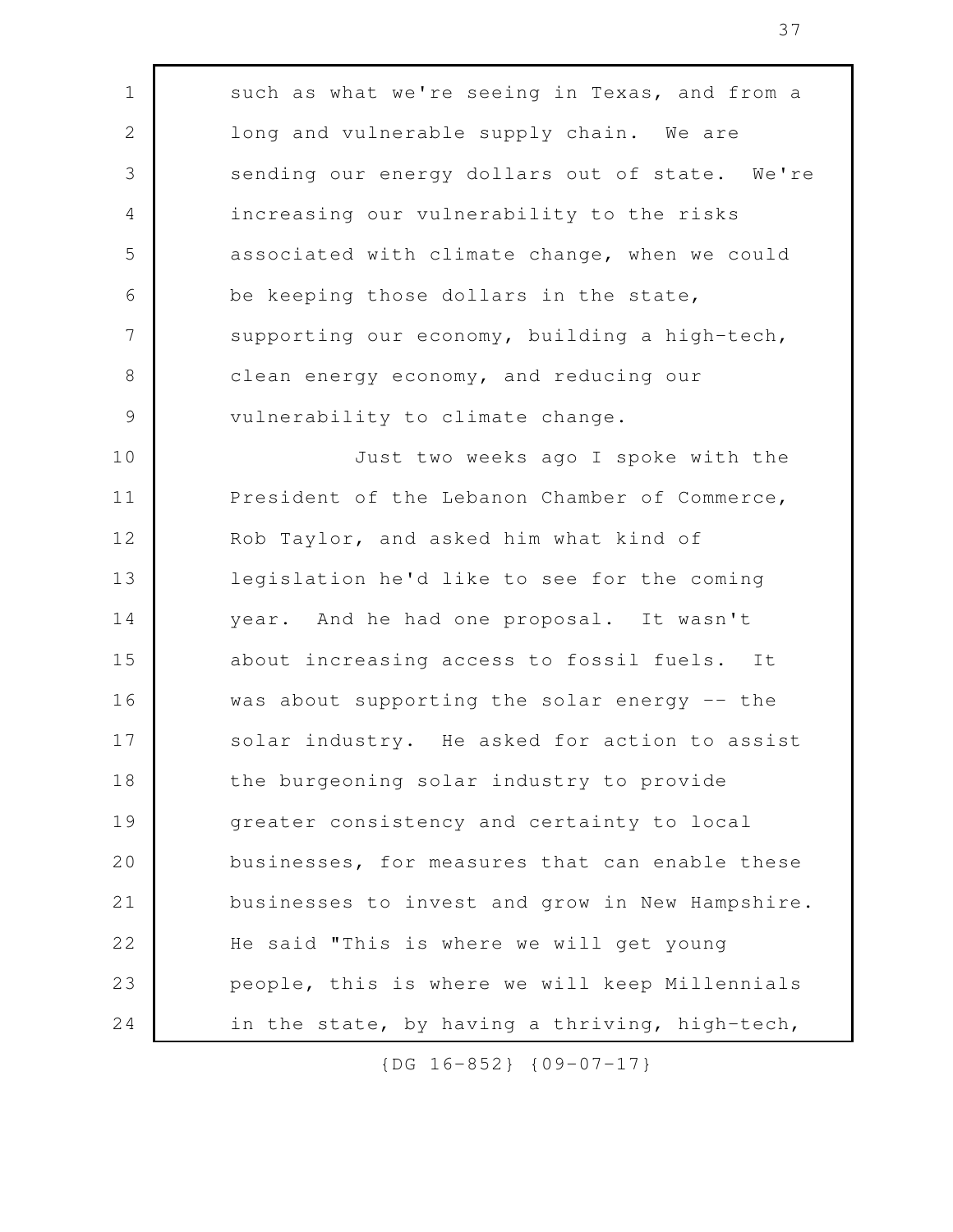clean energy economy." We can build that successful, thriving economy in the Upper Valley and throughout New Hampshire. We can generate high-paying jobs. We can attract and maintain and retain our businesses, keep the Millennial generation, attract new people. New Hampshire is beautiful, and it's healthy, and we want to raise our children and grandchildren here. But we need to take action now. We need to recognize the costs and the threat that climate change poses. We need to recognize that we're at a turning point. We can make choices that matter for lives and for the next century. We need to recognize that we don't need to double down on more outmoded fossil fuel infrastructure. We don't need the greenhouse gas emissions, we don't need the continued air pollution, we don't need the continued health costs. What we need is a change of direction. And we ask that you deny this request for a franchise, and help us to make that change today. 1 2 3 4 5 6 7 8 9 10 11 12 13 14 15 16 17 18 19 20 21 22 23 24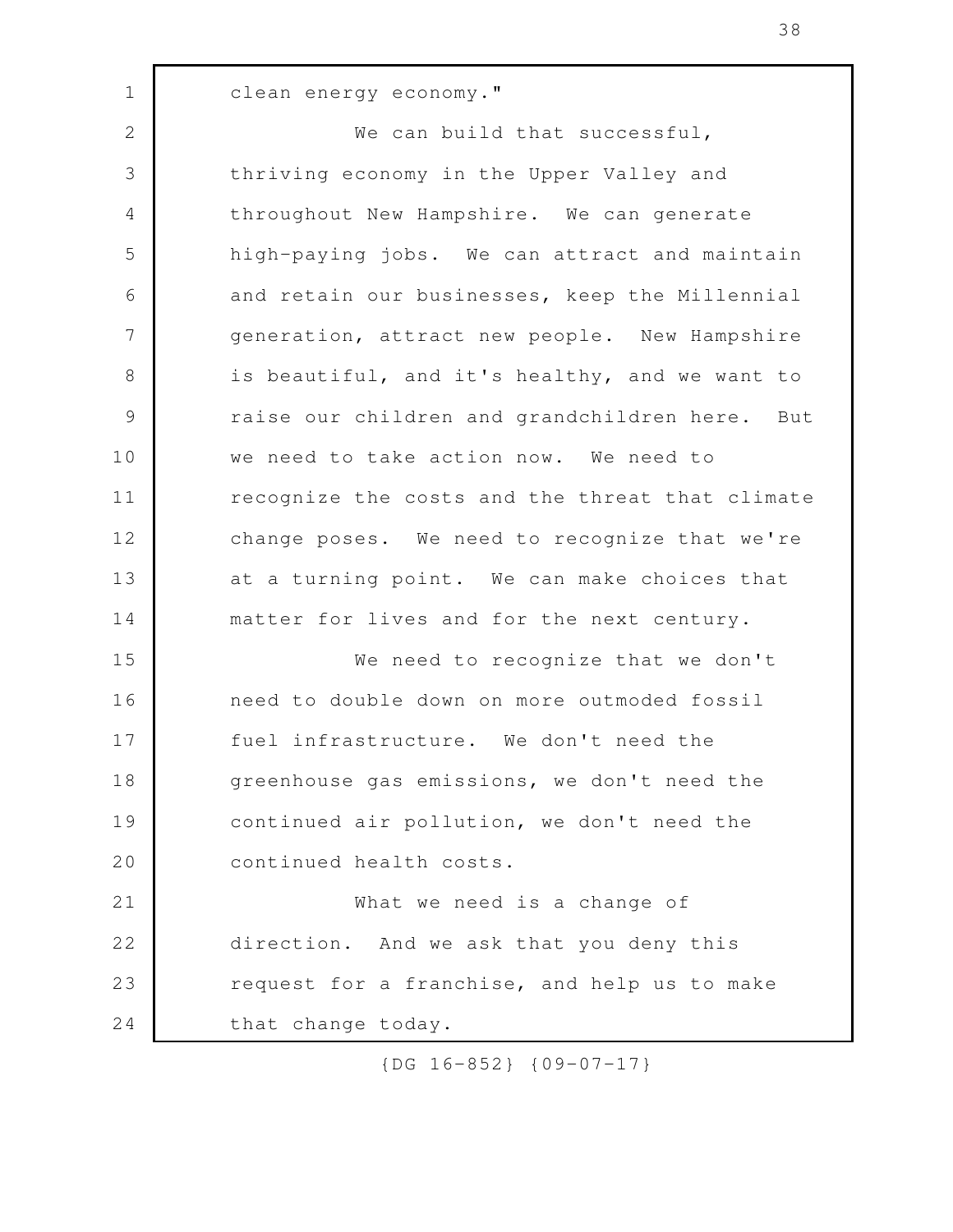Thank you. CHAIRMAN HONIGBERG: All right. Representative Oxenham was the last person I have who had signed up to speak. Are there any other members of the public who are here who wish to saying anything? *[No indication given.]* CHAIRMAN HONIGBERG: All right. I will note that we received a few hundred written comments directly by mail or through our website. I think I recall one in favor. Although, I'm not even sure that I remember one. They may all have been opposed. I'm sure there are many people out there who signed the postcards or who signed off on the postcards that were sent here. There was a range of issues. I think all the issues that the written comments hit were addressed by one or more of the speakers that we just heard from. Is there anything else we need to do before closing the public comment section of this proceeding? *[No indication given.]* CHAIRMAN HONIGBERG: All right. We 1 2 3 4 5 6 7 8 9 10 11 12 13 14 15 16 17 18 19 20 21 22 23 24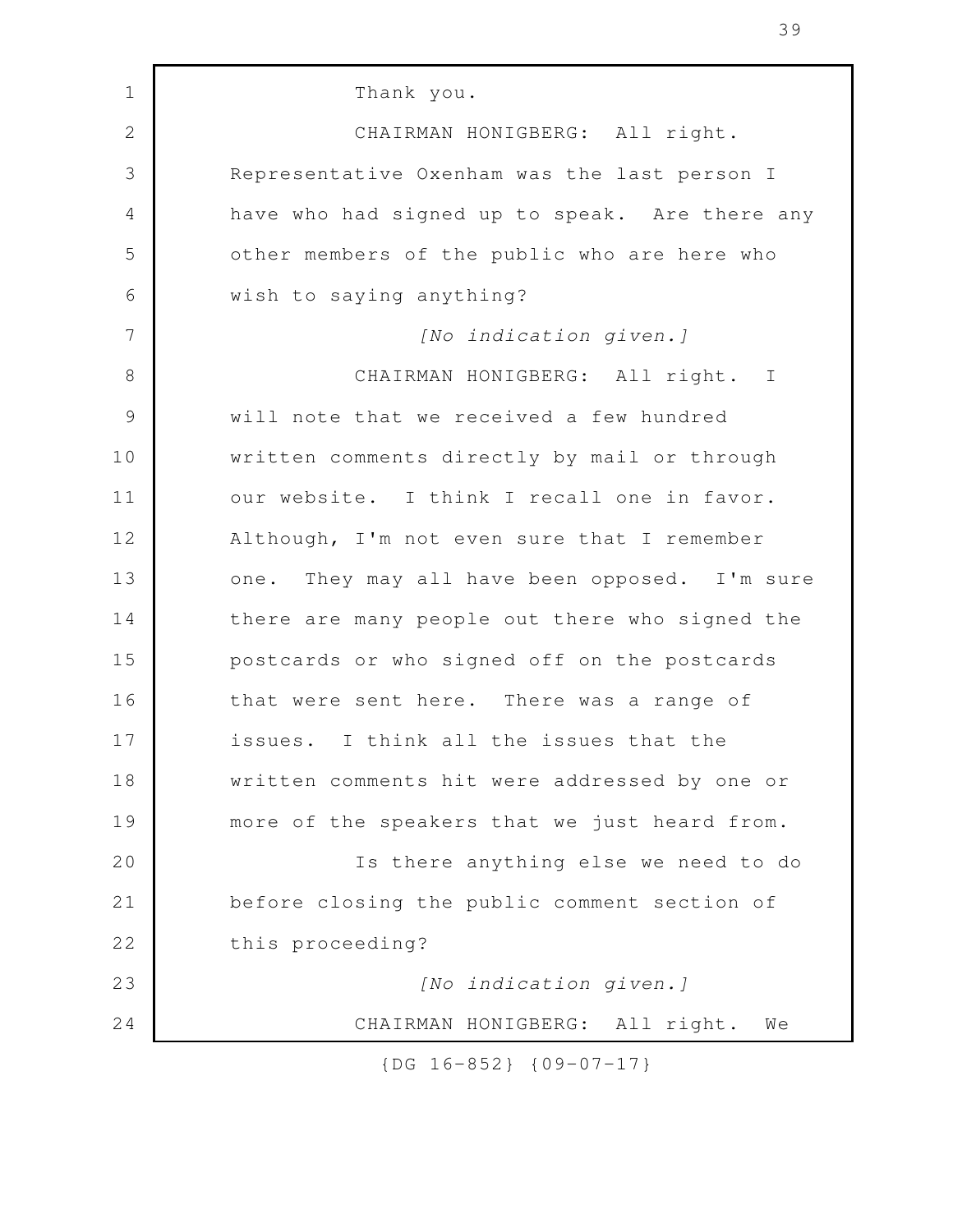will close public comment. Thank you all for coming. Mr. Speidel, Mr. Sheehan, Mr. Buckley, how are you going to proceed with presenting the Settlement that you all entered into? MR. SHEEHAN: Commissioners, I have conferred with counsel, and we've agreed to the following: The first is marking of some exhibits. "Exhibit 1" and "2" would be the confidential and redacted versions of our initial filing, which is in the Docketbook as "1". "Exhibit 3" would be Staff's Testimony of Stephen Frink of July 12. And "Exhibit 4" would be the testimony of the OCA witness, Pradip Chattopadhyay. Those are the documents that we ask to be marked "1", "2", "3", and "4". We've also agreed to a panel of three witnesses: Mr. Frink, Dr. Chattopadhyay, and Bill Clark from the Company, to present the Settlement, and open themselves to questions on the Settlement itself. 1 2 3 4 5 6 7 8 9 10 11 12 13 14 15 16 17 18 19 20 21 22 23 24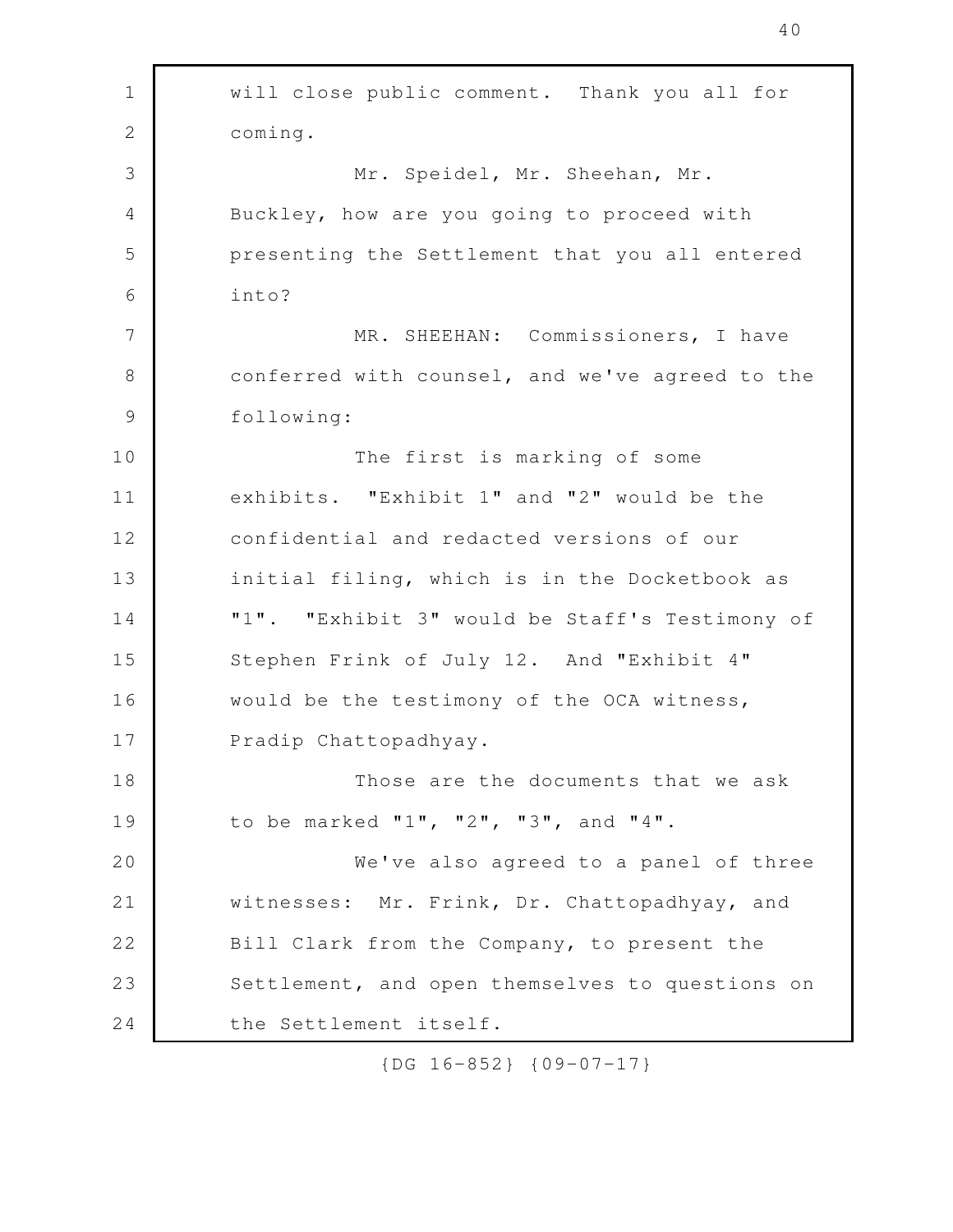(The documents, as described, were herewith marked as **Exhibit 1** through **Exhibit 4**, respectively, for identification.) CHAIRMAN HONIGBERG: Mr. Sheehan, before you continue, I believe Dr. Chattopadhyay's testimony is a confidential version. Is there a redacted version as well, Mr. Buckley? MR. BUCKLEY: Yes. There is a redacted version. CHAIRMAN HONIGBERG: So, the redacted version is going to need to be marked as well. So, is that going to be "5"? MR. BUCKLEY: Yes, I believe so. (The document, as described, was herewith marked as **Exhibit 5** for identification.) CHAIRMAN HONIGBERG: Okay. I'm sorry, Mr. Sheehan. I didn't mean to interrupt you. MR. SHEEHAN: That's okay. And just to loop back to the confidentiality issue, 1 2 3 4 5 6 7 8 9 10 11 12 13 14 15 16 17 18 19 20 21 22 23 24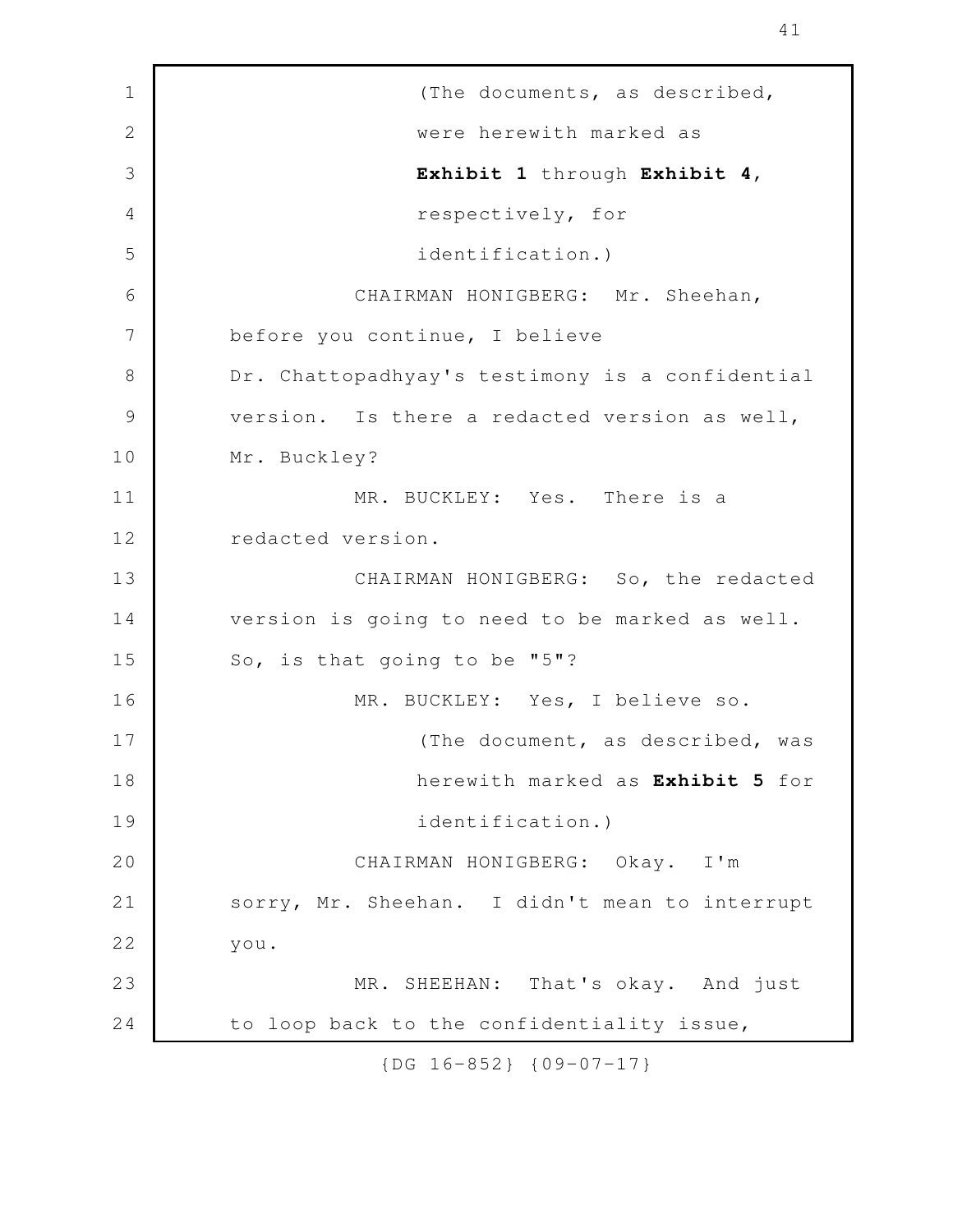| $\mathbf 1$   | motion for confidential treatment raised at the |
|---------------|-------------------------------------------------|
| $\mathbf{2}$  | outset. It's the Company's position that we     |
| 3             | filed the motion with the Petition. Aside from  |
| 4             | the OCA's comment to its position, the          |
| 5             | Commission allowed other parties ten days to    |
| 6             | object, no one did. So, it's our position that  |
| 7             | it's ready to be acted on.                      |
| $8\,$         | CHAIRMAN HONIGBERG: I thought we did            |
| $\mathcal{G}$ | get an objection. I think Ms. Arwen, back when  |
| 10            | she was an intervenor, did object, did she not? |
| 11            | MR. SHEEHAN: There was a discussion             |
| 12            | at the prehearing conference that she wanted    |
| 13            | to. And, in the transcript, I think it's        |
| 14            | Page 10, the Commission granted ten days for    |
| 15            | her and other intervenors to object. And I did  |
| 16            | not see any objection come in, and that would   |
| 17            | have been in April.                             |
| 18            | MR. SPEIDEL: Mr. Sheehan, take a                |
| 19            | look at Tab 13 on the Docketbook.<br>The        |
| 20            | Arwen/Chaffee filing of 3 April.                |
| 21            | CHAIRMAN HONIGBERG: It looks like               |
| 22            | this [indicating].                              |
| 23            | MR. SHEEHAN: Okay. I apologize.                 |
| 24            | And then the request is simply that it's now    |
|               |                                                 |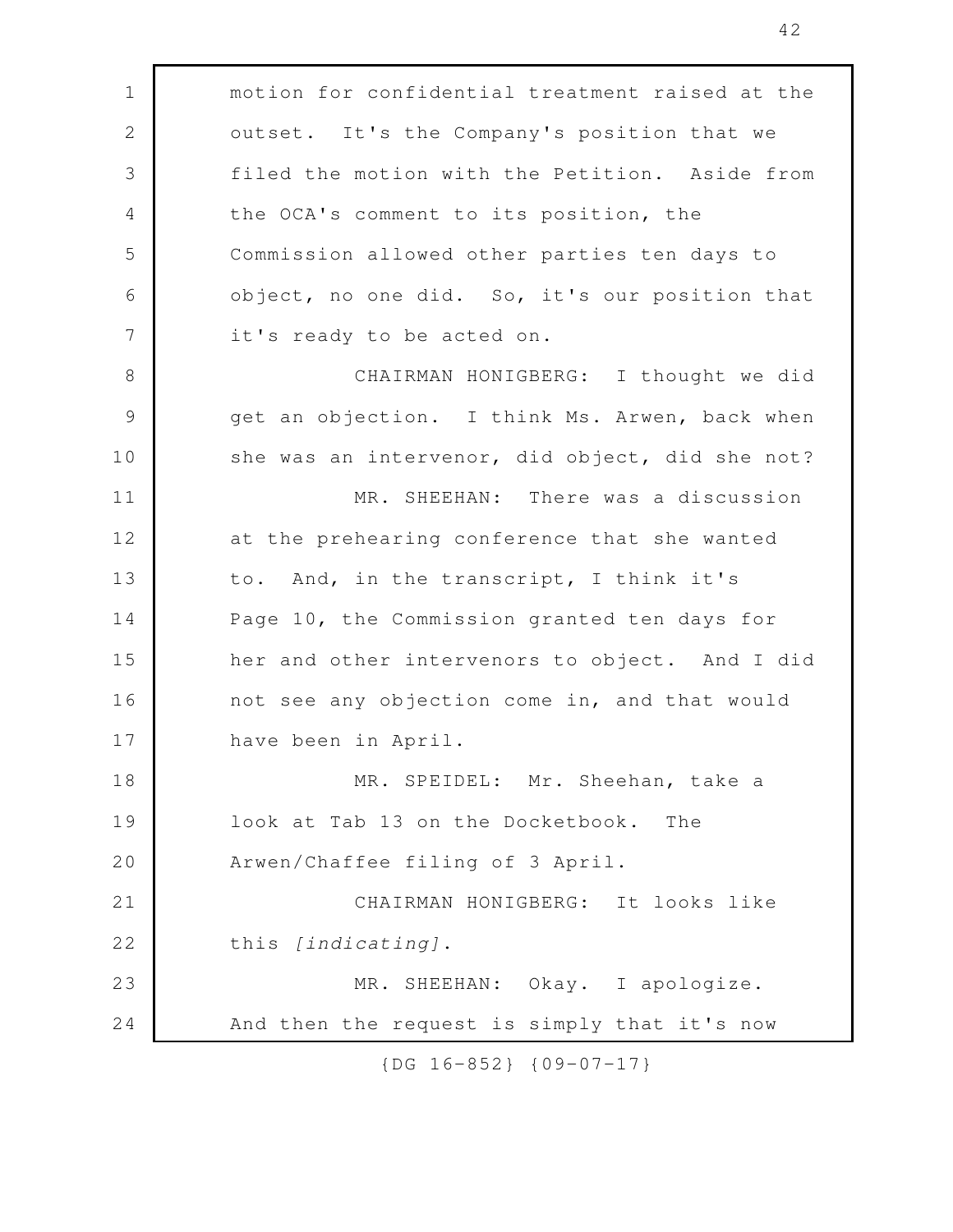| $\mathbf 1$   | ripe to rule on that request. And I concur     |
|---------------|------------------------------------------------|
| $\mathbf{2}$  | with the discussion you had with Mr. Speidel   |
| 3             | earlier, that everything is treated as         |
| 4             | confidential until that ruling.                |
| 5             | And the motion we filed                        |
| 6             | electronically yesterday, and by paper today,  |
| 7             | is that required by the rules to address       |
| $8\,$         | discovery responses. We had a number of        |
| $\mathcal{G}$ | confidential recovery responses over recent    |
| 10            | weeks, and we are required to file a motion    |
| 11            | prior to hearing, which we've done to preserve |
| 12            | our rights concerning these documents.         |
| 13            | So, we that -- and I see you have a            |
| 14            | question?                                      |
| 15            | CHAIRMAN HONIGBERG: I have the                 |
| 16            | Settlement I'm looking at.                     |
| 17            | MR. SHEEHAN: Oh, I'm sorry.                    |
| 18            | CHAIRMAN HONIGBERG: That's going to            |
| 19            | need to be "6" then, correct?                  |
| 20            | MR. SHEEHAN: Correct.                          |
| 21            | (The document, as described, was               |
| 22            | herewith marked as Exhibit 6 for               |
| 23            | identification.)                               |
| 24            | CHAIRMAN HONIGBERG: All right.                 |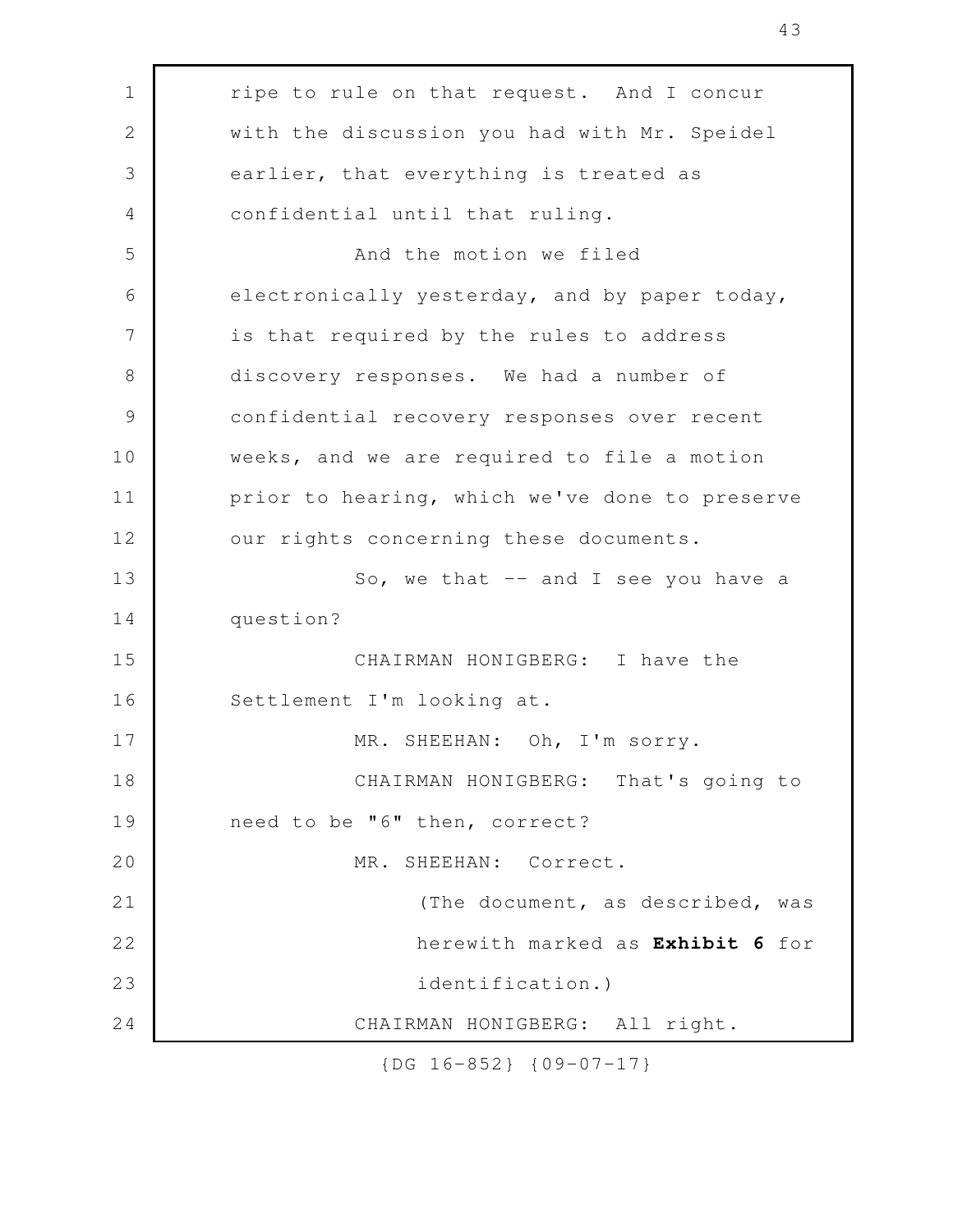We'll try and keep track of that. Just for planning purposes, I know we have testimony from the two intervenors, Chaffee and the Town of Hanover, correct? Lebanon didn't file testimony, did it, Mr. Below? MR. BELOW: No. CHAIRMAN HONIGBERG: All right. And I assume that those witnesses are going to take the stand after you're done presenting the Settlement. Is that the expectation of everyone? MR. SHEEHAN: I don't know -- CHAIRMAN HONIGBERG: It's not really a question for you, Mr. Sheehan. It's more a question for Ms. Griffin and Mr. Below. You'll be ready to go after we're done with the panel, is that right? I see a nodding head from Ms. Griffin. Thank you. Mr. Below? MR. BELOW: Well, the City doesn't have a witness. CHAIRMAN HONIGBERG: I'm sorry. 1 2 3 4 5 6 7 8 9 10 11 12 13 14 15 16 17 18 19 20 21 22 23 24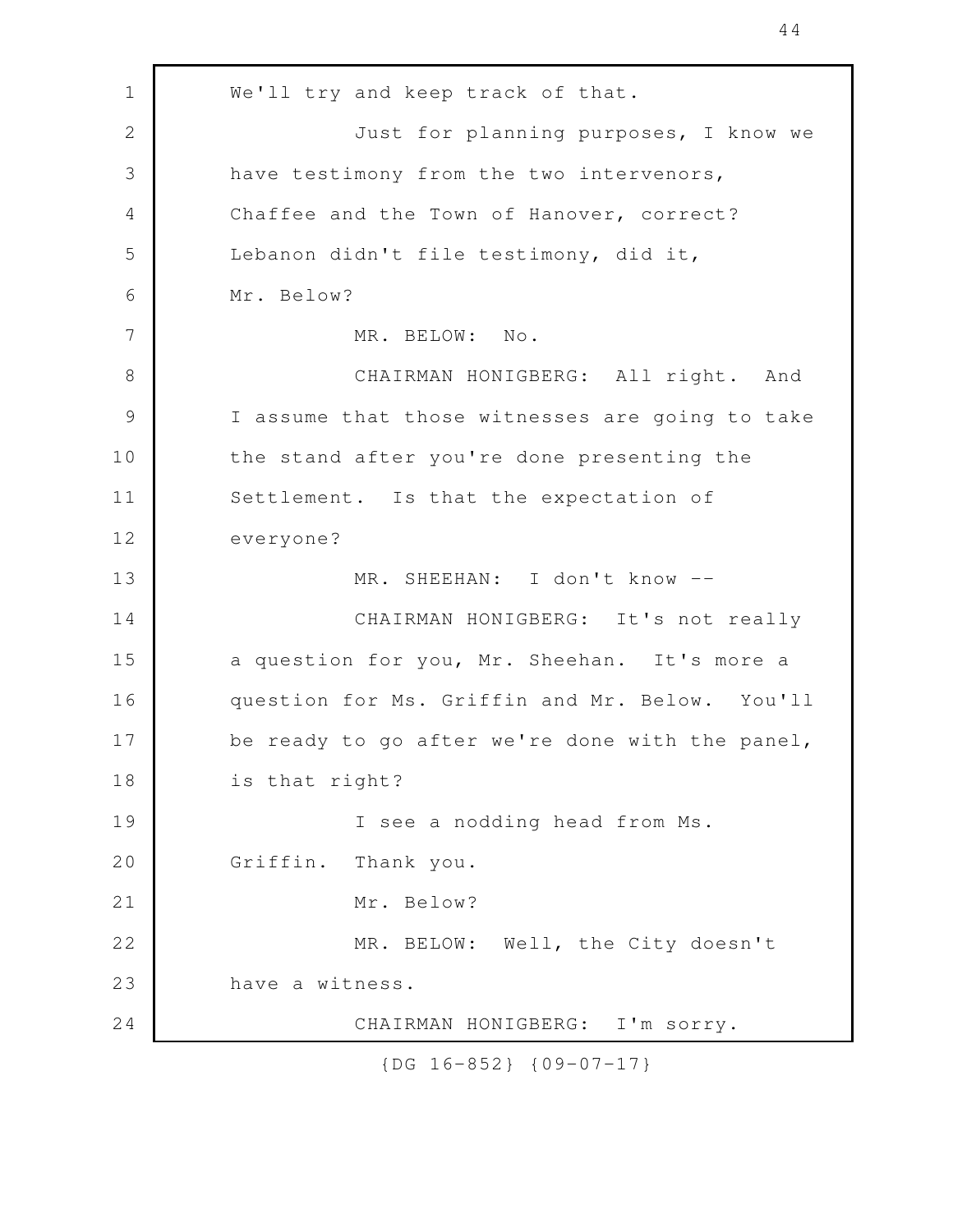[WITNESS PANEL: Clark|Chattopadhyay|Frink] You're right. It's Mr. Chaffee, I'm sorry. MR. BELOW: I have offered as a courtesy to do the direct examination of these two witnesses, so they can get their testimony on the record. CHAIRMAN HONIGBERG: Oh, that will be great. Thank you, Mr. Below. I appreciate that. All right. Then, I guess we're ready for the panel to take its place. (Whereupon *William F. Clark*, *Pradip Chattopadhyay*, and *Stephen P. Frink* were duly sworn by the Court Reporter.) CHAIRMAN HONIGBERG: Mr. Sheehan. MR. SHEEHAN: We've agreed just to introduce each of our respective witnesses, and then I will, with Mr. Clark, go through the Settlement Agreement. **WILLIAM F. CLARK, SWORN PRADIP CHATTOPADHYAY, SWORN STEPHEN P. FRINK, SWORN DIRECT EXAMINATION** BY MR. SHEEHAN 1 2 3 4 5 6 7 8 9 10 11 12 13 14 15 16 17 18 19 20 21 22 23 24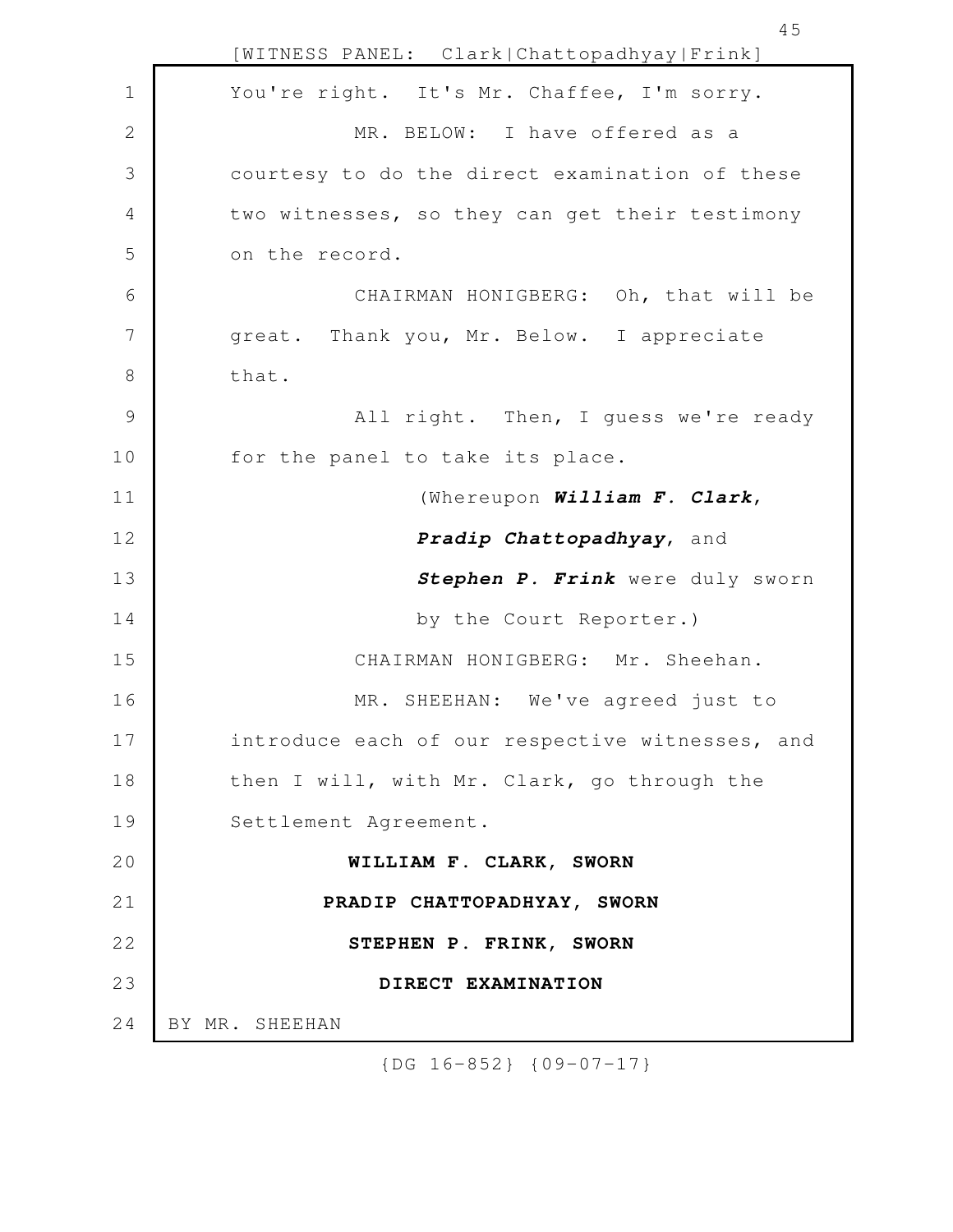|                |                | [WITNESS PANEL: Clark   Chattopadhyay   Frink]  |
|----------------|----------------|-------------------------------------------------|
| $\mathbf 1$    | $\mathbb Q$ .  | And, so, first, Mr. Clark, your name and        |
| $\mathbf{2}$   |                | position at the Company please?                 |
| 3              | A .            | (Clark) William Clark, Director of Business     |
| $\overline{4}$ |                | Development for New Hampshire.                  |
| 5              | $\mathbb Q$ .  | And did you file testimony in this case?        |
| $\epsilon$     | A .            | (Clark) I did.                                  |
| 7              | $\mathsf{Q}$ . | And that's part of the documents that were      |
| $\,8\,$        |                | marked as "Exhibits 1" and "2"?                 |
| $\mathcal{G}$  | Α.             | (Clark) That's correct.                         |
| 10             | $Q$ .          | And are there any changes to your testimony     |
| 11             |                | that you would like to bring to the attention   |
| 12             |                | of the Commission?                              |
| 13             | A .            | (Clark) Just one.                               |
| 14             | $\mathsf Q$ .  | And that would be?                              |
| 15             | A .            | (Clark) That would be on Bates Page 019,        |
| 16             |                | Line 11. The sentence reads "underground        |
| 17             |                | distribution system to commence in late 2017 or |
| 18             |                | early 2018. I would like to change that to      |
| 19             |                | read "underground distribution system to        |
| 20             |                | commence in 2018 or 2019".                      |
| 21             | Q.             | And that's just a function of the time that has |
| 22             |                | passed since the December 16 filing?            |
| 23             | A .            | (Clark) Correct.                                |
| 24             | Q.             | Other than that change, any other comment       |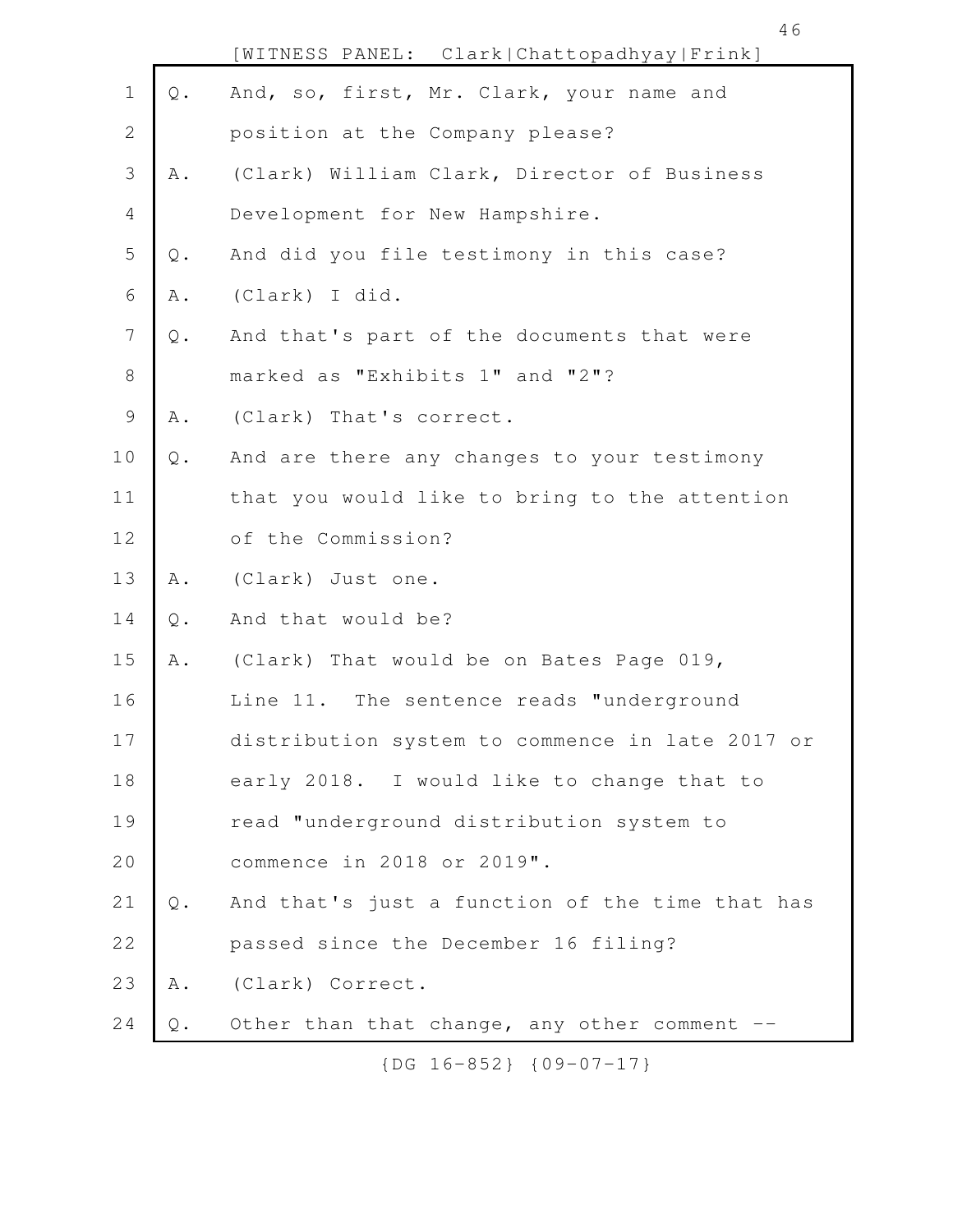|                |               | [WITNESS PANEL: Clark Chattopadhyay Frink]      |
|----------------|---------------|-------------------------------------------------|
| $\mathbf 1$    |               | corrections to your testimony?                  |
| $\overline{2}$ | Α.            | (Clark) No.                                     |
| 3              | $\mathsf Q$ . | Were you involved in the conversations that     |
| $\overline{4}$ |               | resulted in the Settlement Agreement, --        |
| 5              | Α.            | (Clark) I was.                                  |
| $\sqrt{6}$     | $\mathbb Q$ . | -- which has been marked as "Exhibit 6"?        |
| 7              | Α.            | (Clark) Yes.                                    |
| $8\,$          | $\mathbb Q$ . | Going back to your testimony, do you adopt your |
| $\mathcal{G}$  |               | testimony here today as if I asked you all      |
| 10             |               | those questions orally and you gave all those   |
| 11             |               | answers orally?                                 |
| 12             | Α.            | (Clark) I do.                                   |
| 13             |               | MR. SHEEHAN: And we'll come back to             |
| 14             |               | the Settlement Agreement itself in a minute,    |
| 15             |               | after co-counsel introduce their witnesses.     |
| 16             |               | Thank you.                                      |
| 17             |               | CHAIRMAN HONIGBERG: Mr. Buckley.                |
| 18             |               | BY MR. BUCKLEY                                  |
| 19             | $Q$ .         | Dr. Chattopadhyay, can you please state your    |
| 20             |               | name and occupation for the record?             |
| 21             | Α.            | (Chattopadhyay) I am Pradip Chattopadhyay.<br>I |
| 22             |               | am the Assistant Consumer Advocate,             |
| 23             |               | representing New Hampshire Office of Consumer   |
| 24             |               | Advocate.                                       |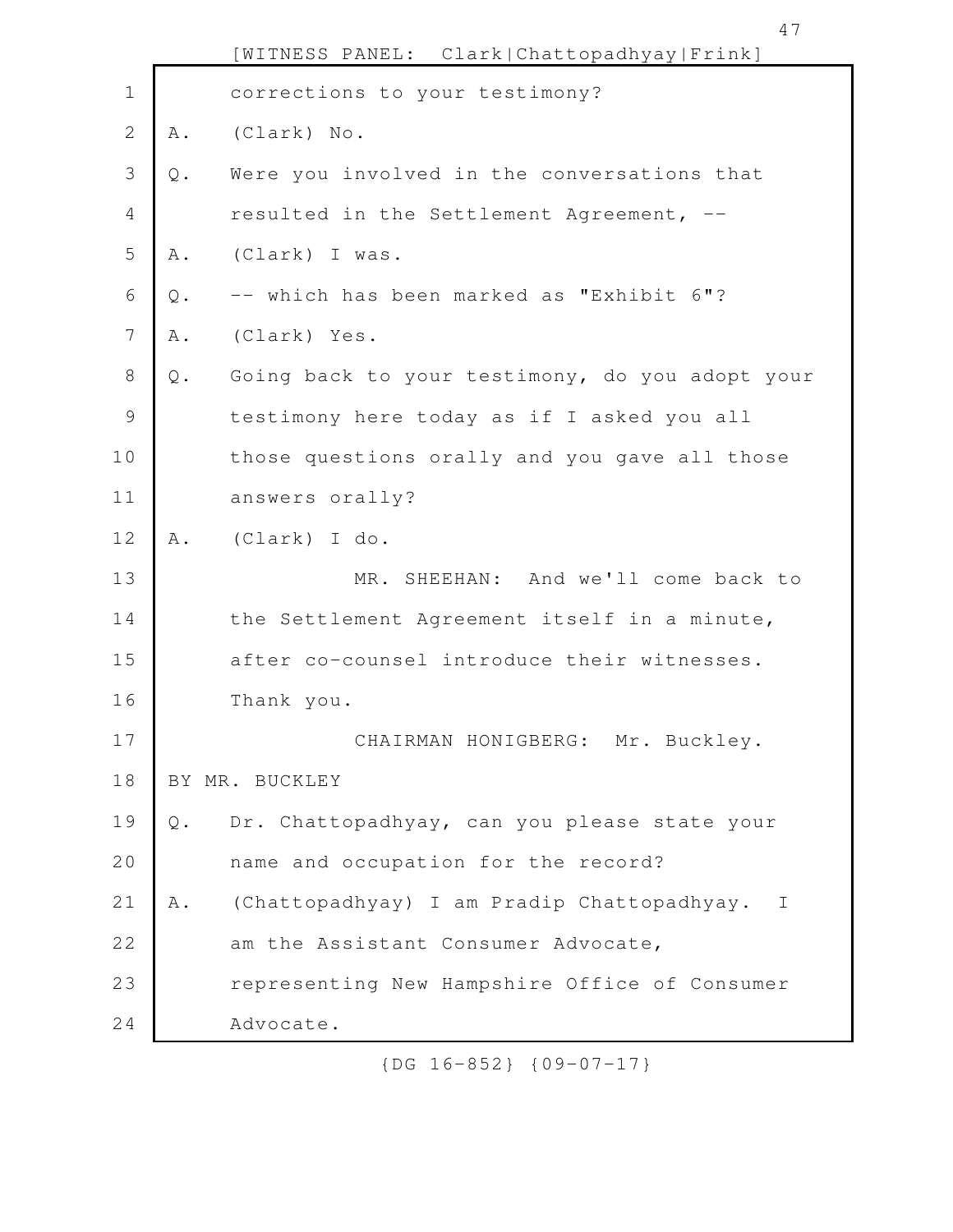|                |                               | WITNESS PANEL: Clark   Chattopadhyay   Frink]   |
|----------------|-------------------------------|-------------------------------------------------|
| $\mathbf 1$    | $\mathbb Q$ .                 | And have you testified before the Commission    |
| $\overline{2}$ |                               | previously?                                     |
| 3              | A .                           | (Chattopadhyay) Yes, I have.                    |
| 4              | $\mathsf Q$ .                 | Did you file written testimony in the instant   |
| 5              |                               | docket?                                         |
| 6              | A .                           | (Chattopadhyay) Yes, I did.                     |
| 7              | $\mathsf Q$ .                 | And do you recognize that testimony as Exhibit  |
| $\,8\,$        |                               | 4 and Exhibit 5?                                |
| $\mathcal{G}$  | Α.                            | (Chattopadhyay) I do.                           |
| 10             | $\mathbb Q$ .                 | Do you have any corrections to make to that     |
| 11             |                               | testimony?                                      |
| 12             | A .                           | (Chattopadhyay) No, I don't.                    |
| 13             | $\mathbb Q$ .                 | Subsequent to filing that testimony, did you    |
| 14             |                               | take part in settlement discussions relating to |
| 15             |                               | the instant docket?                             |
| 16             | Α.                            | (Chattopadhyay) Yes, I did.                     |
| $17$           | $\mathsf{Q}% _{\mathsf{Q}}$ . | And did the OCA sign the Settlement Agreement   |
| 18             |                               | that is before the Commission today?            |
| 19             | A .                           | (Chattopadhyay) Yes.                            |
| 20             | $Q$ .                         | And do you adopt your testimony as true as      |
| 21             |                               | stated here today?                              |
| 22             | A .                           | (Chattopadhyay) Yes, I do.                      |
| 23             |                               | Thank you,<br>MR. BUCKLEY:                      |
| 24             |                               | Dr. Chattopadhyay.                              |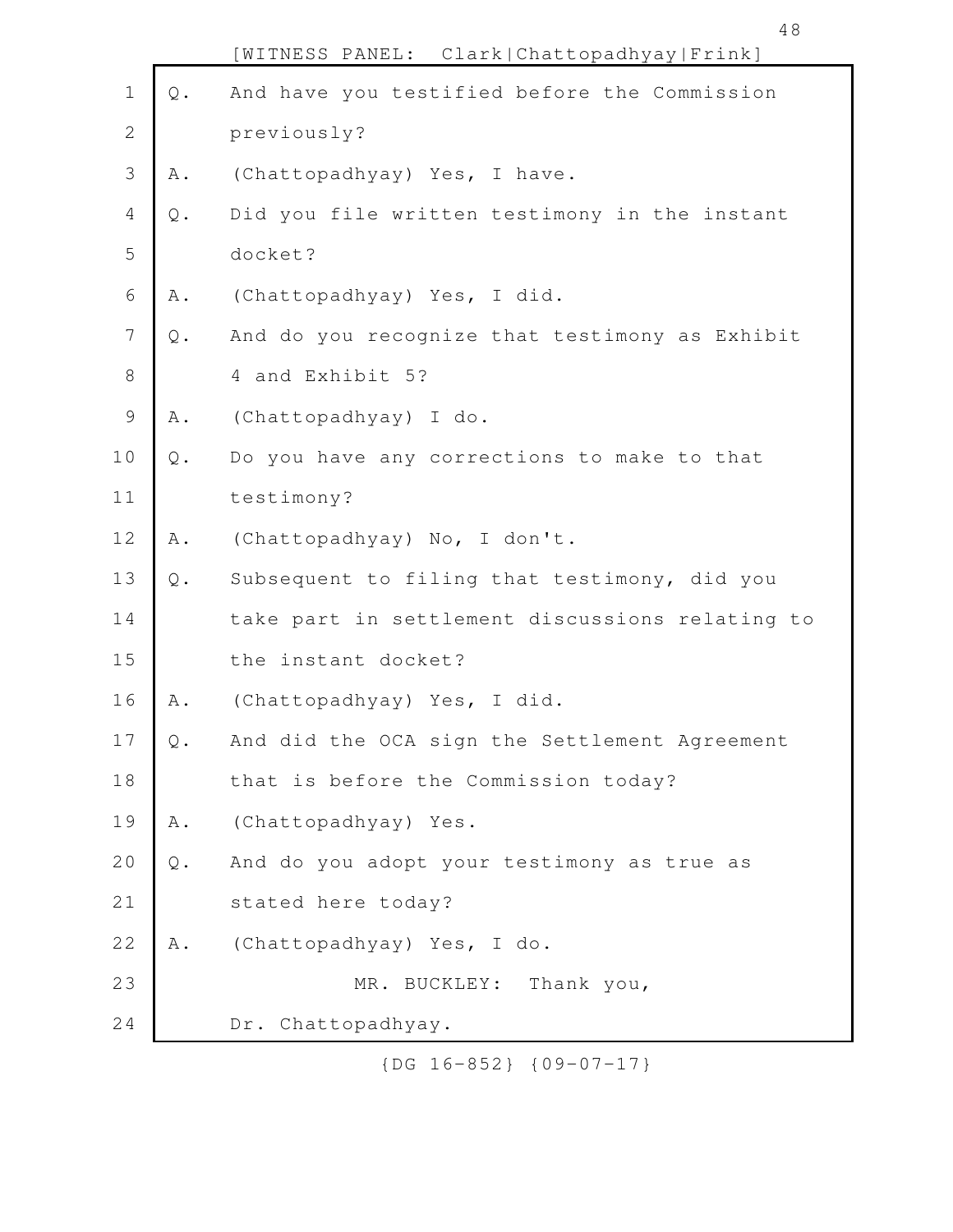| $1\,$<br>CHAIRMAN HONIGBERG: Mr. Speidel.<br>$\mathbf{2}$<br>MR. SPEIDEL: Thank you, Mr. |  |
|------------------------------------------------------------------------------------------|--|
|                                                                                          |  |
|                                                                                          |  |
| $\mathfrak{Z}$<br>Chairman.                                                              |  |
| $\overline{4}$<br>BY MR. SPEIDEL                                                         |  |
| 5<br>Mr. Frink, could you please state your full<br>$\mathbb Q$ .                        |  |
| 6<br>name and business title for the record.                                             |  |
| 7<br>(Frink) Stephen Frink, the Assistant Director<br>Α.                                 |  |
| $8\,$<br>of the Gas and Water Division of the Public                                     |  |
| $\mathcal{G}$<br>Utilities Commission.                                                   |  |
| 10<br>Are you familiar with this document that has<br>$Q$ .                              |  |
| 11<br>been tentatively marked as "Hearing Exhibit 3"?                                    |  |
| 12<br>(Frink) Yes, I am.<br>A .                                                          |  |
| 13<br>That is your testimony of 12 July 2017?<br>$Q$ .                                   |  |
| 14<br>(Frink) It is.<br>A .                                                              |  |
| 15<br>And do adopt this testimony for the purposes of<br>$Q$ .                           |  |
| 16<br>this hearing on the record today?                                                  |  |
| 17<br>(Frink) Yes, I do.<br>Α.                                                           |  |
| 18<br>Do you have any changes or corrections you<br>$\mathsf Q$ .                        |  |
| 19<br>would like to make to this testimony?                                              |  |
| 20<br>(Frink) No, I do not.<br>Α.                                                        |  |
| 21<br>MR. SPEIDEL: Thank you very much.                                                  |  |
| 22<br>CHAIRMAN HONIGBERG: Mr. Sheehan.                                                   |  |
| 23<br>MR. SHEEHAN: Thank you.                                                            |  |
| 24<br>BY MR. SHEEHAN                                                                     |  |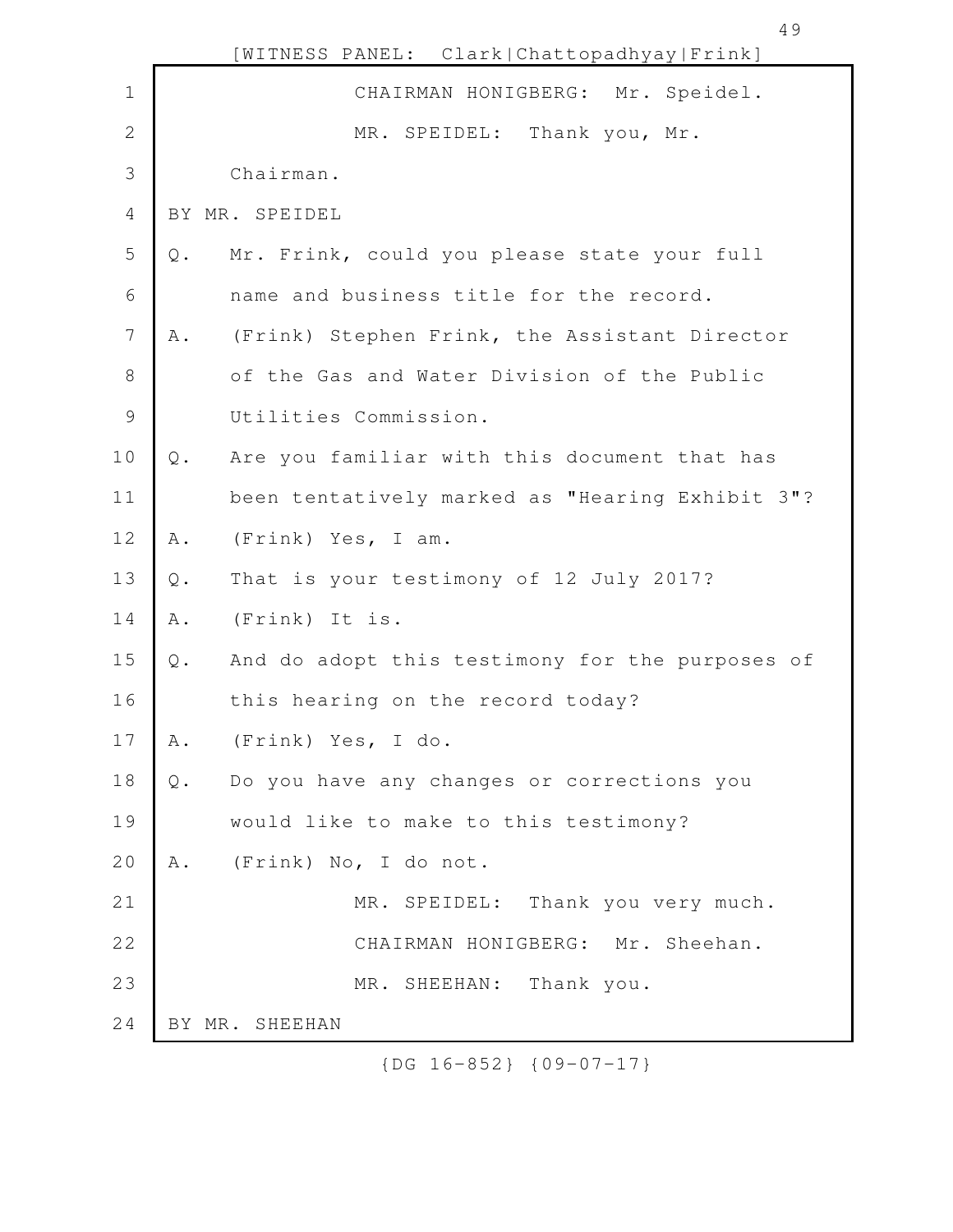50

|                |               | [WITNESS PANEL: Clark Chattopadhyay Frink]      |
|----------------|---------------|-------------------------------------------------|
| $1\,$          | $\mathbb Q$ . | Mr. Clark, turning to the Settlement Agreement, |
| 2              |               | which is Exhibit 6, there is an introductory    |
| 3              |               | section, and then the substantive terms of the  |
| $\overline{4}$ |               | Settlement go from Pages 2 through 5, and they  |
| 5              |               | have lettered paragraphs. Do you see that?      |
| $\sqrt{6}$     | A .           | (Clark) I do.                                   |
| $\overline{7}$ | $\mathsf Q$ . | And I would just like you to go one at a time   |
| $8\,$          |               | through each of those lettered paragraphs, and  |
| $\mathcal{G}$  |               | I will prod you along the way, and just give a  |
| 10             |               | overview explanation of what each section       |
| 11             |               | means. The first is titled "Franchise Rights".  |
| 12             | A .           | (Clark) The franchise rights, through the       |
| 13             |               | Settlement, the Parties agree that Liberty      |
| 14             |               | Utilities shall be granted the franchise rights |
| 15             |               | to serve the Town of Hanover and the City of    |
| 16             |               | Lebanon.                                        |
| 17             | Q.            | And the last words in that section are "subject |
| 18             |               | to the following conditions"?                   |
| 19             | A .           | (Clark) "The following conditions".             |
| 20             | $\mathsf Q$ . | Right. And those begin with Paragraph B,        |
| 21             |               | correct?                                        |
| 22             | Α.            | (Clark) Correct. That Paragraph B is the        |
| 23             |               | "Distribution and Cost of Gas Rates to be       |
| 24             |               | Charged to the Customers". So, EnergyNorth      |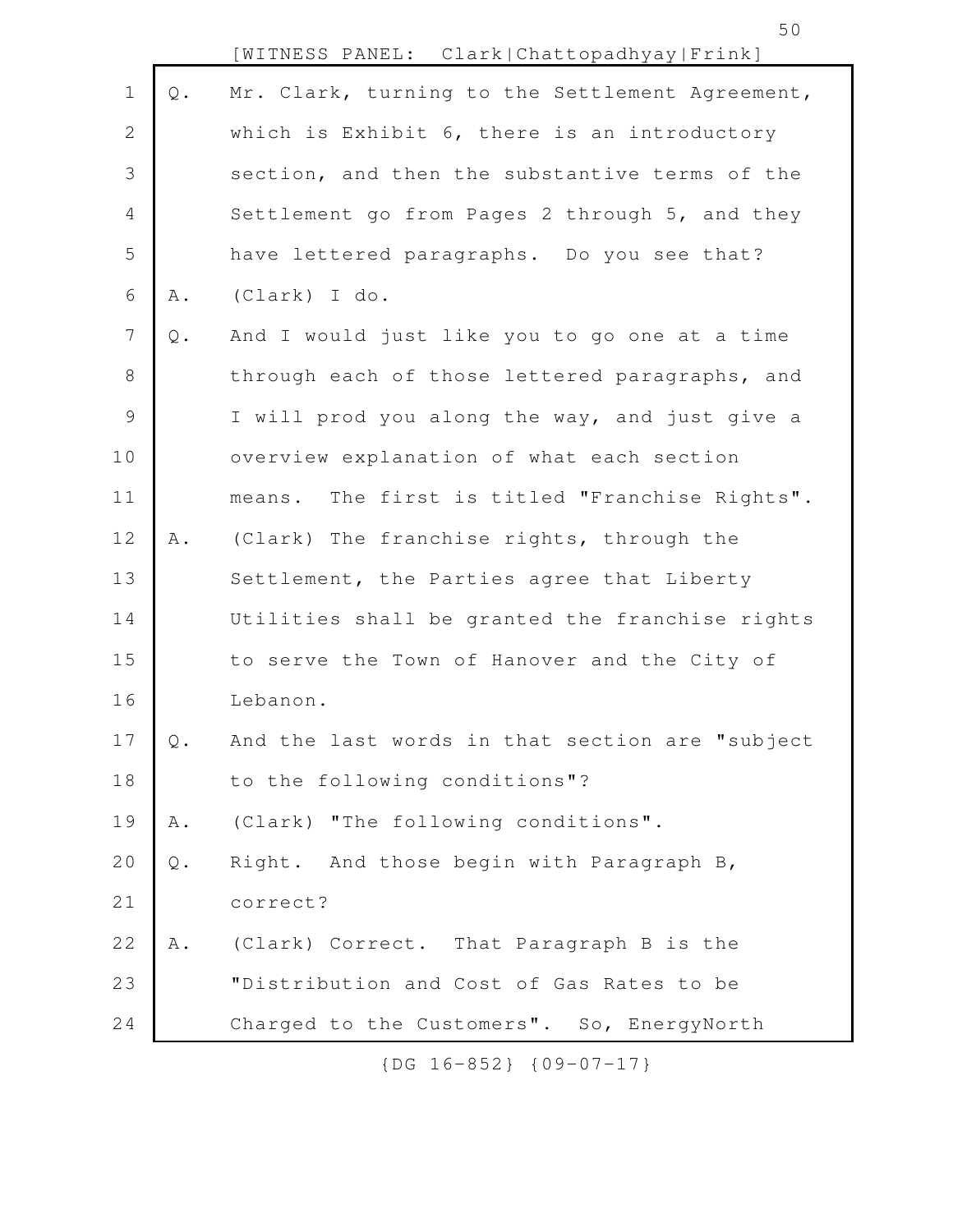|                |               | [WITNESS PANEL: Clark Chattopadhyay Frink]      |
|----------------|---------------|-------------------------------------------------|
| $\mathbf 1$    |               | will charge distribution rates to Hanover and   |
| $\mathbf{2}$   |               | Lebanon customers consistent with the current   |
| 3              |               | EnergyNorth tariff. The customers in Hanover    |
| $\overline{4}$ |               | and Lebanon will be under a separate cost of    |
| 5              |               | gas, which will include the facility            |
| 6              |               | constructed to serve their needs, as well as    |
| 7              |               | the commodity purchases to supply their needs.  |
| $8\,$          | $\mathbb Q$ . | For the Commission's benefit then -- strike     |
| 9              |               | that. So, the distribution rates would then be  |
| 10             |               | determined going forward along with all the     |
| 11             |               | other EnergyNorth customers?                    |
| 12             | A .           | (Clark) Correct.                                |
| 13             | $\mathbb Q$ . | And we would have a separate cost of gas filing |
| 14             |               | for whatever costs are related to serving just  |
| 15             |               | those customers?                                |
| 16             | Α.            | (Clark) Through CNG/LNG RFP process for the     |
| 17             |               | commodity, as well as the construction of the   |
| 18             |               | fuel storage, vaporization, and decompression   |
| 19             |               | facilities.                                     |
| 20             | $Q$ .         | Paragraph C is titled "Customer Commitment".    |
| 21             |               | What does that provide for?                     |
| 22             | Α.            | (Clark) That agreement is that Liberty          |
| 23             |               | Utilities will not proceed with any phase of    |
| 24             |               | construction until they have customer           |

51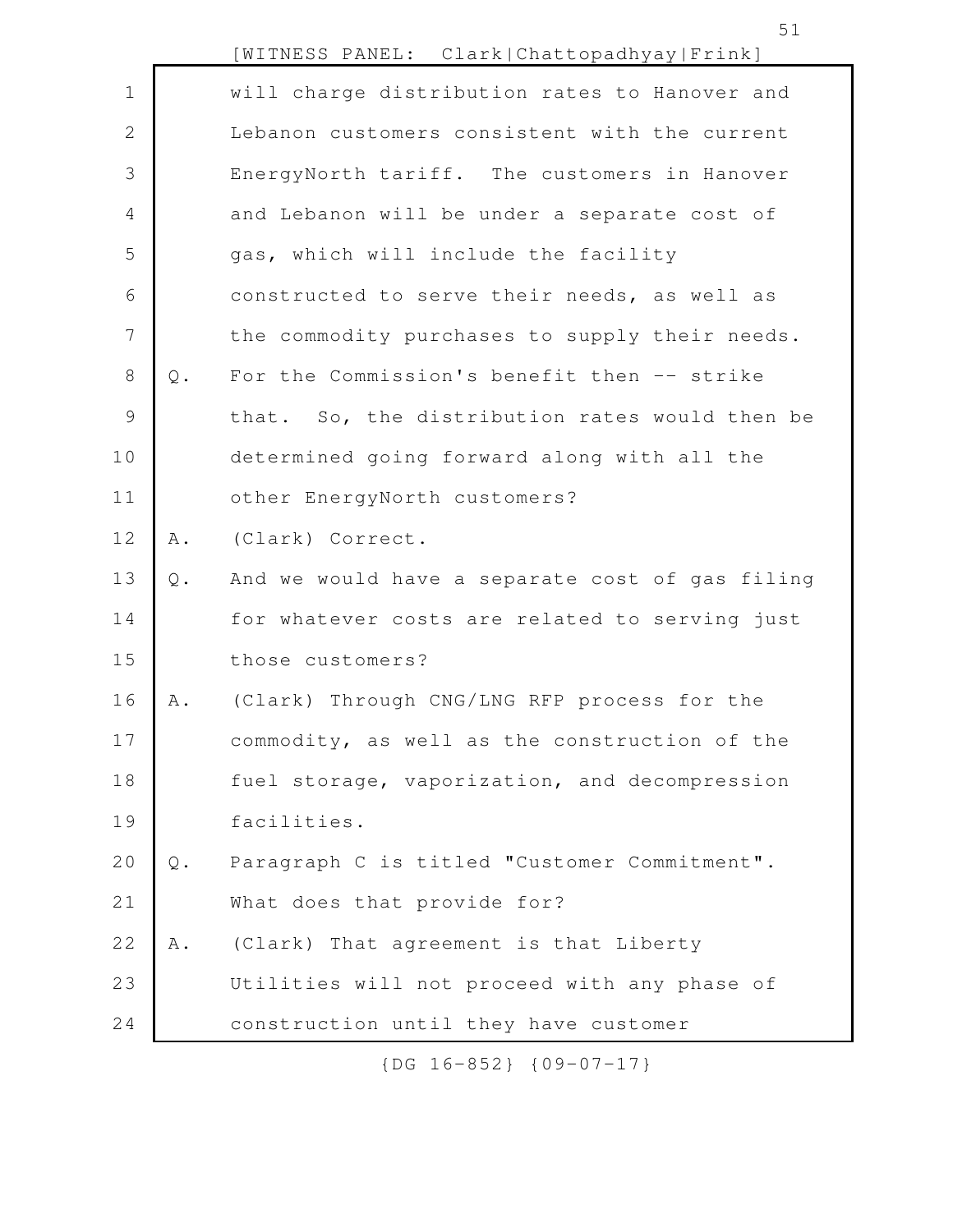|                |               | [WITNESS PANEL: Clark Chattopadhyay Frink]      |
|----------------|---------------|-------------------------------------------------|
| $\mathbf 1$    |               | commitments that represent 50 percent of the    |
| $\sqrt{2}$     |               | revenue requirement to serve those customers.   |
| $\mathcal{S}$  | $\mathsf Q$ . | And how is that different from the existing     |
| $\overline{4}$ |               | EnergyNorth tariff?                             |
| 5              | Α.            | (Clark) So, for the existing EnergyNorth        |
| 6              |               | tariff, any large capital investment, which is  |
| $\overline{7}$ |               | defined as "over a million dollars", that       |
| $8\,$          |               | threshold is 25 percent. So, it's double for    |
| $\mathcal{G}$  |               | this franchise territory.                       |
| 10             | $Q$ .         | And the rest of Paragraph C describes how those |
| 11             |               | numbers will be calculated, is that correct?    |
| 12             | A .           | (Clark) That's correct.                         |
| 13             | $\mathsf Q$ . | Paragraph D is one of two sections titled "Risk |
| 14             |               | Sharing", this is for Phase One, and the        |
| 15             |               | Paragraph E is Phase Two. First, describe for   |
| 16             |               | us what Phase One is intended to be?            |
| 17             | Α.            | (Clark) Due to the scalability and the          |
| 18             |               | build-out timeline, the facility and            |
| 19             |               | distribution systems will be built in phases,   |
| 20             |               | with the first phase being anticipated to       |
| 21             |               | utilize 100 percent compressed natural gas, or  |
| 22             |               | CNG. So, Phase One will be the CNG facility,    |
| 23             |               | the land associated with that CNG facility, and |
| 24             |               | all distribution piping that is installed in    |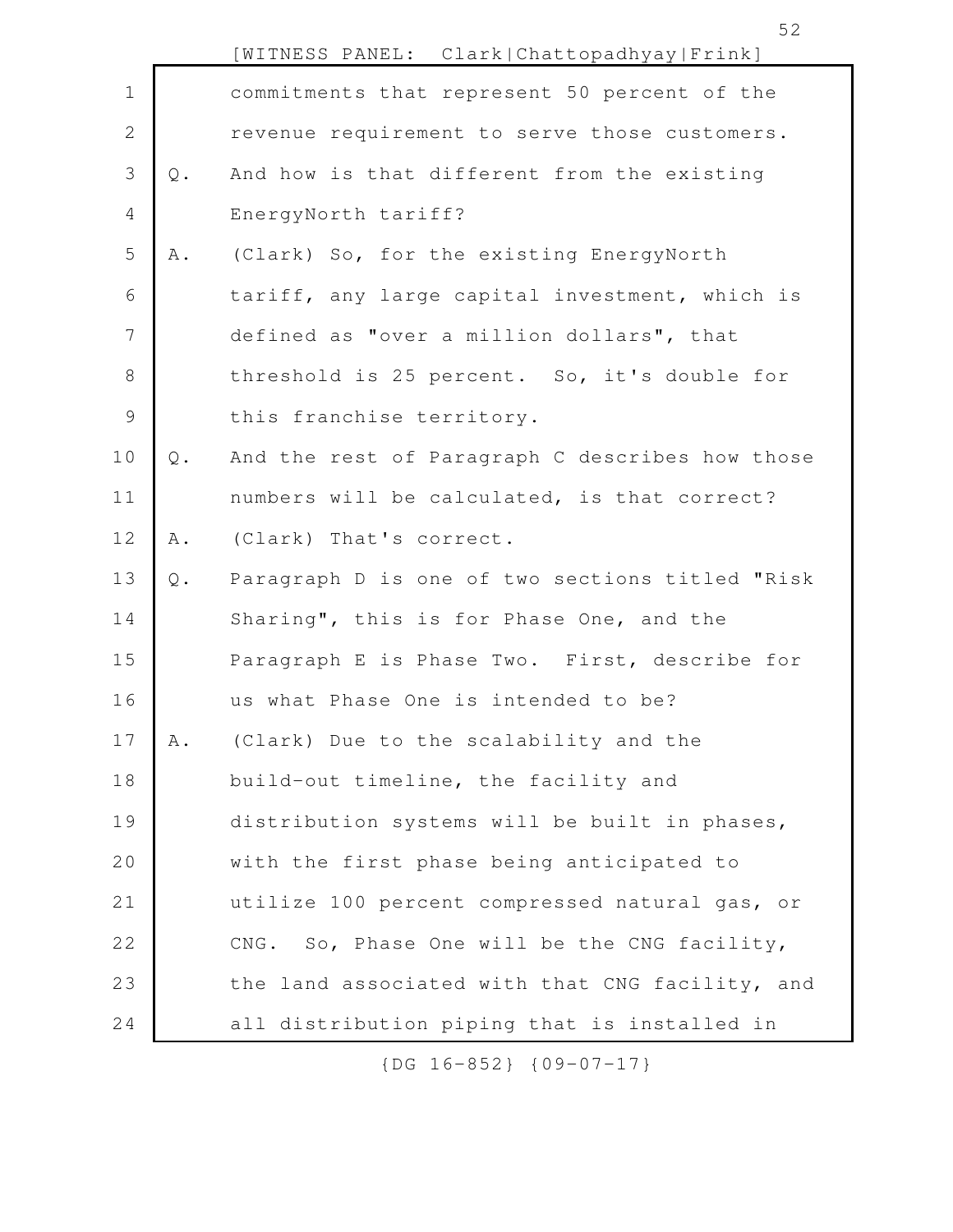|               |               | [WITNESS PANEL: Clark Chattopadhyay Frink]      |
|---------------|---------------|-------------------------------------------------|
| $\mathbf 1$   |               | order to serve firm capacity of 100,000         |
| $\sqrt{2}$    |               | decatherms annually or below.                   |
| 3             | $\mathsf Q$ . | And while we're on definitions, "Phase Two" is  |
| 4             |               | defined as what?                                |
| 5             | Α.            | (Clark) Phase Two is construction of the LNG    |
| 6             |               | facility. So, as the customer base expands and  |
| 7             |               | the annual throughput increases, there are      |
| $8\,$         |               | certain Commission quidelines and rules for     |
| $\mathcal{G}$ |               | fuel storage requirement. At some point in      |
| 10            |               | time, the most economic way to meet that        |
| 11            |               | criteria is through the introduction of LNG     |
| 12            |               | storage. That would be a larger capital         |
| 13            |               | investment. So, Phase Two would be the          |
| 14            |               | construction of the LNG storage facility and    |
| 15            |               | vaporization facility.                          |
| 16            | Q.            | And the paragraphs here, Sections D and E, Risk |
| 17            |               | Sharing, are, am I correct, similar terms, one  |
| 18            |               | applies to Phase One and the other applies to   |
| 19            |               | Phase Two?                                      |
| 20            | Α.            | (Clark) Yes. The risk-sharing mechanisms and    |
| 21            |               | criteria are the same for each phase, but they  |
| 22            |               | apply to both phases independently.             |
| 23            | $\mathbb Q$ . | So, why don't you give us an overview of what   |
| 24            |               | that risk-sharing mechanism is.                 |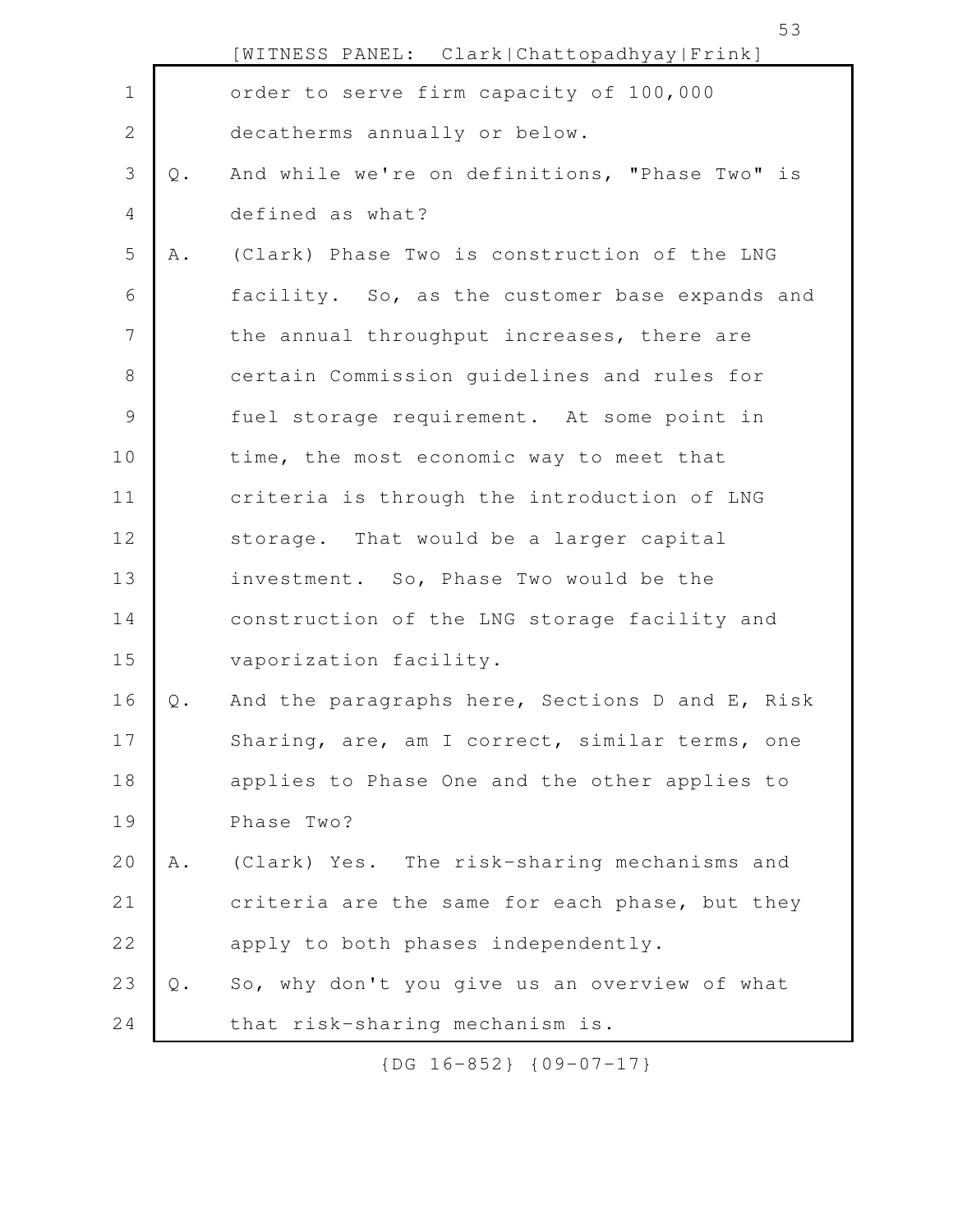|                |                | [WITNESS PANEL: Clark Chattopadhyay Frink]      |
|----------------|----------------|-------------------------------------------------|
| $\mathbf 1$    | A .            | (Clark) So, the risk sharing is -- I'll read    |
| 2              |                | through here. If EnergyNorth files a rate case  |
| 3              |                | within five years of the franchise $-$ or, of   |
| $\overline{4}$ |                | the in-service date, I'm sorry, of the          |
| 5              |                | in-service date of Phase One, the Company       |
| 6              |                | agrees to reduce the revenue requirement by one |
| $\overline{7}$ |                | half the difference of the revenue required     |
| $8\,$          |                | versus the actual revenue received through the  |
| $\mathcal{G}$  |                | customer base.                                  |
| 10             | Q.             | And that's, obviously, in the case where the    |
| 11             |                | money received from the customers is not enough |
| 12             |                | to pay for whatever phase we're talking about?  |
| 13             | Α.             | (Clark) Correct. As an example, if the revenue  |
| 14             |                | requirement for the facility is \$500,000 a     |
| 15             |                | year, and the distribution revenues and         |
| 16             |                | associated cost of gas revenues for the         |
| 17             |                | facility are \$250,000 a year, the difference   |
| 18             |                | being 250, Liberty Utilities would reduce the   |
| 19             |                | revenue requirement by half that amount.        |
| 20             | $\mathsf{Q}$ . | And that calculation is done over a three-year  |
| 21             |                | average, is that correct?                       |
| 22             | ${\tt A}$ .    | (Clark) It's a three-year average, correct.     |
| 23             | Q.             | And is this kind of language in the existing    |
| 24             |                | EnergyNorth tariff for all other projects?      |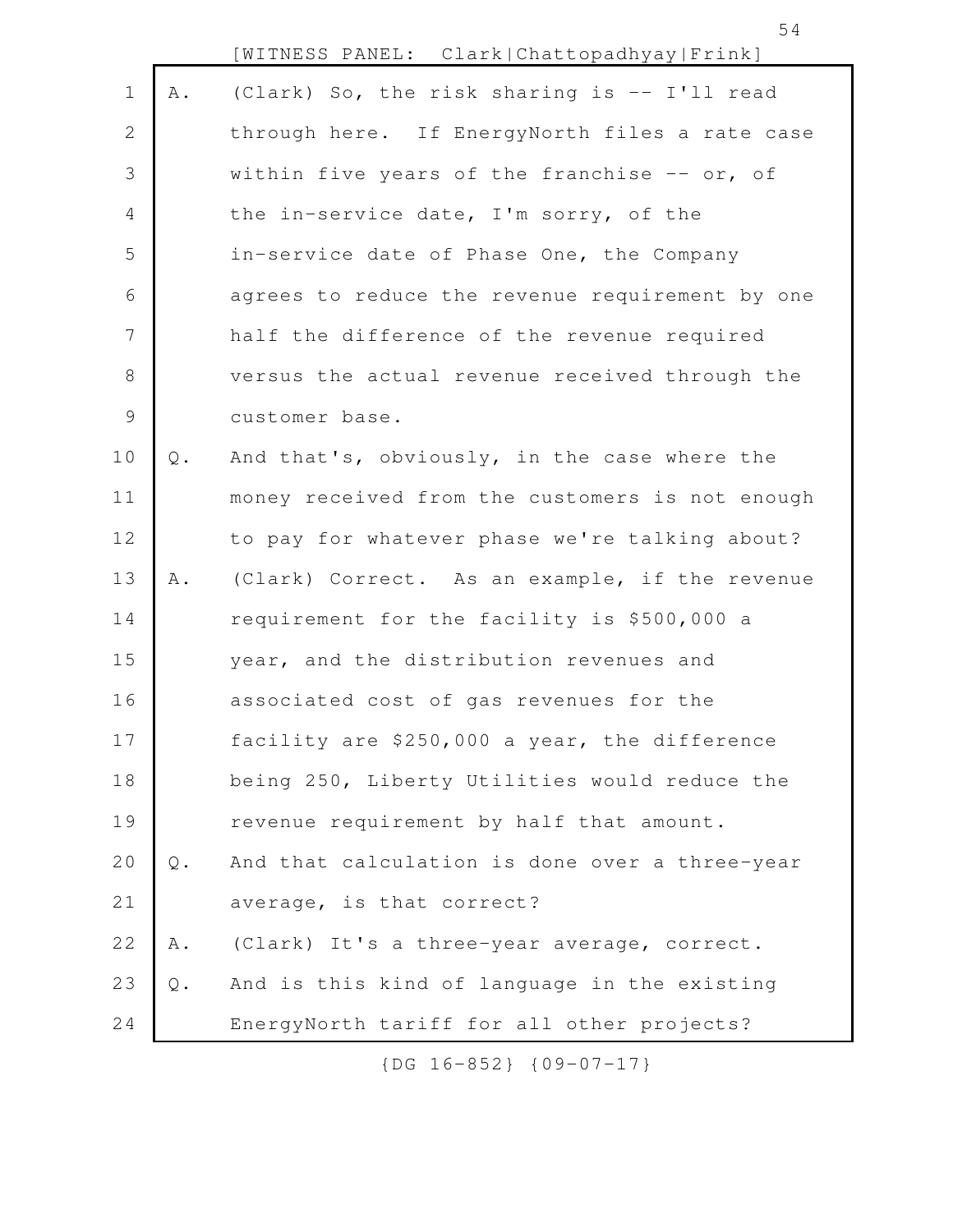|                |                | [WITNESS PANEL: Clark Chattopadhyay Frink]      |
|----------------|----------------|-------------------------------------------------|
| $\mathbf 1$    | Α.             | (Clark) Not for all other projects. It was in   |
| $\mathbf{2}$   |                | the Pelham/Windham Settlement.                  |
| 3              | Q.             | So, this is a similar mechanism as in the       |
| $\overline{4}$ |                | Windham/Pelham?                                 |
| 5              | Α.             | (Clark) Very similar, yes. And, then, if there  |
| 6              |                | is a second rate case within five years of the  |
| $7\phantom{.}$ |                | in-service date, the reduction to the revenue   |
| $\,8\,$        |                | requirement, if it is negative, will be         |
| $\mathsf 9$    |                | 100 percent.                                    |
| 10             | $\mathsf Q$ .  | Meaning, the Company would not pass any of      |
| 11             |                | those shortfalls, if you will, onto customers?  |
| 12             | A .            | (Clark) Correct.                                |
| 13             | $\mathsf{Q}$ . | Can you tell us what impact this risk sharing   |
| 14             |                | provision has on the Company? What is it        |
| 15             |                | telling the Company to do, in effect?           |
| 16             | Α.             | (Clark) To proceed very carefully with          |
| 17             |                | construction, you know, to make sure that we    |
| 18             |                | have the customer and the market developed,     |
| 19             |                | that we are quite certain that it will be a     |
| 20             |                | profitable business venture.                    |
| 21             | $Q$ .          | And, again, that mechanism you just described   |
| 22             |                | is the same -- applies the same way as to Phase |
| 23             |                | Two?                                            |
| 24             | Α.             | (Clark) Correct.                                |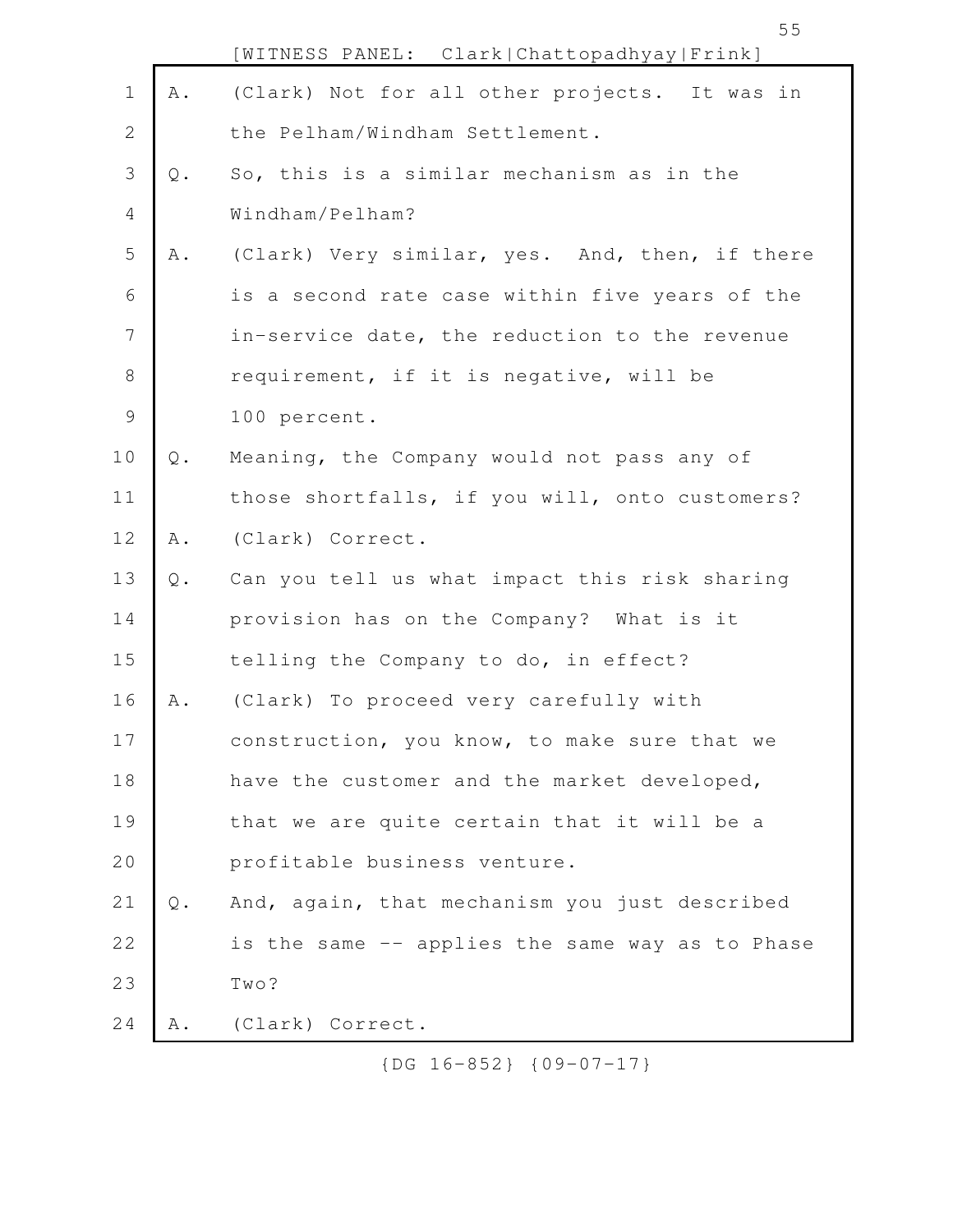|                |                | [WITNESS PANEL: Clark Chattopadhyay Frink]      |
|----------------|----------------|-------------------------------------------------|
| $\mathbf 1$    | $Q$ .          | And Phase Two is the LNG facility, when that is |
| $\mathbf{2}$   |                | built?                                          |
| 3              | A .            | (Clark) Exactly. The rationale behind carving   |
| 4              |                | out the phases was the uncertainty of time of   |
| 5              |                | when that LNG facility would be constructed.    |
| 6              |                | So that, if we were to construct a CNG          |
| $\overline{7}$ |                | facility, and the clock, so to speak, ran out   |
| 8              |                | after five years and an LNG facility was built, |
| $\mathsf 9$    |                | this Settlement drafted -- as constituted would |
| 10             |                | require us to have that same risk-sharing       |
| 11             |                | mechanism for that part of the facility.        |
| 12             |                | MR. SHEEHAN: Those are all the                  |
| 13             |                | highlights of the Settlement Agreement that we  |
| 14             |                | intended to review with Mr. Clark. And I have   |
| 15             |                | no further questions. Thank you.                |
| 16             |                | CHAIRMAN HONIGBERG: Mr. Buckley, do             |
| 17             |                | you have questions for Dr. Chattopadhyay?       |
| 18             |                | MR. BUCKLEY: Yes, I do. Thank you.              |
| 19             |                | BY MR. BUCKLEY                                  |
| 20             | $\mathsf{Q}$ . | Dr. Chattopadhyay, do you believe the approval  |
| 21             |                | of the franchise, given the conditions set out  |
| 22             |                | in the Settlement Agreement, would be in the    |
| 23             |                | public interest?                                |
| 24             | Α.             | (Chattopadhyay) Yes, I do.                      |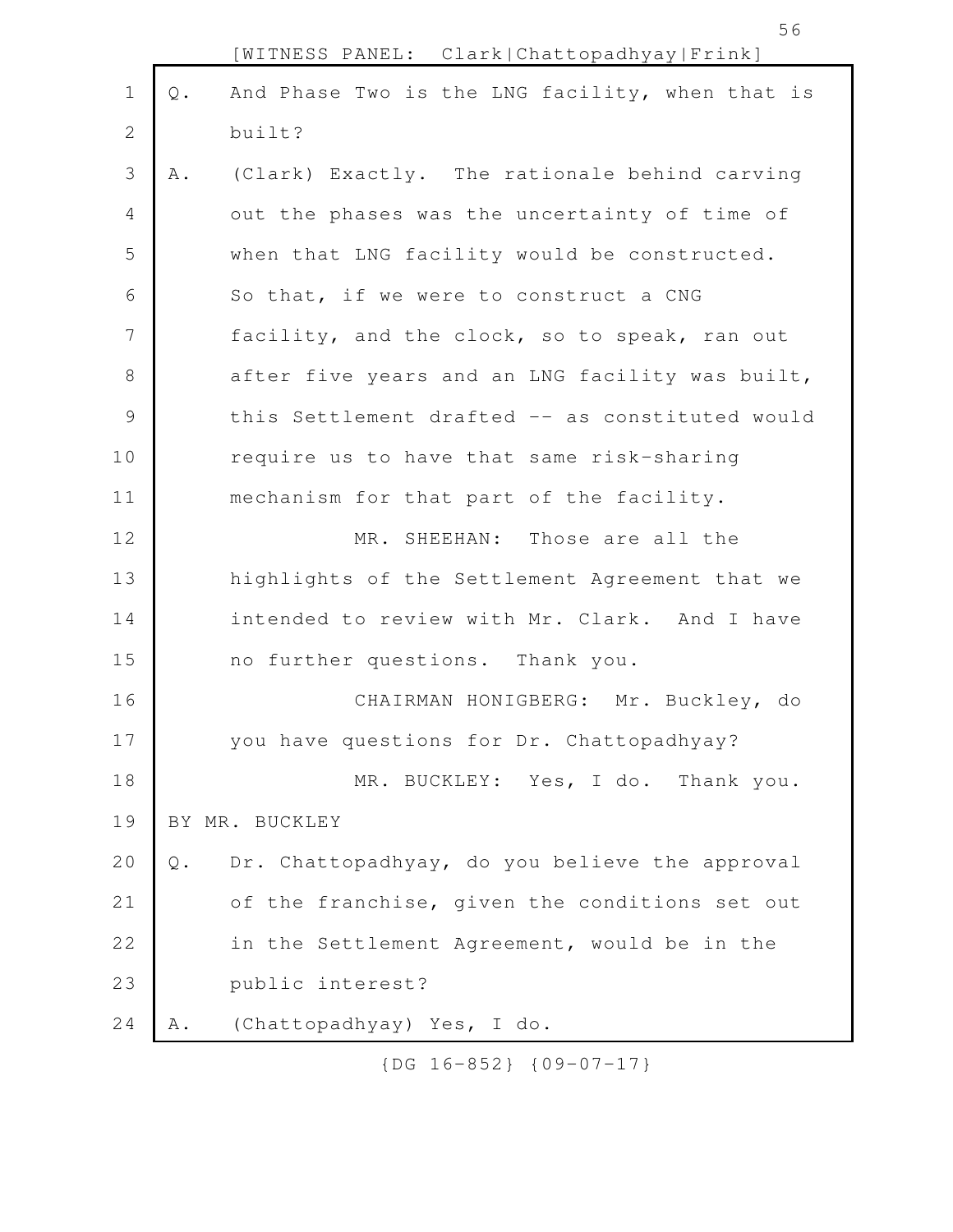|             |               | [WITNESS PANEL: Clark Chattopadhyay Frink]      |
|-------------|---------------|-------------------------------------------------|
| $\mathbf 1$ | $\mathbb Q$ . | Can you please elaborate for us?                |
| 2           | Α.            | (Chattopadhyay) Sure. I want to first start     |
| 3           |               | off with what was already discussed. So, I      |
| 4           |               | want to make sure that it's understood that the |
| 5           |               | 25 percent discussion, that really relates to   |
| 6           |               | the direct costs. So, in some ways, the         |
| 7           |               | 50 percent of the revenue requirement clause    |
| $8\,$       |               | that we, actually, the OCA was very interested  |
| $\mathsf 9$ |               | in keeping that intact, is even more stringent  |
| 10          |               | than what was described just a while ago. So,   |
| 11          |               | it's about the revenue requirement, it's not    |
| 12          |               | the direct cost. And that, essentially, and     |
| 13          |               | it's -- this can be just a "rough justice"      |
| 14          |               | explanation, because it all depends on the      |
| 15          |               | specifics of the project that is -- that the    |
| 16          |               | Company goes ahead with.                        |
| 17          |               | But what this is really about is, as the        |
| 18          |               | OCA, we are comfortable with the -- with that   |
| 19          |               | cut-off, because that sort of ensures that a    |
| 20          |               | big part of the direct costs will have to be    |
| 21          |               | recoverable right from the beginning, meaning   |
| 22          |               | through the commitments that the Company would  |
| 23          |               | actually demonstrate. And, so, that is a big    |
| 24          |               | consideration for me.                           |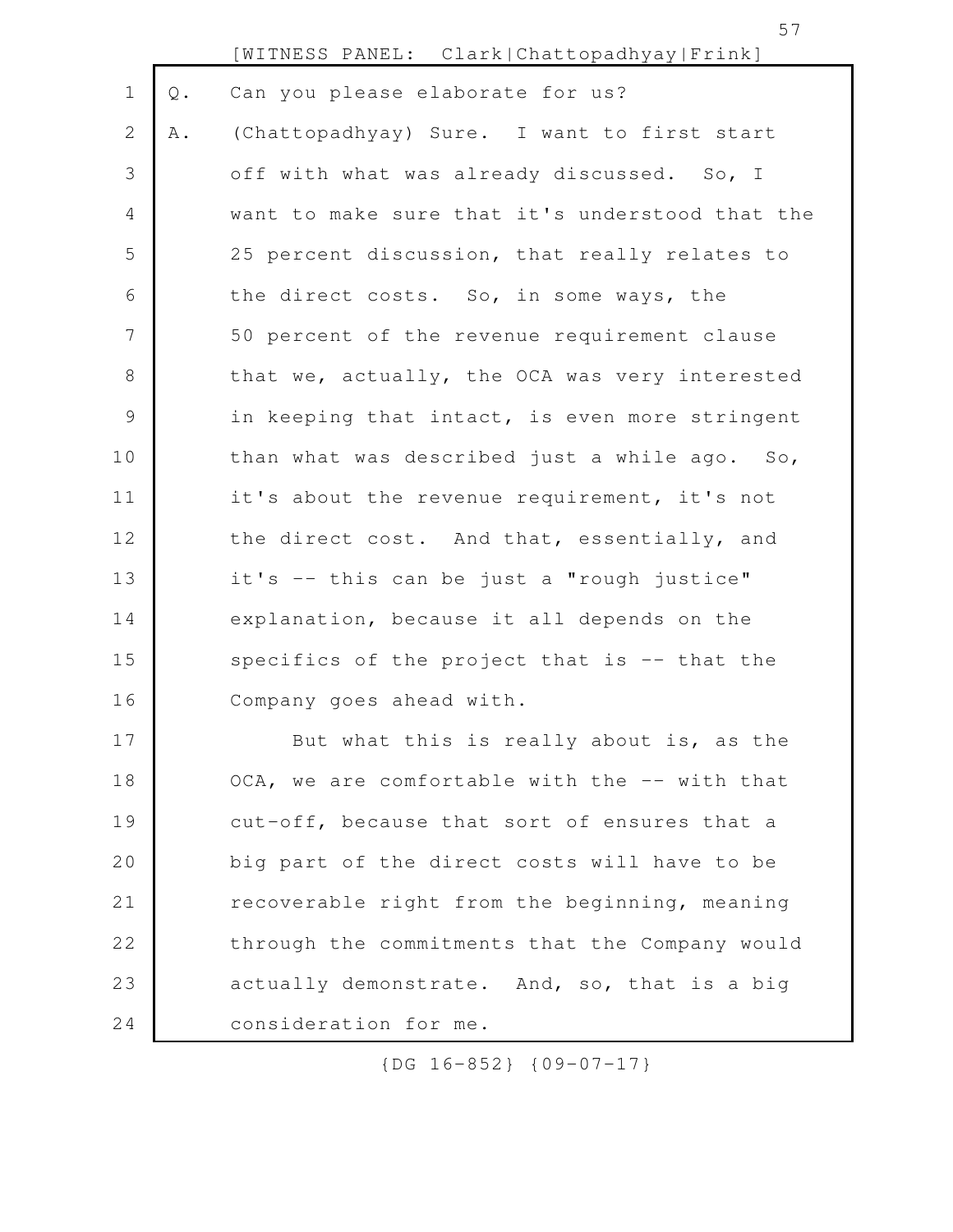|                |               | [WITNESS PANEL: Clark Chattopadhyay Frink]      |
|----------------|---------------|-------------------------------------------------|
| $\mathbf 1$    |               | The other that -- the other issue that we       |
| 2              |               | again worked on was the risk-sharing issue.     |
| 3              |               | And the approach that we took is very similar   |
| 4              |               | to Pelham. I think that's a reasonable          |
| 5              |               | approach. Yes, it's possible that, you know,    |
| 6              |               | one could get even a better sharing approach.   |
| $\overline{7}$ |               | But, for me, what matters is, it's a package.   |
| 8              |               | I'm looking at the 50 percent issue that I just |
| $\mathsf 9$    |               | talked about, as well as the metrics that's     |
| 10             |               | there for the risk sharing, being very similar  |
| 11             |               | to one that was put in place for Pelham and     |
| 12             |               | Windham, sorry, Pelham.                         |
| 13             |               | And it's actually, in my opinion, very          |
| 14             |               | reasonable.                                     |
| 15             | $\mathbb Q$ . | And, Dr. Chattopadhyay, I know that some        |
| 16             |               | concerns were expressed by one of the public    |
| 17             |               | commenters regarding the monitoring and         |
| 18             |               | reporting related to the potential project.     |
| 19             |               | Can you just give me a sense of what type of    |
| 20             |               | monitoring and reporting there would be in this |
| 21             |               | project, as compared to Pelham?                 |
| 22             | Α.            | (Chattopadhyay) First, you know, I'm not        |
| 23             |               | providing a legal opinion. But, in terms of     |
| 24             |               | what I'm looking for is a clear-cut             |

58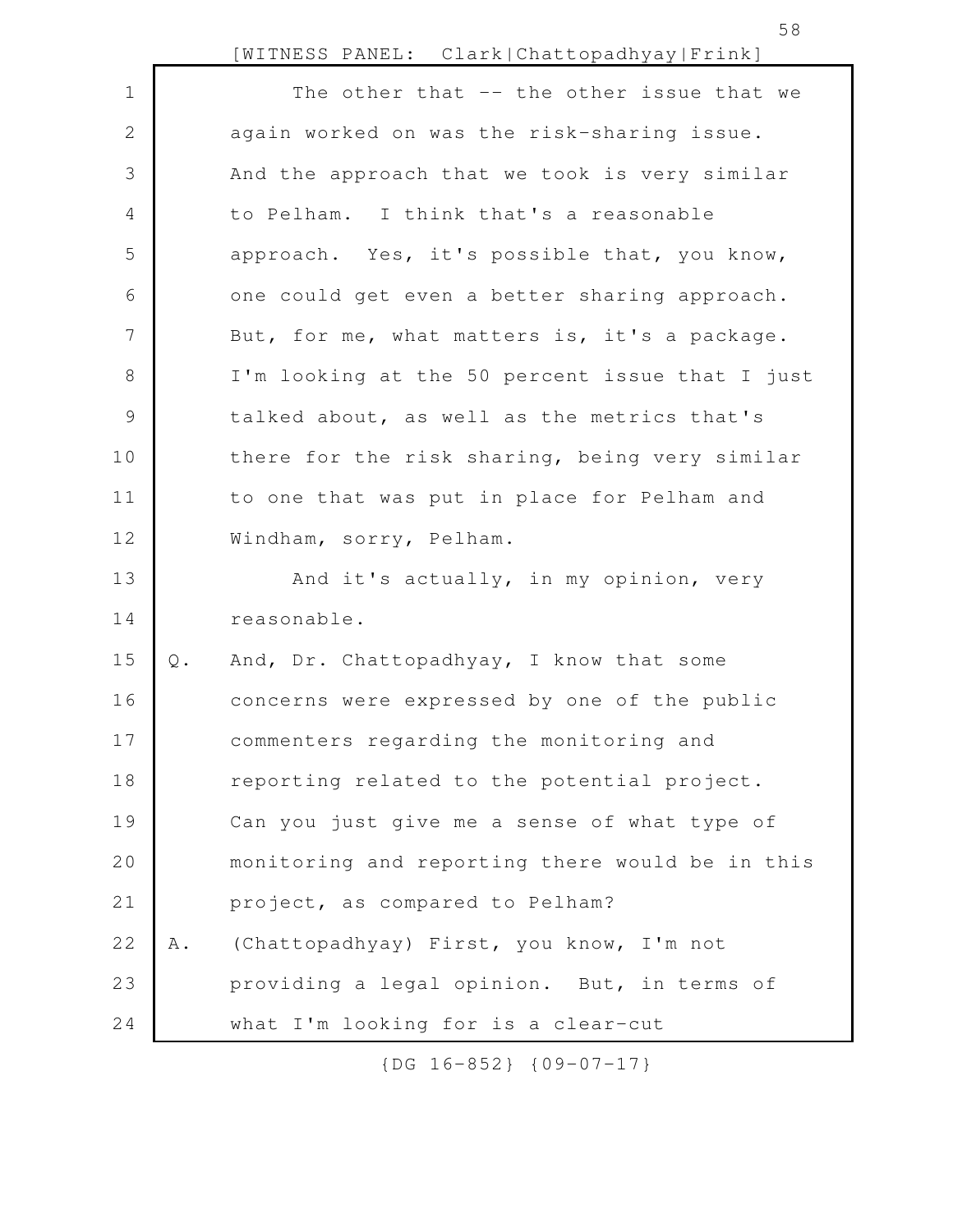|                |               | [WITNESS PANEL: Clark Chattopadhyay Frink]      |
|----------------|---------------|-------------------------------------------------|
| $\mathbf 1$    |               | demonstration that there is -- there's a demand |
| 2              |               | out there that is, in some ways, "blessed",     |
| 3              |               | meaning through a contract or something like    |
| 4              |               | that. So, that's the kind of commitment that I  |
| 5              |               | would be looking for. But this is something we  |
| 6              |               | need to actually talk through. And I, in some   |
| $\overline{7}$ |               | ways, and I don't remember the commenter who    |
| $8\,$          |               | talked about, it's important that we have a     |
| $\mathcal{G}$  |               | review process.                                 |
| 10             | $\mathbb Q$ . | Dr. Chattopadhyay, would you agree with me that |
| 11             |               | the annual reporting requirements embodied      |
| 12             |               | within the Pelham agreement are also embodied   |
| 13             |               | within this Settlement Agreement?               |
| 14             | A .           | (Chattopadhyay) Yes. And that would help.       |
| 15             |               | MR. BUCKLEY: Thank you.                         |
| 16             |               | CHAIRMAN HONIGBERG: Mr. Speidel.                |
| 17             |               | MR. SPEIDEL: Thank you.                         |
| 18             |               | BY MR. SPEIDEL                                  |
| 19             | $Q$ .         | Mr. Frink, is it your position that the         |
| 20             |               | Commission's approval of the franchise request  |
| 21             |               | by the Company, within the framework of the     |
| 22             |               | Settlement Agreement, is in the public          |
| 23             |               | interest.                                       |
| 24             | Α.            | (Frink) Yes, it is my position.                 |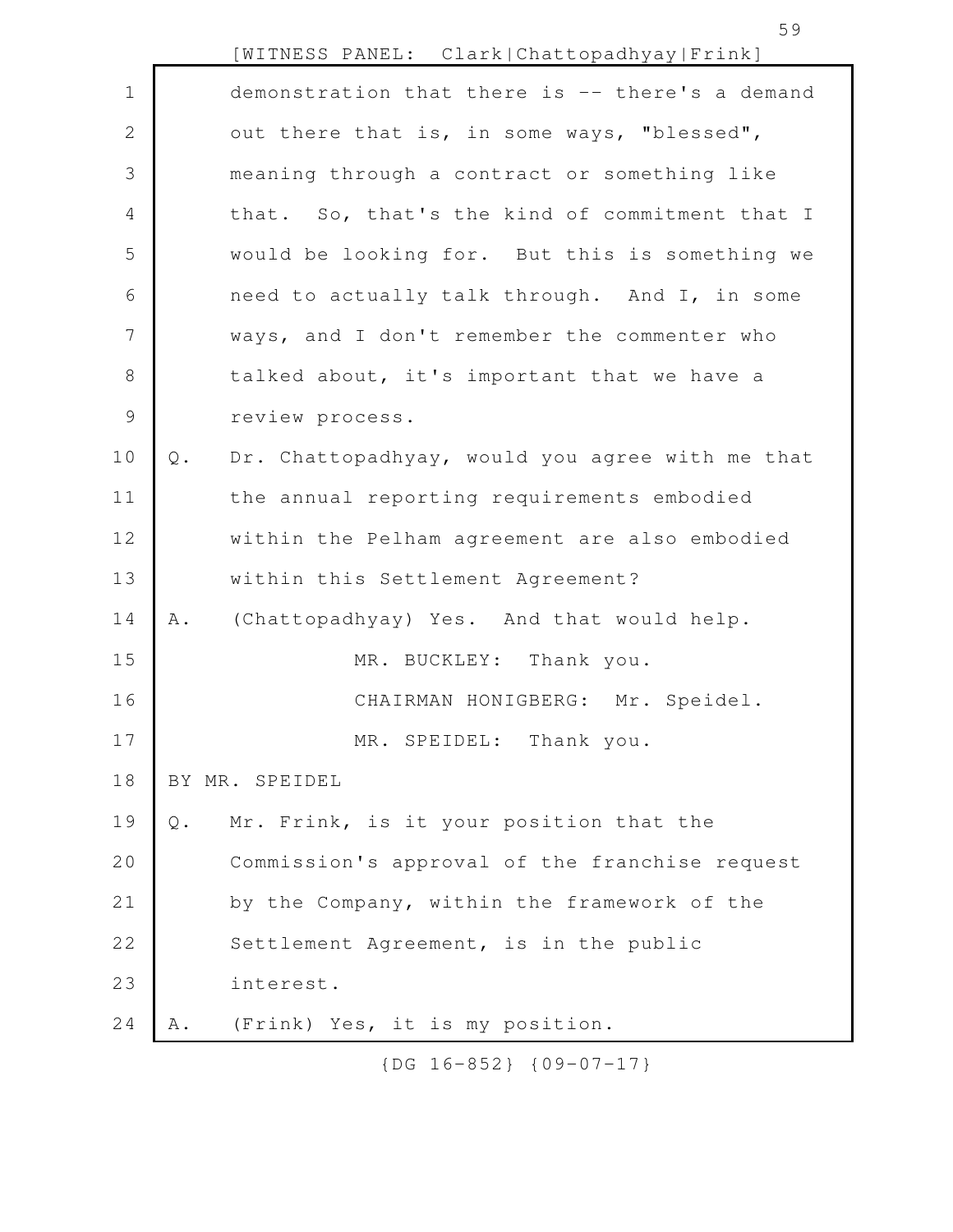60

|             |               | [WITNESS PANEL: Clark Chattopadhyay Frink]      |
|-------------|---------------|-------------------------------------------------|
| $1\,$       | $\mathbb Q$ . | Would you also agree that the Settlement        |
| 2           |               | Agreement generally addresses the concerns that |
| 3           |               | you expressed in Hearing Exhibit 3, your        |
| 4           |               | testimony of July the 12th?                     |
| 5           | Α.            | (Frink) Yes, it does.                           |
| 6           | $\mathsf Q$ . | Is there any further elaboration you'd like to  |
| 7           |               | make about that?                                |
| 8           | Α.            | (Frink) Again, my testimony questions the       |
| $\mathsf 9$ |               | business plan that was put forth by the         |
| 10          |               | Company. And what nobody wants to see is a      |
| 11          |               | facility built that isn't wanted and isn't      |
| 12          |               | profitable, that stands for the Company and     |
| 13          |               | everybody in this room. But it's understood     |
| 14          |               | that the utility really has no chance to gauge  |
| 15          |               | the interest until they actually have the       |
| 16          |               | franchise. There's nobody or very few people    |
| 17          |               | willing to sign up in advance of them receiving |
| 18          |               | the franchise. Once they have the franchise,    |
| 19          |               | then they will develop a business plan that     |
| 20          |               | will determine what the interest is. They will  |
| 21          |               | be able to -- they're going to have to provide  |
| 22          |               | cost estimates to potential customers. They're  |
| 23          |               | going to have to have a route planned out, the  |
| 24          |               | facilities to provide the CNG or LNG. All of    |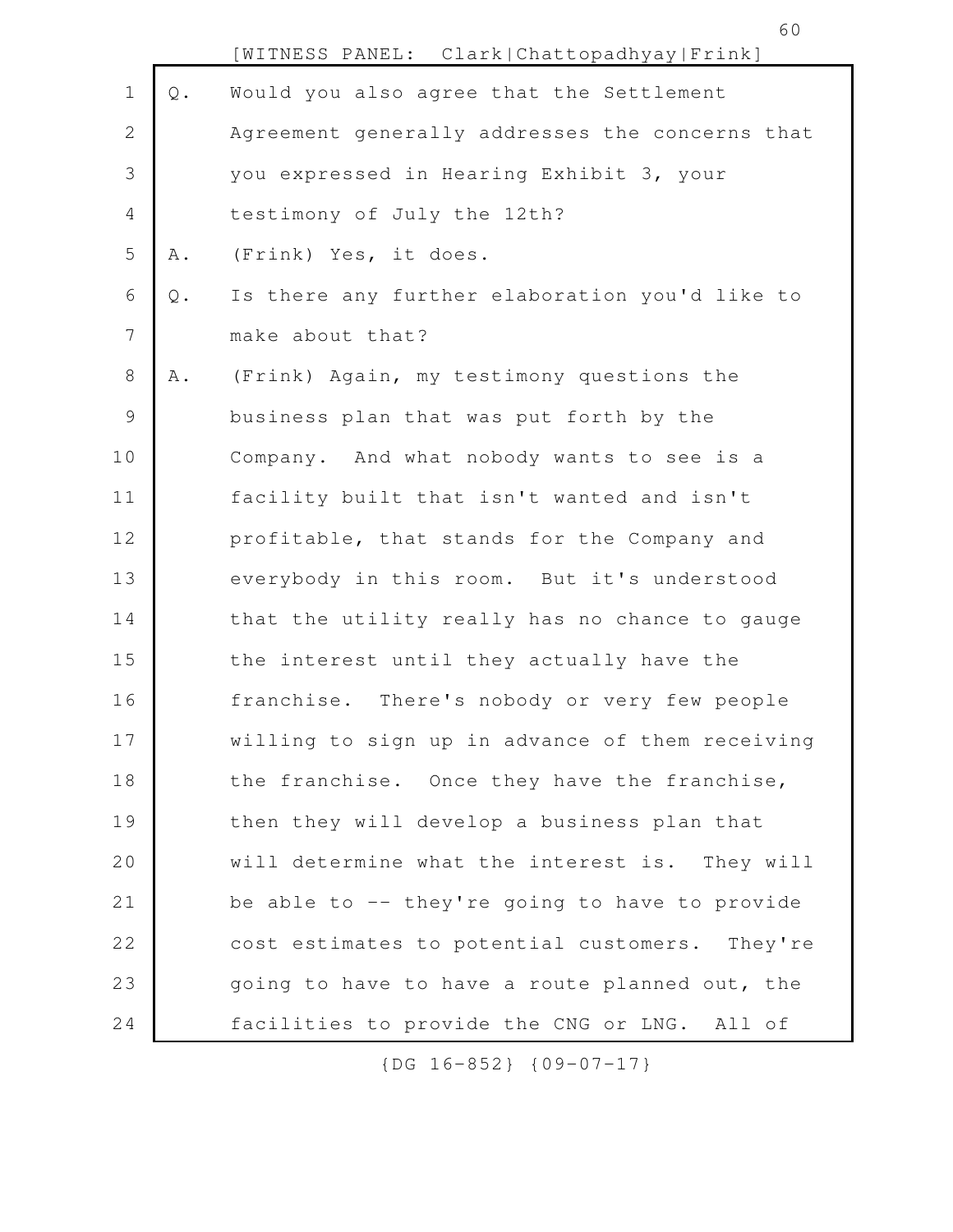|               | [WITNESS PANEL: Clark Chattopadhyay Frink]      |
|---------------|-------------------------------------------------|
| $\mathbf 1$   | that is going to have to be worked out in       |
| $\mathbf{2}$  | advance of getting any commitments from         |
| 3             | customers.                                      |
| 4             | So, I understand the Company not wanting        |
| 5             | to go forward with the process, which is        |
| 6             | time-consuming and expensive, to develop the    |
| 7             | business plan and make that kind of investment  |
| $\,8\,$       | until they have the franchise.                  |
| $\mathcal{G}$ | So, if there is an interest, then, by           |
| 10            | granting the franchise now, the utility can     |
| 11            | take the necessary steps to determine if there  |
| 12            | really is enough interest to make this a        |
| 13            | profitable venture. And, if there is, then to   |
| 14            | go forward and get the commitments. At which    |
| 15            | point, they will have demonstrated that there   |
| 16            | is a need, a desire for this system, and that   |
| 17            | it will be profitable. And then they can --     |
| 18            | they will have to file the results with the     |
| 19            | Commission, which will be subject to the        |
| 20            | Commission's review. Naturally, when they do    |
| $2\,1$        | an updated discounted cash flow analysis, Staff |
| 22            | will be filing a recommendation, I suspect the  |
| 23            | OCA will, that basically signs off on the       |
| 24            | analysis.                                       |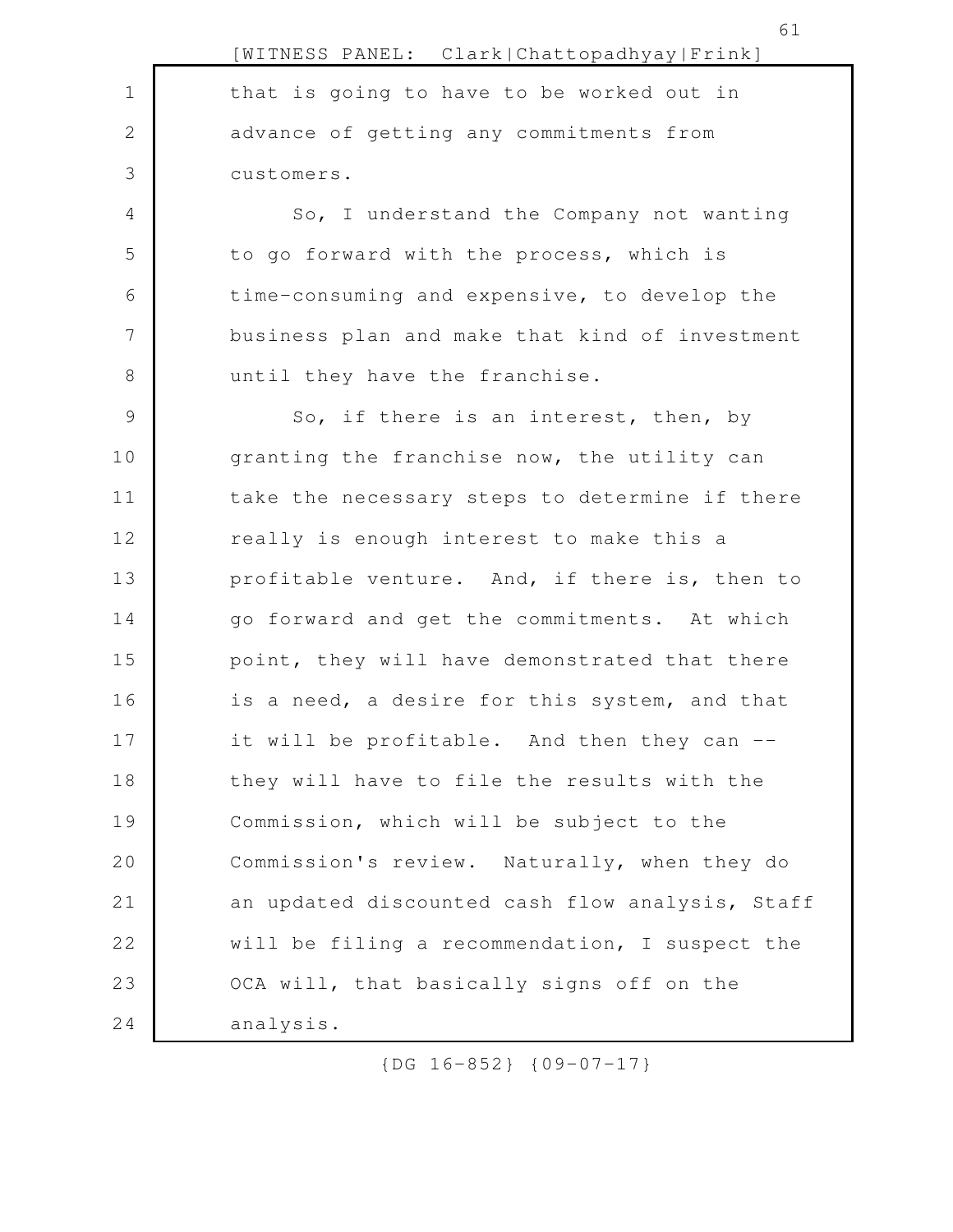|               | 62<br>[WITNESS PANEL: Clark Chattopadhyay Frink] |
|---------------|--------------------------------------------------|
| $\mathbf 1$   | But, at that point, they will have a             |
| 2             | business plan that has the details, it has       |
| 3             | customer commitments that demonstrate that,      |
| 4             | yes, this is a reasonable price, a competitive   |
| 5             | price, and that there is a desire for this       |
| 6             | system.                                          |
| 7             | So, all this franchise request does under        |
| $8\,$         | the terms of this Settlement Agreement,          |
| $\mathcal{G}$ | basically, allows the Company to pursue this.    |
| 10            | And whether it actually gets built or not,       |
| 11            | well, that will be determined by the actual      |
| 12            | interest in those towns and the willingness for  |
| 13            | those customers to commit.                       |
| 14            | MR. SPEIDEL: Thank you, Mr. Frink.               |
| 15            | Staff has no further direct.                     |
| 16            | CHAIRMAN HONIGBERG: All right. We                |
| 17            | have the four intervenors who are here. My       |
| 18            | inclination is to have Mr. Below for the Town    |
| 19            | of Lebanon -- for the City of Lebanon go first.  |
| 20            | As most of you know, he has some experience      |
| 21            | down here. It's possible that his questions      |
| 22            | might cover some of the areas the other          |
| 23            | intervenors might want to deal with.             |
| 24            | So, unless one of you has an                     |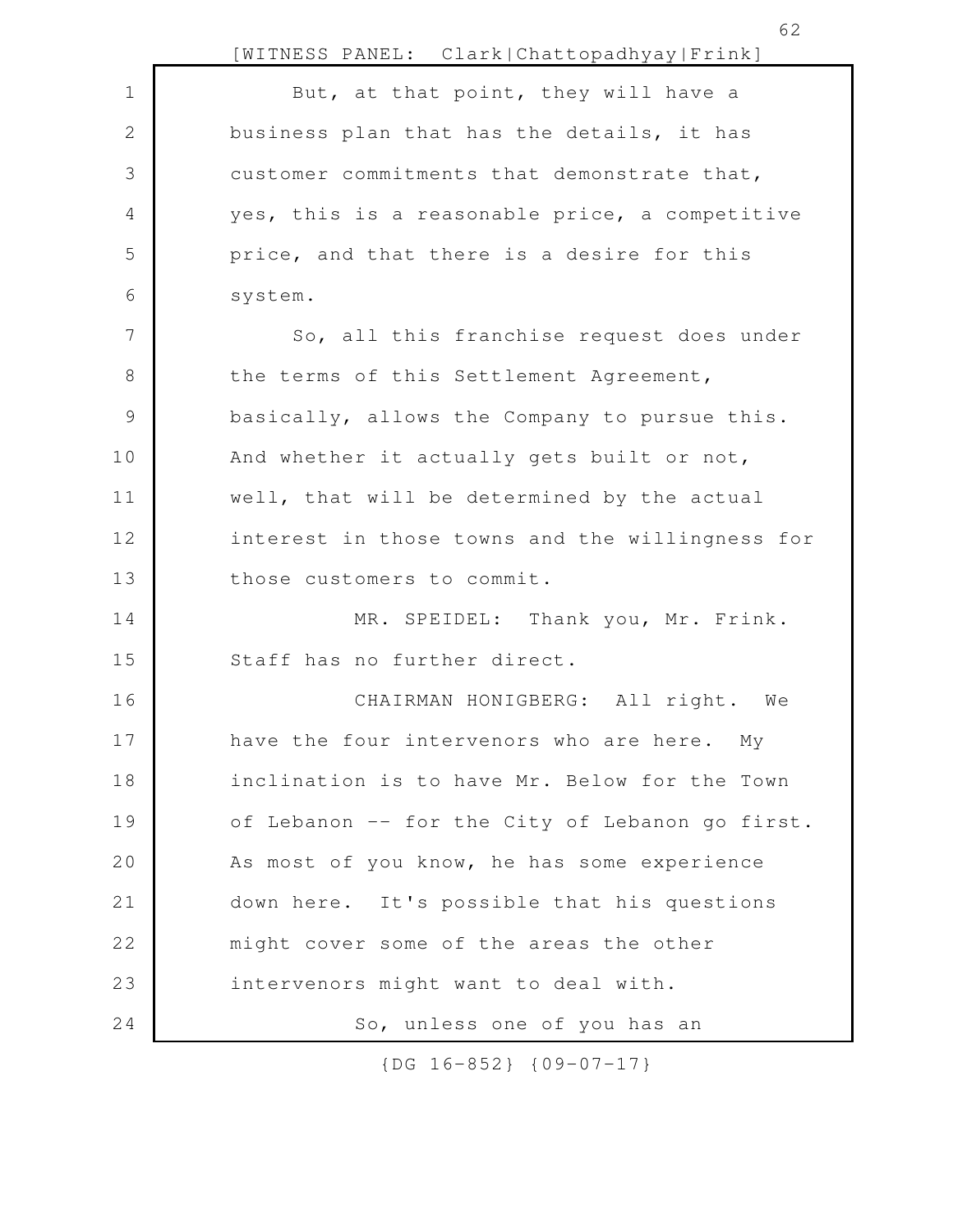|                |       | [WITNESS PANEL: Clark Chattopadhyay Frink]      |
|----------------|-------|-------------------------------------------------|
| $\mathbf 1$    |       | objection to that, why don't we let Mr. Below   |
| $\mathbf{2}$   |       | go first.                                       |
| 3              |       | MR. BELOW: Okay. Thank you.                     |
| $\overline{4}$ |       | CROSS-EXAMINATION                               |
| 5              |       | BY MR. BELOW                                    |
| 6              | $Q$ . | Mr. Frink, I think you were just talking about  |
| 7              |       | this. But, in your testimony, on Page 12, you   |
| $8\,$          |       | do comment that "Liberty should be required to  |
| $\mathsf 9$    |       | file an updated business plan and DCF", meaning |
| 10             |       | a Discounted Cash Flow, "analysis demonstrating |
| 11             |       | that it has [obtained the required] customer    |
| 12             |       | commitments." Now, the Settlement doesn't       |
| 13             |       | actually reference doing that. But you're       |
| 14             |       | saying that's understood, that they would,      |
| 15             |       | before proceeding, come back to a commission,   |
| 16             |       | essentially for an approval of that analysis    |
| 17             |       | and that updated business plan, is that         |
| 18             |       | correct?                                        |
| 19             | Α.    | (Frink) That's correct. When they demonstrate   |
| 20             |       | that the Company has 50 percent of the          |
| 21             |       | requirement committed, to demonstrate that,     |
| 22             |       | they're going to have to do that analysis. So,  |
| 23             |       | that analysis takes the discounted cash flow    |
| 24             |       | analysis that they have done initially, again,  |

63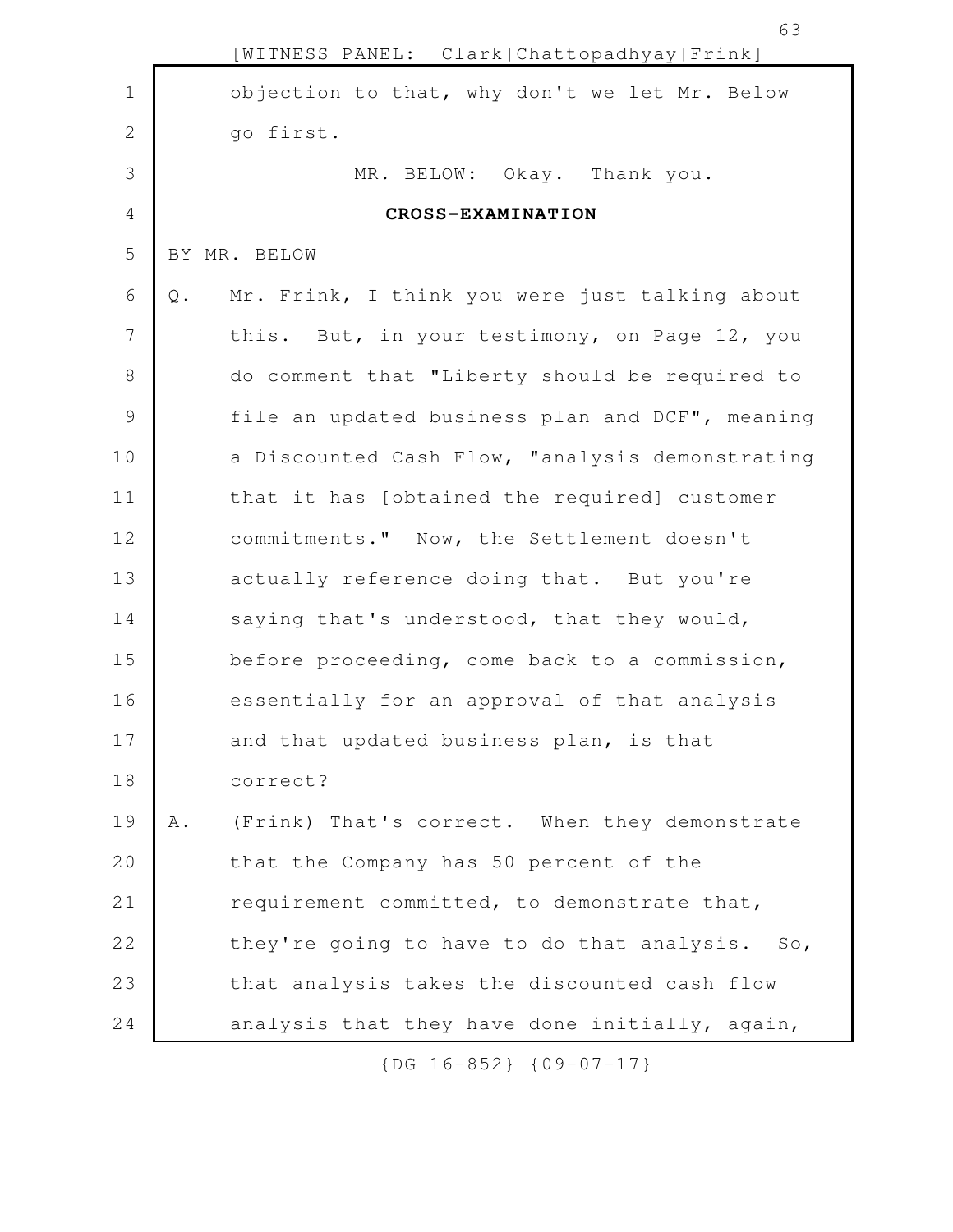|               | [WITNESS PANEL: Clark Chattopadhyay Frink]           |
|---------------|------------------------------------------------------|
| $\mathbf 1$   | with very speculative numbers, once they have        |
| $\mathbf{2}$  | the 50 percent commitment, they will know what       |
| 3             | that route is, the distribution system is going      |
| 4             | to look like, what the supply facility, the          |
| 5             | plant requirements are. It will be much more         |
| 6             | detailed. They will have 50 percent of the           |
| 7             | actual revenues from customer commitments. So,       |
| 8             | they will have done a market analysis for            |
| $\mathcal{G}$ | customers along the route, what the potential        |
| 10            | is for those customers.                              |
| 11            | So, yes. As part of the Settlement, where            |
| 12            | it says they have to have 50 percent --              |
| 13            | demonstrate a 50 percent of the present value        |
| 14            | over a ten-year period of revenue requirement,       |
| 15            | that is essentially requiring an updated             |
| 16            | discounted cash flow analysis.                       |
| 17            | CHAIRMAN HONIGBERG: Off the record                   |
| 18            | for just a sec.                                      |
| 19            | [Brief off-the-record discussion                     |
| 20            | ensued.]                                             |
| 21            | BY MR. BELOW                                         |
| 22            | Mr. Clark, and I guess Mr. Frink as well, that<br>Q. |
| 23            | updated cost estimate, so what the estimate          |
| 24            | that's going to be required, do you expect that      |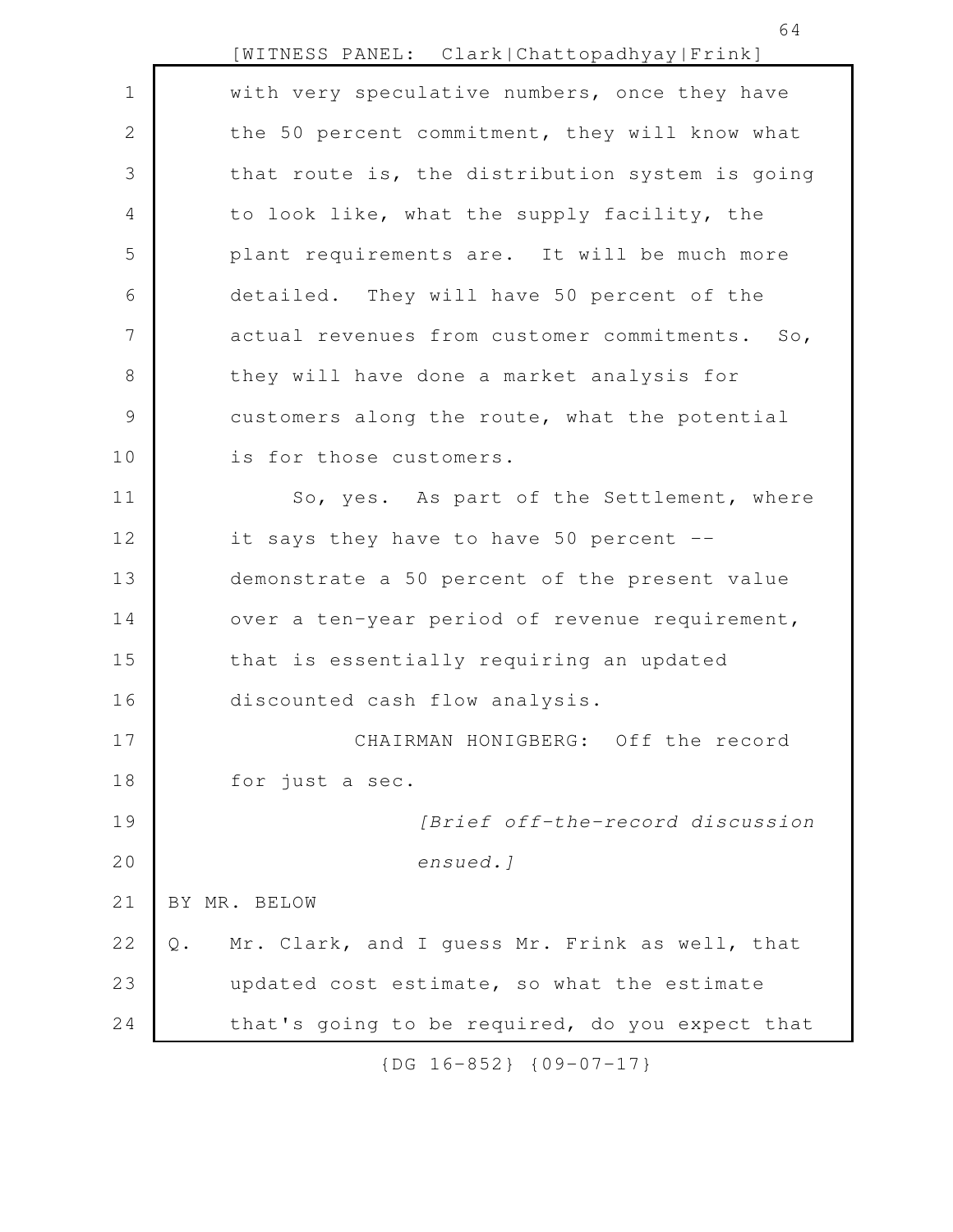|                |       | [WITNESS PANEL: Clark Chattopadhyay Frink]      |
|----------------|-------|-------------------------------------------------|
| $\mathbf 1$    |       | would occur before or after the project has     |
| $\overline{2}$ |       | been through the local planning review, such as |
| 3              |       | site plan review, which might have conditions   |
| $\overline{4}$ |       | on it, and acquiring an excavation permit,      |
| 5              |       | which might also have conditions that have cost |
| 6              |       | impacts, would you be doing that projection     |
| 7              |       | before or after you receive the local           |
| $\,8\,$        |       | permitting?                                     |
| $\mathsf 9$    | Α.    | (Clark) It would most likely be before and      |
| 10             |       | during. In order to get a detailed cost         |
| 11             |       | estimate, we're going to need to know city      |
| 12             |       | requirements for restoration of streets,        |
| 13             |       | digging permits, and so those would be in the   |
| 14             |       | cost estimates.                                 |
| 15             | $Q$ . | Okay. The reference to a commitment of          |
| 16             |       | customers, what form is that commitment         |
| 17             |       | expected to take, and would you expect there to |
| 18             |       | be a term for that commitment?                  |
| 19             | Α.    | (Clark) It would be our standard Service Line   |
| 20             |       | Agreement form that a new customer would sign.  |
| 21             |       | So, the agreement, as written, a customer could |
| 22             |       | cancel the Service Line Agreement up to, I      |
| 23             |       | believe, a couple days before the service line  |
| 24             |       | would show up to their residence or business.   |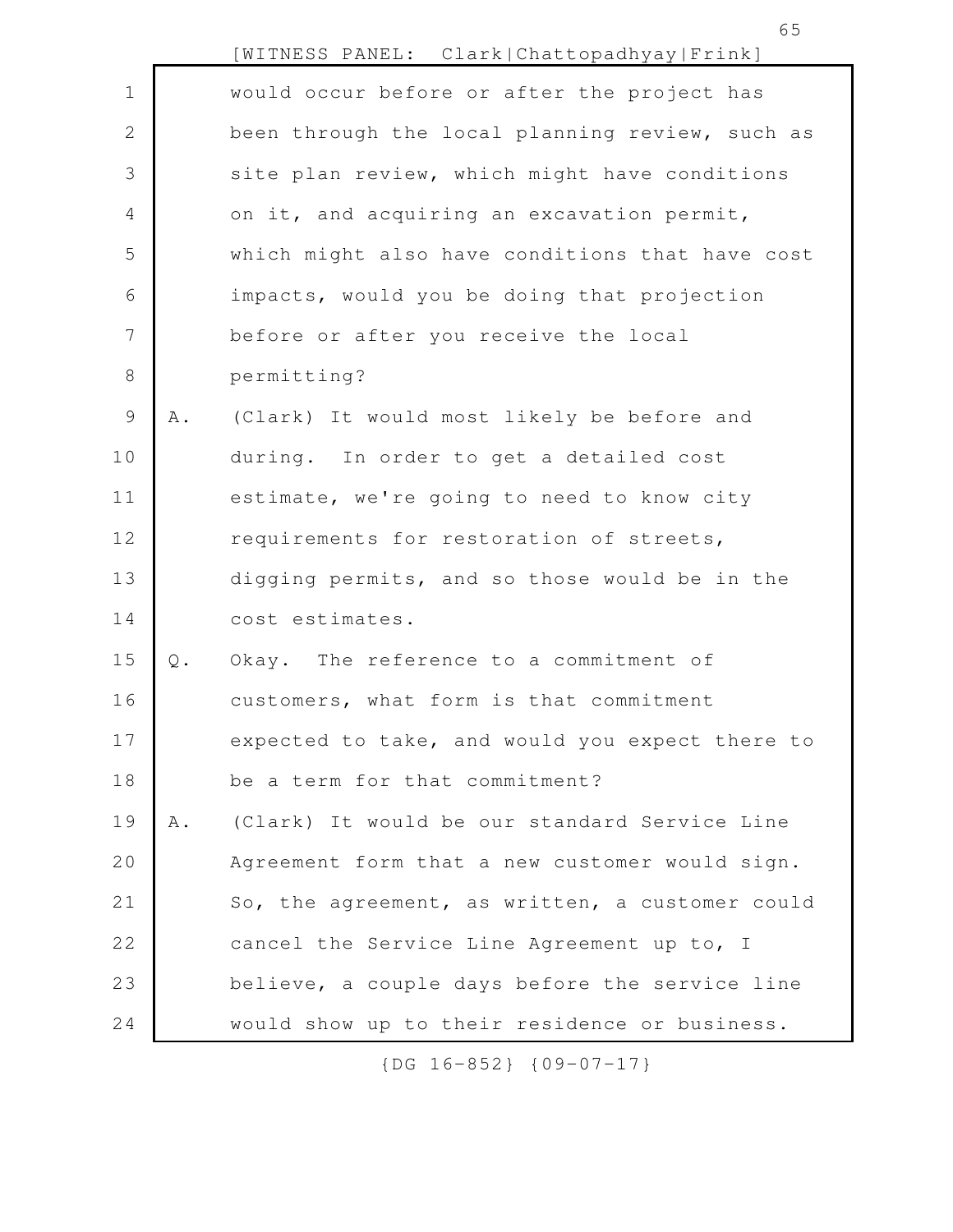|                 |                 | [WITNESS PANEL: Clark Chattopadhyay Frink]        |
|-----------------|-----------------|---------------------------------------------------|
| $\mathbf 1$     |                 | Once they receive service, if they do not         |
| $\mathbf{2}$    |                 | activate the account within nine months, they     |
| 3               |                 | need to reimburse the Company for the cost of     |
| 4               |                 | that service. Once they introduce service, all    |
| 5               |                 | residential customers could cancel service at     |
| 6               |                 | any time in the future with four days notice.     |
| $7\phantom{.0}$ | Α.              | (Frink) I would like to say commitments can       |
| $\,8\,$         |                 | also involve a special contract.                  |
| 9               | Α.              | (Clark) True.                                     |
| 10              | A .             | (Frink) So, for very large anchor customers,      |
| 11              |                 | it's certainly common that they would get         |
| 12              |                 | special terms, but have a take-or-pay             |
| 13              |                 | requirement and some kind of financial            |
| 14              |                 | commitment.                                       |
| 15              |                 | So, I think, for the larger customers, it         |
| 16              |                 | may be much more than just a Service Line         |
| 17              |                 | Agreement. It would be an actual contract,<br>and |
| 18              |                 | quite possibly take-or-pay requirements for a     |
| 19              |                 | certain period of time, typically, ten years or   |
| 20              |                 | five years.                                       |
| 21              | $\mathbbm{A}$ . | (Clark) And I would concur with Mr. Frink on      |
| 22              |                 | that. That any one customer that represents a     |
| 23              |                 | significant portion of that revenue               |
| 24              |                 | requirement, as good business sense, we would     |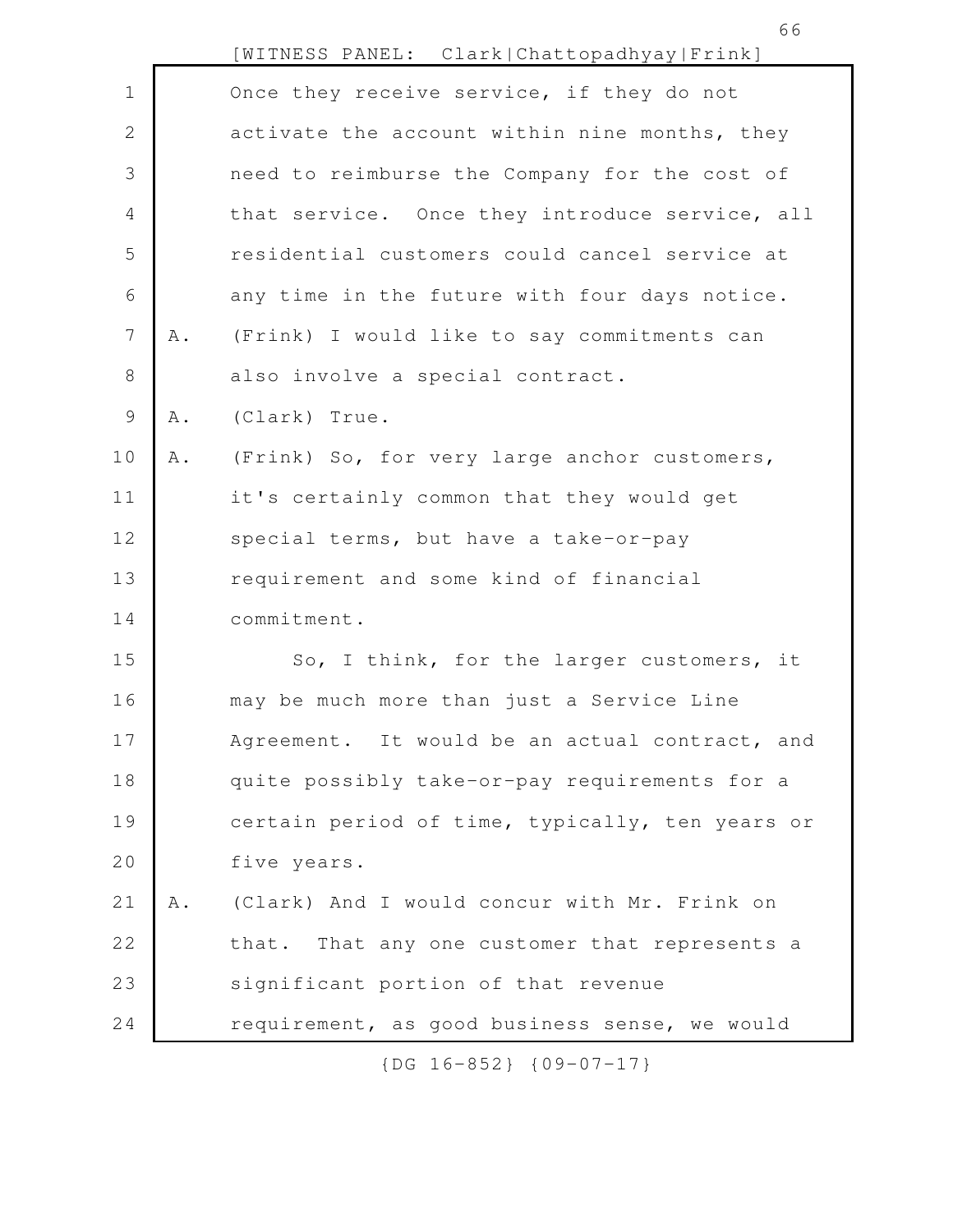67

|                |               | [WITNESS PANEL: Clark Chattopadhyay Frink]       |
|----------------|---------------|--------------------------------------------------|
| $\mathbf 1$    |               | most likely enter into a special contract and    |
| $\overline{2}$ |               | bind that customer to a yearly minimum           |
| 3              |               | take-or-pay and a certain duration of contract.  |
| $\overline{4}$ | $\mathsf Q$ . | Okay. Thank you. But, in general, you            |
| 5              |               | wouldn't expect that to apply to residential or  |
| 6              |               | small business customers?                        |
| $\overline{7}$ | Α.            | (Clark) Absolutely not, no.                      |
| 8              | $\mathbb Q$ . | Okay. On Page 2 of the Settlement, at            |
| $\mathsf 9$    |               | Footnote $-$ - there's a footnote at the bottom, |
| 10             |               | that refers to the "revenue requirement", what   |
| 11             |               | that includes, and then there's a second         |
| 12             |               | sentence that says "Direct costs should be       |
| 13             |               | understood to include capital investment         |
| 14             |               | associated with the project, but to exclude      |
| 15             |               | company overhead." I'm a little confused by      |
| 16             |               | that reference. Could you clarify that?<br>The   |
| 17             |               | term "direct cost" is not used in the footnote,  |
| 18             |               | or above. Is that sort of saying that the        |
| 19             |               | revenue requirement would not include company    |
| 20             |               | overhead?                                        |
| 21             | A .           | (Frink) That's correct. For the direct cost,     |
| 22             |               | that would include the cost of the land, that    |
| 23             |               | would include the pipes, and the contractor      |
| 24             |               | that puts it in will be paid his costs.<br>But   |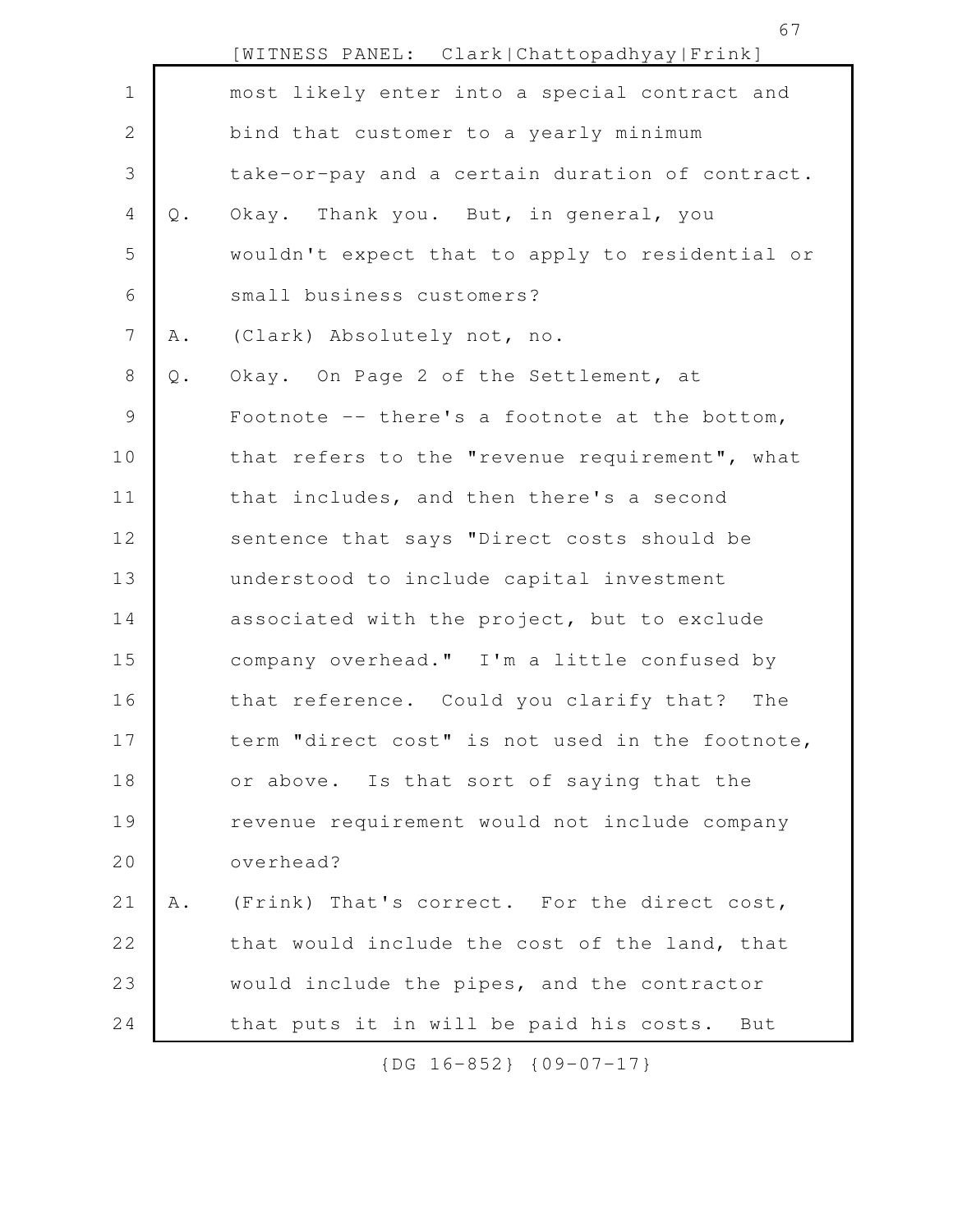|    |       | [WITNESS PANEL: Clark Chattopadhyay Frink]      |
|----|-------|-------------------------------------------------|
| 1  |       | the Company's costs, their engineering and      |
| 2  |       | their overhead costs for work they do would not |
| 3  |       | be reflected in the investment. The reason      |
| 4  |       | being, those costs are going to be recovered    |
| 5  |       | from ratepayers whether or not this investment  |
| 6  |       | is made.                                        |
| 7  |       | But, obviously, the costs of R.H. White,        |
| 8  |       | who generally installs the mains and other      |
| 9  |       | contractors, and the actual cost of the         |
| 10 |       | equipment that the Company is paying, that is   |
| 11 |       | incremental costs, that's going to be reflected |
| 12 |       | as part of the revenue requirement for Lebanon. |
| 13 | $Q$ . | And would the revenue requirement just pertain  |
| 14 |       | to the distribution part of the investment, or  |
| 15 |       | would it include the vaporization,              |
| 16 |       | decompression part that's included in cost of   |
| 17 |       | gas?                                            |
| 18 | Α.    | (Frink) The revenue requirement includes --     |
| 19 |       | does include -- the cost of gas is going to     |
| 20 |       | include the land for the plant site, and the    |
| 21 |       | investments on the plant site, the LNG storage  |
| 22 |       | and facilities and so forth. That is part of    |
| 23 |       | the revenue requirement, but that will be       |
| 24 |       | recovered through the cost of gas component for |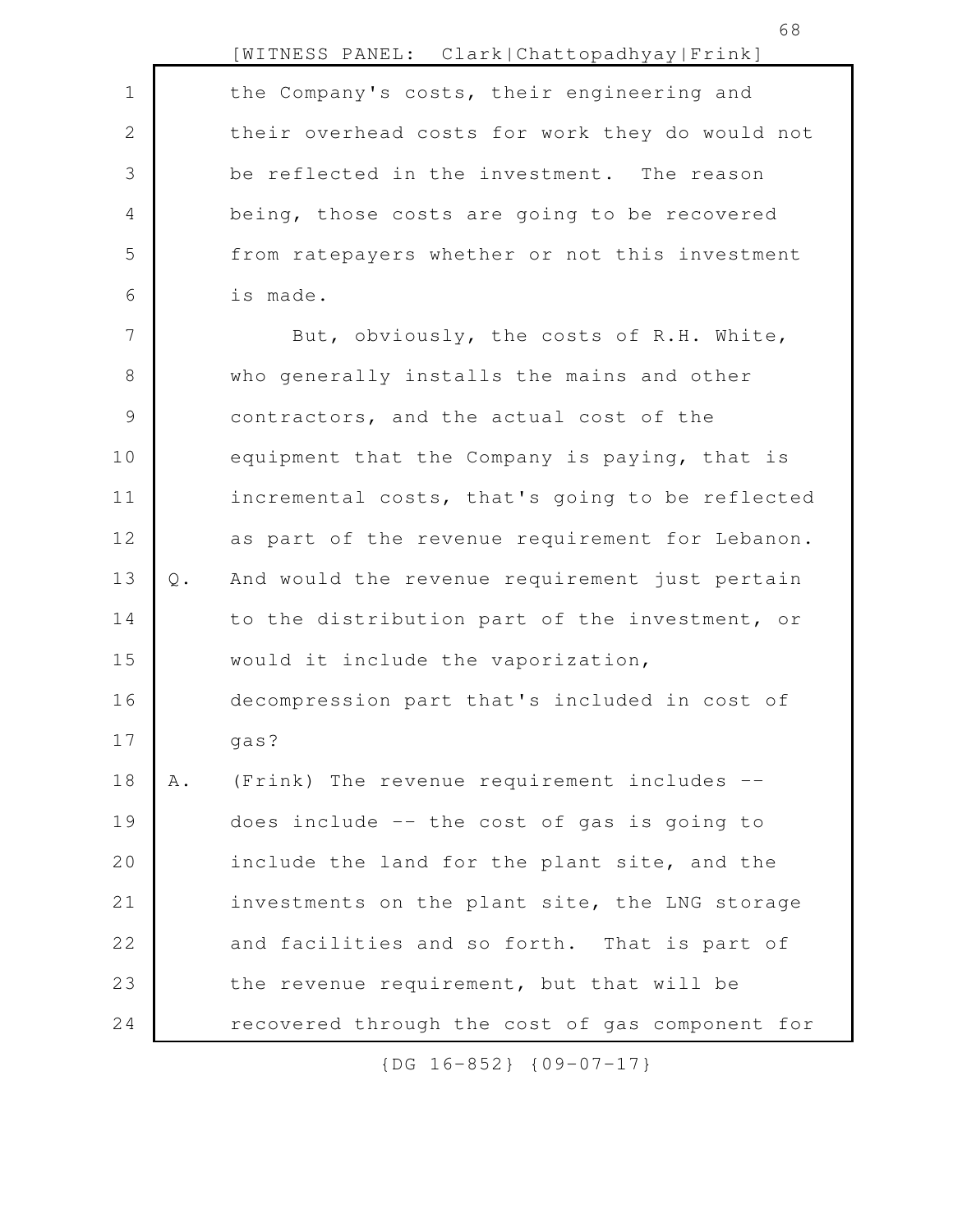|               |               | [WITNESS PANEL: Clark Chattopadhyay Frink]      |
|---------------|---------------|-------------------------------------------------|
| $\mathbf 1$   |               | Lebanon/Hanover. Whereas, the distribution      |
| $\mathbf{2}$  |               | piece will also be part of the revenue          |
| 3             |               | requirement, but that is recovered through the  |
| 4             |               | distribution delivery rates or the customer     |
| 5             |               | charge.                                         |
| 6             | $\mathbb Q$ . | Is it possible that they could have customers   |
| 7             |               | signed up that would meet 50 percent of the     |
| 8             |               | revenue requirement for the distribution part   |
| $\mathcal{G}$ |               | of the system, but less than 50 percent for the |
| 10            |               | investment and revenue requirement related to   |
| 11            |               | the cost of gas? And, if that was the case,     |
| 12            |               | would they be allowed to go forward?            |
| 13            | Α.            | (Frink) No. They would not be able to do that.  |
| 14            |               | It's important to understand that, when they go |
| 15            |               | out to acquire customers, those customers are   |
| 16            |               | going to be quoted a price, and they're         |
| 17            |               | concerned with the total price. So, they will   |
| 18            |               | have a delivery rate that is basically their    |
| 19            |               | EnergyNorth tariff, as it exists now. And then  |
| 20            |               | they will have a cost of gas that will be       |
| 21            |               | something very different than what their cost   |
| 22            |               | of gas is for the rest of their system. So,     |
| 23            |               | they're going to have to be able to cite to     |
| 24            |               | those customers "this is what your price will   |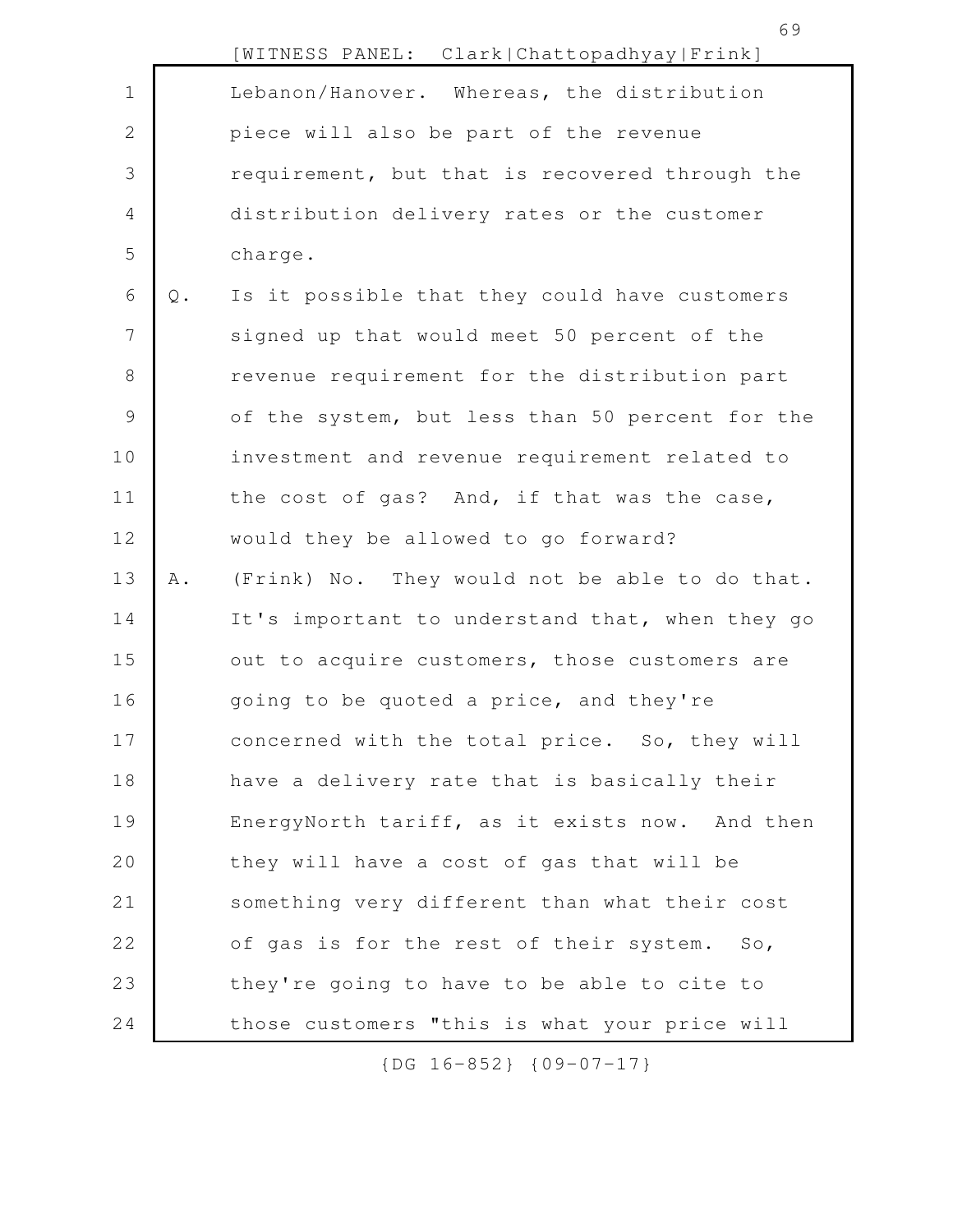|                |               | [WITNESS PANEL: Clark Chattopadhyay Frink]      |
|----------------|---------------|-------------------------------------------------|
| $\mathbf 1$    |               | be going forward", and that's all reflected in  |
| $\mathbf{2}$   |               | the revenue requirement. And that's -- until    |
| 3              |               | they have those numbers and are very -- are     |
| $\overline{4}$ |               | very comfortable with those numbers, if they're |
| 5              |               | going to sign up a large commercial/industrial  |
| 6              |               | customer or an institution, that's likely going |
| 7              |               | to require a firm commitment on the price.      |
| $8\,$          |               | That's all factored in the revenue requirement. |
| $\mathcal{G}$  |               | And they won't go forward with it unless that   |
| 10             |               | whole 50 percent, which is in both the supply,  |
| 11             |               | is in the direct gas costs, and in the delivery |
| 12             |               | rates, has a 50 percent commitment.             |
| 13             | $\mathbb Q$ . | Okay. That's helpful. There was a reference     |
| 14             |               | to an "annual reporting requirement", such as   |
| 15             |               | in the Pelham franchise expansion case. Is      |
| 16             |               | there a reference to that in the Settlement     |
| 17             |               | Agreement or what is the expectation there?     |
| 18             | Α.            | (Frink) The Settlement doesn't require that,    |
| 19             |               | and it's -- but, when they do an updated        |
| 20             |               | discounted cash flow analysis, that will be --  |
| 21             |               | at that point, that's the report on where       |
| 22             |               | things stand at that point in time. When they   |
| 23             |               | come in for a rate increase following that,     |
| 24             |               | then, as part of this Settlement, they have to  |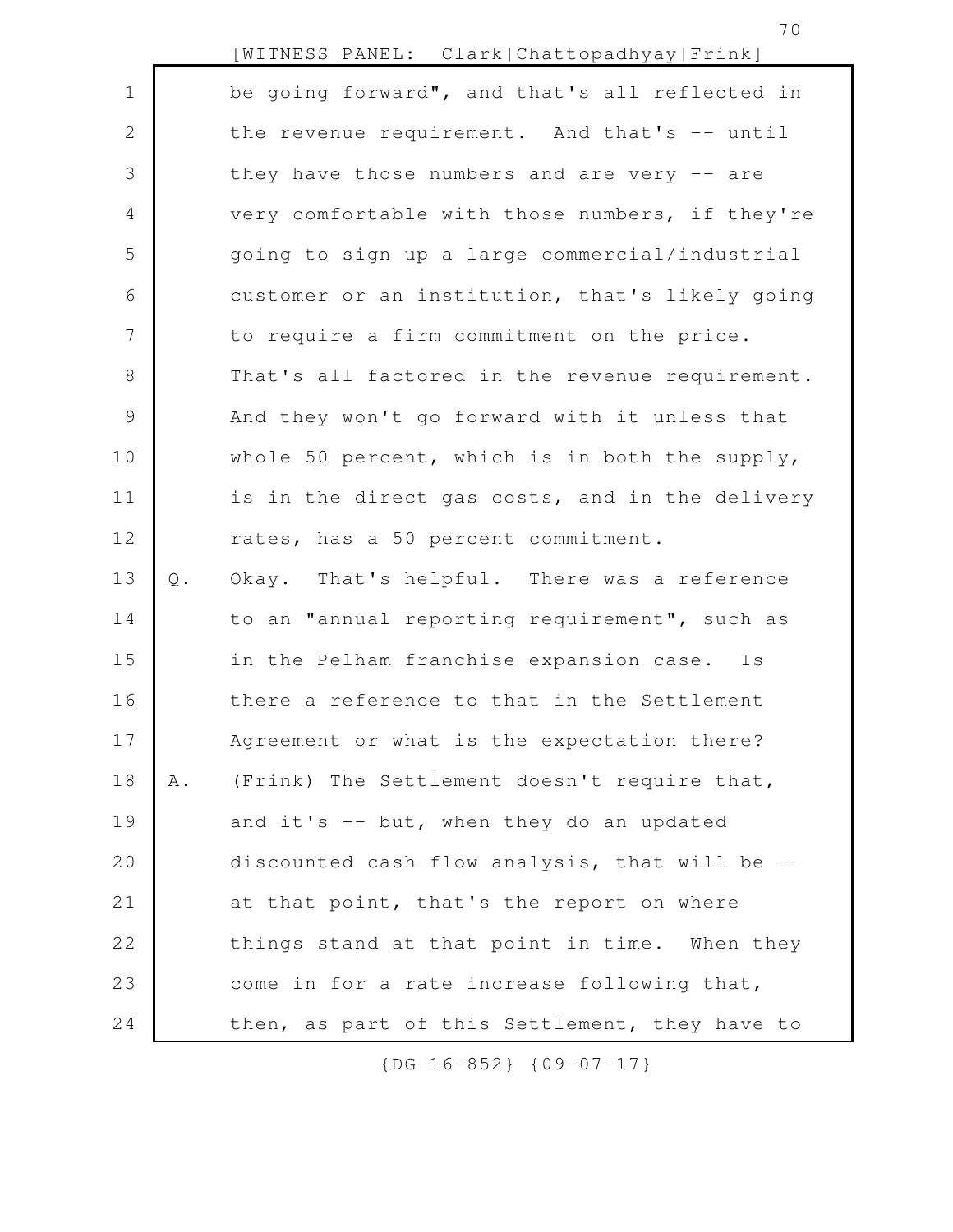| IWITNESS PANEL: |  | Clark   Chattopadhyay   Frink ] |
|-----------------|--|---------------------------------|
|-----------------|--|---------------------------------|

do that analysis to demonstrate what the actual earnings have been to date. And, based on the customers they have at that point in time, the investments they have made, they have to update that discounted cash flow analysis. And, at that point, that's really when it becomes relevant, is when they seek recovery of that investment. 1 2 3 4 5 6 7 8

So, we will get updates when they do rate cases within the first five years, be it one or two rate cases. 9 10 11

Q. Okay. Are there any conditions or commitments, if a customer were to take advantage of the gas utility energy efficiency programs to, say, convert a oil boiler to a condensing gas boiler, which, in effect, if it's a new customer, in effect, that sort of subsidy incentive through the energy efficiency program is coming from the current customer base, who have been contributing to the LDAC. Would those customers be obligated to stick with Liberty Utilities for a period of time or would they be free to buy a propane retrofit kit, change out the nozzles, and go back to  $-$  or, 12 13 14 15 16 17 18 19 20 21 22 23 24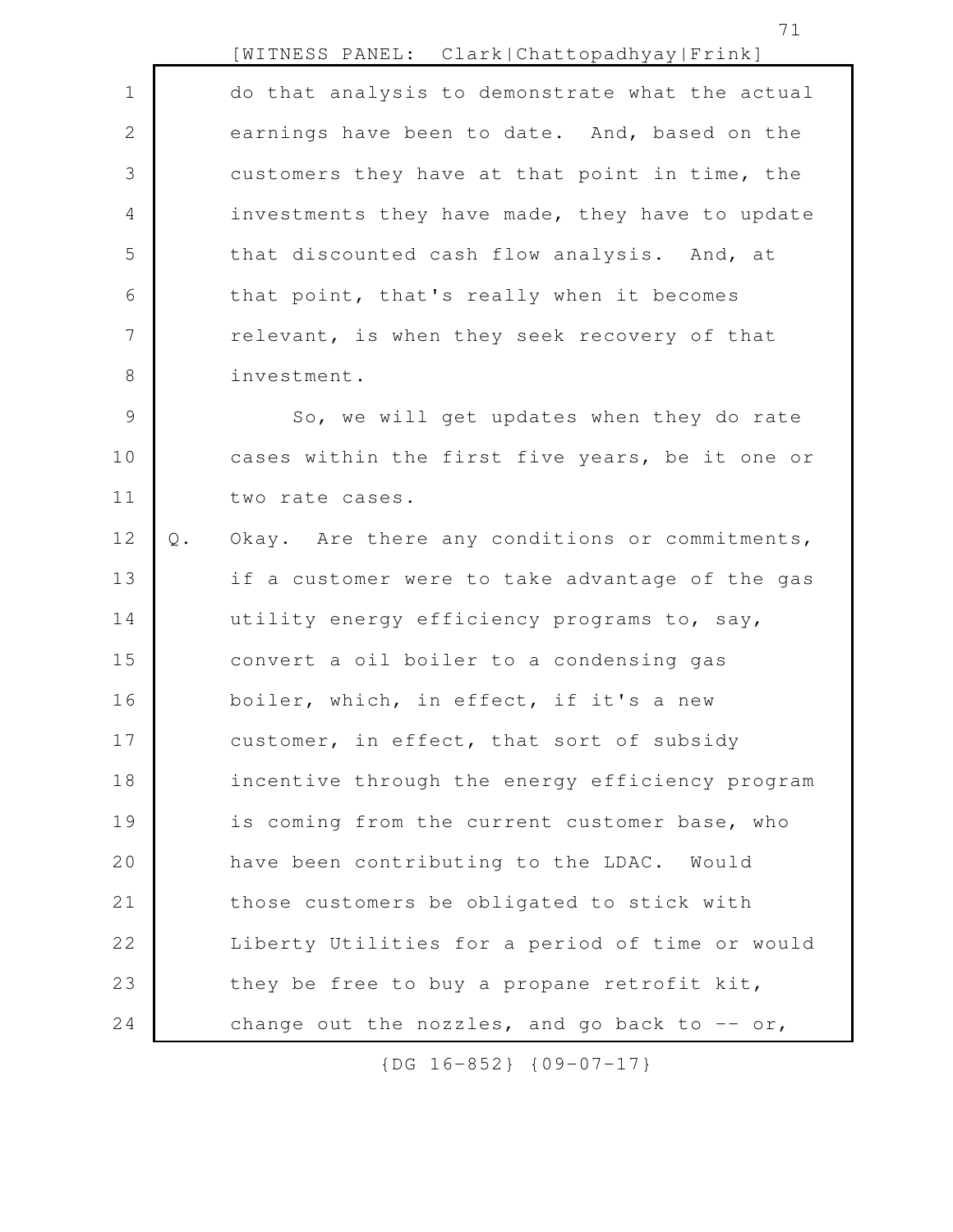|               |       | [WITNESS PANEL: Clark Chattopadhyay Frink]      |
|---------------|-------|-------------------------------------------------|
| $\mathbf 1$   |       | go over to propane from natural gas?            |
| $\mathbf{2}$  | Α.    | (Clark) Hanover/Lebanon customers would be --   |
| 3             |       | all of the energy efficiency CORE programs on   |
| 4             |       | the gas side would be available to them. I do   |
| 5             |       | not know of any restrictions that, once you     |
| 6             |       | partake in an energy efficiency program, that   |
| 7             |       | restricts you from converting from natural gas  |
| 8             |       | currently. So, again, it would be the four-day  |
| $\mathcal{G}$ |       | rule -- the four-day notice.                    |
| 10            | $Q$ . | Okay. So, at least in theory, that could        |
| 11            |       | present some risk of sort of                    |
| 12            |       | cross-subsidization from the other customers,   |
| 13            |       | if the cost of gas turned out to be so high     |
| 14            |       | that people were able to get a better deal from |
| 15            |       | a local propane supplier. Is that a             |
| 16            |       | possibility?                                    |
| 17            | A .   | (Clark) I don't think it's any more of a        |
| 18            |       | possibility than currently exists within the    |
| 19            |       | EnergyNorth franchise territories. I believe    |
| 20            |       | there is also, if people were looking for       |
| 21            |       | energy efficiency programs on propane, I think  |
| 22            |       | there are some through the electric side that   |
| 23            |       | they can partake in. And they may be different  |
| 24            |       | values, but there are certain measures that     |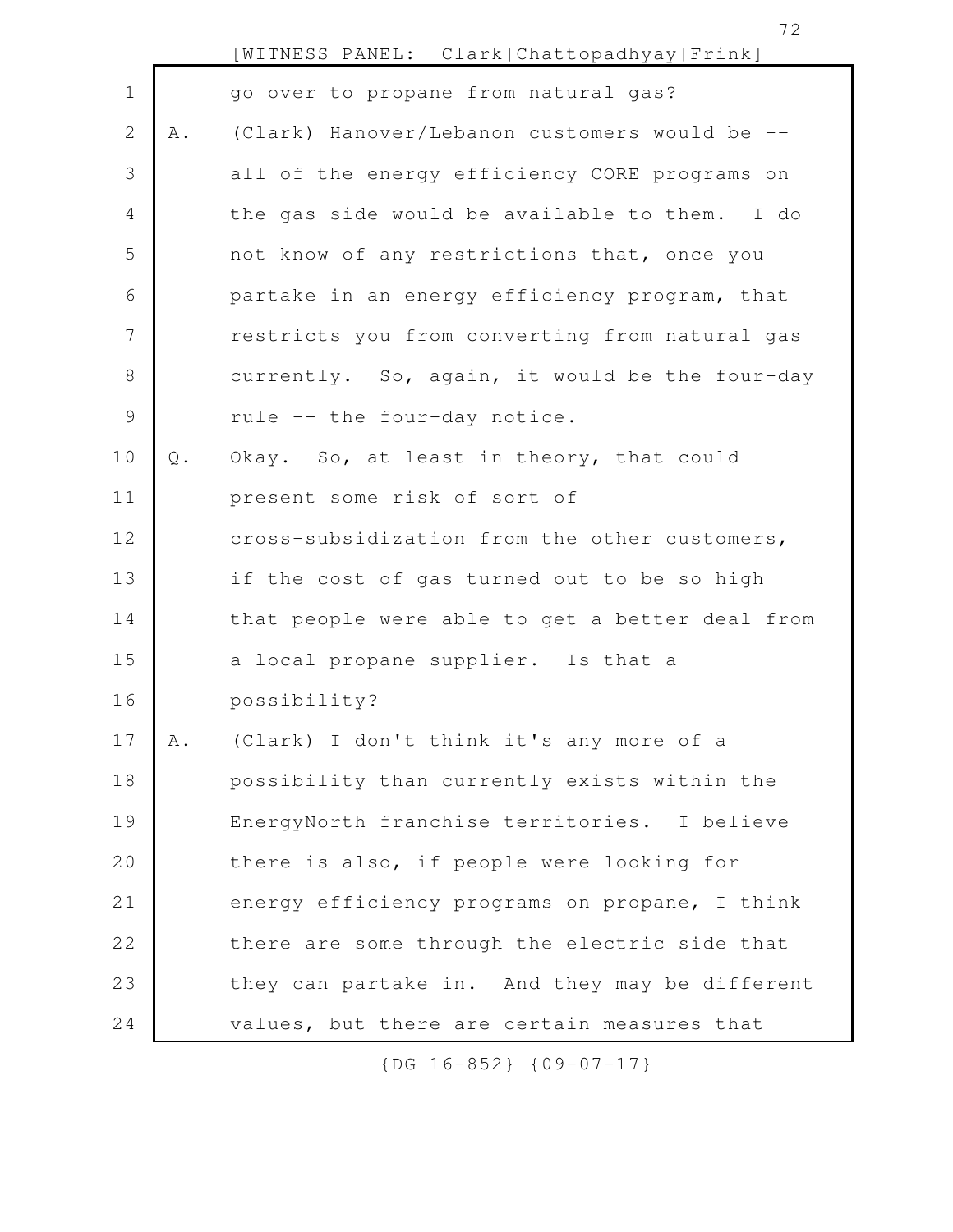|                |               | [WITNESS PANEL: Clark Chattopadhyay Frink]     |
|----------------|---------------|------------------------------------------------|
| 1              |               | they are currently offering.                   |
| $\mathbf{2}$   |               | MR. BELOW: Okay. No further                    |
| 3              |               | questions. Thank you.                          |
| 4              |               | CHAIRMAN HONIGBERG: Ms. Griffin, do            |
| 5              |               | you have any questions for the panel?          |
| 6              |               | MS. GRIFFIN: Just a couple of                  |
| $\overline{7}$ |               | questions.                                     |
| $\,8\,$        |               | BY MS. GRIFFIN                                 |
| $\mathsf 9$    | $\mathbb Q$ . | Mr. Clark, in anticipating a potential         |
| 10             |               | construction route for the pipeline, --        |
| 11             | Α.            | (Clark) Uh-huh.                                |
| 12             | $Q$ .         | -- when it comes to local permitting versus    |
| 13             |               | state permitting in state-owned right-of-way,  |
| 14             |               | what's been your experience with the time and  |
| 15             |               | cost requirements in two different types of    |
| 16             |               | publicly owned right-of-way?                   |
| 17             | A .           | (Clark) It's been very different through       |
| 18             |               | different communities. I'm not the expert on   |
| 19             |               | that. It would be more of our Operations crew. |
| 20             |               | Depending on what part of the state you are,   |
| 21             |               | and which part of the state highway system DOT |
| 22             |               | you're dealing with, there are different time  |
| 23             |               | frames, you know, depending on their projects  |
| 24             |               | that are going on when they can review a       |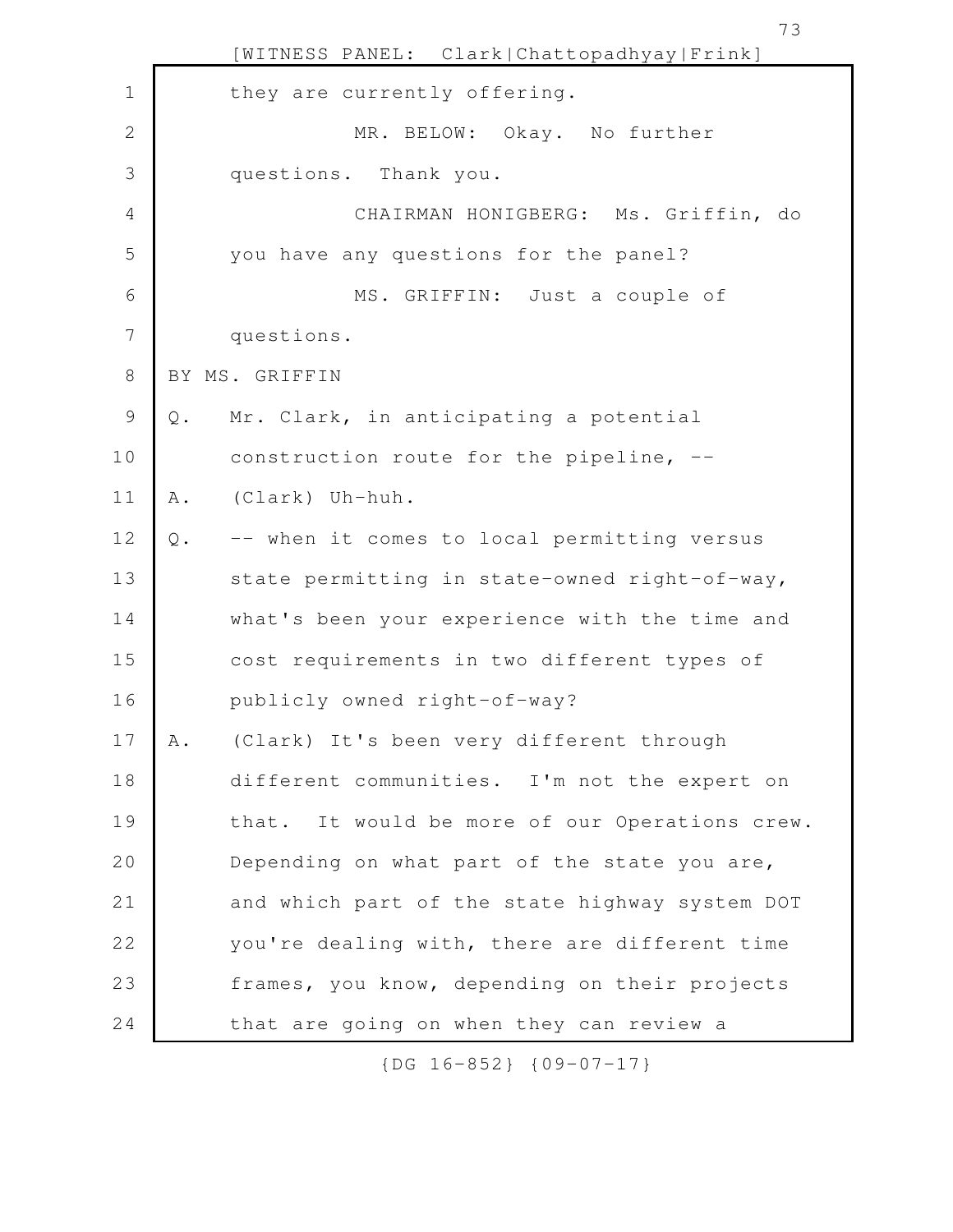74

process.

1

Some larger cities, like Concord and Manchester, it can be time-consuming due to, you know, human resource constraints. Some towns are very quick. So, we would work with that town and schedule appropriately. Q. Uh-huh. With respect to Hanover, given that Hanover, in prefiled testimony, and Dartmouth College has now submitted a letter, and knowing that our school facilities, at least two of the three, are served by biomass, it's a pretty large chunk of the potential natural gas demand that might exist in Hanover. Is there even a viable market in Hanover, without Dartmouth, in particular, as a major customer? A. (Clark) We believe so. And we believe we can get that market. But we also understand that it is a new fuel being introduced to the area. Q. Uh-huh. A. (Clark) There may be certain businesses and residents that do not wish to convert. But, with the terms of the Settlement Agreement, you know, it really kind of binds us to having a certain commitment level. If that commitment 2 3 4 5 6 7 8 9 10 11 12 13 14 15 16 17 18 19 20 21 22 23 24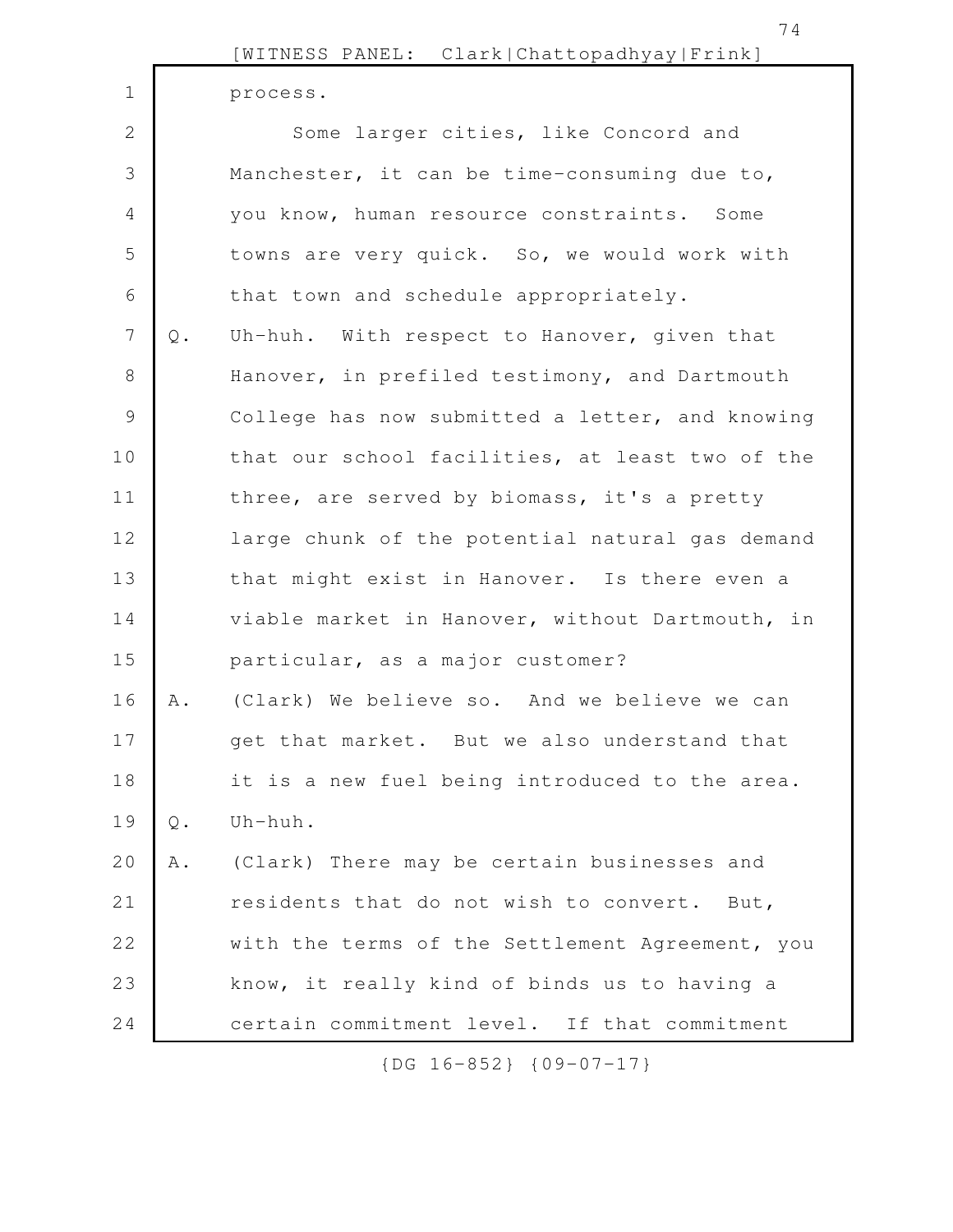|                |                | [WITNESS PANEL: Clark Chattopadhyay Frink]      |
|----------------|----------------|-------------------------------------------------|
| $\mathbf 1$    |                | level is not reached, then we wouldn't go       |
| 2              |                | forward.                                        |
| 3              |                | MS. GRIFFIN: That's all I have.                 |
| $\overline{4}$ |                | Thank you.                                      |
| 5              |                | CHAIRMAN HONIGBERG: Dr. Chaffee, do             |
| 6              |                | you have questions for the panel?               |
| 7              |                | DR. CHAFFEE: Yes. Thank you.                    |
| $8\,$          |                | BY DR. CHAFFEE                                  |
| 9              | $Q$ .          | My question has to do $-$ the thrust of it has  |
| 10             |                | to do with transparency. Mr. Clark, do you      |
| 11             |                | anticipate that the Company would seek          |
| 12             |                | confidentiality for the financial review that   |
| 13             |                | Mr. Frink has laid out?                         |
| 14             | Α.             | (Clark) Yes, I believe all of our financial     |
| 15             |                | reviews are public through a rate case, unless  |
| 16             |                | we seek confidential treatment for a certain    |
| 17             |                | reason. I'm not aware of any other plant        |
| 18             |                | additions or large capital projects that we did |
| 19             |                | that on recently in rate cases.                 |
| 20             | $\mathsf{Q}$ . | So, Mr. Frink, looking at your testimony, it    |
| 21             |                | seems that the Public Utilities Commission, and |
| 22             |                | you, in particular, will be reviewing this      |
| 23             |                | financial analysis. Will there be               |
| 24             |                | opportunities for other parties to this to      |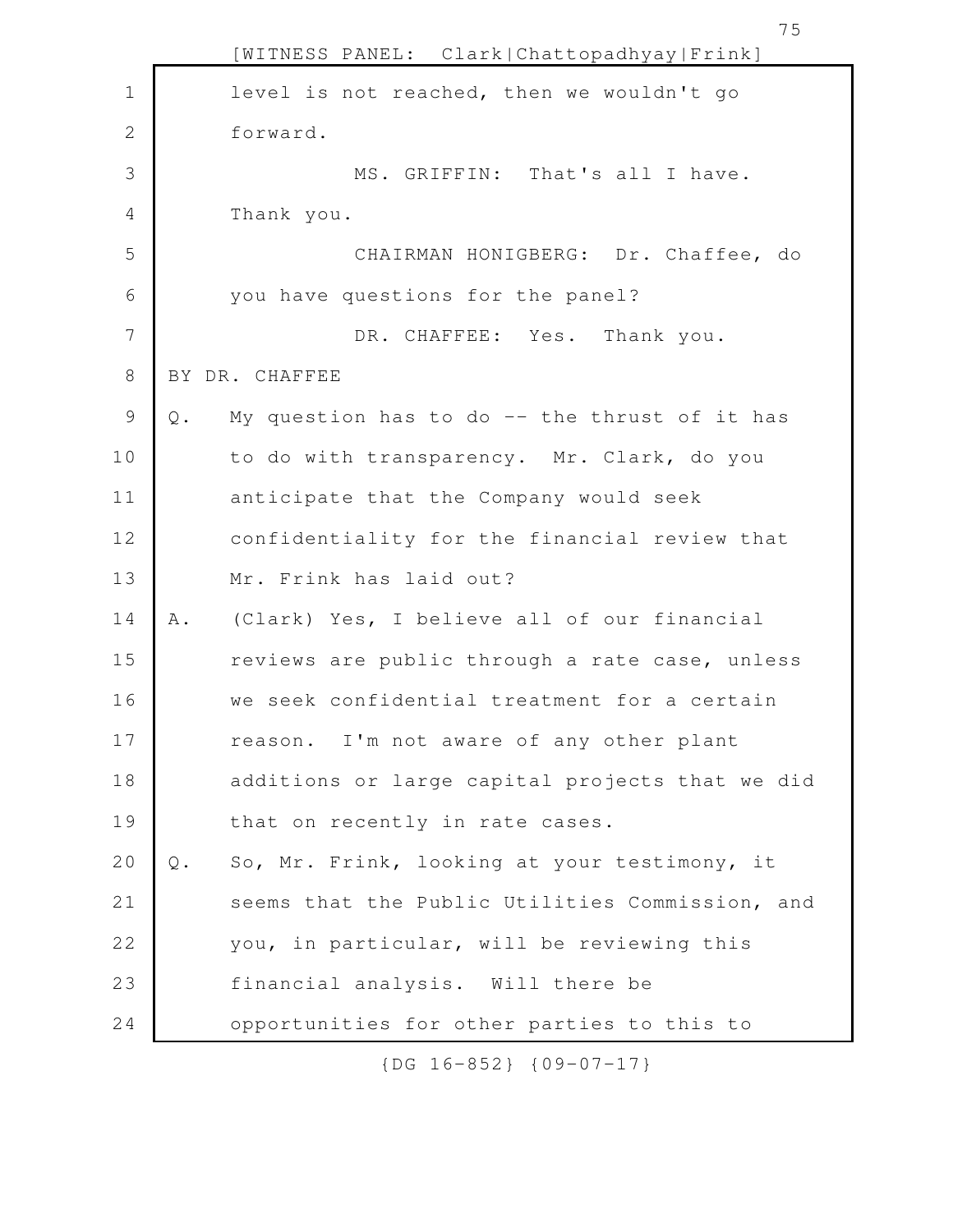[WITNESS PANEL: Clark|Chattopadhyay|Frink] review that as well? A. (Frink) Oh, absolutely. First, I imagine the OCA will be looking at it very closely. And, whether it's confidential or not, intervenors can sign a confidentiality agreement and review it. And, if it's not confidential, absolutely anybody can look at it. Q. Thank you. And one final question for Dr. Chattopadhyay. The original position of the OCA was that, before a franchise was granted, that Liberty should demonstrate 100 percent customer commitment, and that it should bear 100 percent of the risk. Can you speak further to why the OCA finds that 50 percent is enough of a threshold? A. (Chattopadhyay) There seems to be confusion about 100 percent of the direct cost, as opposed to the percentage relative to the revenue requirement. Okay? So, I want to clarify that. What I would stress is that, with the 50 percent revenue requirement, we are, and 1 2 3 4 5 6 7 8 9 10 11 12 13 14 15 16 17 18 19 20 21 22

was only able to go other the Phase One filing

23

24

this is again a rough calculation, because I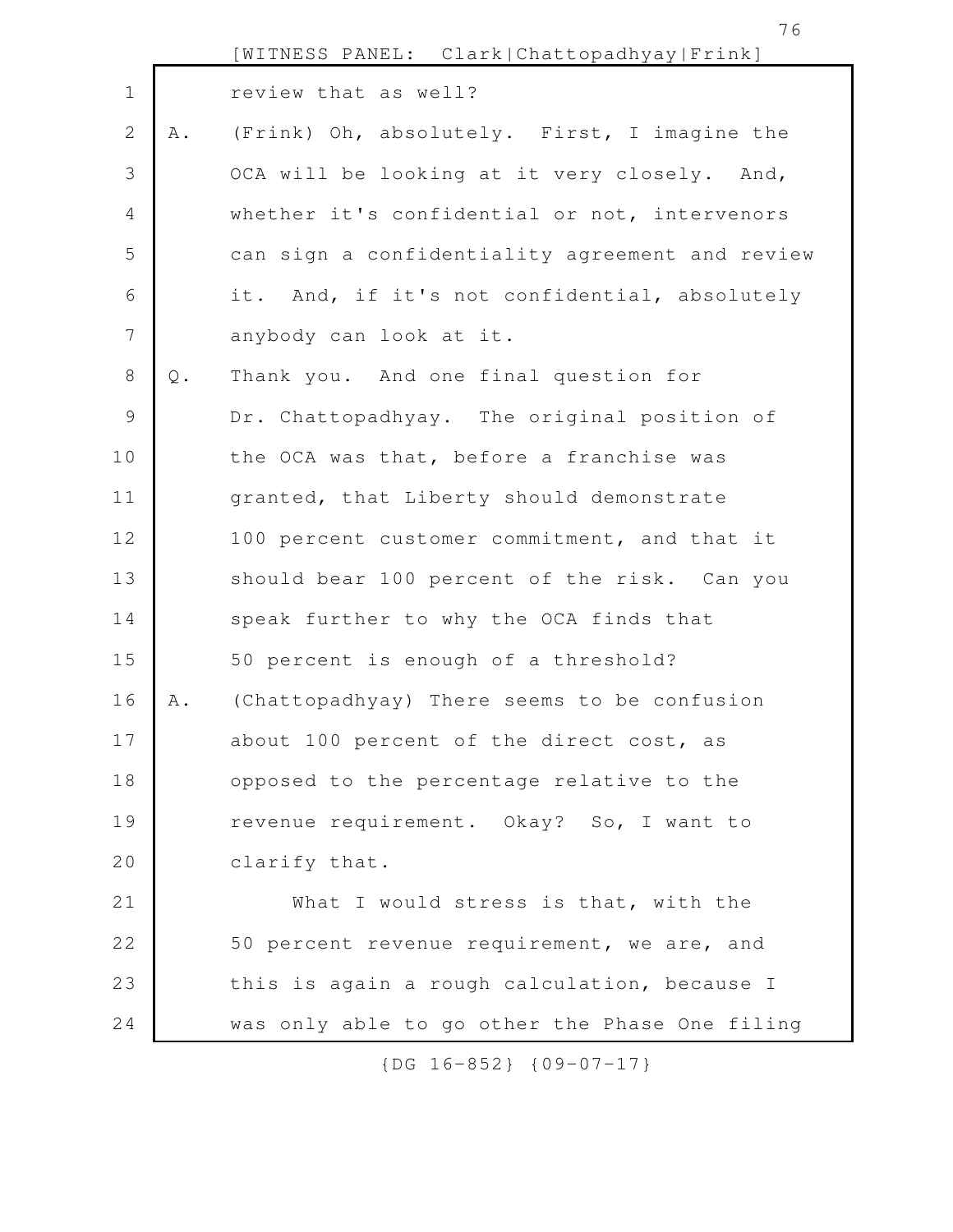[WITNESS PANEL: Clark|Chattopadhyay|Frink] that the Company did. So, it's very roughly speaking, that is very close to or near about 100 percent of the direct costs. So, that needs to be stressed. So, I'm not -- I'm not, you know, too far away from where I was. DR. CHAFFEE: Thank you. That's all my questions. CHAIRMAN HONIGBERG: Mr. Wilkie, do you have questions for the panel? MR. WILKIE: No, I do not. CHAIRMAN HONIGBERG: Mr. Below, you want another bite at the apple? MR. BELOW: Yes. I remembered one question I forgot. CHAIRMAN HONIGBERG: Go for it. MR. BELOW: Thank you. BY MR. BELOW Q. I just would like to confirm, I think Liberty Utilities has represented in the past that it would expect to go through all of the local land-use regulatory proceedings, as well as be subject to the City's fire codes and safety regulations. And I'd just like to have that 1 2 3 4 5 6 7 8 9 10 11 12 13 14 15 16 17 18 19 20 21 22 23 24

{DG 16-852} {09-07-17}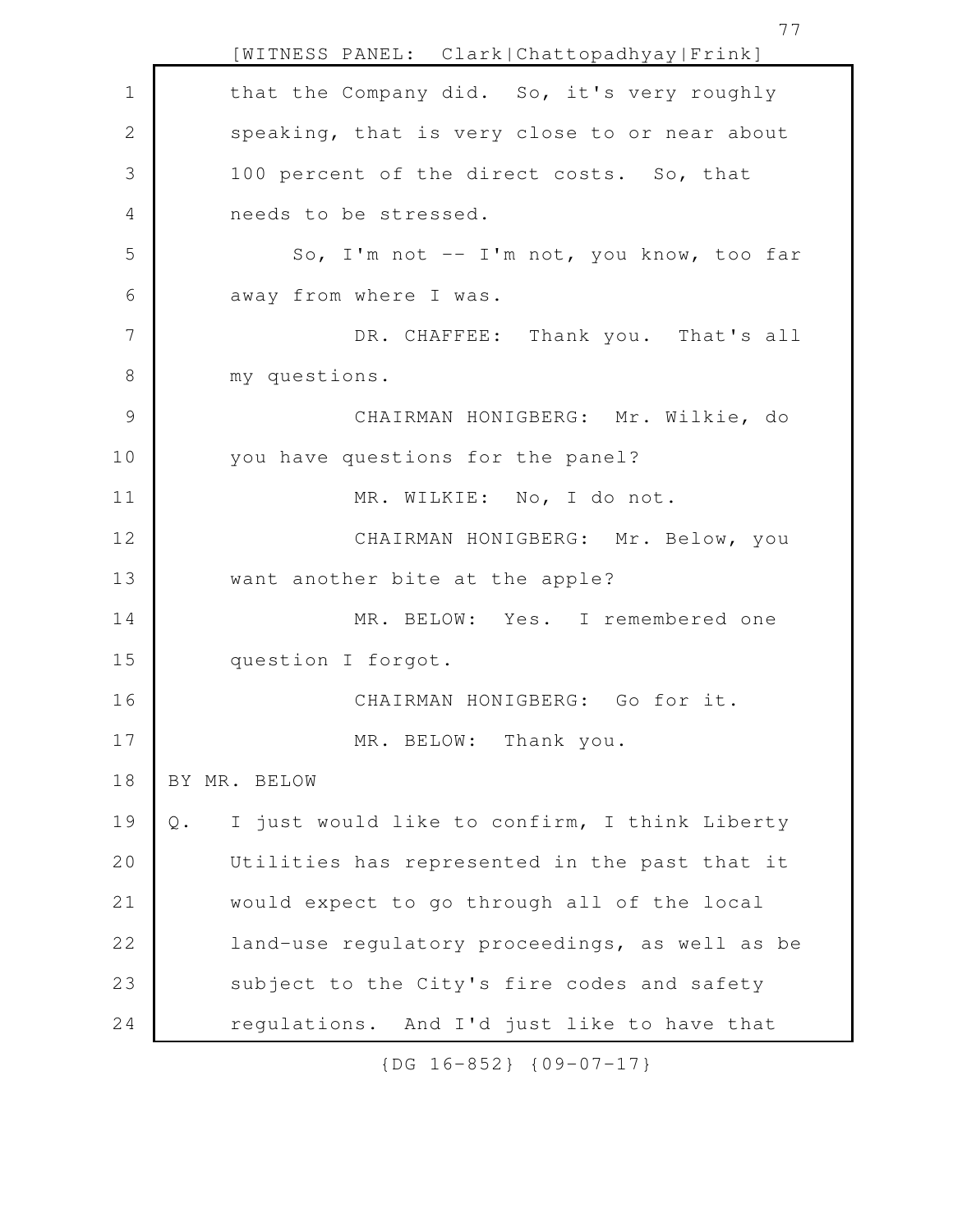[WITNESS PANEL: Clark|Chattopadhyay|Frink] confirmed, if that's the expectation? A. (Clark) That is. I confirm that. MR. BELOW: Thank you. CHAIRMAN HONIGBERG: I think the court reporter is going to need a break in the next few minutes. So, why don't we do that break now, before the Commissioners ask their questions. Off the record, before we walk away. *(Brief off-the-record discussion ensued*, *followed by a recess taken at 11:35 a.m., and the hearing resumed at 11:52 a.m.)*  CHAIRMAN HONIGBERG: Commissioner Bailey. CMSR. BAILEY: Thank you. Good morning. WITNESS CLARK: Good morning. WITNESS FRINK: Good morning. BY CMSR. BAILEY Q. I'd like to start with the public good. We heard one of the public commenters say that we took the Town of Pelham's support for the Pelham project under consideration, when the 1 2 3 4 5 6 7 8 9 10 11 12 13 14 15 16 17 18 19 20 21 22 23 24

{DG 16-852} {09-07-17}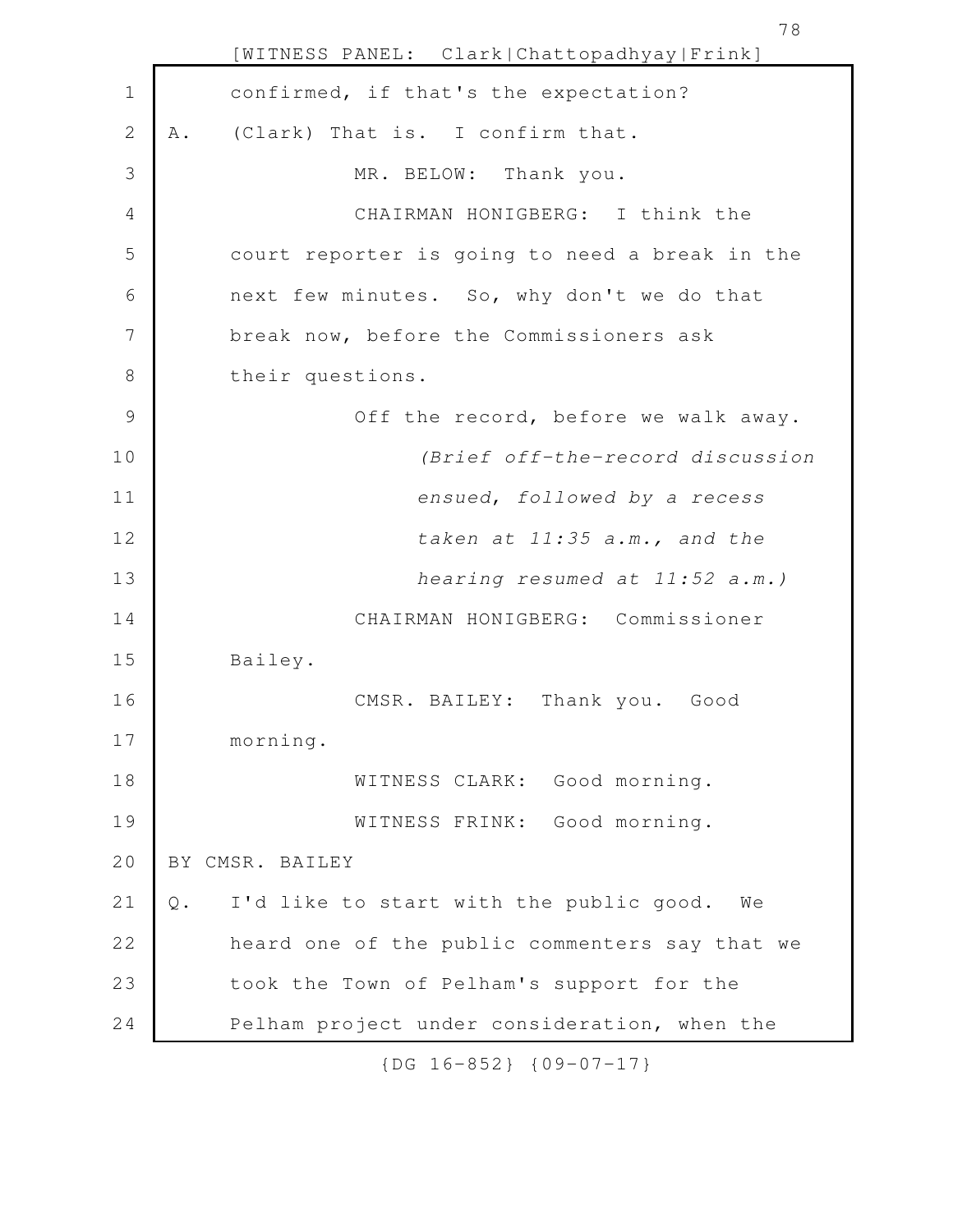|                |     | [WITNESS PANEL: Clark Chattopadhyay Frink]      |
|----------------|-----|-------------------------------------------------|
| $1\,$          |     | Commission determined that it was in the public |
| $\mathbf 2$    |     | good to have -- to grant the franchise in       |
| 3              |     | Pelham. So, we should take the Town of Hanover  |
| $\overline{4}$ |     | and Lebanon's opposition as an indication that  |
| 5              |     | it's not in the public good here.               |
| 6              |     | Could each of you maybe address that. And       |
| 7              |     | do you have anything to $-$ any thoughts about  |
| $8\,$          |     | that?                                           |
| $\mathcal{G}$  | A . | (Clark) Well, I don't really have an idea on    |
| 10             |     | how much value the Commission placed on Pelham  |
| 11             |     | support. I know Pelham took an independent      |
| 12             |     | vote on a couple different matters through the  |
| 13             |     | process of working with them, that they felt it |
| 14             |     | was in the public good, and came forward to     |
| 15             |     | support us.                                     |
| 16             | Q.  | And it sounds like at least Hanover took a      |
| 17             |     | vote, and they voted to go with 100 percent     |
| 18             |     | renewables. Do you think that the Commission    |
| 19             |     | should consider that?                           |
| 20             | Α.  | (Clark) I think the terms of the Settlement     |
| 21             |     | Agreement would allow for individual residents  |
| 22             |     | and businesses to make a choice if this is in   |
| 23             |     | their best interest. And, if the numbers do     |
| 24             |     | not reflect a business case, then we would,     |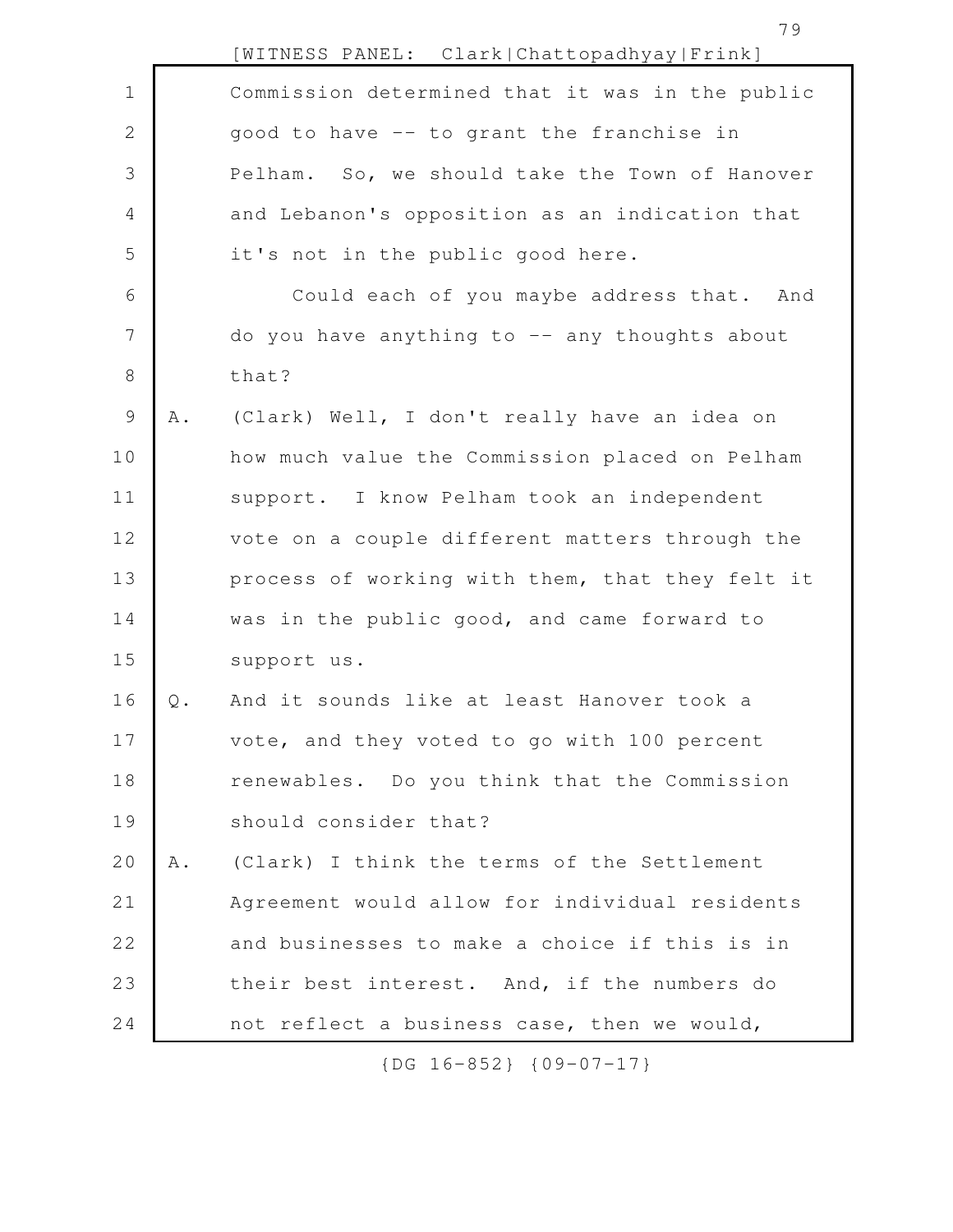|             |    | [WITNESS PANEL: Clark Chattopadhyay Frink]        |
|-------------|----|---------------------------------------------------|
| $\mathbf 1$ |    | obviously, withdraw.                              |
| 2           | Q. | Okay. Do you have anything to add, Mr. Frink      |
| 3           |    | or Dr. Chattopadhyay?                             |
| 4           | Α. | (Frink) I do think, ultimately, the public will   |
| 5           |    | decide if it's -- what's in their best            |
| 6           |    | interest. We've had a lot of speakers today       |
| 7           |    | that are on one side. We don't know if there      |
| 8           |    | is another side. But, I think, by granting the    |
| $\mathsf 9$ |    | franchise, and the Company making an offer,       |
| 10          |    | then you'll be able to determine it.              |
| 11          |    | All we're really doing here is saying             |
| 12          |    | "Okay, you can pursue this and see if there is    |
| 13          |    | a public interest". And, if there is, then the    |
| 14          |    | Company will have the opportunity to go forward   |
| 15          |    | with the project. It doesn't necessarily          |
| 16          |    | guarantee they will. Even if they get             |
| 17          |    | 50 percent, they may decide not to, given, you    |
| 18          |    | know, there's a sharing provision, if they        |
| 19          |    | think they're not going to be able to recover     |
| 20          |    | everything and get to the next 50 percent.<br>But |
| 21          |    | at least they will have the opportunity to        |
| 22          |    | further explore whether it is in the public       |
| 23          |    | interest, whether there is a desire on the part   |
| 24          |    | of potential customers to use natural gas, for    |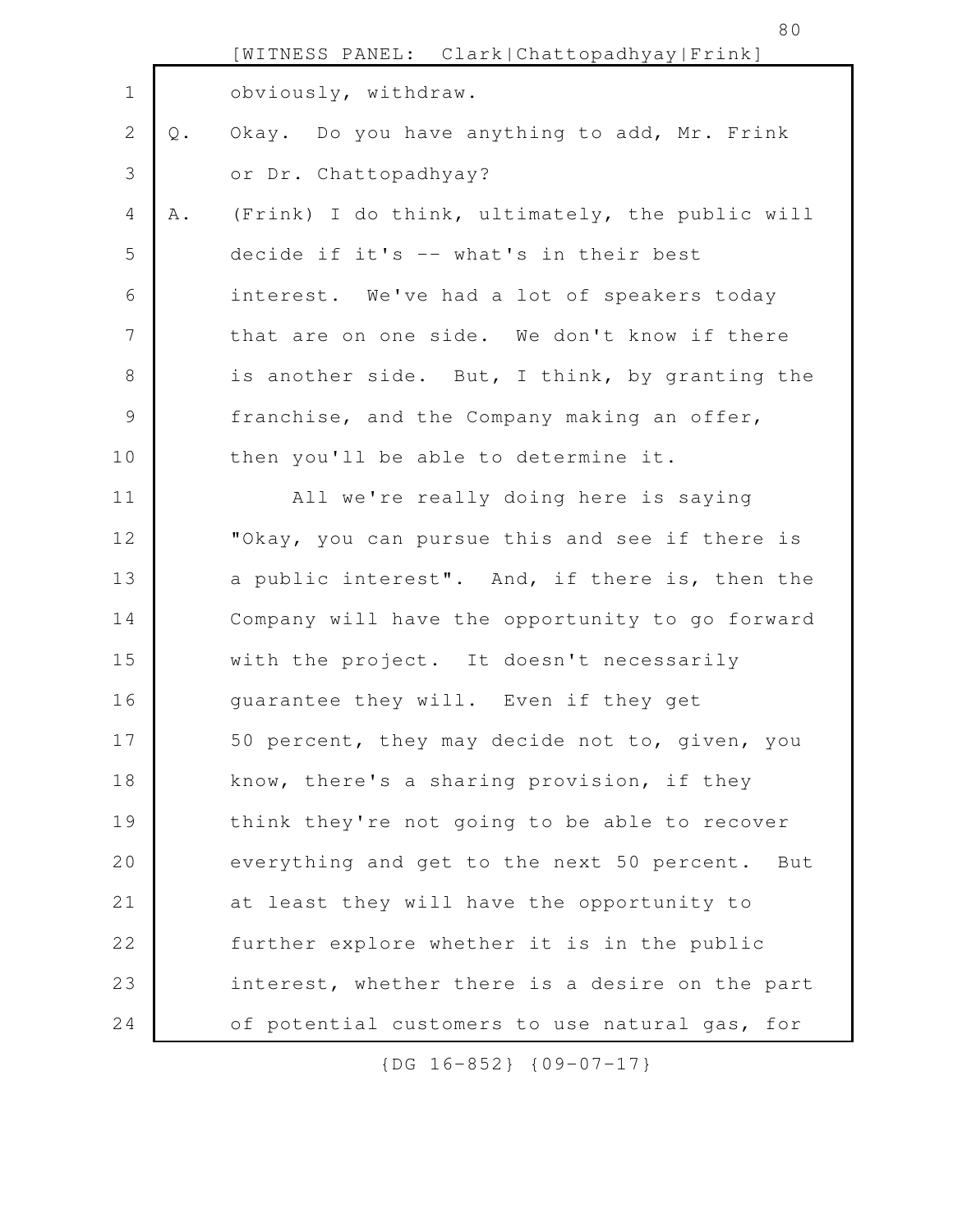|                |    | [WITNESS PANEL: Clark Chattopadhyay Frink]      |
|----------------|----|-------------------------------------------------|
| $\mathbf 1$    |    | whatever reason.                                |
| $\mathbf{2}$   | Α. | (Chattopadhyay) My thinking is similar to what  |
| 3              |    | was mentioned right at the beginning by Mr.     |
| 4              |    | Clark. To the extent that the Company is able   |
| 5              |    | to get 50 percent real commitments to be able   |
| 6              |    | to get the revenue requirement, that is a       |
| $\overline{7}$ |    | decent threshold to sort of say that this       |
| $8\,$          |    | passes the public interest standard, at least   |
| $\mathsf 9$    |    | in my opinion. And I'm not a -- I'm not         |
| 10             |    | providing a legal opinion. So that there's      |
| 11             |    | enough of a demand for the product or the       |
| 12             |    | service, that that is what matters to me.       |
| 13             |    | As $a$ -- I would also add that, to the         |
| 14             |    | extent that a town actually comes out and       |
| 15             |    | supports the petition, that would be really     |
| 16             |    | helpful. But, I mean, I'm more driven by what   |
| 17             |    | the customers end up actually revealing. And,   |
| 18             |    | based on the comments that I've looked at, yes, |
| 19             |    | it seems like most of them are opposing it. I   |
| 20             |    | saw three individuals actually in favor of the, |
| 21             |    | you know, the Company's position. But these     |
| 22             |    | are -- the best way to actually judge that      |
| 23             |    | would be to go through the process and see      |
| 24             |    | whether there are real commitments or not. So,  |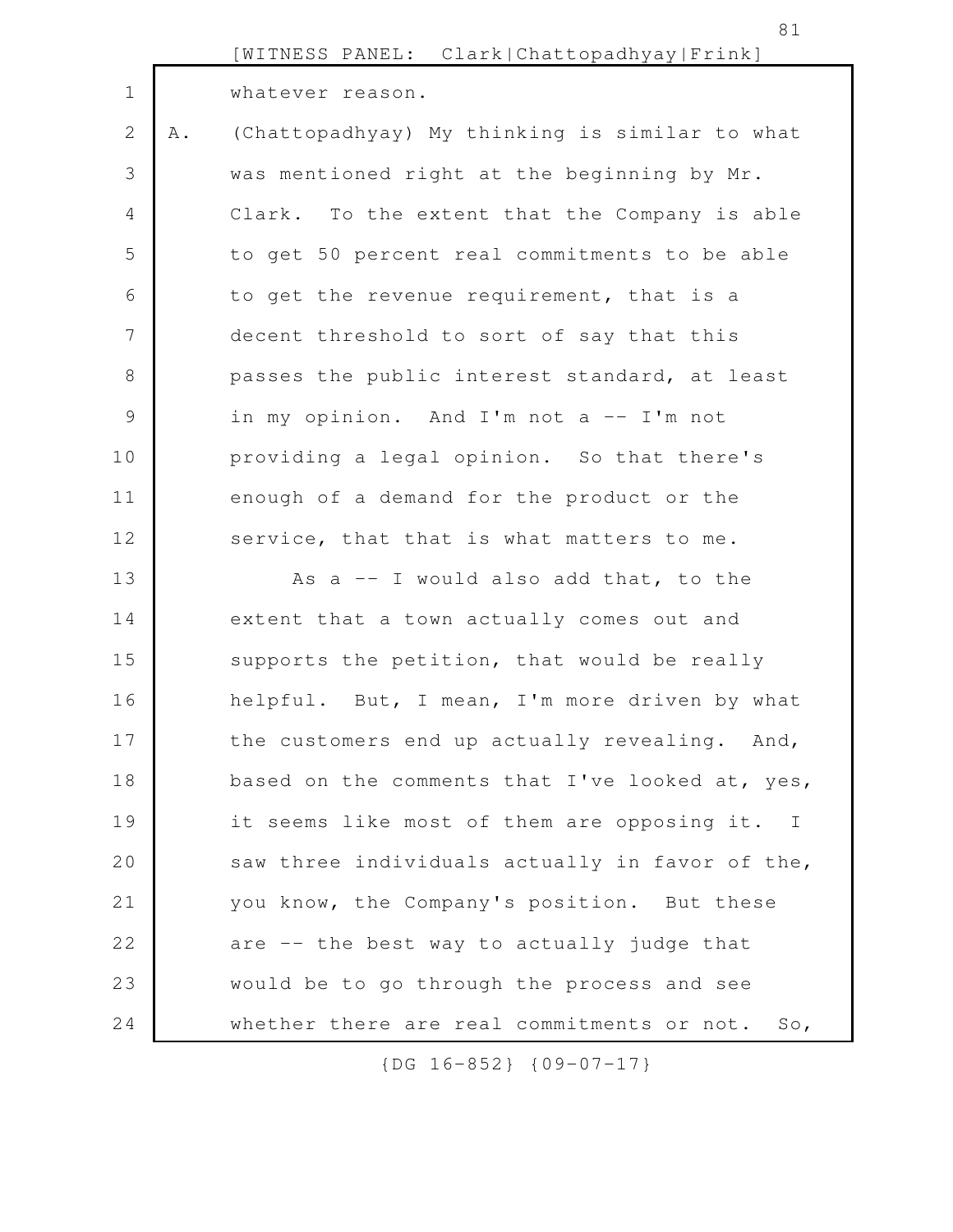|                | [WITNESS PANEL: Clark Chattopadhyay Frink]      |
|----------------|-------------------------------------------------|
|                | that's my way of looking at it.                 |
| $\mathsf{Q}$ . | Mr. Clark, Liberty has, I believe, some kind of |
|                | marketing tool, where you can assess areas by   |
|                | how -- by whether the customers have oil or gas |
|                | with storage, and how old their systems are.    |
|                | Is that right?                                  |
| Α.             | (Clark) ICF International has a database, a     |
|                | SIMS dashboard that we utilize. It's up and     |
|                | running and active. There are still -- it does  |
|                | almost everything you said. It doesn't          |
|                | quantify the age of the existing equipment in   |
|                | the home. It's just not something that's        |
|                | easily deduced through public data, on when     |
|                | somebody converted their home. But we have the  |
|                | size of the house, the square footage of the    |
|                | house, the fuel heating type, the heating       |
|                | system type, that would help us market.         |
| $\mathsf{Q}$ . | And have you analyzed that data in this area,   |
|                | in Hanover and Lebanon?                         |
| Α.             | (Clark) There is more oil customers than        |
|                | propane customers up there. But it's, subject   |

to check, my last data point was high 50s, 22

close to 60 percent oil, mid 20s propane, 23

around there. 24

1

2

3

4

5

6

7

8

9

10

11

12

13

14

15

16

17

18

19

20

21

{DG 16-852} {09-07-17}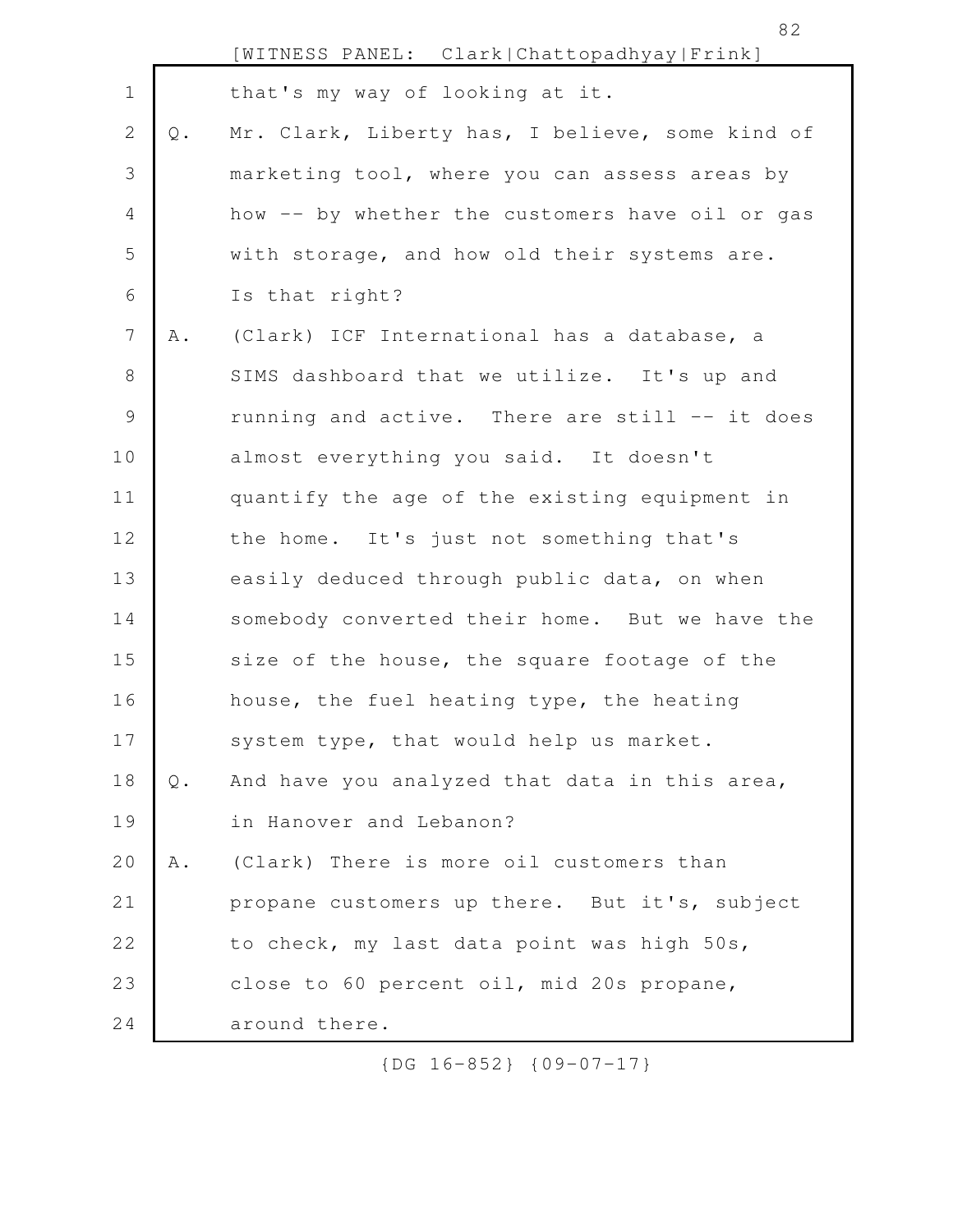|                |               | [WITNESS PANEL: Clark Chattopadhyay Frink]      |
|----------------|---------------|-------------------------------------------------|
| $\mathbf 1$    | $\mathbb Q$ . | Okay.                                           |
| 2              | Α.            | (Clark) And the rest were electricity/other.    |
| 3              |               | There were some that actually are qualified or  |
| $\overline{4}$ |               | classified as "utility gas". I don't know what  |
| 5              |               | that means up there.                            |
| 6              | $\mathbb Q$ . | Are there some customers that have compressed   |
| $7\phantom{.}$ |               | natural gas and storage on-site?                |
| $8\,$          | A .           | (Clark) There are. The utility gas customers,   |
| $\mathsf 9$    |               | my guess is it's a propane tank farm for a      |
| 10             |               | plaza, and they're considering that utility gas |
| 11             |               | supplied by the plaza owner or something like   |
| 12             |               | that.                                           |
| 13             |               | There are three large customers currently       |
| 14             |               | utilizing natural gas in various forms, two on  |
| 15             |               | compressed natural gas, one on liquefied        |
| 16             |               | natural gas. They made the choice, you know,    |
| 17             |               | either economically, environmentally, or a      |
| 18             |               | combination of the two, that that was best for  |
| 19             |               | their business. We feel our proposal would      |
| 20             |               | bring that choice to smaller commercial         |
| 21             |               | customers, residential customers, and mid-size  |
| 22             |               | customers through aggregation and scale.        |
| 23             | $Q$ .         | Are those three customers that are currently    |
| 24             |               | getting natural gas shipped in some way large   |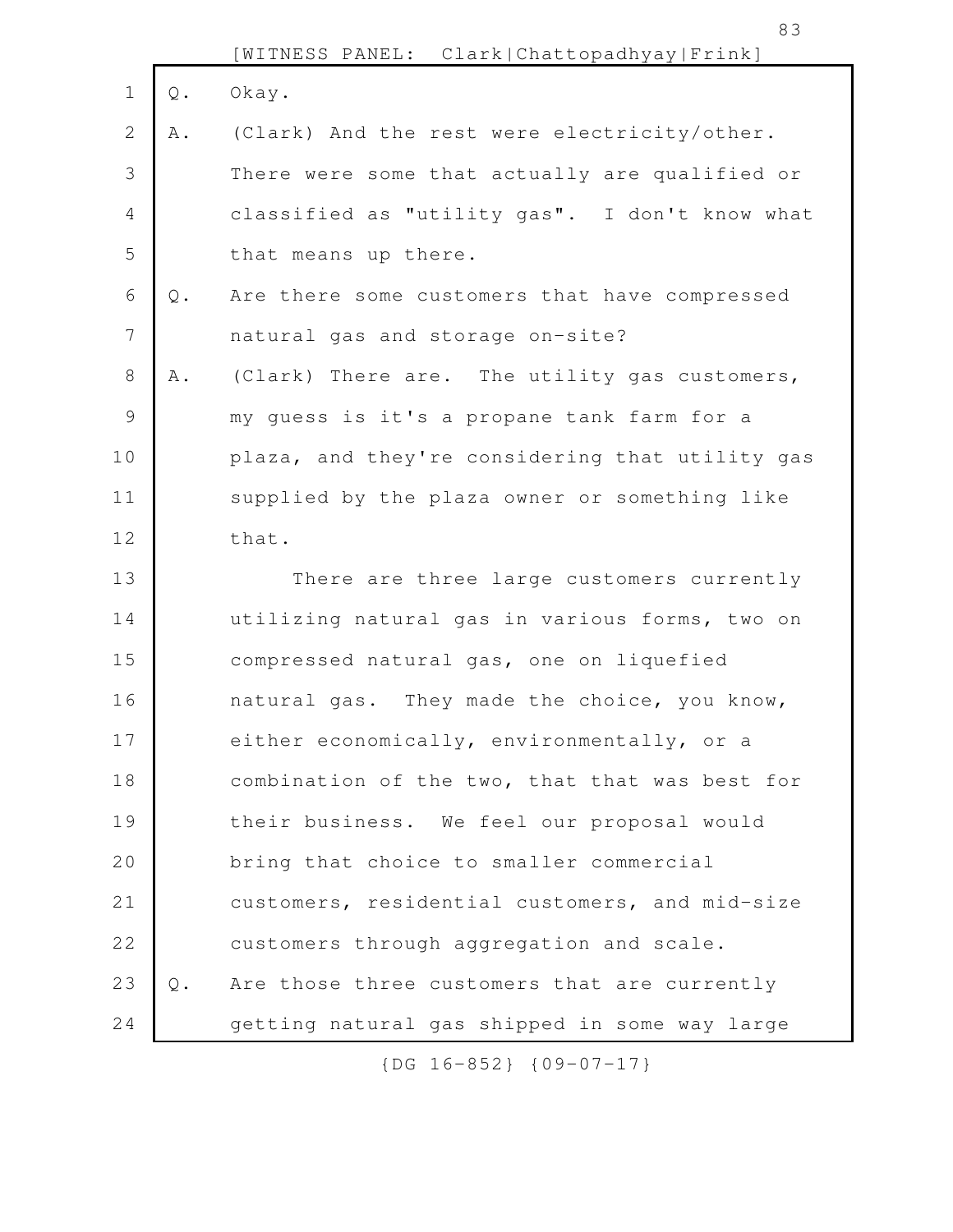|                |               | [WITNESS PANEL: Clark Chattopadhyay Frink]     |
|----------------|---------------|------------------------------------------------|
| $\mathbf 1$    |               | enough to satisfy your 50 percent requirement, |
| $\mathbf{2}$   |               | if all three of them committed?                |
| 3              | Α.            | (Clark) Depending on when they committed, who  |
| 4              |               | was first. The reason is, there are different  |
| 5              |               | distances. So, there are different costs       |
| 6              |               | associated with running the gas main to them.  |
| $\overline{7}$ |               | But, most likely, yes.                         |
| $8\,$          |               | The closest one to our facility would be       |
| $\mathsf 9$    |               | able to satisfy Phase One, though, to answer   |
| 10             |               | more specifically.                             |
| 11             | $Q$ .         | Okay. And how much will the cost of the        |
| 12             |               | fueling facility and the land, in Phase One,   |
| 13             |               | add to the price of the cost of gas per therm? |
| 14             | Α.            | (Clark) It depends on which phase you're       |
| 15             |               | talking about, because there are two distinct  |
| 16             |               | parcels. And, for the CNG phase, we would only |
| 17             |               | be placing one of the parcels into the rate    |
| 18             |               | base, because the other wouldn't be used and   |
| 19             |               | useful until LNG.                              |
| 20             | $\mathsf Q$ . | Okay.                                          |
| 21             | Α.            | (Clark) The analysis that we've done, on a     |
| 22             |               | five-year average, after both facilities are   |
| 23             |               | developed, would be between 9 and 12 cents per |
| 24             |               | therm.                                         |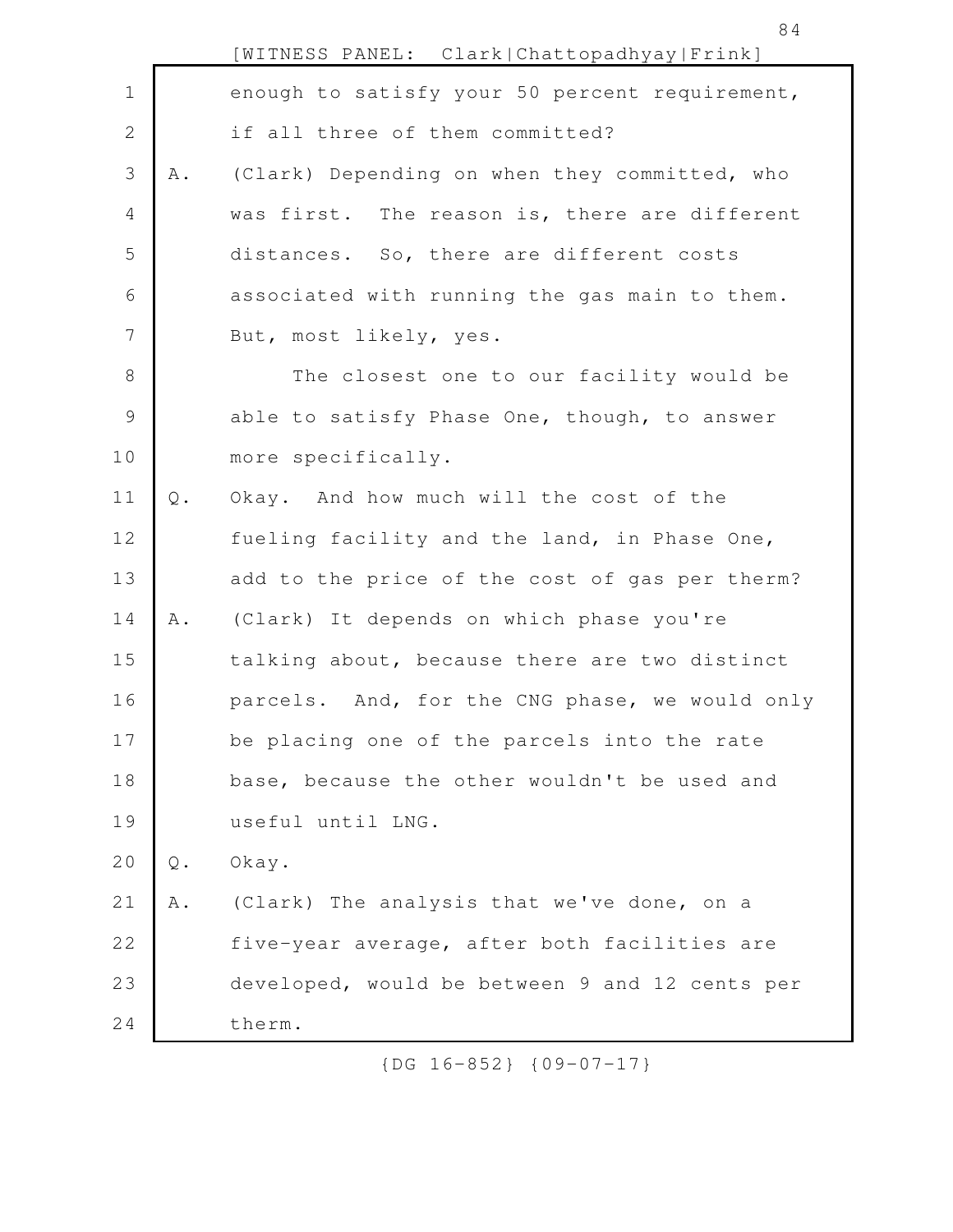|                |               | [WITNESS PANEL: Clark Chattopadhyay Frink]       |
|----------------|---------------|--------------------------------------------------|
| $\mathbf 1$    | $\mathbb Q$ . | Okay. So, if you add 9 to 12 cents per therm     |
| $\mathbf{2}$   |               | to your cost of gas, --                          |
| 3              | Α.            | (Clark) Uh-huh.                                  |
| $\overline{4}$ | Q.            | -- and you're competing against the cost of      |
| 5              |               | $\circ$ il, $-$                                  |
| 6              | Α.            | (Clark) Uh-huh.                                  |
| $\overline{7}$ | Q.            | -- in a lot of cases, do you --                  |
| $\,8\,$        | Α.            | (Clark) So, we've done that analysis. And,       |
| $\mathsf{S}$   |               | under current average pricing and average usage  |
| 10             |               | metrics, and when I say "average pricing", that  |
| 11             |               | was off the NH OEP website for August, that it   |
| 12             |               | was \$2.13 a gallon. At our projected pricing,   |
| 13             |               | a customer switching from oil would save         |
| 14             |               | anywhere from 5 to 7 percent annually.           |
| 15             | $\mathbb Q$ . | Is that just on fuel?                            |
| 16             | Α.            | (Clark) That's all-in. That's total bill at      |
| 17             |               | the end of the year. That includes meter         |
| 18             |               | charges, distribution charges, fuel charges.     |
| 19             | $Q$ .         | Cost to convert their in-home equipment?         |
| 20             | A .           | (Clark) No, it does not include cost to          |
| 21             |               | convert. That's strictly fuel for fuel. So,      |
| 22             |               | the cost to convert would be a sunk cost.<br>The |
| 23             |               | 6 percent savings would take X amount of years   |
| 24             |               | to recover that cost to convert.                 |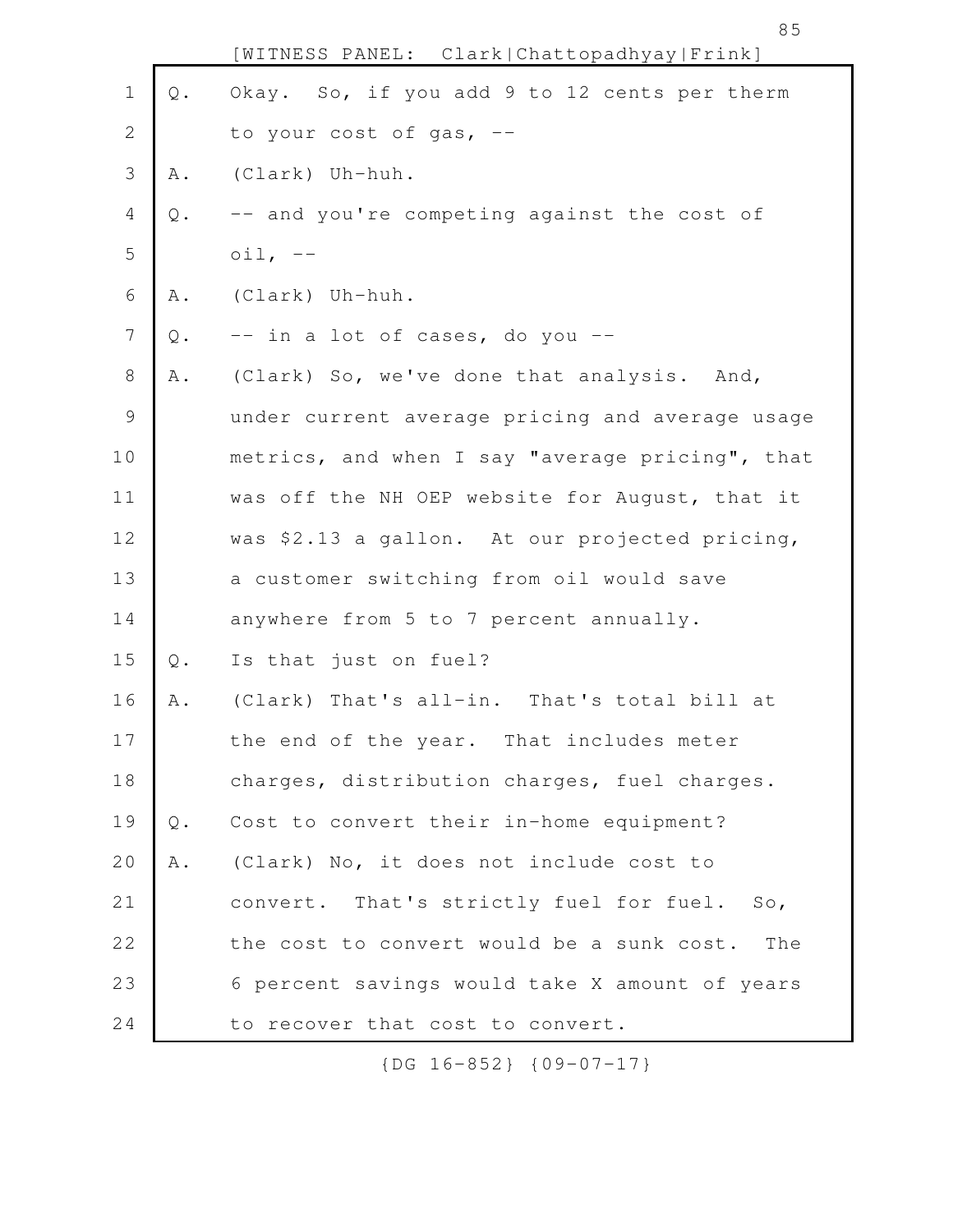|                |               | [WITNESS PANEL: Clark Chattopadhyay Frink]      |
|----------------|---------------|-------------------------------------------------|
| $\mathbf 1$    | $\mathbb Q$ . | Okay.                                           |
| $\mathbf{2}$   | Α.            | (Clark) The cost savings associated with        |
| 3              |               | propane were much more substantial. They were   |
| $\overline{4}$ |               | in the mid 40s to low 50s, and a much less cost |
| 5              |               | of conversion, as most of that equipment can be |
| $\sqrt{6}$     |               | field-converted.                                |
| $\overline{7}$ | $\mathbb Q$ . | Have your projections for the cost of gas       |
| $8\,$          |               | changed since your original testimony? Did you  |
| $\mathcal{G}$  |               | use more recent cost of gas future projections  |
| 10             |               | than you did when you filed your original       |
| 11             |               | testimony when you made that analysis?          |
| 12             | A .           | (Clark) We did. We had some indicative pricing  |
| 13             |               | when we made our original filing. And then we   |
| 14             |               | updated our data with an RFP that we sent out   |
| 15             |               | for the Keene conversion, which actually had    |
| 16             |               | bidders reply. We had 11 respondents, and were  |
| 17             |               | asked to go through different usages. And, as   |
| 18             |               | part of that RFP, we put parameters in there    |
| 19             |               | that, you know, what is the price at X amount   |
| 20             |               | per day of delivery, you know, annual           |
| 21             |               | throughput? And we had stages in there. So,     |
| 22             |               | we had a much better idea of, as we scale up    |
| 23             |               | the Hanover/Lebanon or Keene Division, what the |
| 24             |               | cost of the commodity delivered to those points |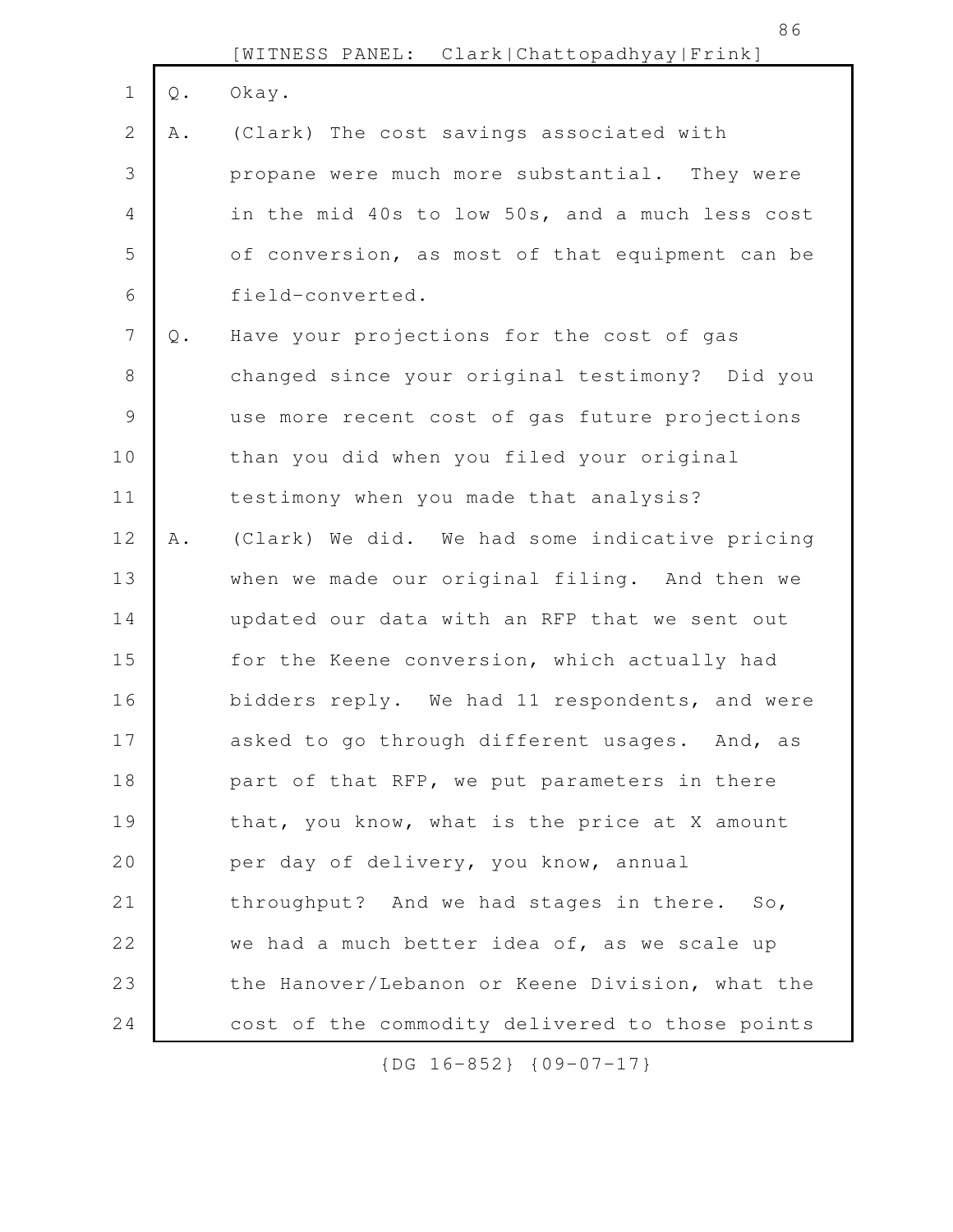|                |               | [WITNESS PANEL: Clark Chattopadhyay Frink]      |
|----------------|---------------|-------------------------------------------------|
| $\mathbf 1$    |               | would be.                                       |
| 2              | Q.            | I'd like to look at Attachment A. Are these     |
| 3              |               | actual numbers? In other words, the --          |
| 4              | Α.            | (Clark) That Appendix A for the Settlement?     |
| 5              | $\mathsf Q$ . | Yes. Oh, sorry. Appendix A for the              |
| 6              |               | Settlement, which is Exhibit 6. Sorry. So,      |
| $7\phantom{.}$ |               | the "Revenue Requirement" column, for instance, |
| $8\,$          |               | in Year 1, for Phase One, it says the revenue   |
| $\mathcal{G}$  |               | requirement is "\$692,516". Is that based on    |
| 10             |               | what you actually believe the project is going  |
| 11             |               | to cost to build, you know, the direct cost?    |
| 12             | A .           | (Clark) They're not actual, but they're not off |
| 13             |               | the wall. They are indicative of what we        |
| 14             |               | think. That it could be plus or minus           |
| 15             |               | 20 percent. It's not very --                    |
| 16             | Q.            | Okay. And what about the revenue requirement?   |
| 17             |               | What kind of assumptions did you make to get    |
| 18             |               | that revenue requirement? Sorry, the revenue?   |
| 19             |               | Not the revenue requirement, the revenue?       |
| 20             |               | Did you assume X amount of residential          |
| 21             |               | customers and X amount of commercial customers? |
| 22             |               | Did you assume that that one commercial         |
| 23             |               | customer would provide all the revenue that you |
| 24             |               | needed for the first year?                      |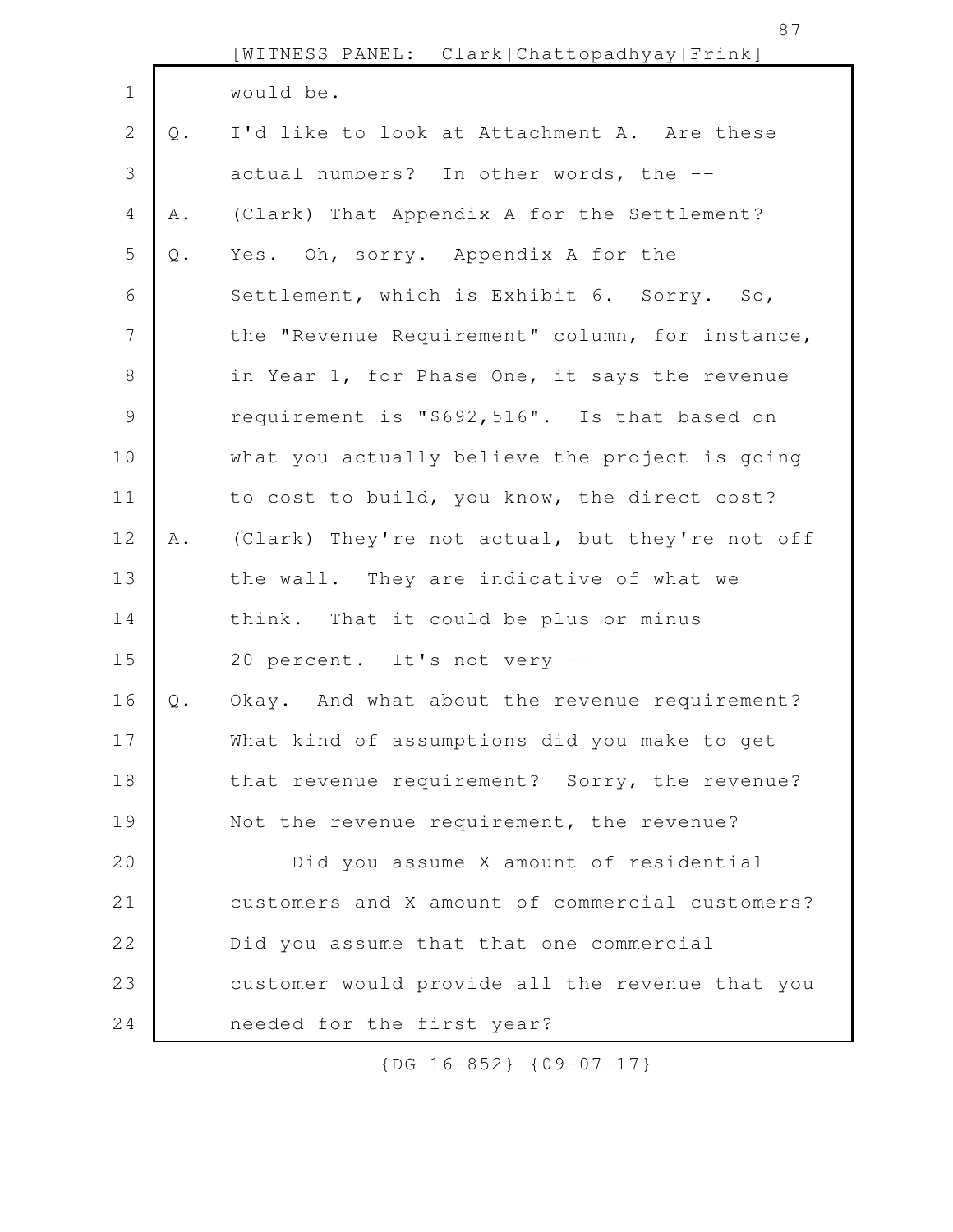|                |               | [WITNESS PANEL: Clark Chattopadhyay Frink]     |
|----------------|---------------|------------------------------------------------|
| $\mathbf 1$    | A .           | (Clark) So, that was a mix. That was, in Phase |
| $\mathbf{2}$   |               | One, it was predominantly only commercial      |
| 3              |               | customers on there. So, there really wasn't a  |
| $\overline{4}$ |               | residential component to the Phase One. So, it |
| 5              |               | was one large anchor customer and a certain    |
| 6              |               | percentage of commercial customers.            |
| $\overline{7}$ | $\mathsf Q$ . | And did you assume the one large commercial    |
| $\,8\,$        |               | customer would be on a special contract?       |
| $\mathcal{G}$  | Α.            | (Clark) We did assume a special contract. The  |
| 10             |               | special contract assumption was that it was    |
| 11             |               | paying the appropriate rate that they would    |
| 12             |               | have been on without a special contract, but   |
| 13             |               | just at a annual take-or-pay minimum and a     |
| 14             |               | stay-on period.                                |
| 15             | $\mathbb Q$ . | Okay.                                          |
| 16             | Α.            | (Clark) So, the GPM numbers would be the same. |
| 17             |               | That was the assumption.                       |
| 18             |               | [Court reporter interruption.]                 |
| 19             |               | BY THE WITNESS:                                |
| 20             | Α.            | (Clark) I'm sorry, the revenue numbers.        |
| 21             |               | BY CMSR. BAILEY                                |
| 22             | Q.            | And, Dr. Chattopadhyay and Mr. Frink, did you  |
| 23             |               | have an opportunity to review that analysis?   |
| 24             | Α.            | (Chattopadhyay) As far as the Appendix A is    |

88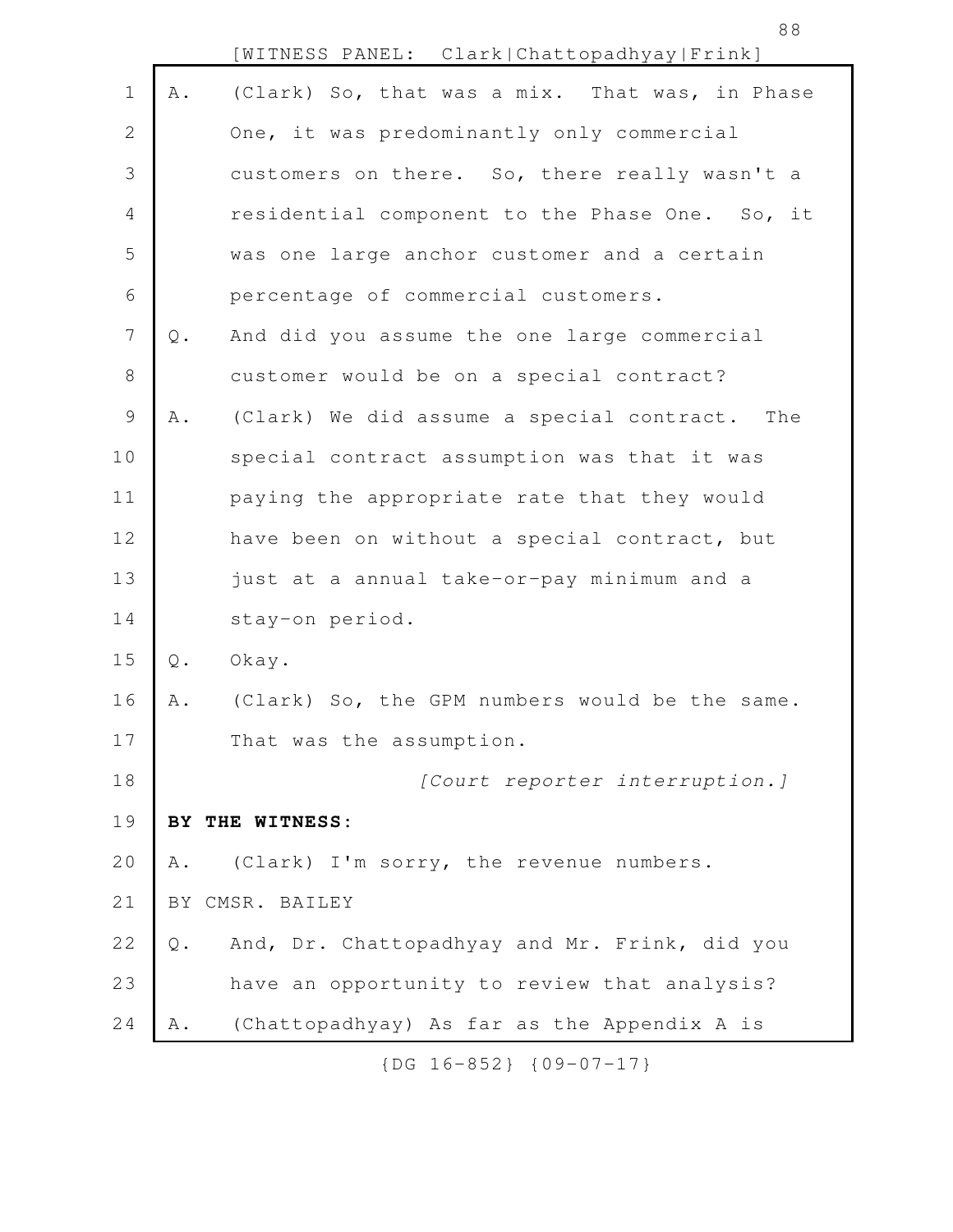|               |       | [WITNESS PANEL: Clark Chattopadhyay Frink]      |
|---------------|-------|-------------------------------------------------|
| $\mathbf 1$   |       | concerned, I just -- I wanted to basically      |
| $\sqrt{2}$    |       | understand how they will be calculating the     |
| 3             |       | numbers. So, I didn't go into the details.      |
| 4             |       | I, in my testimony, I spent quite a bit of      |
| 5             |       | time on the Phase One as they had proposed in   |
| 6             |       | their initial filing. And that itself has been  |
| 7             |       | a moving target, now that they're talking about |
| $\,8\,$       |       | just the CNG phase. That is not what the        |
| $\mathcal{G}$ |       | Company had started off with. So, my analysis   |
| 10            |       | was on the Phase One that they had proposed,    |
| 11            |       | which included very similar to what he just     |
| 12            |       | described, but there was also residential, and  |
| 13            |       | there was customers in that. But it's just a    |
| 14            |       | modeling.                                       |
| 15            | $Q$ . | Okay. So, do we know what the revenue           |
| 16            |       | requirement would be for Phase One? I mean, is  |
| 17            |       | that able to be calculated now? Or would that   |
| 18            |       | be -- in order to make your showing that you    |
| 19            |       | have the 50 percent, you have to start with a   |
| 20            |       | number of what it's going to cost. So, can you  |
| 21            |       | do that today?                                  |
| 22            | Α.    | (Clark) We have done it internally. We have,    |
| 23            |       | you know, based on existing pricing from our    |
| 24            |       | contractors, existing restoration fees that we  |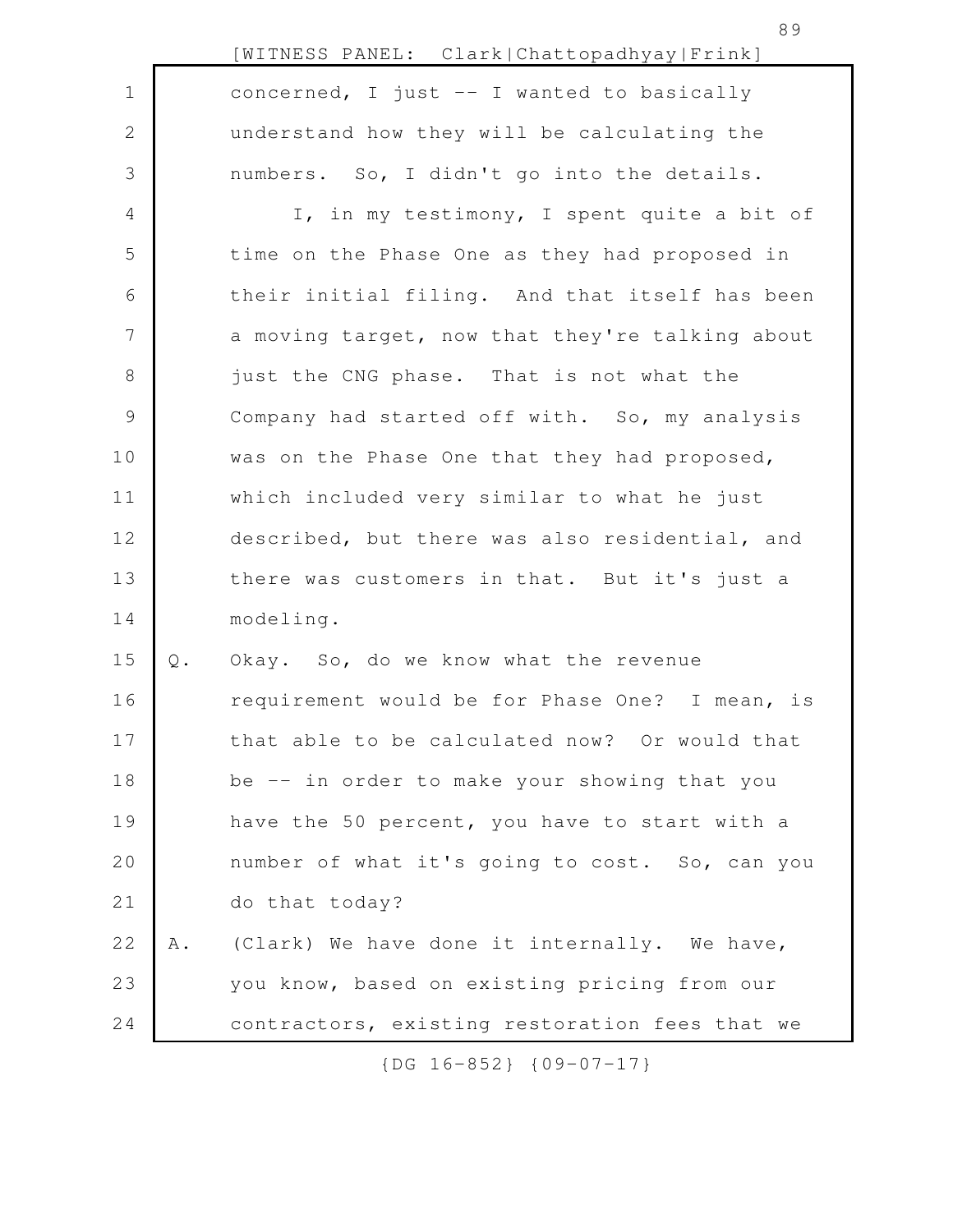|                |       | [WITNESS PANEL: Clark Chattopadhyay Frink]      |
|----------------|-------|-------------------------------------------------|
| $\mathbf 1$    |       | think may be similar from existing towns. As    |
| $\overline{2}$ |       | part of Mr. Frink's testimony, we would be      |
| 3              |       | updating those numbers to reflect a more        |
| 4              |       | appropriate revenue requirement, once we have   |
| 5              |       | engineer drawings, working with the City or the |
| 6              |       | Town of restoration requirements, RFP'ing a     |
| 7              |       | contract of X miles of infrastructure to be put |
| 8              |       | Those numbers would then be upgraded --<br>in.  |
| $\mathcal{G}$  |       | updated, compared to what we have under         |
| 10             |       | contract. And that is what we would be          |
| 11             |       | comparing before going forward.                 |
| 12             | $Q$ . | And there's no dispute that you have to get     |
| 13             |       | either the Commission's approval or the Staff's |
| 14             |       | agreement before going forward that you have    |
| 15             |       | achieved the 50 percent threshold?              |
| 16             | Α.    | (Clark) Correct. That's our assumption.<br>That |
| 17             |       | we will be sharing the data and how we came up  |
| 18             |       | with the data.                                  |
| 19             | $Q$ . | Do you have to get our approval before you      |
| 20             |       | proceed, under the terms of the Settlement?     |
| 21             | A .   | (Frink) If I could interrupt? Before they       |
| 22             |       | provide service in Lebanon and Hanover, they're |
| 23             |       | going to have to get a cost of gas rate. So,    |
| 24             |       | the land cost and the cost of the CNG           |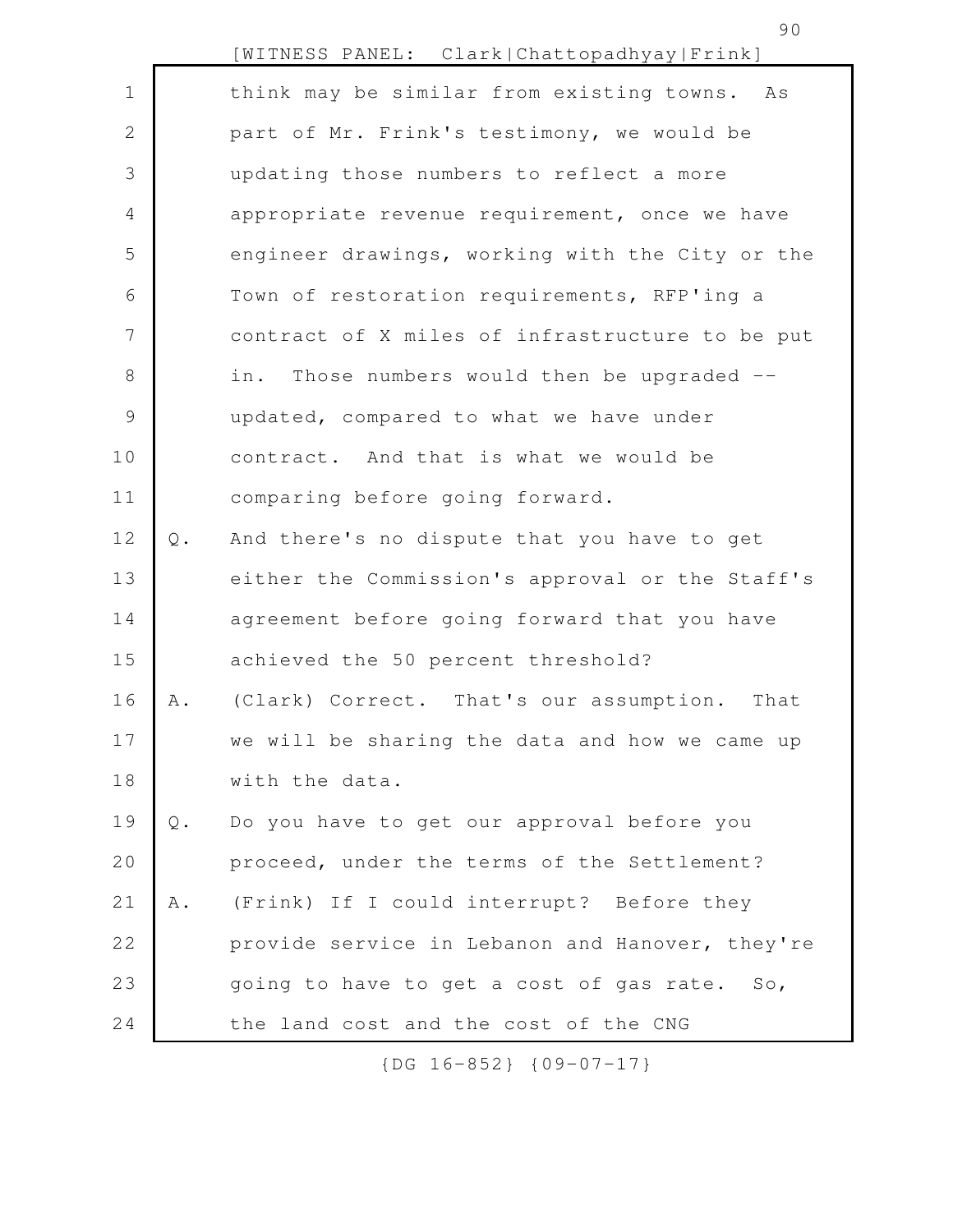|                | [WITNESS PANEL: Clark Chattopadhyay Frink]      |
|----------------|-------------------------------------------------|
| $\mathbf 1$    | facilities will have to be approved. And those  |
| 2              | costs will be audited and reviewed by Staff,    |
| 3              | and you'll rule on that for a cost of gas rate. |
| 4              | When they $-$ going back to this                |
| 5              | illustration, that was very -- again, it's very |
| 6              | speculative. They don't have a map as to what   |
| 7              | roads it's going down. They don't have the      |
| 8              | capacity that they're going to need. Again,     |
| $\overline{9}$ | it's based on their -- on estimates that are -- |
| 10             | until they actually get out there and actually  |
| 11             | sign up some customers, know where the route    |
| 12             | should go. I didn't -- this is an               |
| 13             | illustration. I really didn't pay much          |
| 14             | attention to it. I looked very hard at their    |
| 15             | discounted cash flow analysis and their         |
| 16             | business plan. And, again, I found that to be   |
| 17             | deficient. But, until they do their marketing   |
| 18             | and do their actual planning, these aren't very |
| 19             | good.                                           |
| 20             | But, again, when they come in to                |
| 21             | demonstrate 50 percent, Staff will be reviewing |
| 22             | those numbers. Staff will be basically signing  |

accurate, then you'll get a recommendation from

off. If we don't believe these numbers are

23

24

{DG 16-852} {09-07-17}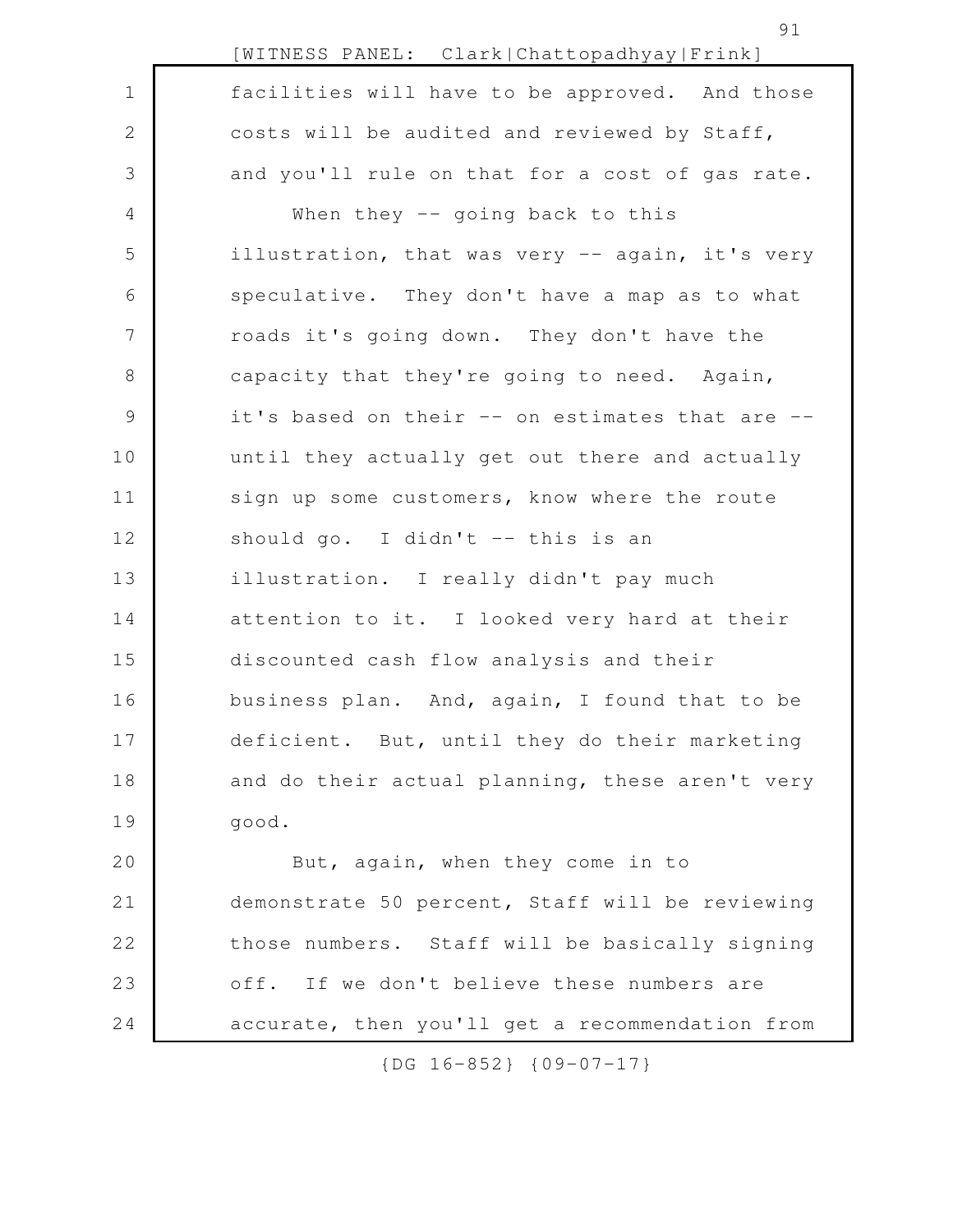|                |       | [WITNESS PANEL: Clark Chattopadhyay Frink]      |
|----------------|-------|-------------------------------------------------|
| $\mathbf 1$    |       | us, probably either way, saying "We've looked   |
| $\mathbf{2}$   |       | at these numbers. The assumptions, the          |
| 3              |       | commitments, they're all -- they all tie out    |
| 4              |       | and we're comfortable with this."               |
| 5              |       | So, whether, at that point, I suppose the       |
| 6              |       | Company could go forward, if the Staff said     |
| $\overline{7}$ |       | "this isn't valid", but then they would be at   |
| $8\,$          |       | risk of not being able to recover those costs.  |
| $\mathsf 9$    |       | Staff, at that point, would likely argue that,  |
| 10             |       | when they came in seeking recovery, that it     |
| 11             |       | would be an imprudent investment.               |
| 12             | $Q$ . | But they would dig up the streets and add the   |
| 13             |       | gas facility?                                   |
| 14             | Α.    | (Frink) That would be their choice, after they  |
| 15             |       | file this demonstration that they have achieved |
| 16             |       | a 50 percent commitment. And, if Staff and the  |
| 17             |       | OCA file something saying "we don't agree with  |
| 18             |       | this, this analysis", then, if they want to go  |
| 19             |       | forward with it, I imagine, under the terms of  |
| 20             |       | the Settlement Agreement, they could. Or, I     |
| 21             |       | don't know if you want to put a condition on    |
| 22             |       | that -- you can approve the Settlement as is or |
| 23             |       | you can put a condition on it saying you want   |
| 24             |       | that decision.                                  |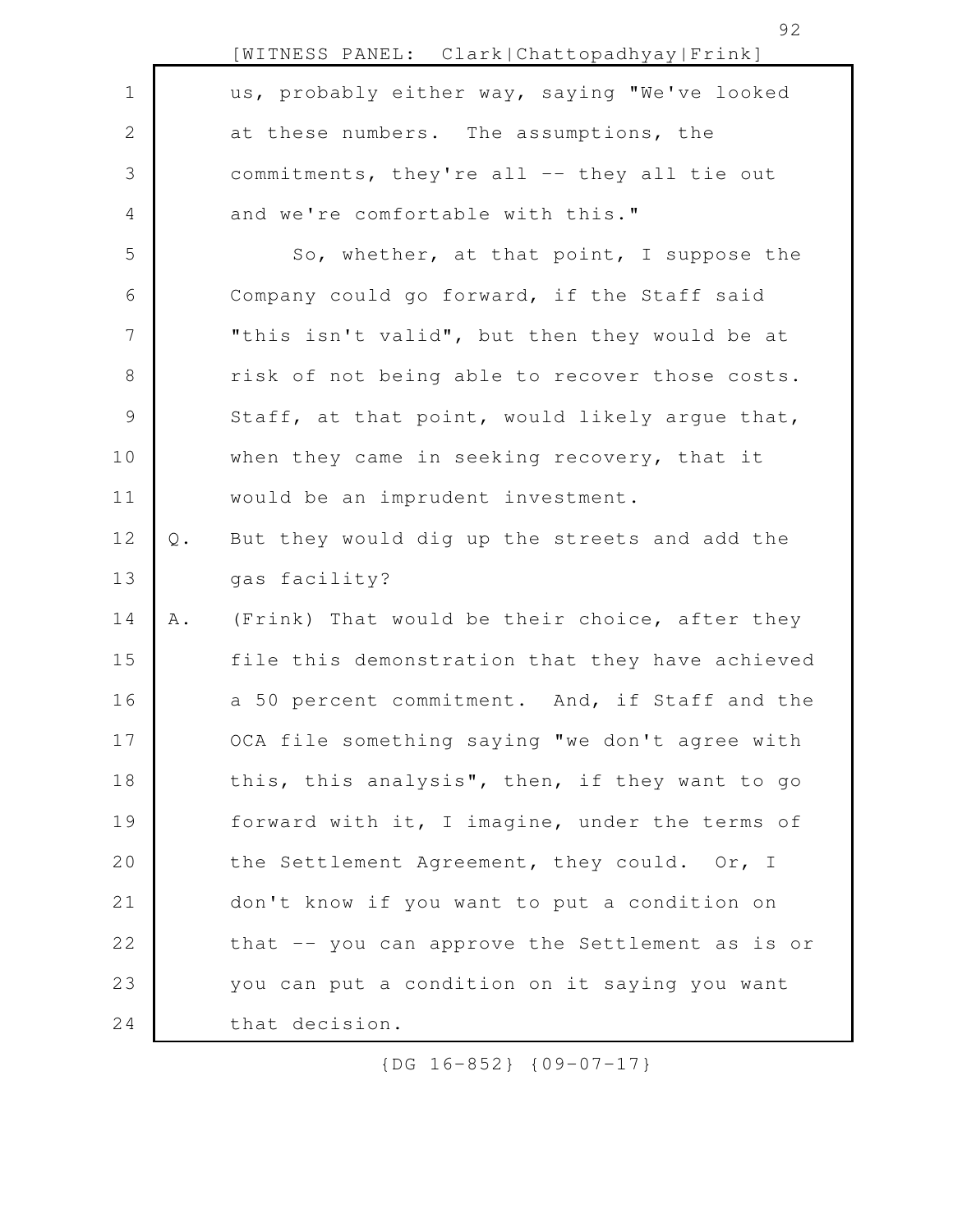|                |                | [WITNESS PANEL: Clark Chattopadhyay Frink]      |
|----------------|----------------|-------------------------------------------------|
| $\mathbf 1$    |                | But, under the terms of the Settlement,         |
| $\mathbf{2}$   |                | they do not need your approval to go forward    |
| 3              |                | with the construction, if they demonstrate that |
| $\overline{4}$ |                | they have a commitment that exceeds -- equals   |
| 5              |                | or exceeds 50 percent of the revenue            |
| 6              |                | requirement.                                    |
| 7              | $\mathbb Q$ .  | So, that was another question that I had. If    |
| 8              |                | they demonstrate that they have at least 50     |
| $\mathcal{G}$  |                | percent of the revenue requirement, and you     |
| 10             |                | disagree with that, and they go forward, then,  |
| 11             |                | if they overinvest and don't -- can't meet the  |
| 12             |                | revenue requirement from the revenue from the   |
| 13             |                | customers that they actually get, then they     |
| 14             |                | don't recover that investment?                  |
| 15             | Α.             | (Frink) Well, that would be your decision       |
| 16             |                | ultimately.                                     |
| 17             | $\mathsf{Q}$ . | Well, I want to understand how you expect that  |
| 18             |                | it's going to work from the Settlement          |
| 19             |                | Agreement. I mean, I thought from the prior     |
| 20             |                | testimony that they had -- that "demonstrate"   |
| 21             |                | meant they had to prove that their assumptions  |
| 22             |                | were reasonable. I mean, you can't prove it     |
| 23             |                | until after the fact. But that they would have  |
| 24             |                | to really provide a showing that somebody would |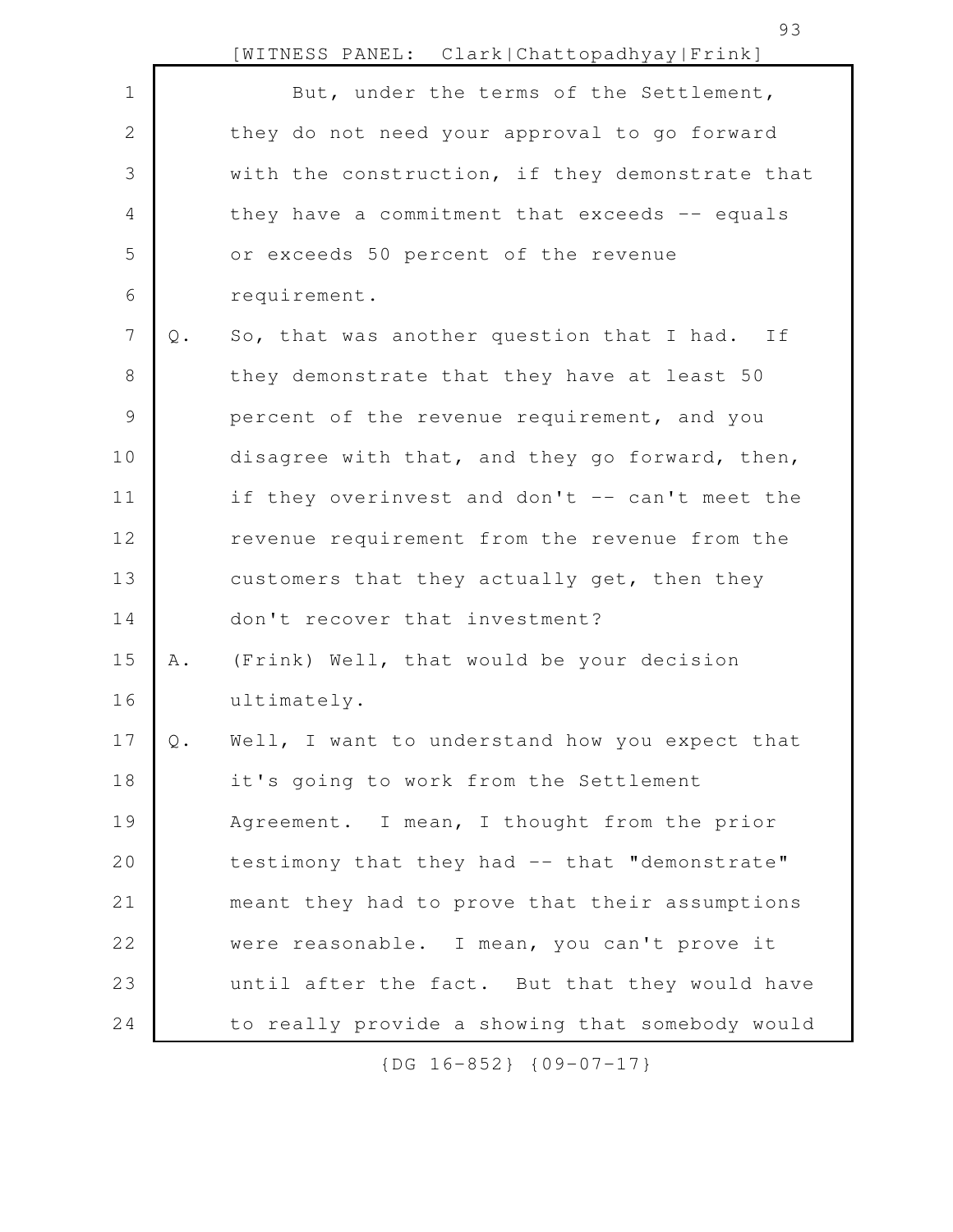|                 |       | [WITNESS PANEL: Clark Chattopadhyay Frink]      |
|-----------------|-------|-------------------------------------------------|
| $\mathbf 1$     |       | say "yes, we believe these numbers are          |
| $\mathbf{2}$    |       | reasonable", $--$                               |
| $\mathsf 3$     | A .   | (Frink) Right.                                  |
| $\overline{4}$  | Q.    | -- in order for them to put a shovel in the     |
| 5               |       | ground. And you're telling me that's not the    |
| 6               |       | case?                                           |
| $7\phantom{.0}$ | Α.    | (Frink) No. I'm saying, Staff is going to       |
| $8\,$           |       | review these numbers. They are going to have    |
| $\mathsf 9$     |       | to demonstrate it. They're going to             |
| 10              |       | have actual costs. They're going to know what   |
| 11              |       | the permitting fees are. They're going to know  |
| 12              |       | what the route is. They're going to know much   |
| 13              |       | the plant site is. They're going to have        |
| 14              |       | commitments from CNG providers. All that will   |
| 15              |       | go into the updated DCF analysis. That will     |
| 16              |       | not be speculative. That will be -- those       |
| 17              |       | should be hard numbers.                         |
| 18              | $Q$ . | Uh-huh.                                         |
| 19              | Α.    | (Frink) There should be very little estimates   |
| 20              |       | in that, other than the future revenues. So, I  |
| 21              |       | think -- I expect there won't be an issue with  |
| 22              |       | that. If they put forward an updated DCF that   |
| 23              |       | doesn't have hard numbers, then we are going to |
| 24              |       | raise that issue and say "we don't think they   |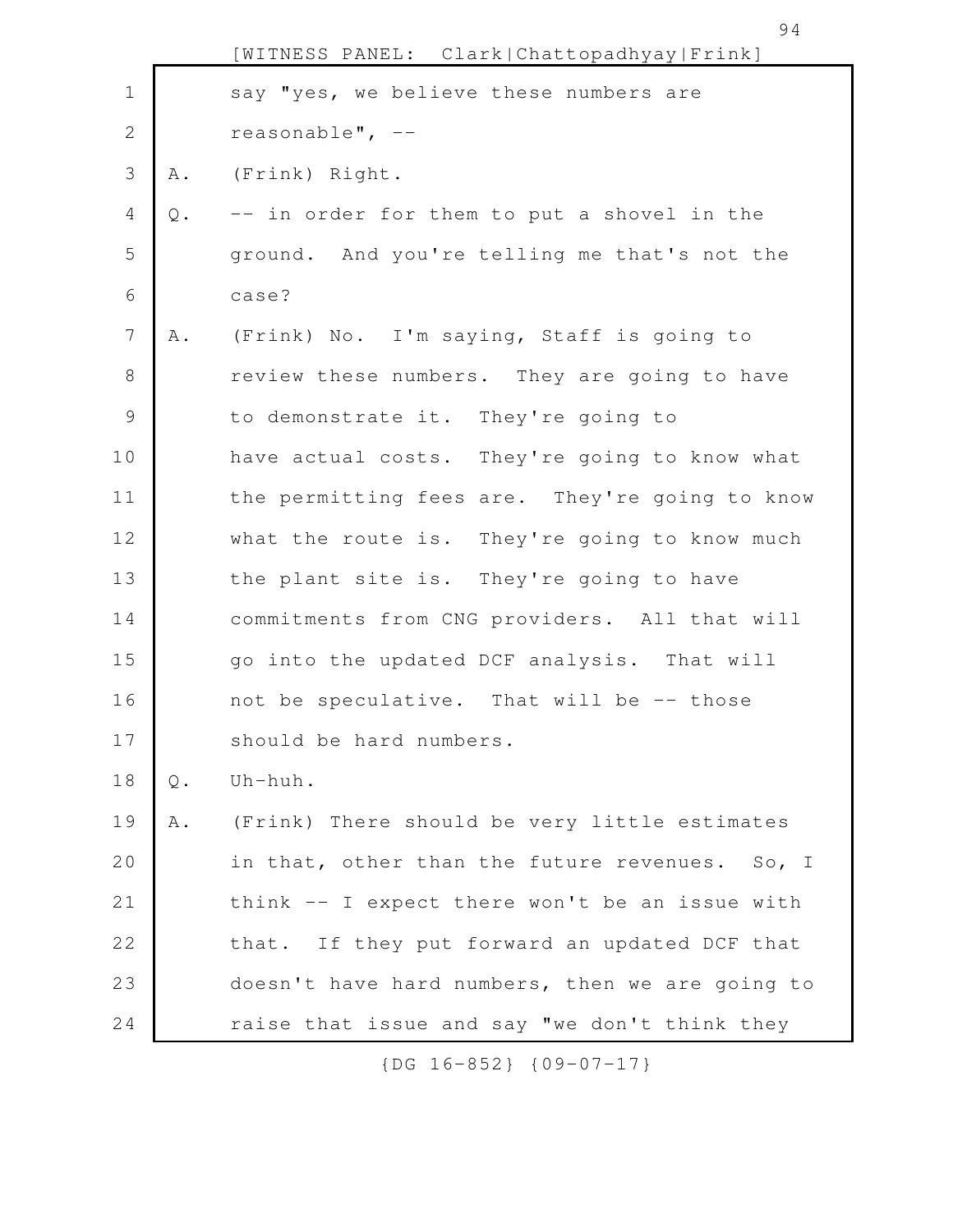|              |               | [WITNESS PANEL: Clark Chattopadhyay Frink]      |
|--------------|---------------|-------------------------------------------------|
| $\mathbf 1$  |               | have demonstrated that they have a 50 percent   |
| $\mathbf{2}$ |               | commitment."                                    |
| $\mathsf 3$  | $Q$ .         | And, Mr. Clark, do you think, if we, the        |
| 4            |               | Commission, got a memo from Staff that said     |
| 5            |               | that they don't think that you demonstrated the |
| 6            |               | commitment, would you be allowed to put a       |
| 7            |               | shovel in the ground and start the project?     |
| $8\,$        | Α.            | (Clark) My opinion is that we would not be      |
| 9            |               | given the authority internally to start that    |
| 10           |               | project, no.                                    |
| 11           | $\mathbb Q$ . | All right.                                      |
| 12           | A .           | (Clark) I mean, to kind of elaborate on that a  |
| 13           |               | little bit. We're not a very risk-taking        |
| 14           |               | company when it comes to this. So, this isn't,  |
| 15           |               | you know, as soon as we think we hit            |
| 16           |               | 50.1 percent, that the shovels are going in the |
| 17           |               | ground. There's going to be more determination  |
| 18           |               | than just the 50 percent. It's how the          |
| 19           |               | 50 percent was achieved, what it looks like,    |
| 20           |               | how long did it take to get it. What are the    |
| 21           |               | odds of getting the remaining commitments to    |
| 22           |               | make the DCF positive, not just 50 percent?     |
| 23           |               | Those are all factors that will influence our   |
| 24           |               | decision to go forward, not just the 50 percent |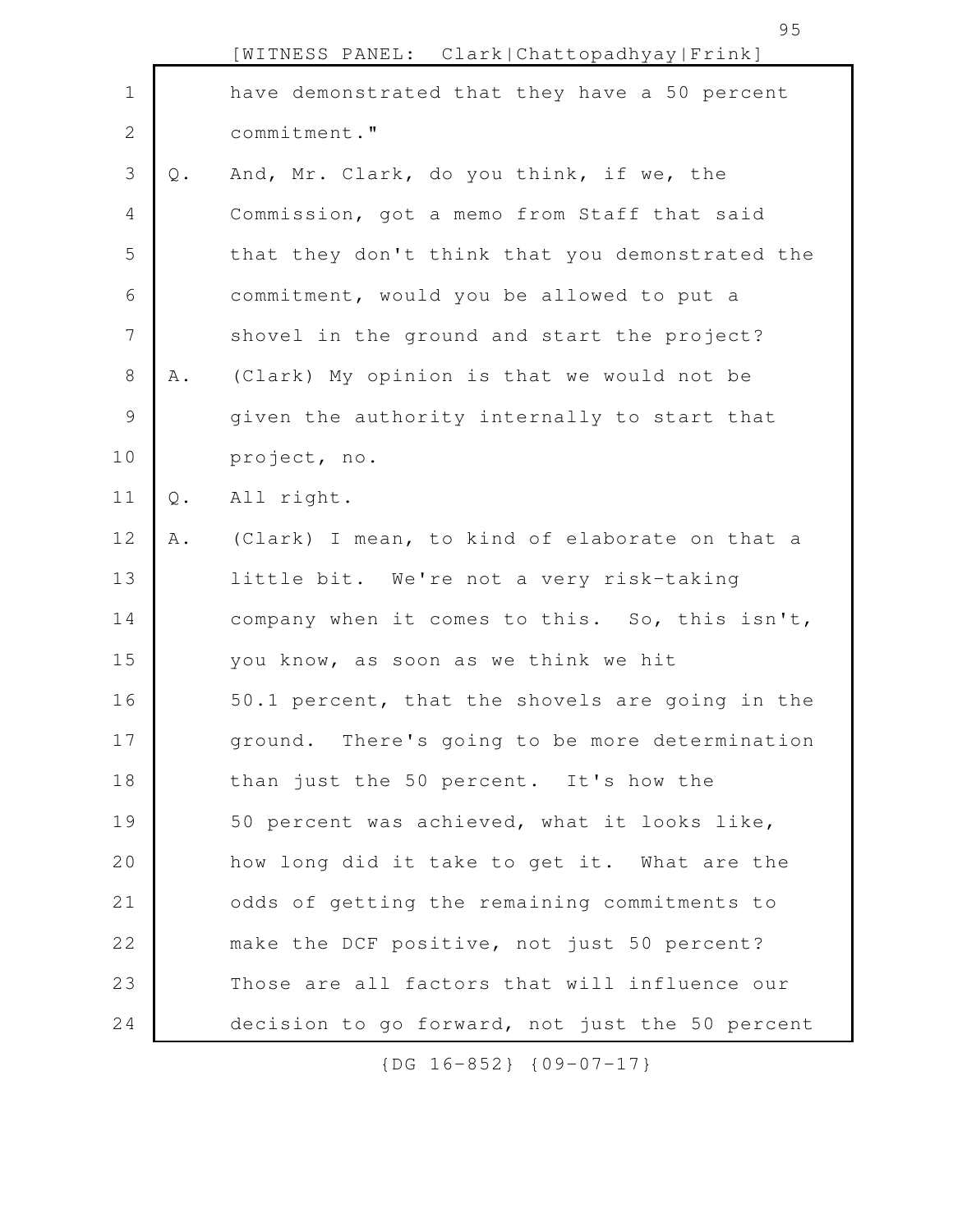|               |    | [WITNESS PANEL: Clark Chattopadhyay Frink]      |
|---------------|----|-------------------------------------------------|
| $\mathbf 1$   |    | number.                                         |
| $\mathbf{2}$  | Q. | Okay. And, so, what happens if you demonstrate  |
| 3             |    | it, you build it, and the customers who you     |
| 4             |    | thought were going to sign on don't sign on,    |
| 5             |    | then you lose half the revenue requirement, the |
| 6             |    | difference between the revenue requirement and  |
| 7             |    | the revenue that you projected. But the other   |
| 8             |    | half is fully recovered in your overall Liberty |
| $\mathcal{G}$ |    | revenue requirement?                            |
| 10            |    | So, on your example, permanent rates take       |
| 11            |    | effect Year -- take effect Year 2, and you're   |
| 12            |    | in a rate case, and your revenue -- the         |
| 13            |    | difference between what you predicted and the   |
| 14            |    | actual revenue that you achieved is \$332,913.  |
| 15            |    | So, your revenue requirement is reduced from    |
| 16            |    | 679,171 by \$166,456?                           |
| 17            | Α. | (Clark) Correct.                                |
| 18            | Q. | Okay. But you get to recover the other          |
| 19            |    | \$166,456 even if you don't have enough         |
| 20            |    | customers, new customers, to produce that?      |
| 21            | Α. | (Clark) That's correct.                         |
| 22            | Q. | So, there is some risk to other customers in    |
| 23            |    | the Company, if your predictions are way off?   |
| 24            | Α. | (Clark) Correct. If they're way off, that       |
|               |    |                                                 |

96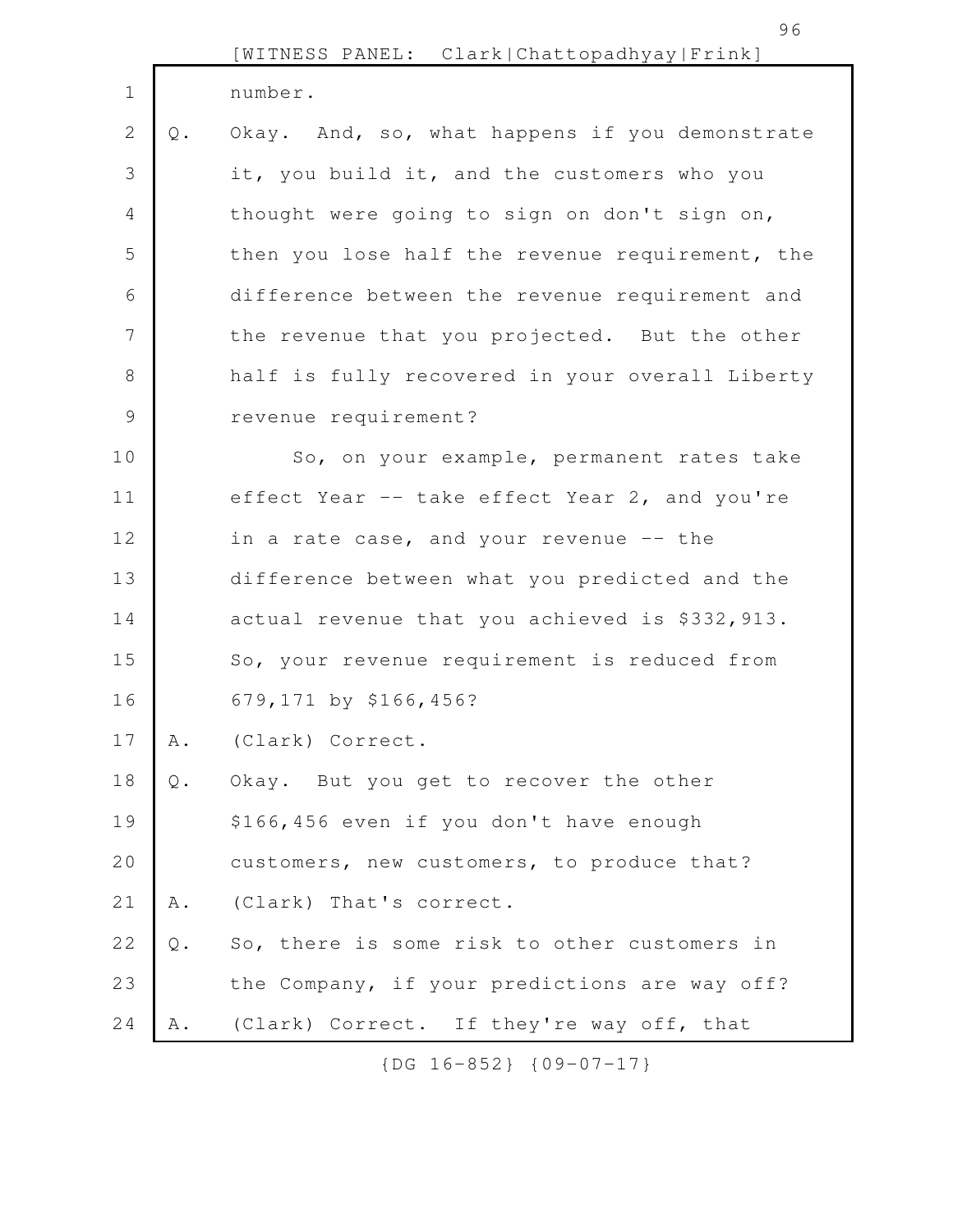97

|                |               | [WITNESS PANEL: Clark Chattopadhyay Frink]      |
|----------------|---------------|-------------------------------------------------|
| $\mathbf 1$    |               | would be, if it was distribution main, it would |
| 2              |               | be in the general rate case affected by our     |
| 3              |               | 90,000 customers. If it was a shortfall, I      |
| $\overline{4}$ |               | believe, on the plant, it's collected through   |
| 5              |               | the cost of gas, and it would only be customers |
| 6              |               | in Hanover and Lebanon responsible for that     |
| $\overline{7}$ |               | shortfall.                                      |
| $\,8\,$        | $\mathsf Q$ . | And, so, their 9 to 12 cent difference would be |
| $\mathcal{G}$  |               | much higher?                                    |
| 10             | A .           | (Clark) It could be, yes.                       |
| 11             | $\mathbb Q$ . | Okay. Which could prompt them to go somewhere   |
| 12             |               | else?                                           |
| 13             | Α.            | (Clark) Yes. Exactly. And, as I stated, it's    |
| 14             |               | not just the number, it's how we came about     |
| 15             |               | getting those commitments and what that looks   |
| 16             |               | like. If there is a -- you know, if 50 percent  |
| 17             |               | represented one anchor customer that was not    |
| 18             |               | willing to sign a long-term commitment and      |
| 19             |               | could walk at any point in time, personally, I  |
| 20             |               | would not consider that as a 50 percent         |
| 21             |               | commitment level.                               |
| 22             | $Q$ .         | Okay. I read in somebody's testimony, and I     |
| 23             |               | can't think of it, I can't remember offhand     |
| 24             |               | who's it was, that the Safety Division would    |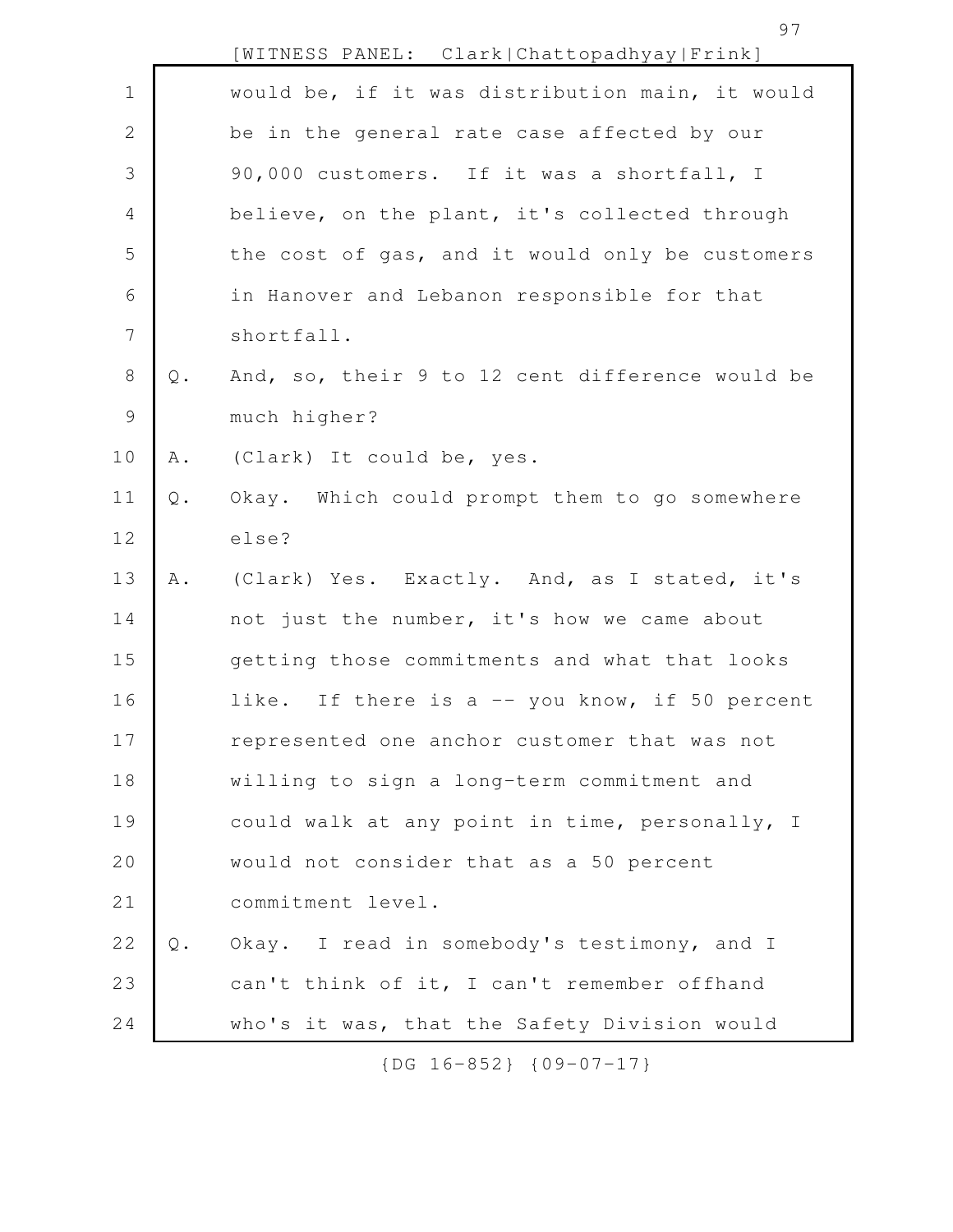|             |               | [WITNESS PANEL: Clark Chattopadhyay Frink]      |
|-------------|---------------|-------------------------------------------------|
| $\mathbf 1$ |               | have oversight, complete regulatory oversight   |
| 2           |               | over this plant. Was it yours, Mr. Clark?       |
| 3           | Α.            | (Clark) I don't think -- it may have been Rich  |
| 4           |               | MacDonald's, but that is our understanding.     |
| 5           | $Q$ .         | Okay. All right. And, so, I just want to        |
| 6           |               | confirm that this installation and operation    |
| 7           |               | would be subject to our Safety Division's       |
| $8\,$       |               | oversight?                                      |
| 9           | Α.            | (Clark) Correct. And we're currently working    |
| 10          |               | with the Safety Division on the Keene           |
| 11          |               | conversion, and that's been our understanding   |
| 12          |               | over the last few months that all the           |
| 13          |               | facilities will be under the Safety Division's  |
| 14          |               | purview.                                        |
| 15          | $\mathsf Q$ . | Okay. Somebody said in the direct that "the     |
| 16          |               | Pelham reporting requirements were embodied in  |
| 17          |               | this agreement." Who was that? Not you?         |
| 18          | Α.            | (Clark) Not me?                                 |
| 19          | $\mathsf Q$ . | Was it you, Mr. Frink?                          |
| 20          | A .           | (Frink) Well, I don't remember saying that.     |
| 21          |               | But the reporting requirements are not the same |
| 22          |               | as Pelham. Pelham has to file a annual report   |
| 23          |               | after the first year of service for -- till it  |
| 24          |               | hits breakeven or a minimum of either three or  |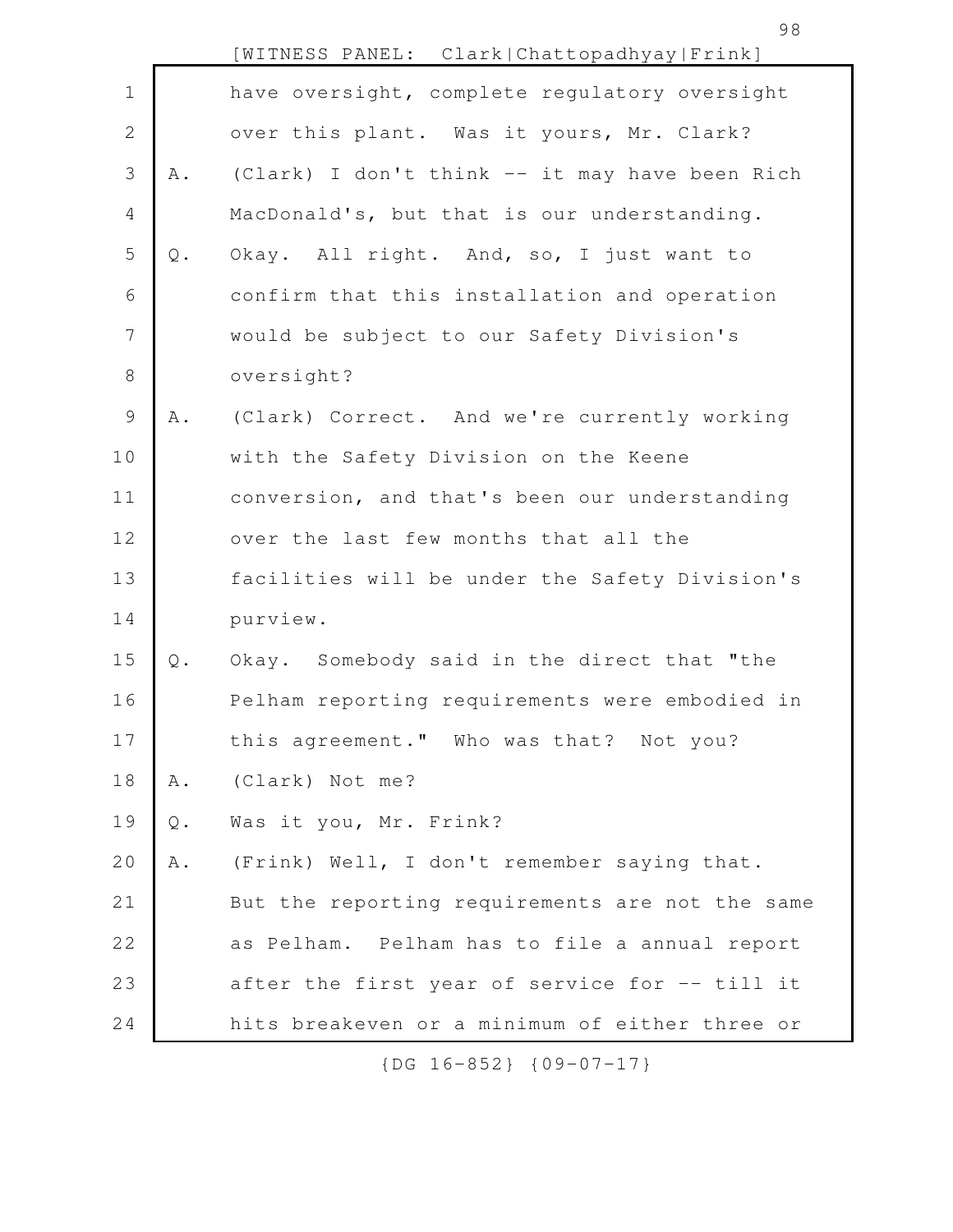|               |     | [WITNESS PANEL: Clark Chattopadhyay Frink]      |
|---------------|-----|-------------------------------------------------|
| $\mathbf 1$   |     | five years. We don't have that requirement      |
| $\sqrt{2}$    |     | here.                                           |
| 3             | Q.  | And why do you not have that requirement here,  |
| 4             |     | Mr. Clark?                                      |
| 5             | Α.  | (Clark) It wasn't brought up.                   |
| 6             | Α.  | (Frink) Again, in the Pelham/Windham had a      |
| 7             |     | lower commitment level, and I forget exactly    |
| $8\,$         |     | what it was. It wasn't 50 percent.              |
| $\mathcal{G}$ | Α.  | (Clark) It was 25.                              |
| 10            | A . | (Frink) So, because of the higher commitment, I |
| 11            |     | personally didn't feel the need to see an       |
| 12            |     | annual report. One of the reasons we wanted --  |
| 13            |     | and, actually, I don't think that requirement   |
| 14            |     | is true for Windham, I think it's for Pelham.   |
| 15            |     | Another reason we wanted it for Pelham is that  |
| 16            |     | they're on MEP rates. And we wanted to see how  |
| 17            |     | that program is operating and how efficient     |
| 18            |     | that's been. So, $-$                            |
| 19            |     | CHAIRMAN HONIGBERG: And "MEP" stands            |
| 20            |     | for?                                            |
| 21            |     | WITNESS FRINK: "Managed Expansion               |
| 22            |     | Program".                                       |
| 23            |     | CONTINUED BY THE WITNESS:                       |
| 24            | Α.  | (Frink) So, that's a new program, and it hasn't |
|               |     |                                                 |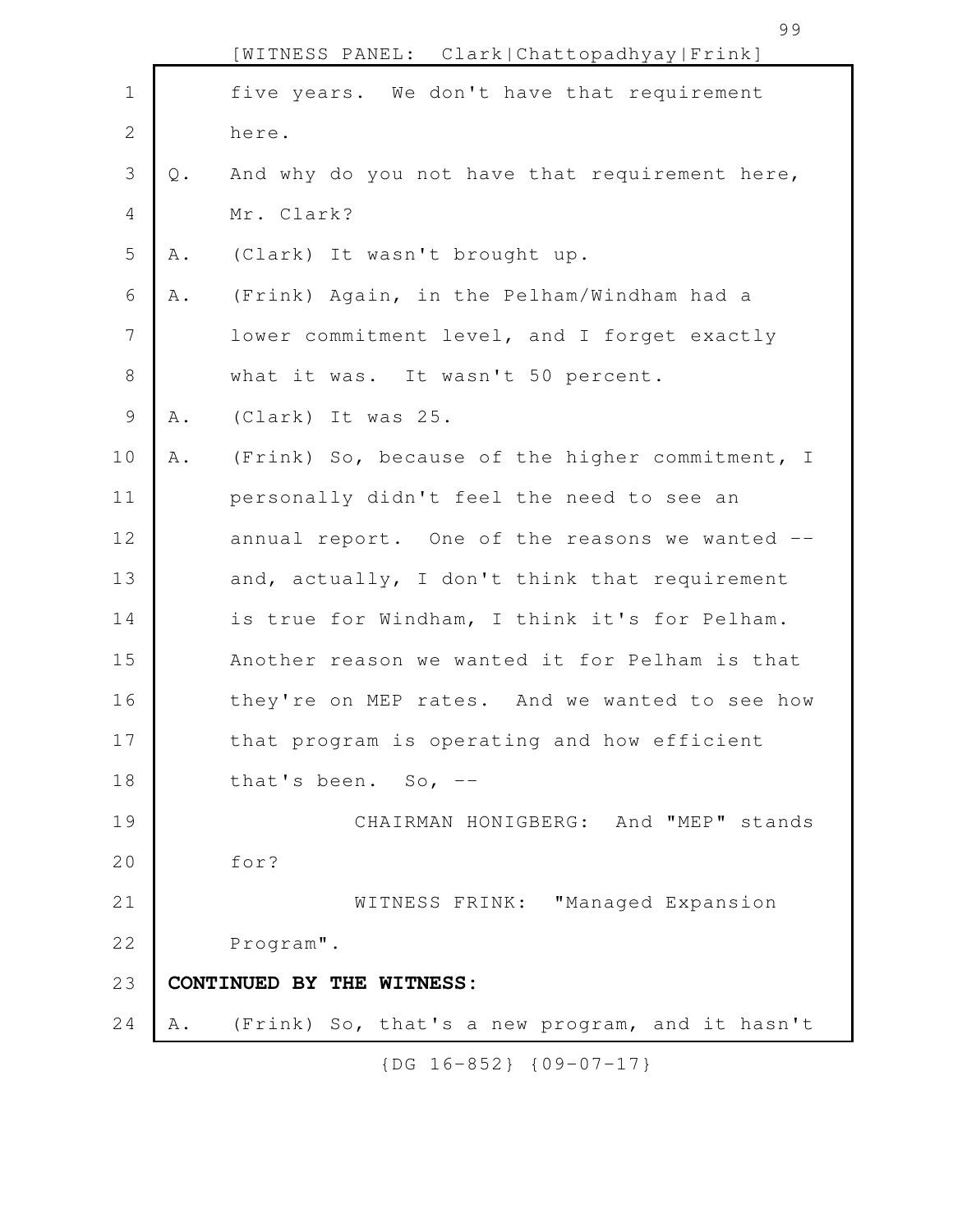|                |       | [WITNESS PANEL: Clark Chattopadhyay Frink]      |
|----------------|-------|-------------------------------------------------|
| $\mathbf 1$    |       | been proposed for any areas in Lebanon/Hanover, |
| $\mathbf{2}$   |       | but it is in effect for Pelham. So, that was    |
| 3              |       | part of the thinking in requiring filings       |
| $\overline{4}$ |       | annually for some period of time.               |
| 5              |       | BY CMSR. BAILEY                                 |
| 6              | Q.    | I thought I read that the MEP Program would     |
| $\overline{7}$ |       | apply?                                          |
| 8              | Α.    | (Clark) It could -- excuse me -- it could       |
| $\mathcal{G}$  |       | apply. MEP rates are an opportunity. So, it     |
| 10             |       | would eliminate a CIAC for a main extension,    |
| 11             |       | that customer base could elect to pay MEP       |
| 12             |       | rates, rather than constructions in aid of      |
| 13             |       | construction. So, it's part of our general      |
| 14             |       | tariff rates. It would be offered at any one    |
| 15             |       | of our towns.                                   |
| 16             | $Q$ . | Okay. Would you have any objection to filing    |
| 17             |       | some annual status reports?                     |
| $1\,8$         | A .   | (Clark) No.                                     |
| 19             | Q.    | I guess my final question, and I'd like to hear |
| 20             |       | from Dr. Pattochat -- Chattopadhyay, I'm sorry, |
| 21             |       | and actually Mr. Frink and Mr. Clark as well,   |
| 22             |       | do you think that it would be in the public     |
| 23             |       | good to allow Liberty to build these            |
| 24             |       | facilities, if it were only going to serve one  |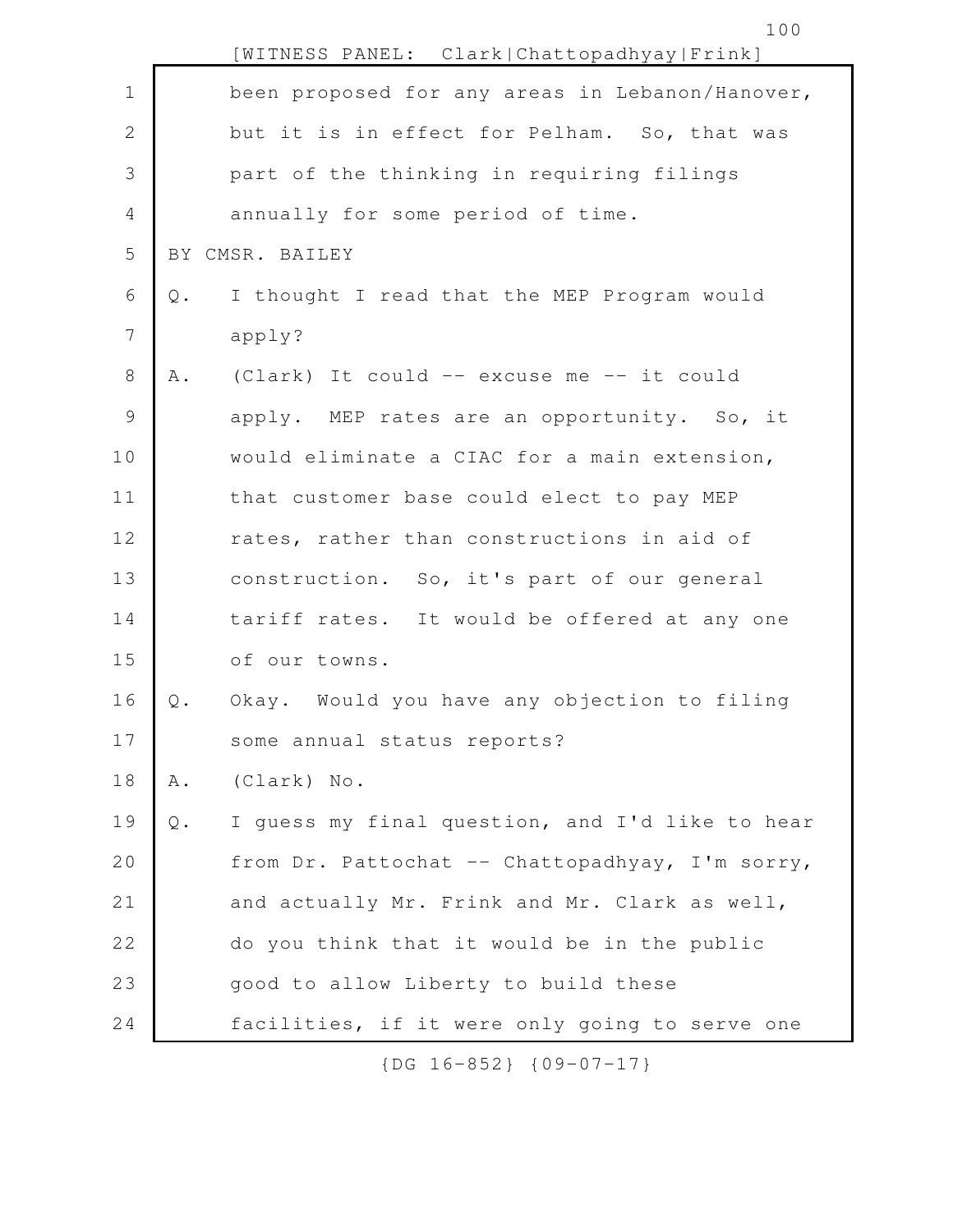|                |    | [WITNESS PANEL: Clark Chattopadhyay Frink]      |
|----------------|----|-------------------------------------------------|
| $\mathbf 1$    |    | or two customers?                               |
| $\mathbf{2}$   | Α. | (Chattopadhyay) I'm going to try and take a     |
| 3              |    | crack at it. The way the language is in the     |
| $\overline{4}$ |    | Settlement draft -- or, the Settlement, you     |
| 5              |    | know, Agreement, I guess, when -- can that be a |
| 6              |    | possibility? Yes. You could have an             |
| 7              |    | investment that is good enough for just one     |
| $8\,$          |    | customer that satisfies the 50 percent revenue  |
| $\mathsf 9$    |    | requirement. So, as far as the Settlement       |
| 10             |    | Agreement is concerned, I think that's -- we    |
| 11             |    | haven't said that that is not possible.         |
| 12             |    | I'm just trying to respond to your              |
| 13             |    | question as I think about it. That would be     |
| 14             |    | not a very smart thing to do, just going for a  |
| 15             |    | franchise based on just one customer, though,   |
| 16             |    | in my opinion.                                  |
| 17             | Α. | (Frink) If they -- if Liberty were just to pick |
| 18             |    | up Clean Energy, which uses -- I'm sorry,       |
| 19             |    | Kleen, the laundry service, which has LNG, and  |
| 20             |    | were to pick up Dartmouth Hospital, which uses  |
| 21             |    | CNG, there would be reasons why Kleen and the   |
| 22             |    | hospital would do that. It would, obviously,    |
| 23             |    | be in their best interest to switch to utility  |
| 24             |    | service from their CNG and LNG providers. So,   |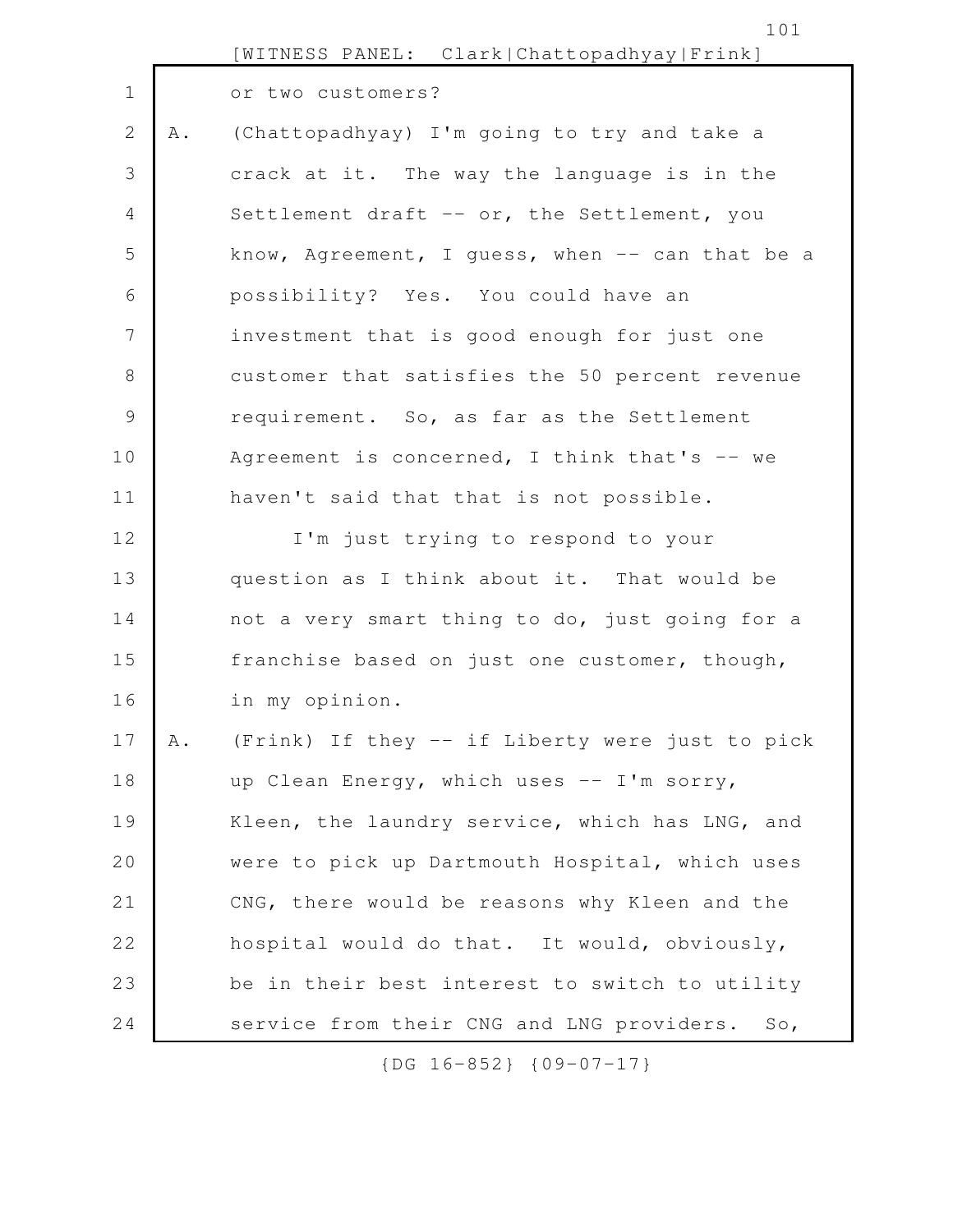|                |    | [WITNESS PANEL: Clark Chattopadhyay Frink]       |
|----------------|----|--------------------------------------------------|
| $\mathbf 1$    |    | that, obviously, would be in their best          |
| 2              |    | interests.                                       |
| 3              |    | And, to the extent that it's in $-$ they're      |
| 4              |    | part of the community and it's part of their     |
| 5              |    | best interest, I assume it would also provide    |
| 6              |    | some benefit to the community as well. Maybe     |
| $7\phantom{.}$ |    | they don't want those -- trucks would come out   |
| $8\,$          |    | of that neighborhood and go to this site, maybe  |
| $\mathcal{G}$  |    | there's a benefit to that. I can't really        |
| 10             |    | judge without knowing the specifics. But it      |
| 11             |    | could be that providing one or two large         |
| 12             |    | customers from this site is actually a public    |
| 13             |    | benefit. I wouldn't know until I saw the --      |
| 14             |    | what the plans were and how it impacted the      |
| 15             |    | public.                                          |
| 16             | Α. | (Clark) Interesting question. It's not our       |
| 17             |    | business model to serve just one or two          |
| 18             |    | The market seems to be taking care<br>customers. |
| 19             |    | of serving the needs of very large customers.    |
| 20             |    | There could be synergies that result in a        |
| 21             |    | public good benefit by aggregating those to a    |
| 22             |    | utility system. Traffic control,                 |
| 23             |    | stabilization, more regulation for pricing, an   |
| 24             |    | added layer of oversight from the Safety         |

102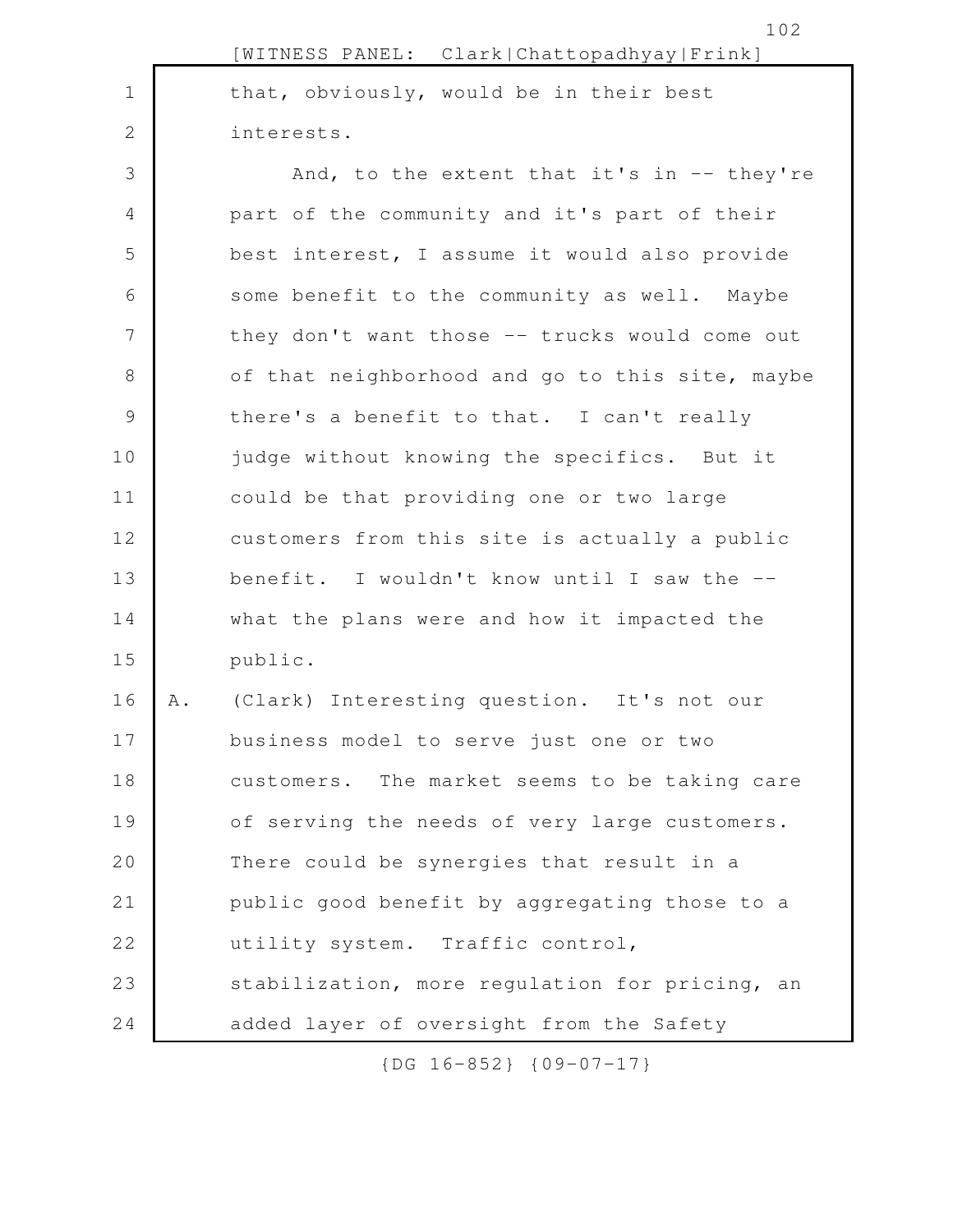|              |       | [WITNESS PANEL: Clark Chattopadhyay Frink]      |
|--------------|-------|-------------------------------------------------|
| $\mathbf 1$  |       | Division, energy efficiency programs, the       |
| $\mathbf{2}$ |       | ability to connect adjacent property owners or  |
| 3            |       | businesses.                                     |
| 4            |       | But, as an individual stand-alone,              |
| 5            |       | probably not our best business model.           |
| 6            |       | CMSR. BAILEY: Okay. Thank you.                  |
| 7            |       | CHAIRMAN HONIGBERG: Commissioner                |
| $8\,$        |       | Giaimo.                                         |
| 9            |       | CMSR. GIAIMO: Thank you.                        |
| 10           |       | BY CMSR. GIAIMO                                 |
| 11           | $Q$ . | So, Mr. Clark, picking up on the business model |
| 12           |       | that you talked about. Can you talk a little    |
| 13           |       | bit about what your business model looks like   |
| 14           |       | that you plan on? What we might see with        |
| 15           |       | respect to -- or, what the area might see with  |
| 16           |       | respect to marketing for Phase One and Phase    |
| 17           |       | Two?                                            |
| 18           | Α.    | (Clark) So, Phase One marketing would consist   |
| 19           |       | of the area closest to our facility site.       |
| 20           |       | That's mostly commercial, until you cross 89,   |
| 21           |       | and then get up into a residential area. So,    |
| 22           |       | those would be -- we would consider Phase One,  |
| 23           |       | and not Phase Two, as defined in the Settlement |
| 24           |       | Agreement, but the next build-out on there.     |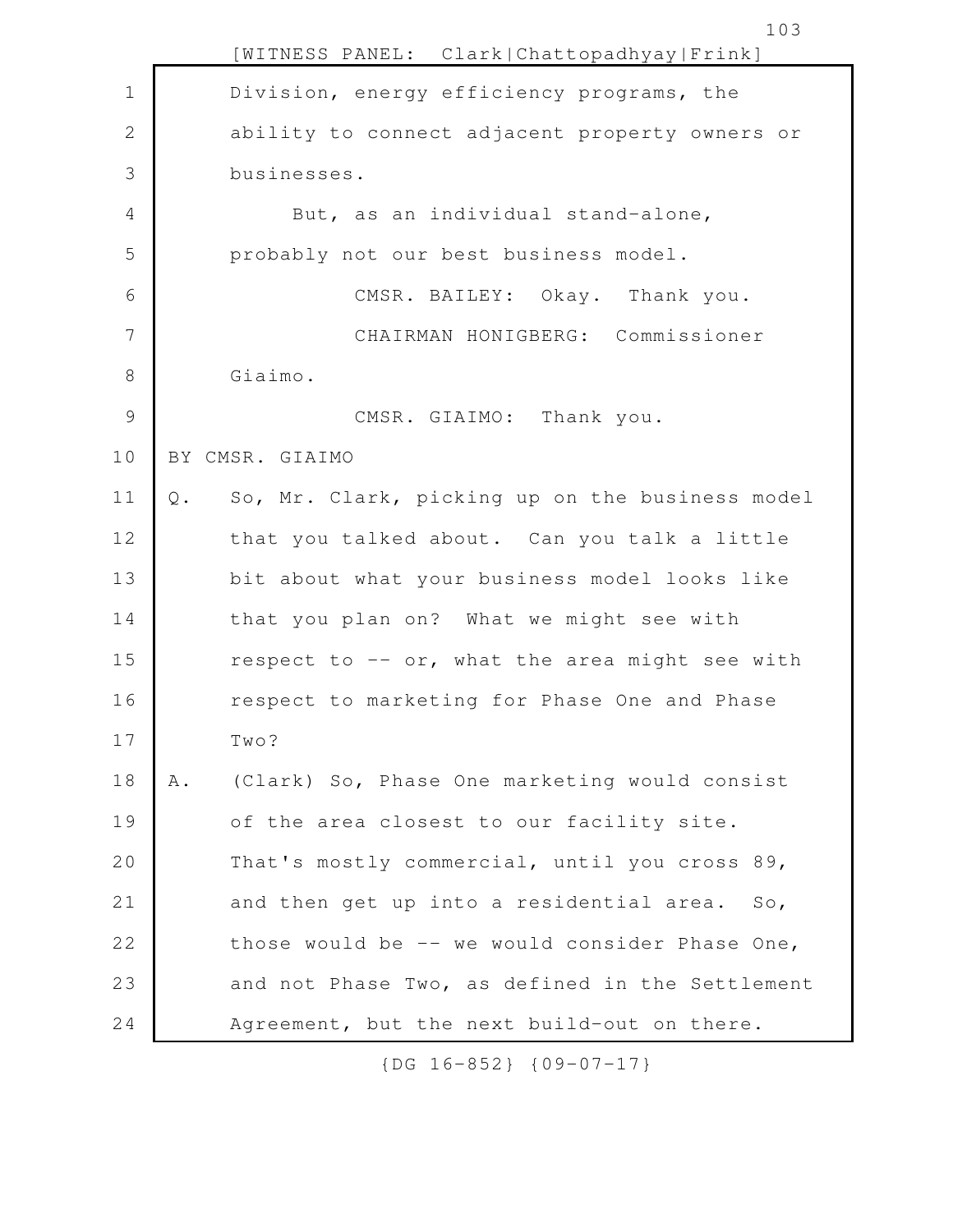|             |       | [WITNESS PANEL: Clark Chattopadhyay Frink]      |
|-------------|-------|-------------------------------------------------|
| $\mathbf 1$ |       | So, the marketing would consist of direct       |
| 2           |       | mailers and open houses, vendor trade shows,    |
| 3           |       | you know, where we could put on a presentation  |
| 4           |       | to actually present, once we're granted         |
| 5           |       | franchise rights, actually present a offer to   |
| 6           |       | customers, Service Line Agreements, benefits of |
| 7           |       | natural gas, efficiency programs, engage        |
| 8           |       | customers' interest that way.                   |
| 9           |       | We have a sales team of about 11 currently      |
| 10          |       | in New Hampshire, between gas and electricity,  |
| 11          |       | that would be working up in the area, and the   |
| 12          |       | Marketing group as well.                        |
| 13          | $Q$ . | So, is it safe to say that the vast majority of |
| 14          |       | the effort would be put, at least in the early  |
| 15          |       | stages, on commercial/industrial and large      |
| 16          |       | users closest to you?                           |
| 17          | Α.    | (Clark) It would be. And it would probably be   |
| 18          |       | the first year or two of the build.             |
| 19          | $Q$ . | Okay. Is there an inherent disconnect with      |
| 20          |       | respect to marketing to residential customers?  |
| 21          |       | And just so that, and maybe we can talk this    |
| 22          |       | through, it sounded like you said earlier that  |
| 23          |       | there's far more oil in the Upper Valley than   |
| 24          |       | propane?                                        |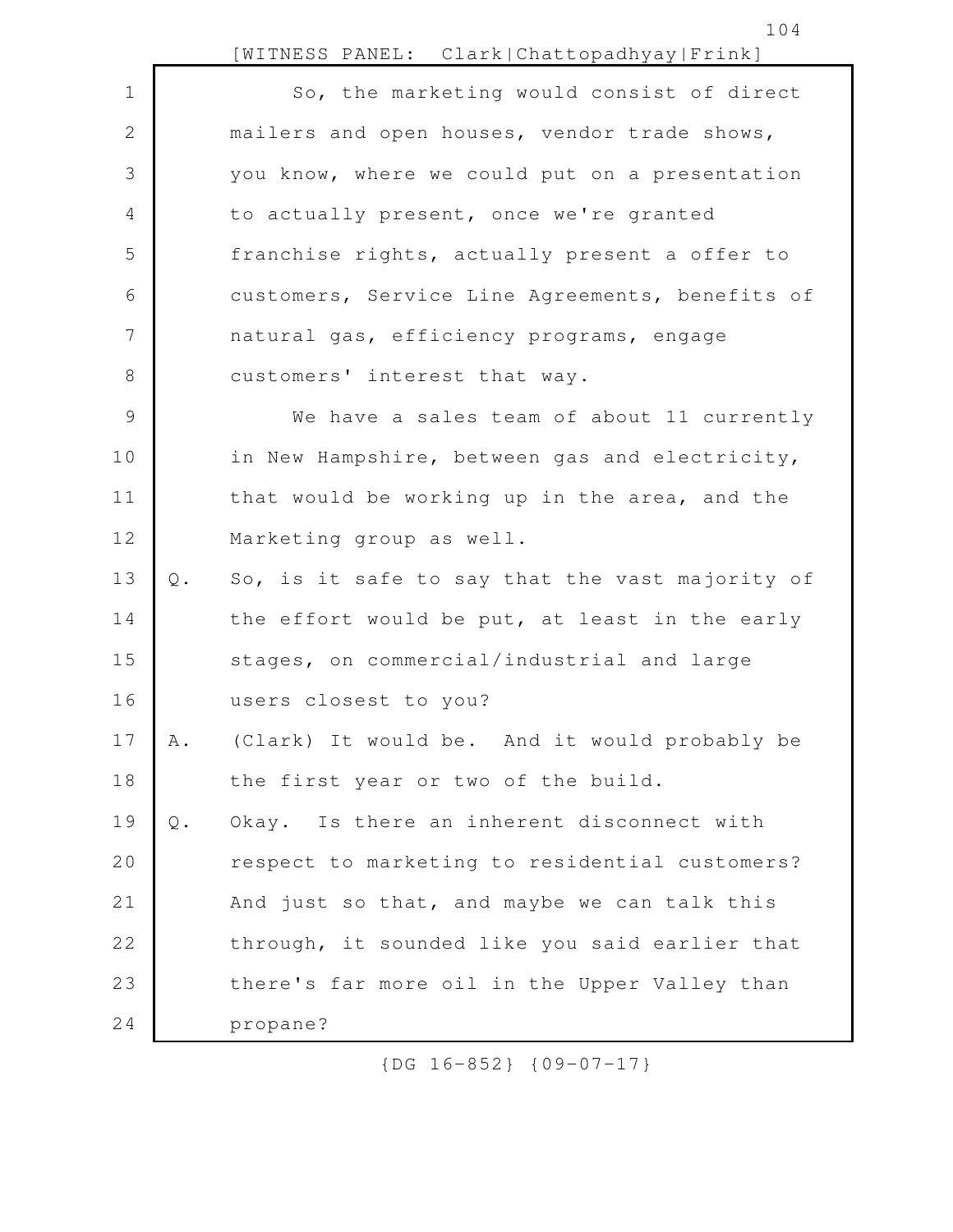|               |               | 105<br>[WITNESS PANEL: Clark Chattopadhyay Frink] |
|---------------|---------------|---------------------------------------------------|
| $\mathbf 1$   | A .           | (Clark) Correct. But similar to what we           |
| $\mathbf{2}$  |               | experience in our existing territories, so        |
| 3             |               | nothing --                                        |
| 4             | $Q$ .         | Okay.                                             |
| 5             | Α.            | (Clark) -- that we're not used to.                |
| 6             | $\mathbb Q$ . | But the conversion cost for oil, maybe you can    |
| 7             |               | talk a little bit about the conversion cost for   |
| 8             |               | oil versus propane, and if that is a hinderance   |
| $\mathcal{G}$ |               | to you marketing towards residential?             |
| 10            | Α.            | (Clark) You know, it can have an effect. I        |
| 11            |               | mean, it can have an effect. However, we've       |
| 12            |               | been in a period of low oil pricing for two to    |
| 13            |               | three years now, and we've had two or three       |
| 14            |               | years of our best growth numbers within our       |
| 15            |               | territories for conversions. What we find is,     |
| 16            |               | obviously, new construction is fairly easy,       |
| 17            |               | because it's a sunk cost anyways. Propane is      |
| 18            |               | very fast on the saturation rate uptick because   |
| 19            |               | of the conversion cost being so low.              |
| 20            |               | So, really, the customer base that is             |
| 21            |               | influenced is oil customers that have equipment   |
| 22            |               | that's less than five to seven, ten years old.    |
| 23            |               | So, once that becomes a sunk cost item, where     |
| 24            |               | it's, you know, 15, 18 years old, and they're     |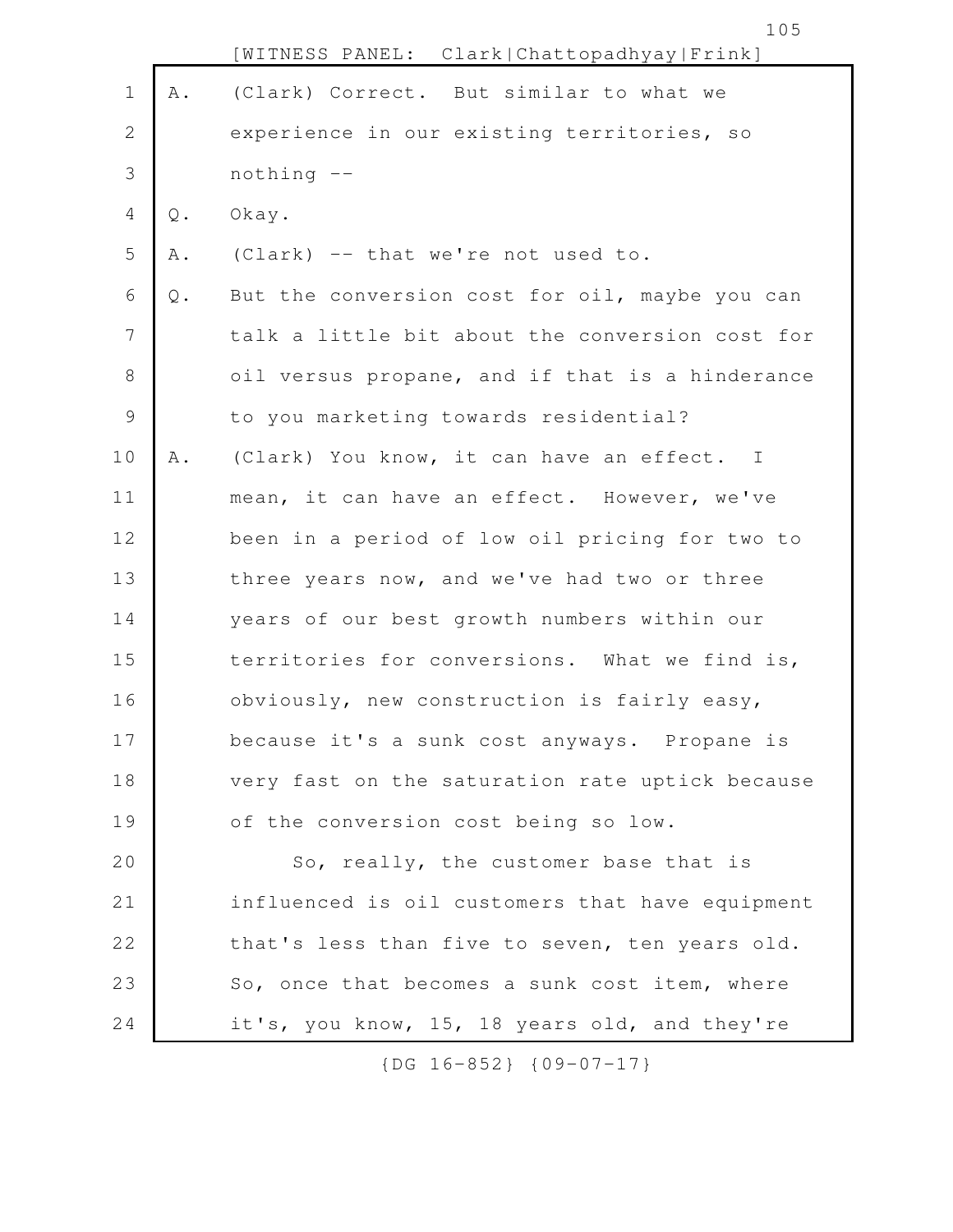|                |               | [WITNESS PANEL: Clark Chattopadhyay Frink]      |
|----------------|---------------|-------------------------------------------------|
| $\mathbf 1$    |               | looking to replace and upgrade, if gas is       |
| $\mathbf{2}$   |               | available in the street, predominantly the      |
| 3              |               | choice is to go gas at that point, because the  |
| 4              |               | conversion costs are very similar.              |
| 5              | $\mathbb Q$ . | Thank you. I guess the last thing, there was    |
| 6              |               | some confusion, and I think Commissioner Bailey |
| $\overline{7}$ |               | got to this, but I just want to reaffirm. What  |
| 8              |               | I think we heard was that, with respect to -- I |
| $\mathcal{G}$  |               | believe it was Joanna Sharf's comments, with    |
| 10             |               | respect to reporting, it sounds like there was  |
| 11             |               | a question of whether or not this would         |
| 12             |               | resemble Pelham or whether or not it would      |
| 13             |               | resemble Windham, or -- maybe what I think I    |
| 14             |               | heard the Company represent was that they would |
| 15             |               | be willing to do yearly reporting?              |
| 16             | Α.            | (Clark) We would. Similar to Pelham, we would   |
| 17             |               | provide Staff with the annual reports.          |
| 18             |               | CMSR. GIAIMO: Thanks.                           |
| 19             |               | CHAIRMAN HONIGBERG: Almost all of my            |
| 20             |               | questions have been asked.                      |
| 21             |               | BY CHAIRMAN HONIGBERG                           |
| 22             | $\mathbb Q$ . | Mr. Frink, with respect to the 50 percent       |
| 23             |               | numbers in the Agreement, I think what I heard  |
| 24             |               | you say a moment ago was that there would be a  |

106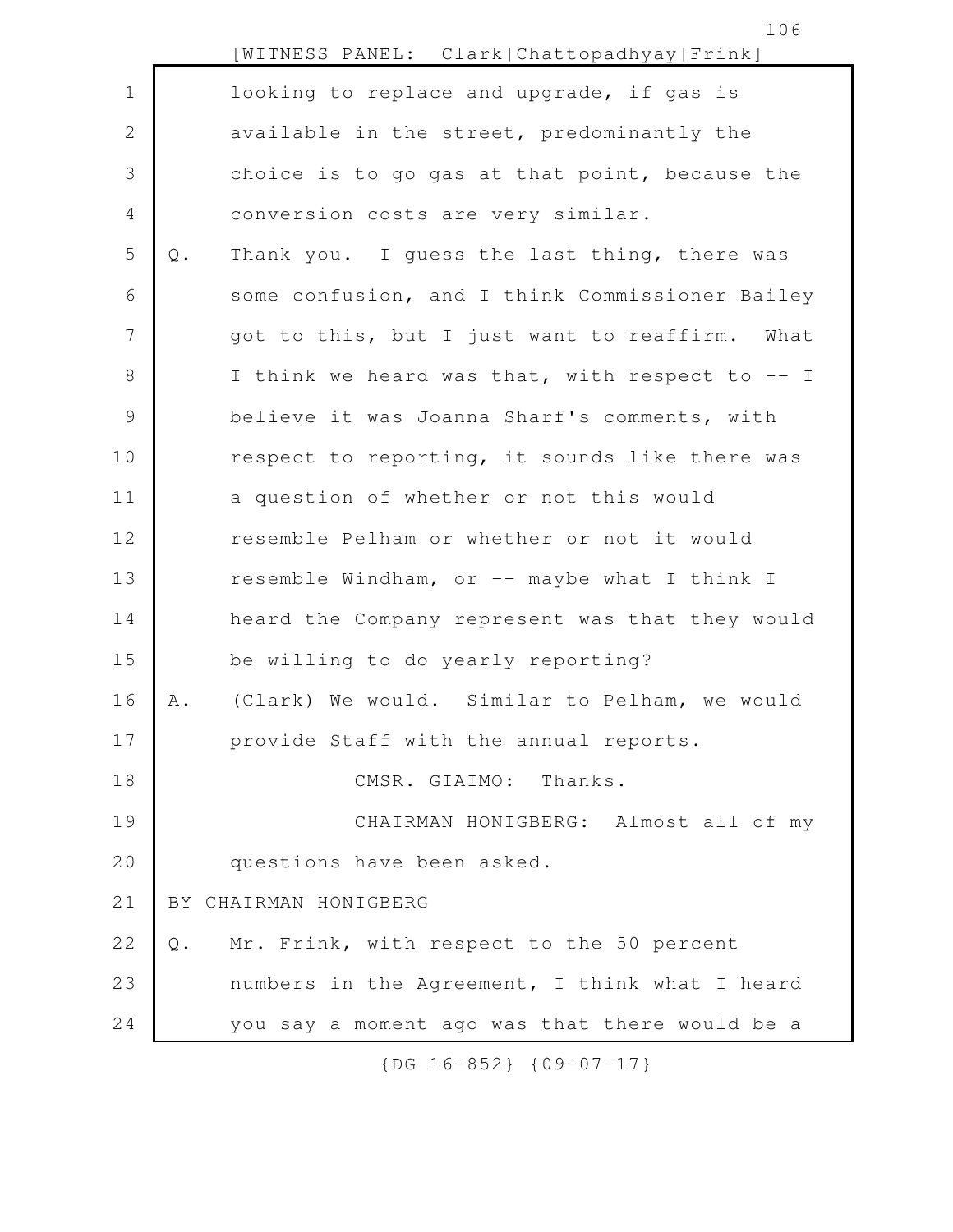|                |               | [WITNESS PANEL: Clark Chattopadhyay Frink]      |
|----------------|---------------|-------------------------------------------------|
| $1\,$          |               | filing that Staff would review and make a       |
| $\mathbf{2}$   |               | recommendation on. Did I hear that right?       |
| 3              | Α.            | (Frink) Under the Settlement, the Company is    |
| 4              |               | going to have to file a updated discounted cash |
| 5              |               | flow analysis that demonstrates the 50 percent. |
| 6              |               | And, at that point, Staff would file a          |
| $\overline{7}$ |               | recommendation.                                 |
| 8              | $\mathbb Q$ . | Okay. Can you describe for us, and in large     |
| 9              |               | measure for the members of the public, what a   |
| 10             |               | recommendation like that consists of? What do   |
| 11             |               | you do and how do you review it? What is your   |
| 12             |               | recommendation then look like? What form does   |
| 13             |               | it take?                                        |
| 14             | Α.            | (Frink) Well, first off, we look at what the    |
| 15             |               | costs were. So, again, at that point, we have   |
| 16             |               | a very good grasp as to what investment is      |
| 17             |               | being made. That's one of the reasons that we   |
| 18             |               | actually have two phases to it, because the     |
| 19             |               | initial investment is relatively small,         |
| 20             |               | especially as it pertains to the land. So, we   |
| 21             |               | look at all those costs. We may even have the   |
| 22             |               | auditors audit those costs, those investments.  |
| 23             |               | We'd look at the O&M costs that are associated  |
| 24             |               | with it, the depreciation, everything that goes |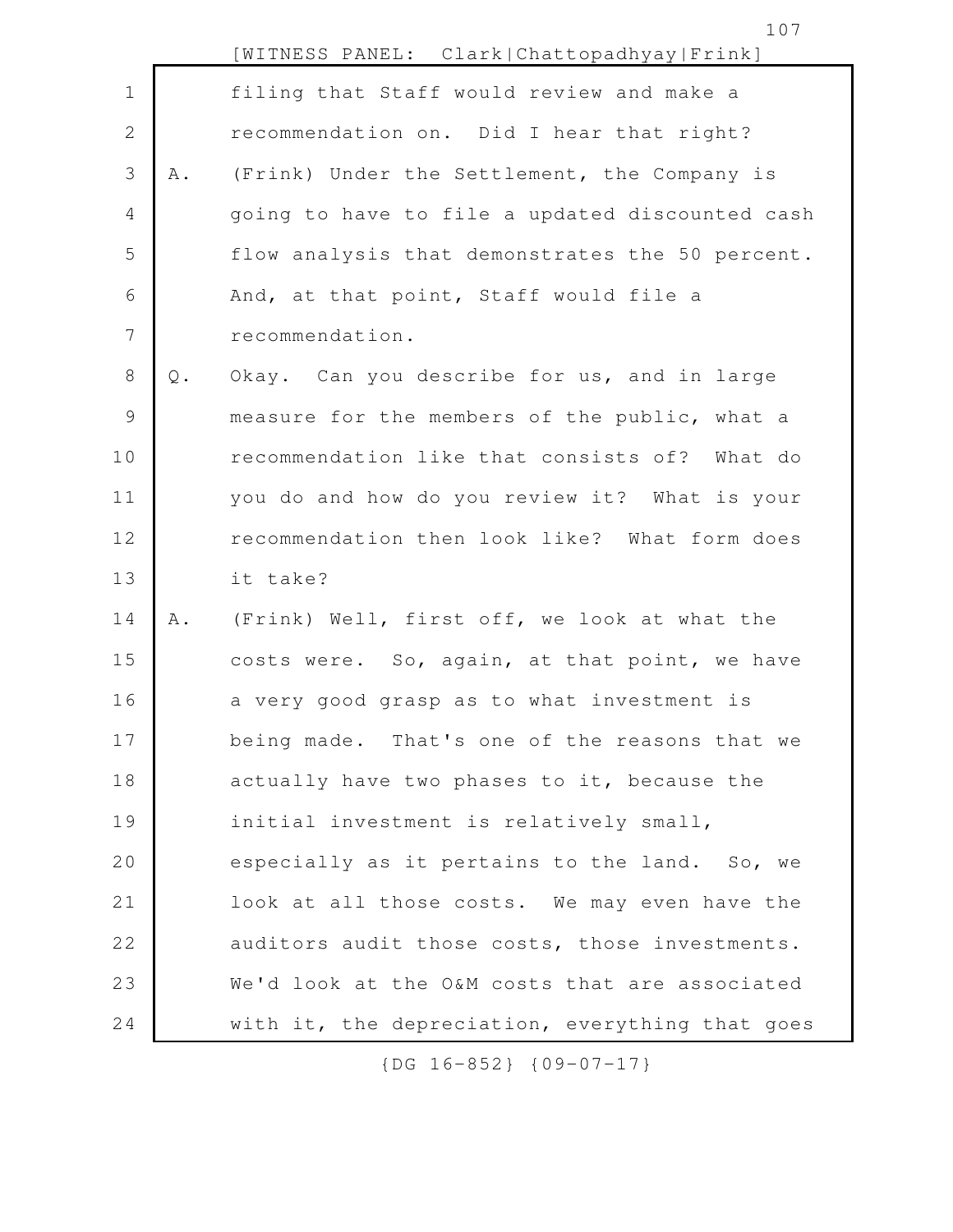|               |               | [WITNESS PANEL: Clark Chattopadhyay Frink]      |
|---------------|---------------|-------------------------------------------------|
| $\mathbf 1$   |               | into a typical rate base item and revenue       |
| $\mathbf{2}$  |               | requirement would be looked at.                 |
| 3             |               | And, then, we look at the commitments.          |
| 4             |               | Hopefully, there would be a special contract,   |
| 5             |               | that would be with a take-or-pay and a minimum, |
| 6             |               | you have to be on the system for X number of    |
| 7             |               | years. We'd look at the margins associated      |
| $\,8\,$       |               | with that, those revenues. For instance, if     |
| $\mathcal{G}$ |               | it's a special contract, it is something less   |
| 10            |               | than the margins that they get on a tariffed    |
| 11            |               | rate, then that would have to be taken into     |
| 12            |               | consideration, that would have less of an       |
| 13            |               | impact on meeting the revenue requirement       |
| 14            |               | commitment.                                     |
| 15            |               | So, all that will be looked at. Staff           |
| 16            |               | will file a recommendation, with a background   |
| 17            |               | as to what was submitted, what we did, what our |
| 18            |               | findings were, and the recommendation.          |
| 19            | $\mathsf Q$ . | And that's a written recommendation?            |
| 20            | A .           | (Frink) It would be a written recommendation.   |
| 21            | Q.            | And it would go into the docket, and it's       |
| 22            |               | essentially a public document, right?           |
| 23            | Α.            | (Frink) Yes, it would be filed in this docket.  |
| 24            | Q.            | You made a reference to "auditors" or "the      |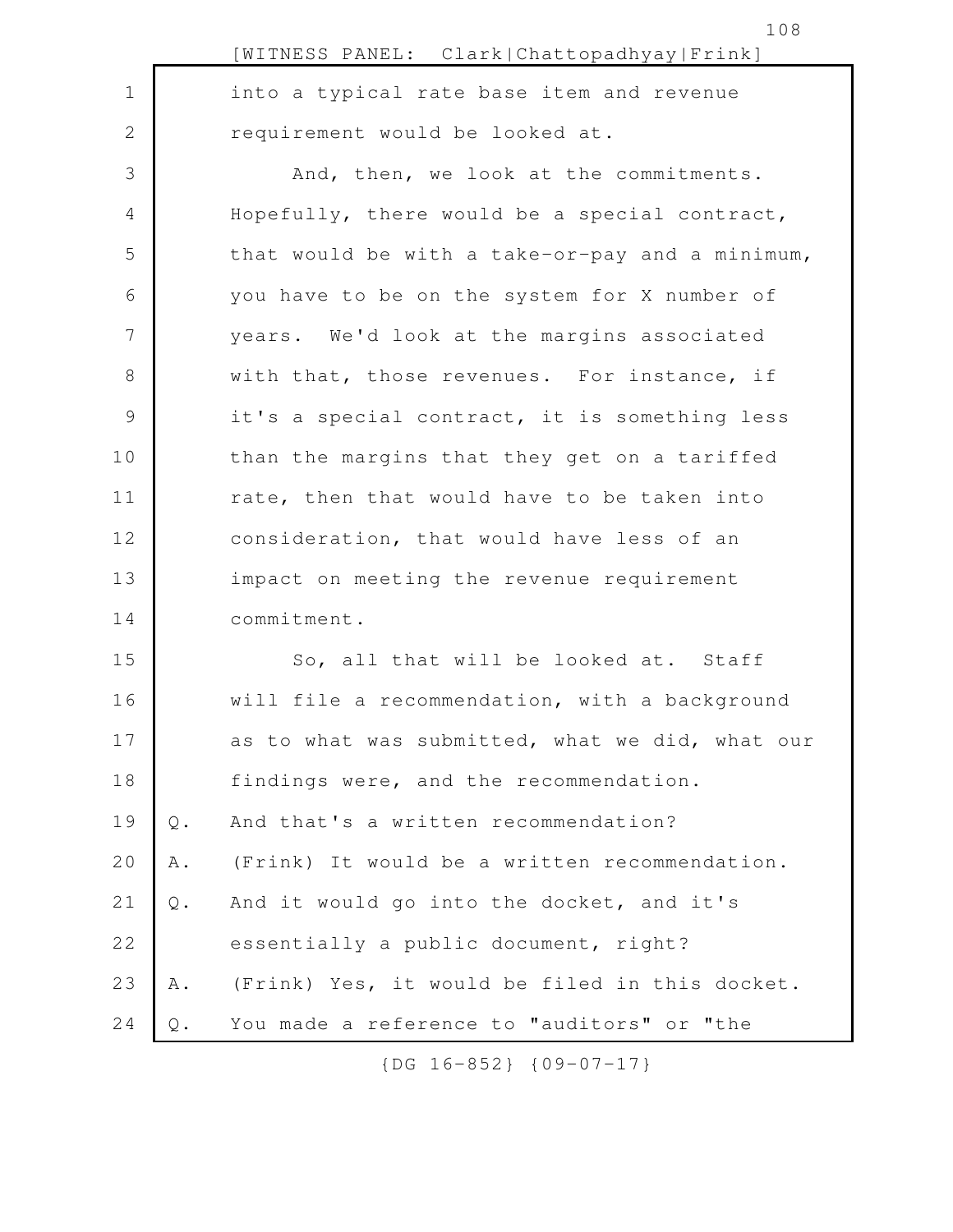|              |               | [WITNESS PANEL: Clark Chattopadhyay Frink]      |
|--------------|---------------|-------------------------------------------------|
| $\mathbf 1$  |               | numbers would be audited". Who would do that    |
| $\mathbf{2}$ |               | audit?                                          |
| 3            | Α.            | (Frink) The Commission Audit Staff. In rate     |
| 4            |               | cases and for the cost of gas, for many items   |
| 5            |               | that impact rates, they will do a $-$ - the     |
| 6            |               | Commission Audit Staff will do a full audit of  |
| 7            |               | the expenses and revenues.                      |
| $8\,$        | $\mathbb Q$ . | You've made -- there's been a lot of reference  |
| $\mathsf{S}$ |               | about "reducing the revenue requirement". Can   |
| 10           |               | you give a plain English explanation for folks  |
| 11           |               | what that means? What does it mean when the     |
| 12           |               | Company "reduces its revenue requirement"?      |
| 13           | Α.            | (Frink) Okay. So, basically, the Company puts   |
| 14           |               | in its plants, and it's going to cost a million |
| 15           |               | dollars for the land and \$2 million for the    |
| 16           |               | plant, and another \$2 million for the          |
| 17           |               | distribution system. So, you have a \$5 million |
| 18           |               | investment. You are allowed the opportunity to  |
| 19           |               | recover a fair and reasonable return. Whatever  |
| 20           |               | that is, for the sake of argument, we'll say    |
| 21           |               | 10 percent for this example, which is actually  |
| 22           |               | kind of high, but, anyway, they get a return on |
| 23           |               | that \$5 million. That investment also has a    |
| 24           |               | average service life. So, if it's a             |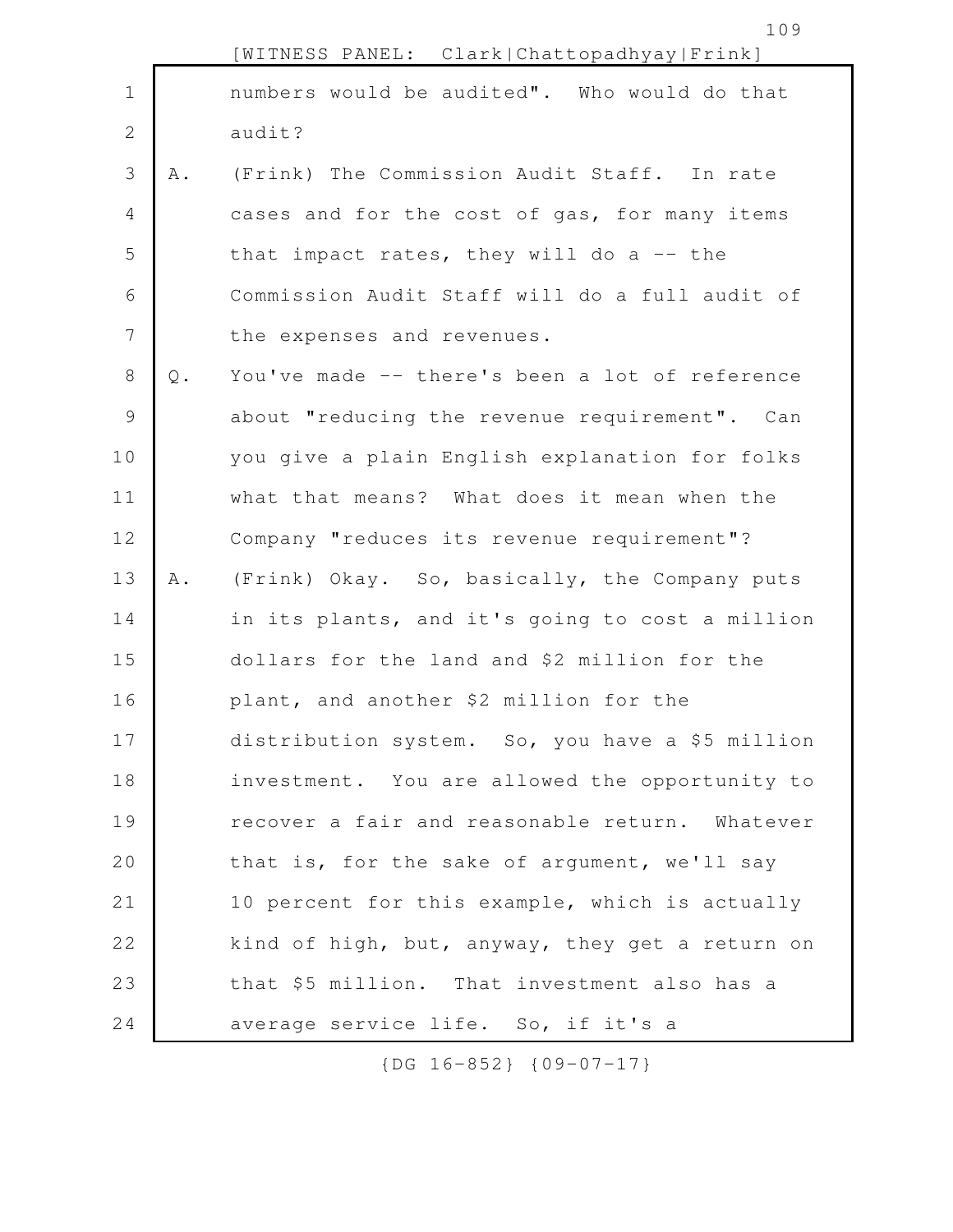|                | [WITNESS PANEL: Clark Chattopadhyay Frink]      |
|----------------|-------------------------------------------------|
| $\mathbf 1$    | distribution main, it could be 100 years, it    |
| $\overline{2}$ | could be 50 years. So, you'd say, okay, that    |
| 3              | \$5 million, on average, the average life for   |
| 4              | all these assets we'll say is 50 years, so now  |
| 5              | you have that expense that will be reflected in |
| 6              | there. You also have property taxes. You will   |
| $\overline{7}$ | calculate the property taxes associated with    |
| 8              | that. So, then, there's the operation and       |
| $\mathcal{G}$  | maintenance of that, of those pipes and that    |
| 10             | system that needs to be looked at and reviewed. |
| 11             | That's all part of the revenue                  |
| 12             | requirement. That's what the Company needs to   |
| 13             | recover. They recover their expenses to         |
| 14             | provide the service. They recover their         |
| 15             | investment through the depreciated plant, and   |
| 16             | they get a return on that investment. So,       |
| 17             | that's what the revenue requirement is. And     |
| 18             | that is what the target is.                     |
| 19             | Like I say, when they actually come in to       |
| 20             | prove the 50 percent, they will have a very     |
| 21             | good idea of where that route's going to go,    |
| 22             | the size of the mains, the permitting costs,    |
| 23             | the engineering, what the contractor who puts   |
| 24             | in the pipes will actually be charging them.    |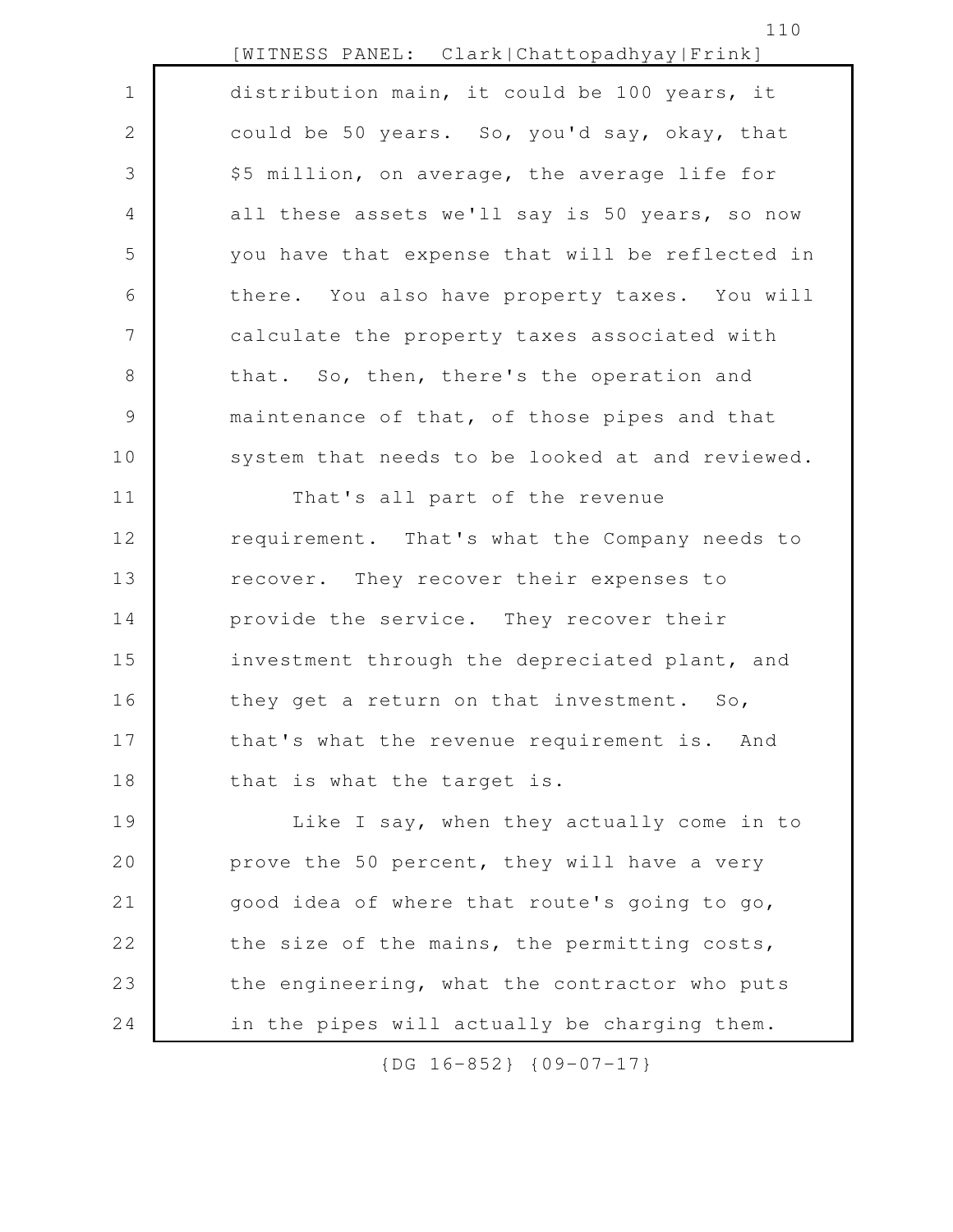|                |       | [WITNESS PANEL: Clark Chattopadhyay Frink]      |
|----------------|-------|-------------------------------------------------|
| $\mathbf 1$    |       | All that will be known at that point in time or |
| $\mathbf{2}$   |       | very well known, and that will determine the    |
| 3              |       | revenue requirement.                            |
| $\overline{4}$ | $Q$ . | And, so, then, the risk sharing that if, over   |
| 5              |       | time, they're not getting -- receiving the      |
| 6              |       | revenue that they expected, reducing the        |
| $\overline{7}$ |       | revenue requirement has what effect on the      |
| $8\,$          |       | Company?                                        |
| $\mathcal{G}$  | Α.    | (Frink) Okay. So, we gave an example of they    |
| 10             |       | don't earn -- well, first off, talking about a  |
| 11             |       | discounted cash flow analysis, go back to that. |
| 12             |       | Typically, in a large expansion, you're looking |
| 13             |       | for a ten-year payback. Historically, the       |
| 14             |       | Commission has approved projects with a         |
| 15             |       | ten-year payback. That doesn't mean the         |
| 16             |       | Company actually earns a positive return in     |
| 17             |       | year one, because typically they don't. What    |
| 18             |       | it means is, over the course of ten years, the  |
| 19             |       | net present value will exceed zero. Meaning     |
| 20             |       | that, okay, we expect to grow the system        |
| 21             |       | throughout the years, the big investment is up  |
| 22             |       | front on the capital costs. But, as that        |
| 23             |       | starts to depreciate, and as we add more        |
| 24             |       | customers, we'll make more money in year ten,   |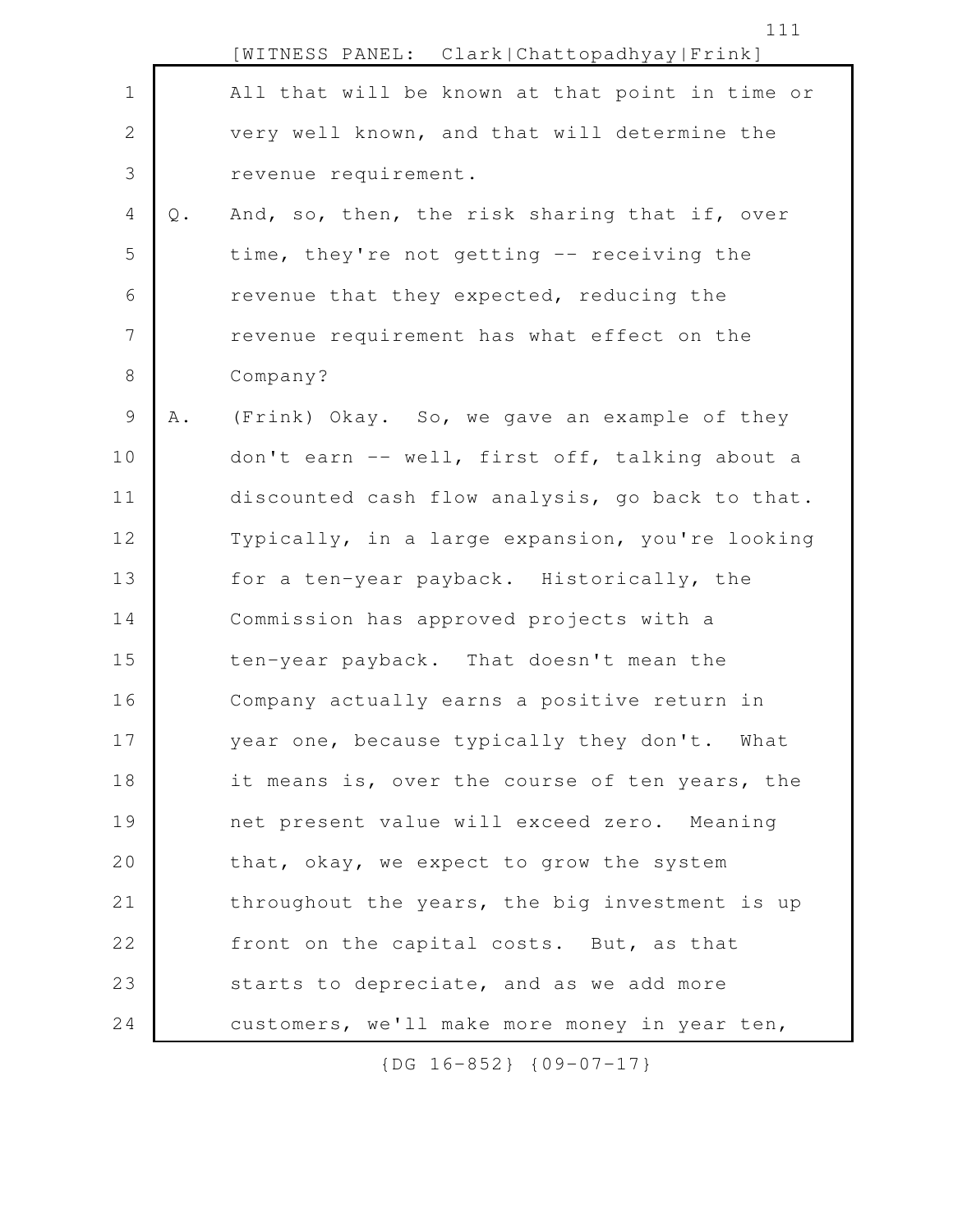obviously, than in year one.

1

So, that's -- this risk sharing simply says, okay, we know you're not going to make as much in year one as you are in years two, three, four, five. So, we're looking out over, when you come in for a rate, the next three years, this is what, based on the revenues that you're getting from the customers you actually signed up and what your actual costs were, now that you've got rates, this is what, you know, we expect you will, on average, get over the next three years. So, that's what this exercise is all about. 2 3 4 5 6 7 8 9 10 11 12 13

I would also like to point out that this risk sharing does not offer a direct reward to the Company, in that, in the example Mr. Clark used, we expected 500,000, we got 250. Well, expecting 500,000, maybe they make 750,000, or a million dollars. In that case, the Company doesn't get to keep half of that. That all goes back to ratepayers. So, it's not a unilateral "the Company wins", it protects customers/ratepayers. The Company does benefit, obviously, if it's more profitable 14 15 16 17 18 19 20 21 22 23 24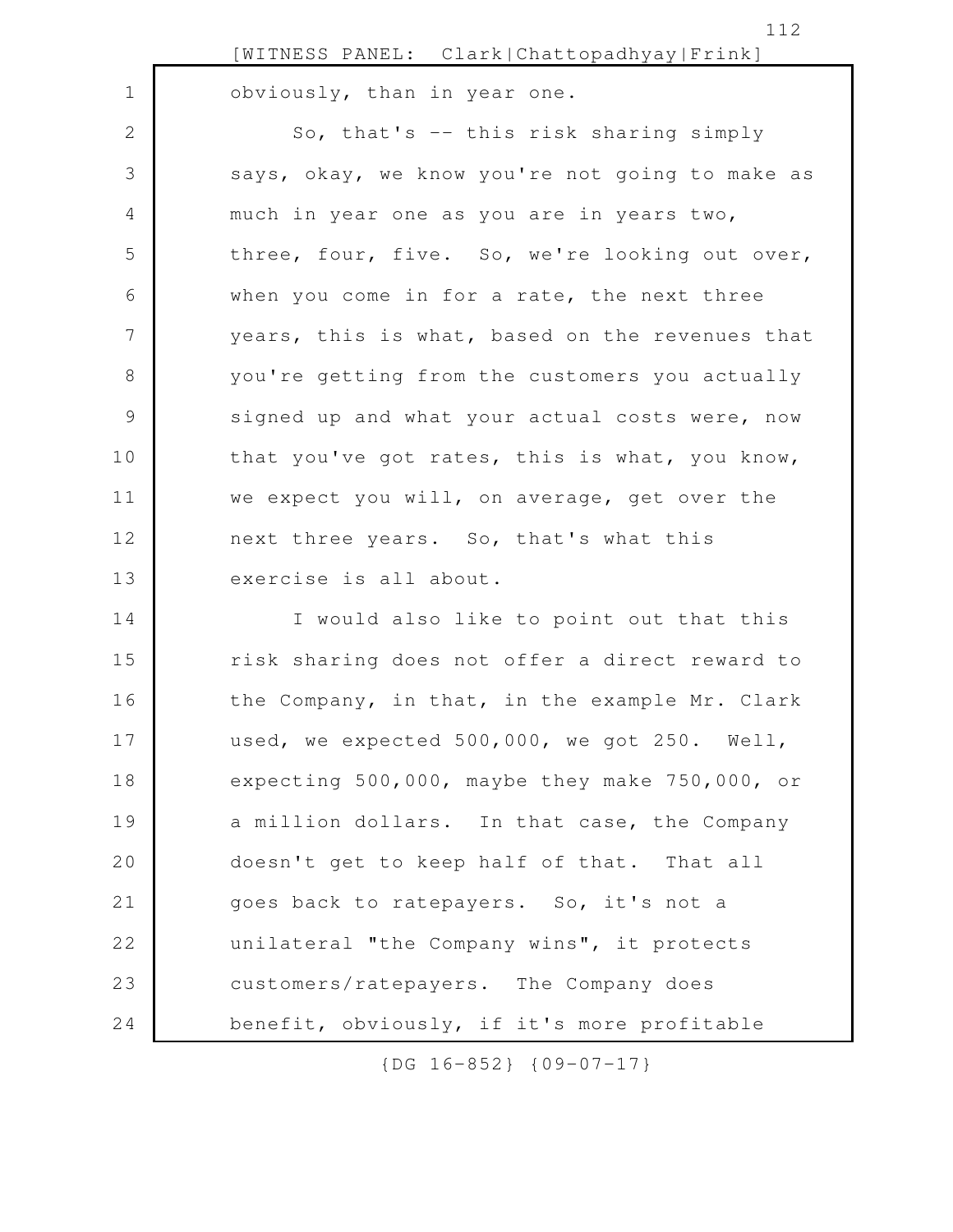|                |               | [WITNESS PANEL: Clark Chattopadhyay Frink]     |
|----------------|---------------|------------------------------------------------|
| $\mathbf 1$    |               | than not, and they earn on that more than they |
| $\mathbf{2}$   |               | would otherwise.                               |
| 3              | Q.            | But, when they reduce their revenue            |
| 4              |               | requirement, the Company makes less money,     |
| 5              |               | bottom line?                                   |
| 6              | Α.            | (Frink) Absolutely.                            |
| $\overline{7}$ | $\mathbb Q$ . | I think this was discussed maybe at the        |
| 8              |               | prehearing conference, but is this project --  |
| $\mathcal{G}$  |               | this project is small enough, if it were fully |
| 10             |               | built out, it would be below the Site          |
| 11             |               | Evaluation Committee threshold, correct?       |
| 12             | Α.            | (Clark) Correct.                               |
| 13             |               | CHAIRMAN HONIGBERG: And I think                |
| 14             |               | those were all my questions.                   |
| 15             |               | Mr. Sheehan, Mr. Speidel, Mr.                  |
| 16             |               | Buckley, do you have any further questions,    |
| 17             |               | redirect for your witnesses?                   |
| 18             |               | MR. SHEEHAN: I just want to make one           |
| 19             |               | clarification point, if I could.               |
| 20             |               | REDIRECT EXAMINATION                           |
| 21             |               | BY MR. SHEEHAN                                 |
| 22             | Q.            | Mr. Clark, when you were reviewing the         |
| 23             |               | illustration with Commissioner Bailey and the  |
| 24             |               | numbers on there, is it correct that those are |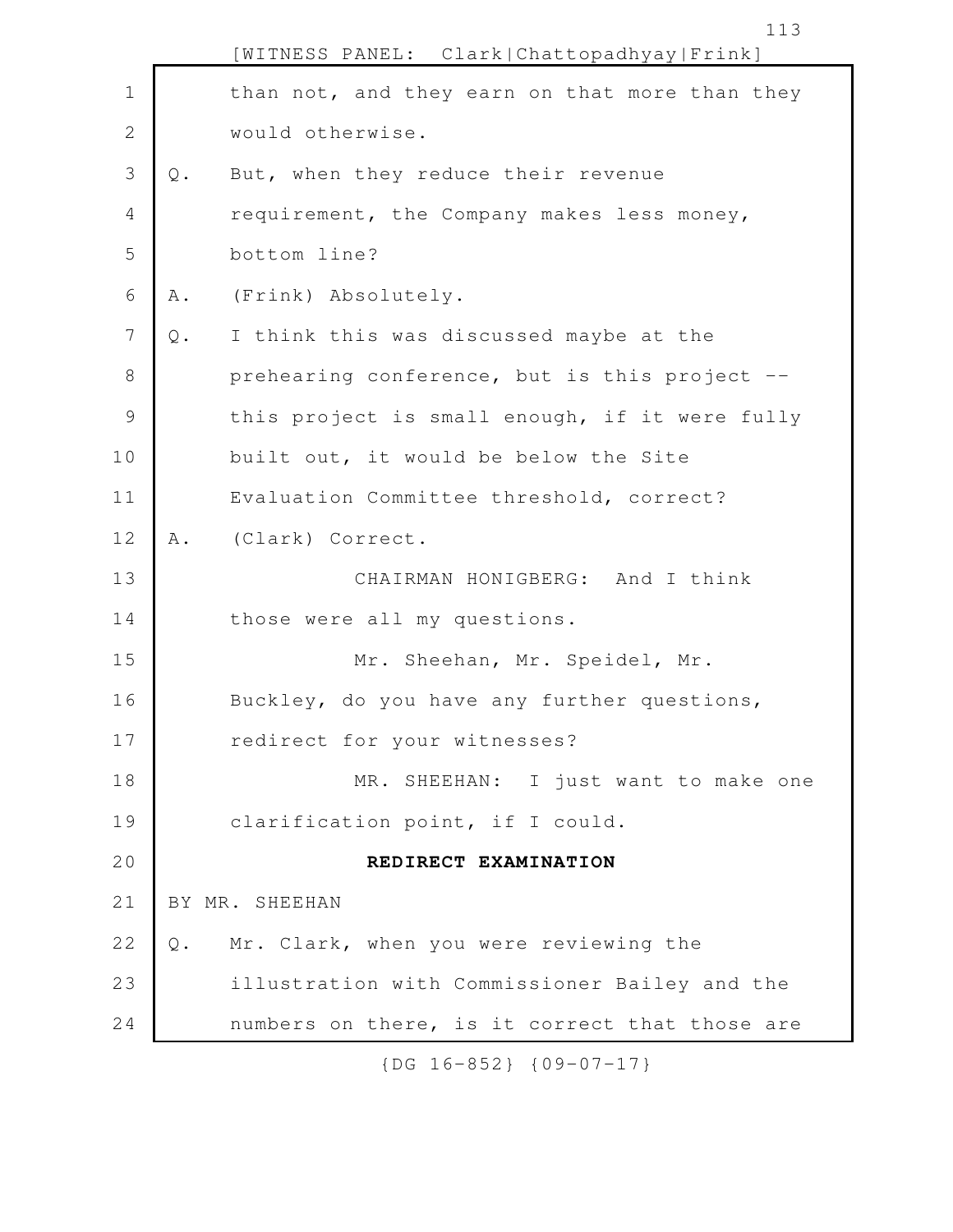[WITNESS PANEL: Clark|Chattopadhyay|Frink] not actual projections of what we think things will cost, it's simply an illustration of what would happen if we were under or over? A. (Clark) That's correct. Q. Okay. So, these numbers themselves, as I think Mr. Frink or Dr. Chattopadhyay said, are just to see how the calculation works? A. (Clark) It was to review the mechanism. MR. SHEEHAN: Okay. That's all I had. CMSR. GIAIMO: I have a question on that. BY CMSR. GIAIMO Q. That I thought I heard you say they're relatively indicative? A. (Clark) As part of our DCF analysis, those numbers were pulled off of a spreadsheet, but they are not exactly up-to-date. CHAIRMAN HONIGBERG: Mr. Buckley, do you have any further questions for the panel? MR. BUCKLEY: Just two quick clarifying questions for Dr. Chattopadhyay. BY MR. BUCKLEY Q. Dr. Chattopadhyay, in a question to you on 1 2 3 4 5 6 7 8 9 10 11 12 13 14 15 16 17 18 19 20 21 22 23 24

114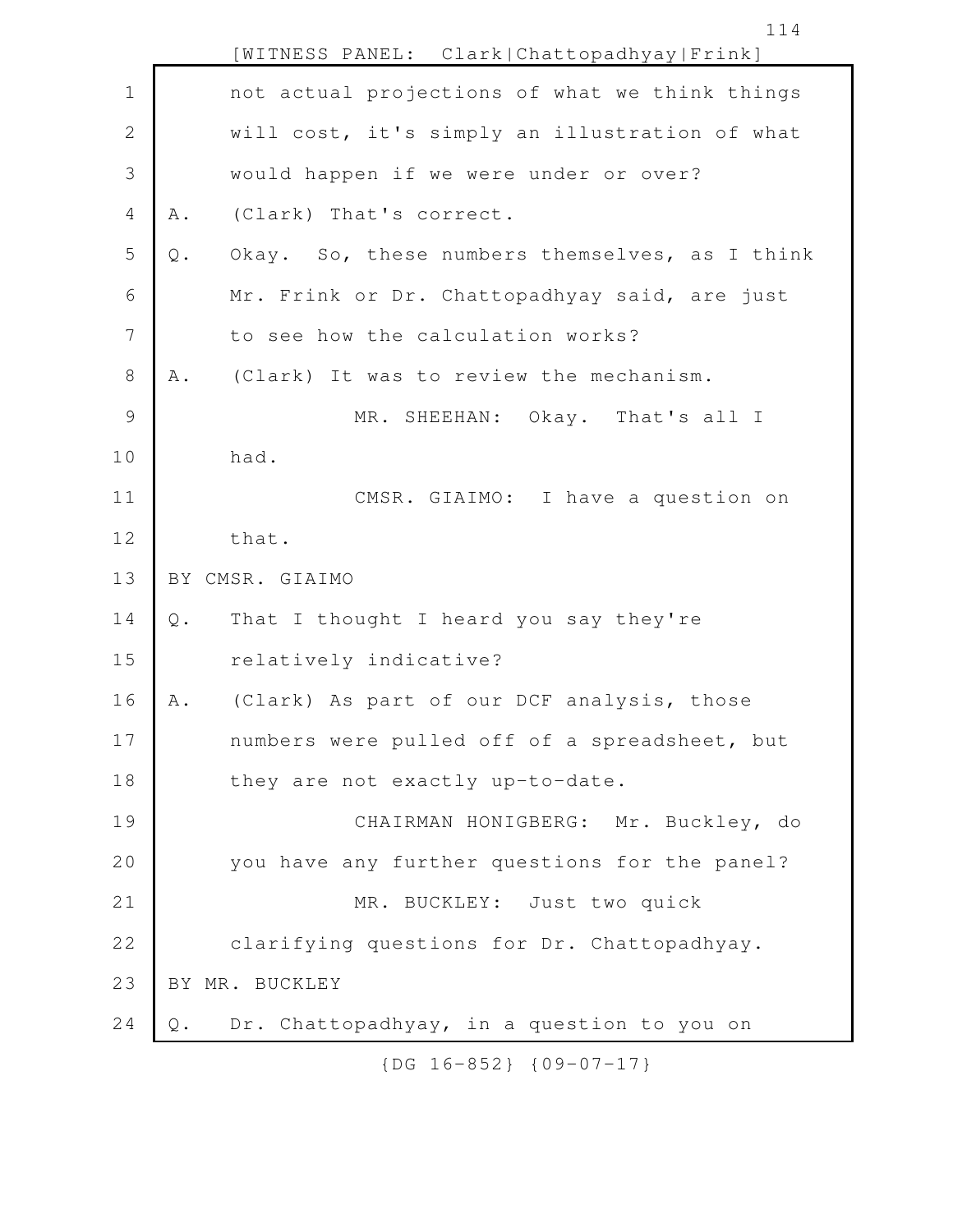|              |               | [WITNESS PANEL: Clark Chattopadhyay Frink]      |
|--------------|---------------|-------------------------------------------------|
| $\mathbf 1$  |               | direct, I referenced the Settlement Agreement   |
| $\mathbf{2}$ |               | and used the phrase "annual reporting           |
| 3            |               | requirements", when perhaps at the time a more  |
| 4            |               | appropriate phrasing, as suggested by           |
| 5            |               | Commissioner Bailey and Councilor Below's       |
| 6            |               | questions, and then actually Commissioner       |
| 7            |               | Giaimo's questions, would have referred to the  |
| 8            |               | "DCF analysis requirements". In this context,   |
| 9            |               | would you agree with Mr. Frink's response to    |
| 10           |               | Councilor Below's question on that topic?       |
| 11           | Α.            | (Chattopadhyay) Yes. I do.                      |
| 12           | $\mathbb Q$ . | And, in light of Mr. Clark's response to        |
| 13           |               | Commissioner Bailey's question, about whether   |
| 14           |               | the Company would object to reporting           |
| 15           |               | requirements, would you agree that nothing in   |
| 16           |               | this Agreement precludes such a requirement?    |
| 17           | Α.            | (Chattopadhyay) I do.                           |
| 18           | $\mathsf Q$ . | But that it's not currently included within the |
| 19           |               | Agreement?                                      |
| 20           | Α.            | (Chattopadhyay) Correct.                        |
| 21           | $\mathbb Q$ . | All right. And one more question. Does          |
| 22           |               | anything under the Settlement Agreement         |
| 23           |               | preclude a normal prudence review of any        |
| 24           |               | investments made under the potential            |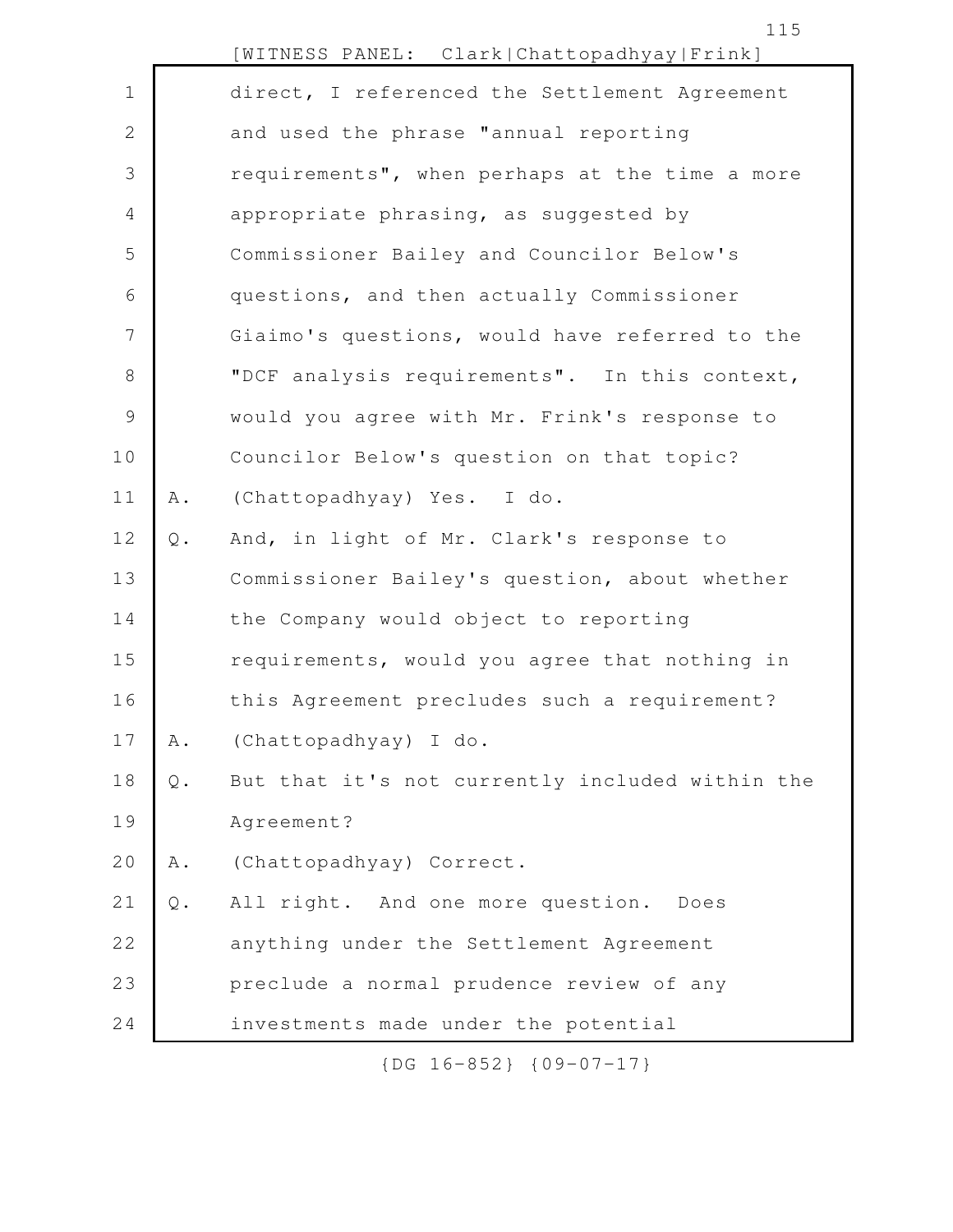[WITNESS PANEL: Clark|Chattopadhyay|Frink] Hanover/Lebanon franchise? A. (Chattopadhyay) No. They are still subjected to a prudency review. MR. BUCKLEY: That's it. WITNESS CHATTOPADHYAY: Sorry. MR. BUCKLEY: Thank you, Mr. Chattopadhyay. WITNESS CHATTOPADHYAY: Yes. CHAIRMAN HONIGBERG: Mr. Speidel? MR. SPEIDEL: No questions. Thank you. CHAIRMAN HONIGBERG: All right. I think then we're done with this panel. Let's go off the record for a second. *[Brief off-the-record discussion ensued.]* CHAIRMAN HONIGBERG: I think Ms. Griffin we decided would go next. (Whereupon *Julia Griffin* was duly sworn by the Court Reporter.) CHAIRMAN HONIGBERG: Mr. Below. MR. BELOW: Thank you. BY MR. BELOW 1 2 3 4 5 6 7 8 9 10 11 12 13 14 15 16 17 18 19 20 21 22 23 24

116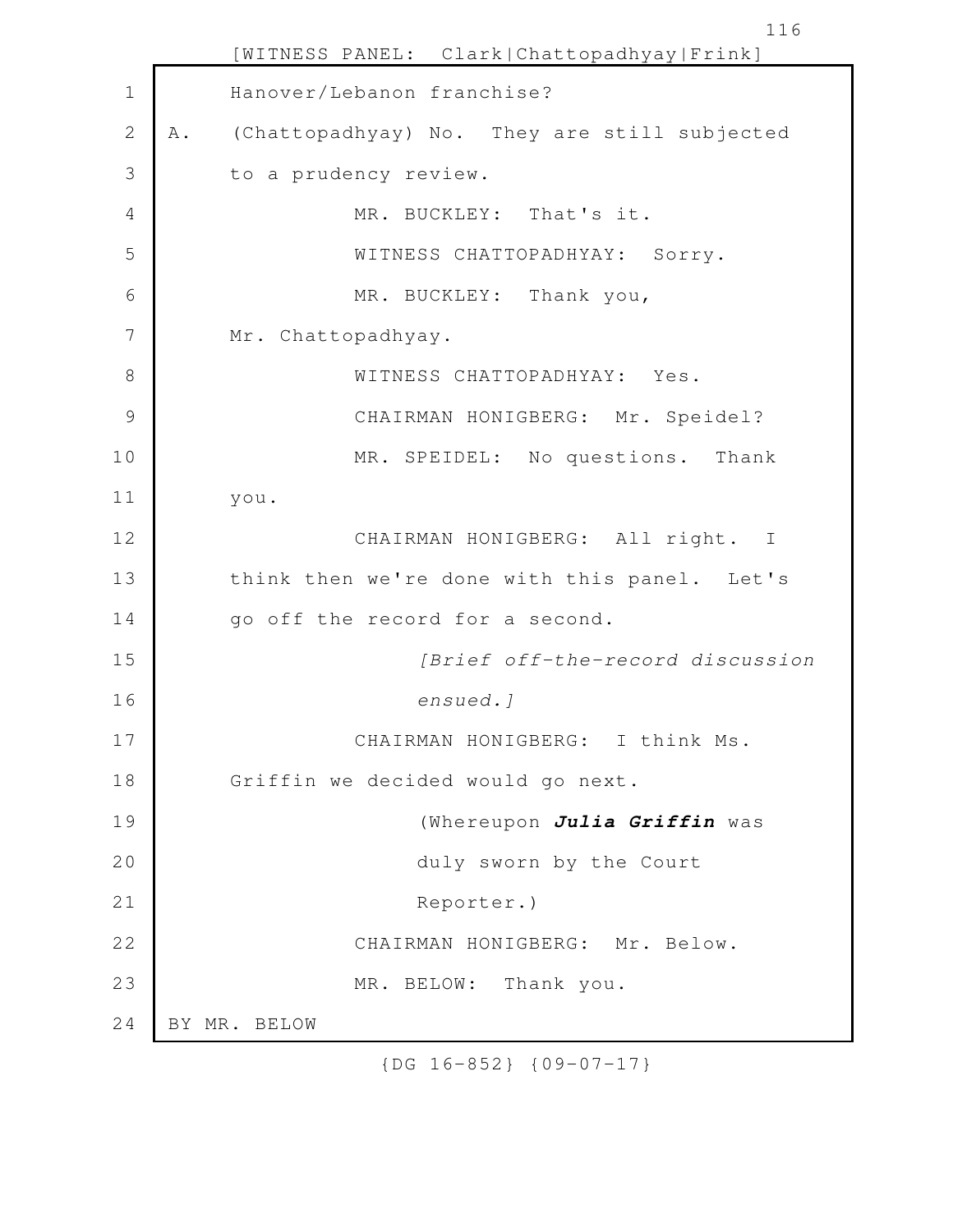[WITNESS: Griffin]

| $\mathbf 1$    | $\mathbb Q$ . | Ms. Griffin, could you please state your name, |
|----------------|---------------|------------------------------------------------|
|                |               |                                                |
| $\mathbf{2}$   |               | address, and occupation for the record.        |
| 3              | Α.            | Julia Griffin, 41 South Main Street, Hanover,  |
| $\overline{4}$ |               | New Hampshire, Town Manager for the Town of    |
| 5              |               | Hanover.                                       |
| 6              | Q.            | And did you file prefiled testimony in this    |
| $\overline{7}$ |               | docket?                                        |
| $\,8\,$        | Α.            | I did.                                         |
| $\mathsf 9$    | $\mathbb Q$ . | And do you have any corrections to that        |
| 10             |               | testimony?                                     |
| 11             | Α.            | No, I do not.                                  |
| 12             | $\mathbb Q$ . | If you were asked the same questions today,    |
| 13             |               | would you have the same responses?             |
| 14             | Α.            | Yes.                                           |
| 15             |               | MR. BELOW: And could we have that              |
| 16             |               | marked as an exhibit or --                     |
| 17             |               | CHAIRMAN HONIGBERG: It's going to be           |
| 18             |               | "7", right? It's going to be "Exhibit 7".      |
| 19             |               | MR. BELOW: Okay.                               |
| 20             |               | (The document, as described, was               |
| 21             |               | herewith marked as Exhibit 7 for               |
| 22             |               | identification.)                               |
| 23             |               | BY MR. BELOW                                   |
| 24             | Q.            | And I have a document here, I think you have a |
|                |               | $\{DG\ 16-852\}$ $\{09-07-17\}$                |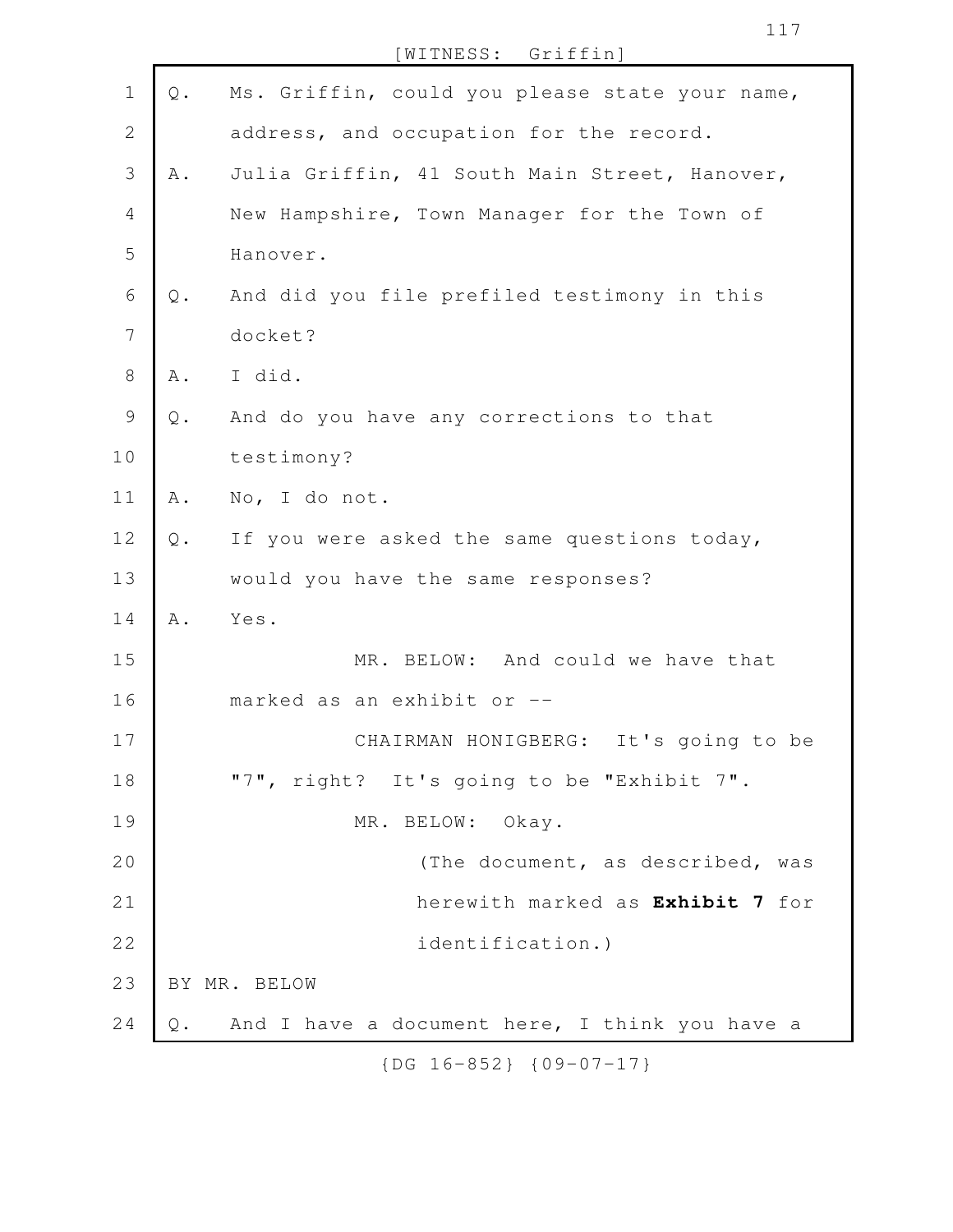[WITNESS: Griffin] copy of it, and Mr. Brooks is going to help hand those out. Could you identify what this document is? A. This is a letter dated July 11th, addressed to Debra Howland, Executive Director of the PUC, signed by Richard G. Mills, who is Executive Vice President of Dartmouth College. And it relates to their natural gas inclinations. MR. BELOW: Could we have that marked as an exhibit? MR. SPEIDEL: There is a couple of unusual features about this letter. It has a date of July the 11th. But the first time it came across the desk of at least Staff was this week, in September. It came in as a public comment in September. CHAIRMAN HONIGBERG: In July, you mean, or in September? MR. SPEIDEL: In September. CHAIRMAN HONIGBERG: Yes. I know it came -- we saw it this week for the first time. MR. SPEIDEL: Right. And it has the date "July the 11th", and it allegedly is being addressed to Director Howland. So, there's 1 2 3 4 5 6 7 8 9 10 11 12 13 14 15 16 17 18 19 20 21 22 23 24

{DG 16-852} {09-07-17}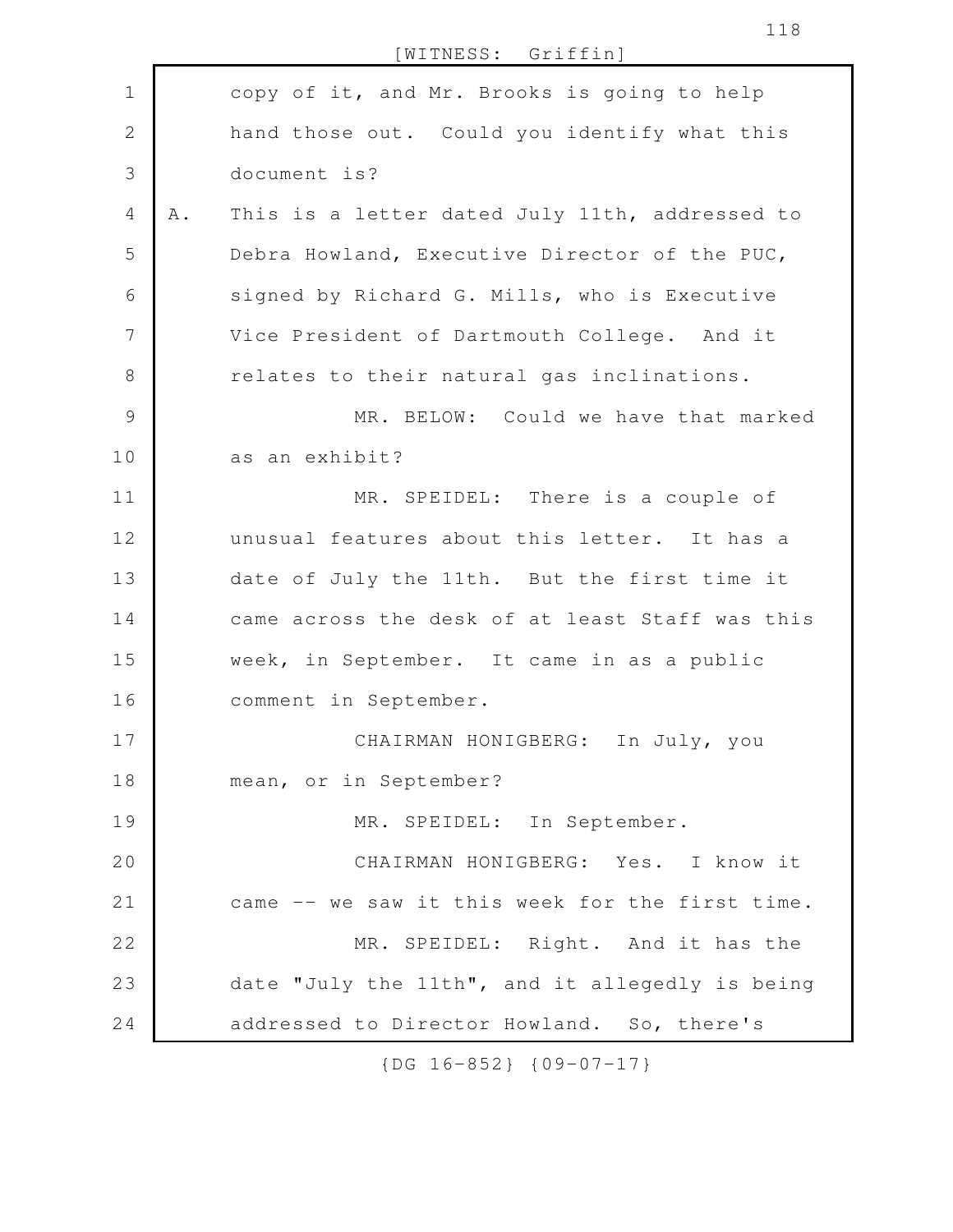[WITNESS: Griffin] something -- CHAIRMAN HONIGBERG: Well, wait a minute. Let's not -- the date may be irrelevant. MR. SPEIDEL: Well, I'm just curious about the timing of the preparation of the document. CHAIRMAN HONIGBERG: Well, maybe Mr. Below will ask some questions and allow Ms. Griffin to clarify what's going on with this exhibit. It is being marked as "Exhibit 8". (The document, as described, was herewith marked as **Exhibit 8** for identification.) MR. BELOW: Okay. Thank you. BY MR. BELOW Q. Could you read the last two sentences of the first paragraph of the letter. CHAIRMAN HONIGBERG: Is it really necessary that she read the letter into the record? MR. BELOW: Okay. CHAIRMAN HONIGBERG: It's an exhibit. 1 2 3 4 5 6 7 8 9 10 11 12 13 14 15 16 17 18 19 20 21 22 23 24

{DG 16-852} {09-07-17}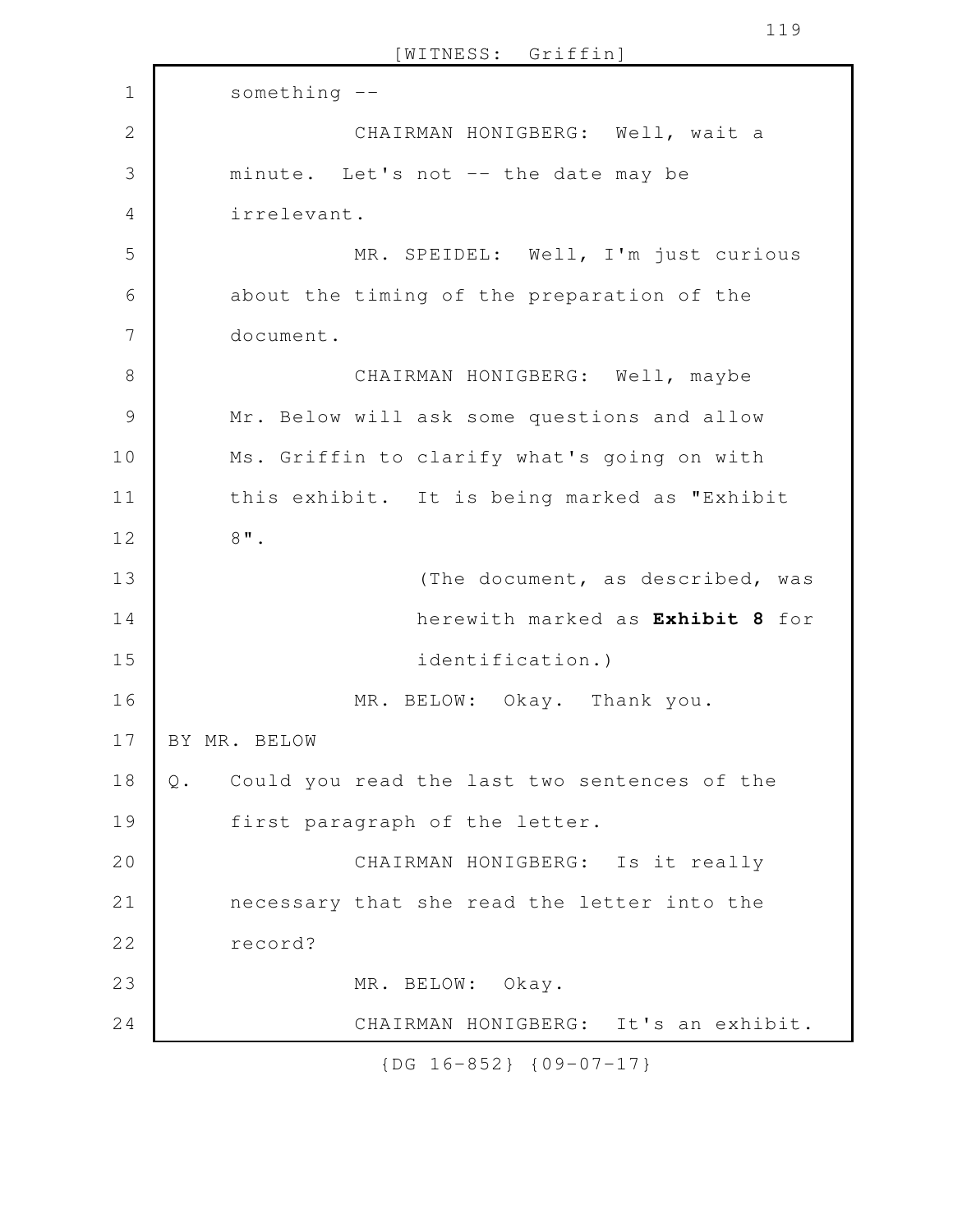|                |               | [WITNESS: Griffin]                             |
|----------------|---------------|------------------------------------------------|
| $\mathbf 1$    |               | Let's find out about the providence of this    |
| $\overline{2}$ |               | letter, okay.                                  |
| 3              |               | MR. BELOW: Okay.                               |
| 4              |               | BY MR. BELOW                                   |
| 5              | $\mathbb Q$ . | Ms. Griffin, could you explain the origin of   |
| 6              |               | this letter and what you see the significance  |
| $\overline{7}$ |               | of it as?                                      |
| 8              | Α.            | Hanover and Dartmouth are working closely      |
| $\mathsf 9$    |               | together on a number of energy efficiency      |
| 10             |               | projects. Dartmouth has been working closely   |
| 11             |               | with Hanover on replacing its steam heating    |
| 12             |               | facility, which runs on Number 6 fuel, with a  |
| 13             |               | biomass hot water heating facility for the     |
| 14             |               | entire campus. And, because of that            |
| 15             |               | commitment, on Dartmouth's part, and the Board |
| 16             |               | of Trustees' vote to fund that work, and       |
| 17             |               | because of the report generated by faculty and |
| 18             |               | staff and trustees that was released on Earth  |
| 19             |               | Day this year, April, the College has taken an |
| 20             |               | official position and wanted to communicate    |
| 21             |               | that, that they have no interest in procuring  |
| 22             |               | natural gas through a pipeline project for     |
| 23             |               | purposes of serving the campus facilities.     |
| 24             |               | CHAIRMAN HONIGBERG: Okay. That's               |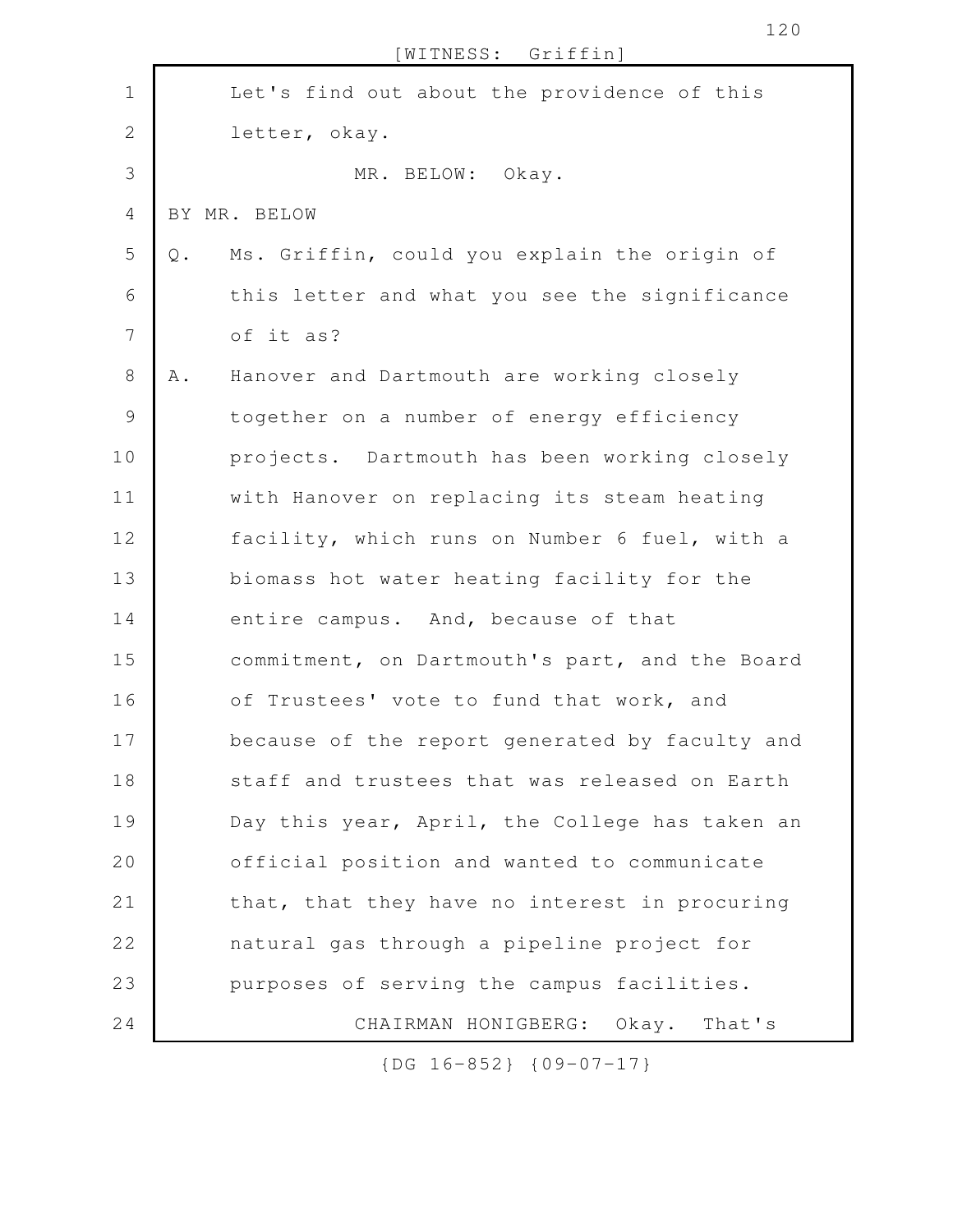great. I mean, we've got a witness, not from the College, testifying about something the College has done. Do you know when this letter was signed? WITNESS GRIFFIN: I don't know when this letter was signed, nor can I confirm the date it was written. This was prepared by Ellen Arnold, who is general counsel for Dartmouth College, and signed by Richard Mills at some point between July 11th and when the letter was submitted. CHAIRMAN HONIGBERG: Okay. Mr. Below do you have any other questions about this? BY MR. BELOW Q. Only that, in your testimony, you reference the fact that both the Town of Hanover itself, and to the best of your knowledge Dartmouth College, has no interest in purchasing natural  $gas$   $--$ A. Correct. Q. -- from Liberty Utilities or otherwise, and this simply confirms that -- A. Correct. 1 2 3 4 5 6 7 8 9 10 11 12 13 14 15 16 17 18 19 20 21 22 23 24

[WITNESS: Griffin]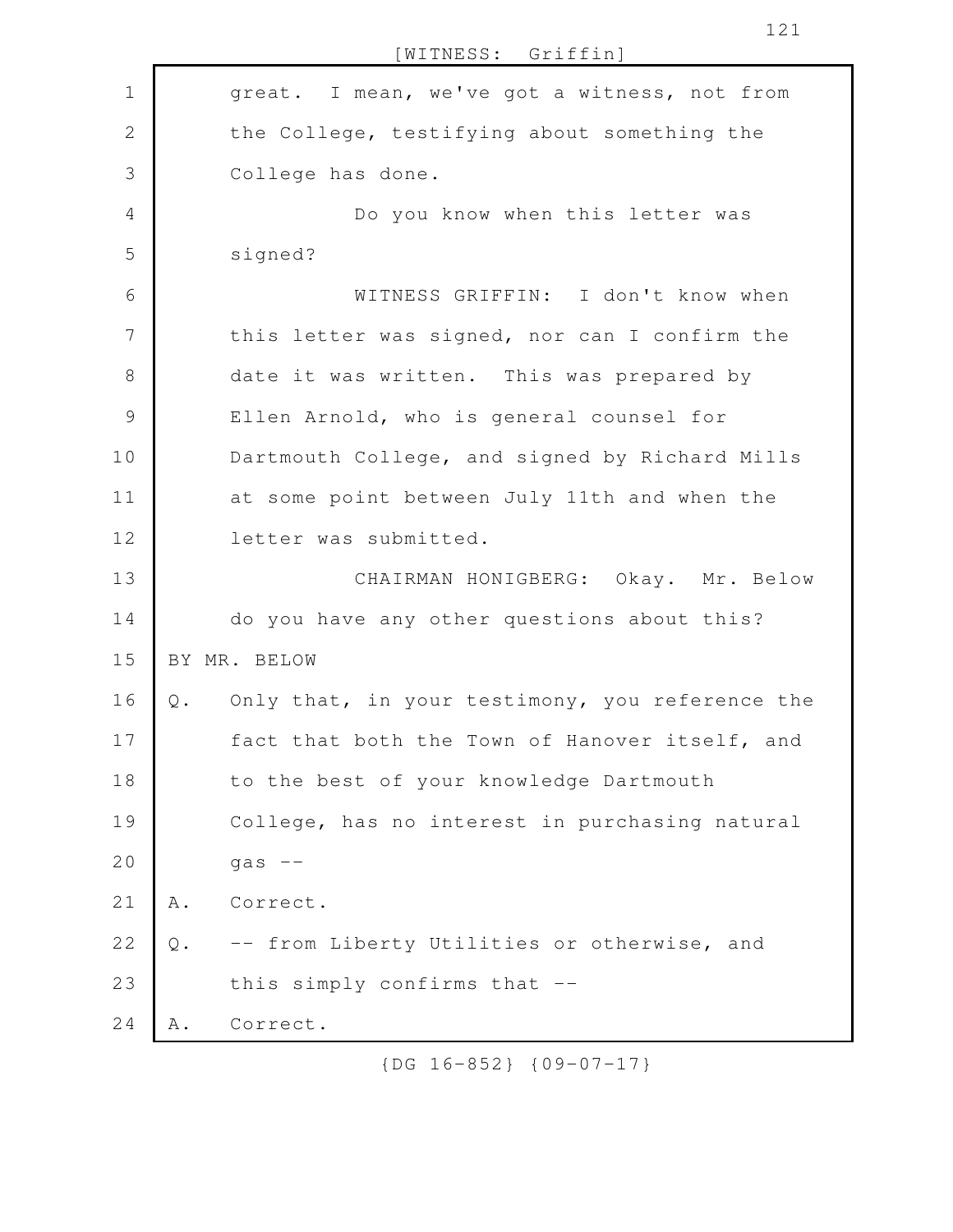| $\mathbf 1$    | $\mathsf Q$ . | -- assertion in your testimony?                                 |
|----------------|---------------|-----------------------------------------------------------------|
| $\mathbf{2}$   | Α.            | Correct.                                                        |
| 3              |               | MR. BELOW: Thank you. That's all.                               |
| $\overline{4}$ |               | CHAIRMAN HONIGBERG: Okay. Who has                               |
| 5              |               | questions for Ms. Griffin? Dr. Chaffee, do you                  |
| 6              |               | have questions?                                                 |
| 7              |               | DR. CHAFFEE: No.                                                |
| 8              |               | CHAIRMAN HONIGBERG: Mr. Wilkie?                                 |
| $\mathcal{G}$  |               | MR. WILKIE: No.                                                 |
| 10             |               | CHAIRMAN HONIGBERG: Mr. Buckley?                                |
| 11             |               | MR. BUCKLEY: No.                                                |
| 12             |               | CHAIRMAN HONIGBERG: Mr. Speidel?                                |
| 13             |               | MR. SPEIDEL: No.                                                |
| 14             |               | CHAIRMAN HONIGBERG: Mr. Sheehan?                                |
| 15             |               | MR. SHEEHAN: No thank you.                                      |
| 16             |               | CHAIRMAN HONIGBERG: Commissioner                                |
| 17             |               | Bailey.                                                         |
| 18             |               | CMSR. BAILEY: Good afternoon.                                   |
| 19             |               | WITNESS GRIFFIN: Good afternoon.                                |
| 20             |               | BY CMSR. BAILEY                                                 |
| 21             | $Q$ .         | Have you worked with Dartmouth-Hitchcock                        |
| 22             |               | Medical Center in the same capacity that you                    |
| 23             |               | have worked with the College?                                   |
| 24             | Α.            | I have met with Tom Goins, who heads up<br>$\mathbb{N} \circ$ . |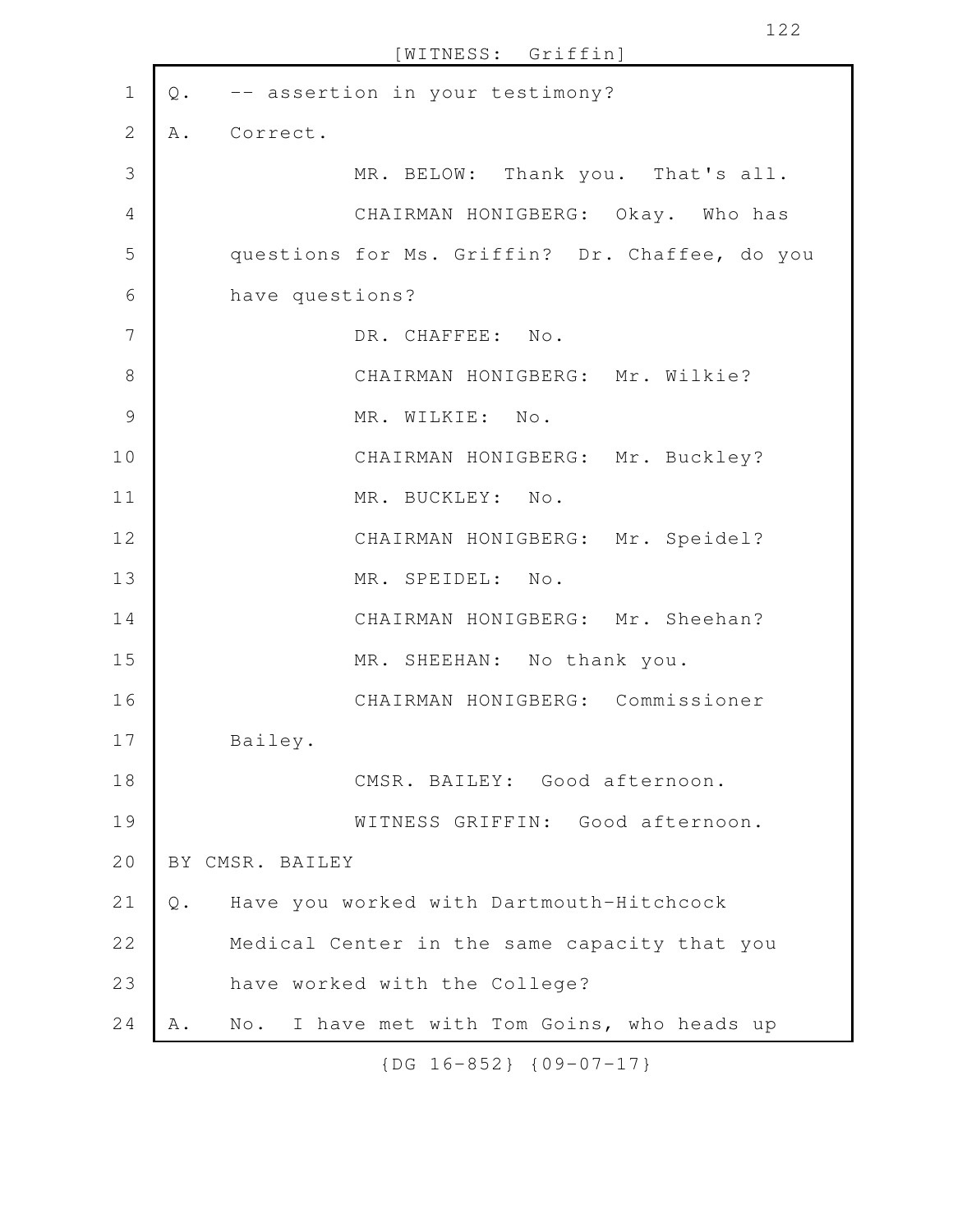[WITNESS: Griffin]

| $\mathbf 1$    |               | their facilities and infrastructure for the     |
|----------------|---------------|-------------------------------------------------|
| $\mathbf{2}$   |               | Medical Center. And I did ask him about their   |
| $\mathfrak{Z}$ |               | potential interest in connecting with a natural |
| $\overline{4}$ |               | gas pipeline. The only information Mr. Goins    |
| 5              |               | could share with me is that they have had no    |
| 6              |               | conservations with Liberty to date about        |
| 7              |               | connecting to a natural gas pipeline. They      |
| $\,8\,$        |               | just renewed a three-year contract, I think     |
| $\mathcal{G}$  |               | earlier this spring, with their CNG supplier,   |
| 10             |               | because they do now rely on CNG to heat the     |
| 11             |               | Medical Center campus.                          |
| 12             |               | And that that was all he could tell me at       |
| 13             |               | that point, in terms of a commitment or lack of |
| 14             |               | commitment to purchasing natural gas through    |
| 15             |               | the pipeline project.                           |
| 16             | $Q$ .         | Okay. With respect to -- it's Hanover that      |
| 17             |               | voted to go 100 percent renewable by 2050,      |
| 18             |               | correct?                                        |
| 19             | A .           | Correct.                                        |
| 20             | $\mathsf Q$ . | Is that just an indication of the majority of   |
| 21             |               | people who voted that that's a goal or is there |
| 22             |               | any way to legally enforce that?                |
| 23             | Α.            | So, that's a goal. That's not an ordinance.     |
| 24             |               | That's not a local regulation. That is a goal   |

{DG 16-852} {09-07-17}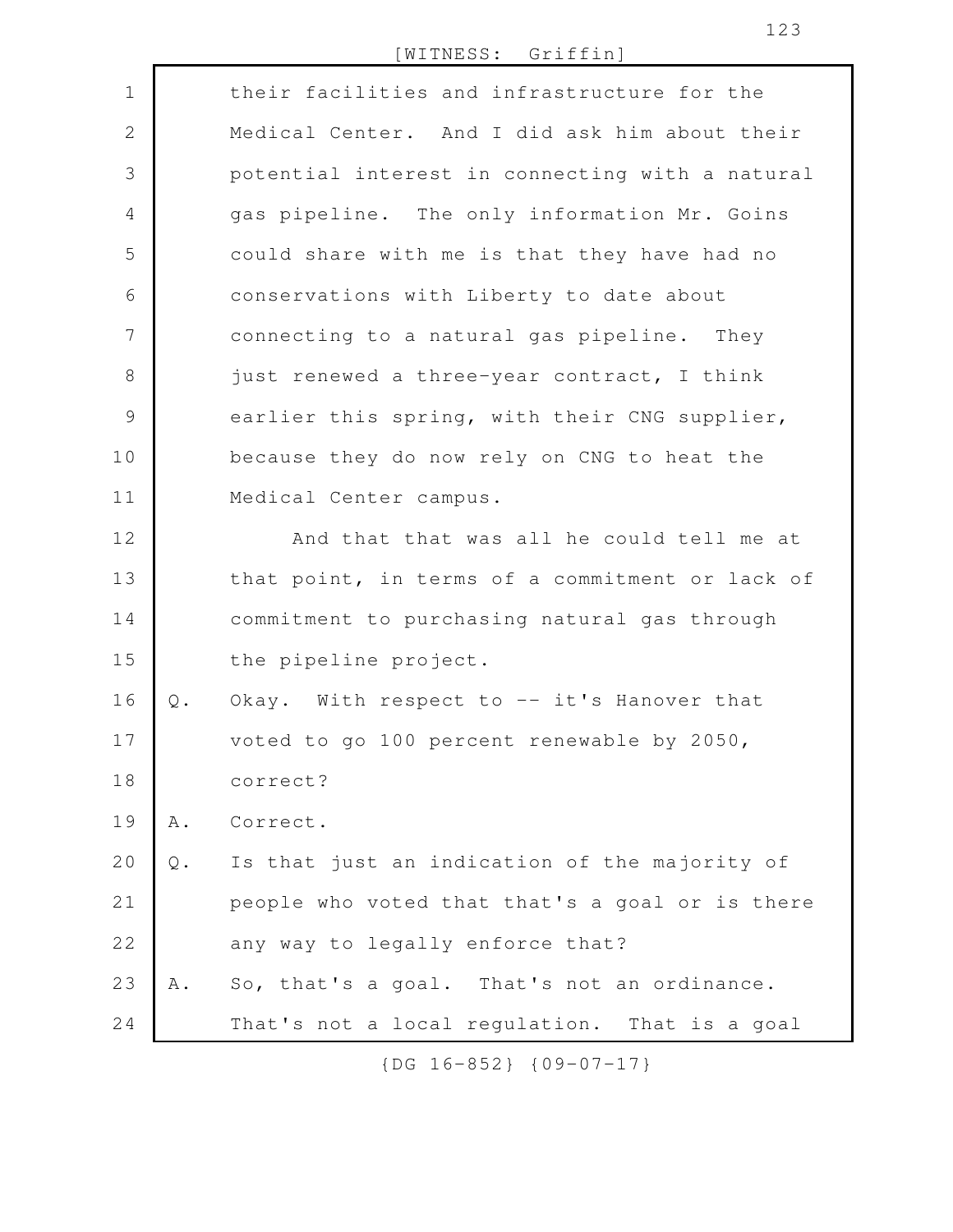| $\mathbf 1$    | that the community has set for itself as part  |
|----------------|------------------------------------------------|
| $\overline{2}$ | of the Ready For 100 movement that's happening |
| 3              | across the country.                            |
| $\overline{4}$ | CMSR. BAILEY: Okay. Thank you.                 |
| 5              | WITNESS GRIFFIN: Uh-huh.                       |
| 6              | CHAIRMAN HONIGBERG: Commissioner               |
| 7              | Giaimo, do you have any questions?             |
| $\,8\,$        | CMSR. GIAIMO: No.                              |
| $\mathcal{G}$  | CHAIRMAN HONIGBERG: I have no                  |
| 10             | questions, Ms. Griffin. Thank you.             |
| 11             | WITNESS GRIFFIN: Uh-huh.                       |
| 12             | CHAIRMAN HONIGBERG: Mr. Below, I               |
| 13             | assume there's no redirect?                    |
| 14             | MR. BELOW: Correct.                            |
| 15             | CHAIRMAN HONIGBERG: All right,                 |
| 16             | Dr. Chaffee, why don't you trade places with   |
| 17             | Ms. Griffin.                                   |
| 18             | (Whereupon Jonathan Chaffee was                |
| 19             | duly sworn by the Court                        |
| 20             | Reporter.)                                     |
| 21             | CHAIRMAN HONIGBERG: Mr. Below.                 |
| 22             | MR. BELOW: Thank you.                          |
| 23             | JONATHAN CHAFFEE, SWORN                        |
| 24             | DIRECT EXAMINATION                             |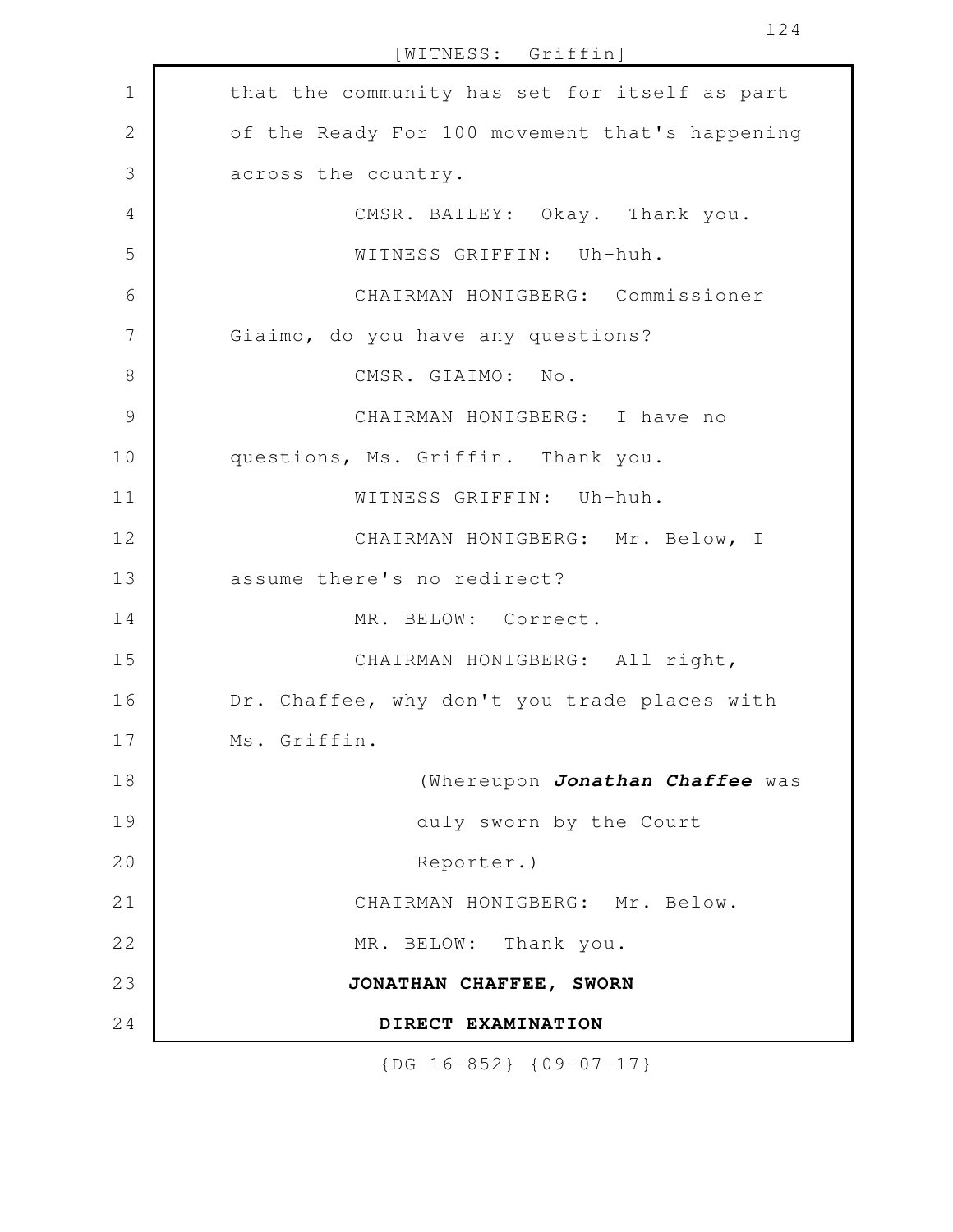| $\mathbf 1$    |               | BY MR. BELOW                                                      |
|----------------|---------------|-------------------------------------------------------------------|
| $\mathbf{2}$   | $Q$ .         | Dr. Chaffee, could you state your name,                           |
| 3              |               | occupation, and address.                                          |
| $\overline{4}$ | A .           | Jonathan Chaffee, 21 Highland Avenue, West                        |
| 5              |               | Lebanon, New Hampshire. I'm retired.                              |
| 6              | $\mathbb Q$ . | And you've provided prefiled testimony in this                    |
| 7              |               | proceeding?                                                       |
| 8              | A .           | I did.                                                            |
| 9              | $\mathbb Q$ . | And do you have any corrections to that                           |
| 10             |               | testimony?                                                        |
| 11             | A .           | I do not.                                                         |
| 12             | $Q$ .         | And, if you were asked the same questions                         |
| 13             |               | today, would you have the same responses?                         |
| 14             | A .           | The proposed Settlement really changes the<br>$\mathbb N \circ$ . |
| 15             |               | conditions to which my prefiled testimony was                     |
| 16             |               | directed. And I'd ask permission to summarize                     |
| 17             |               | aspects of my prefiled testimony that speak to                    |
| 18             |               | the proposed Settlement.                                          |
| 19             |               | CHAIRMAN HONIGBERG: Well, let's                                   |
| 20             |               | understand that, in order for what's going to                     |
| 21             |               | be marked as "Exhibit 9" to get properly in the                   |
| 22             |               | record, I think what we're going to need to                       |
| 23             |               | have you do is adopt it as your testimony as it                   |
| 24             |               | pertains to the Petition as it was filed. And,                    |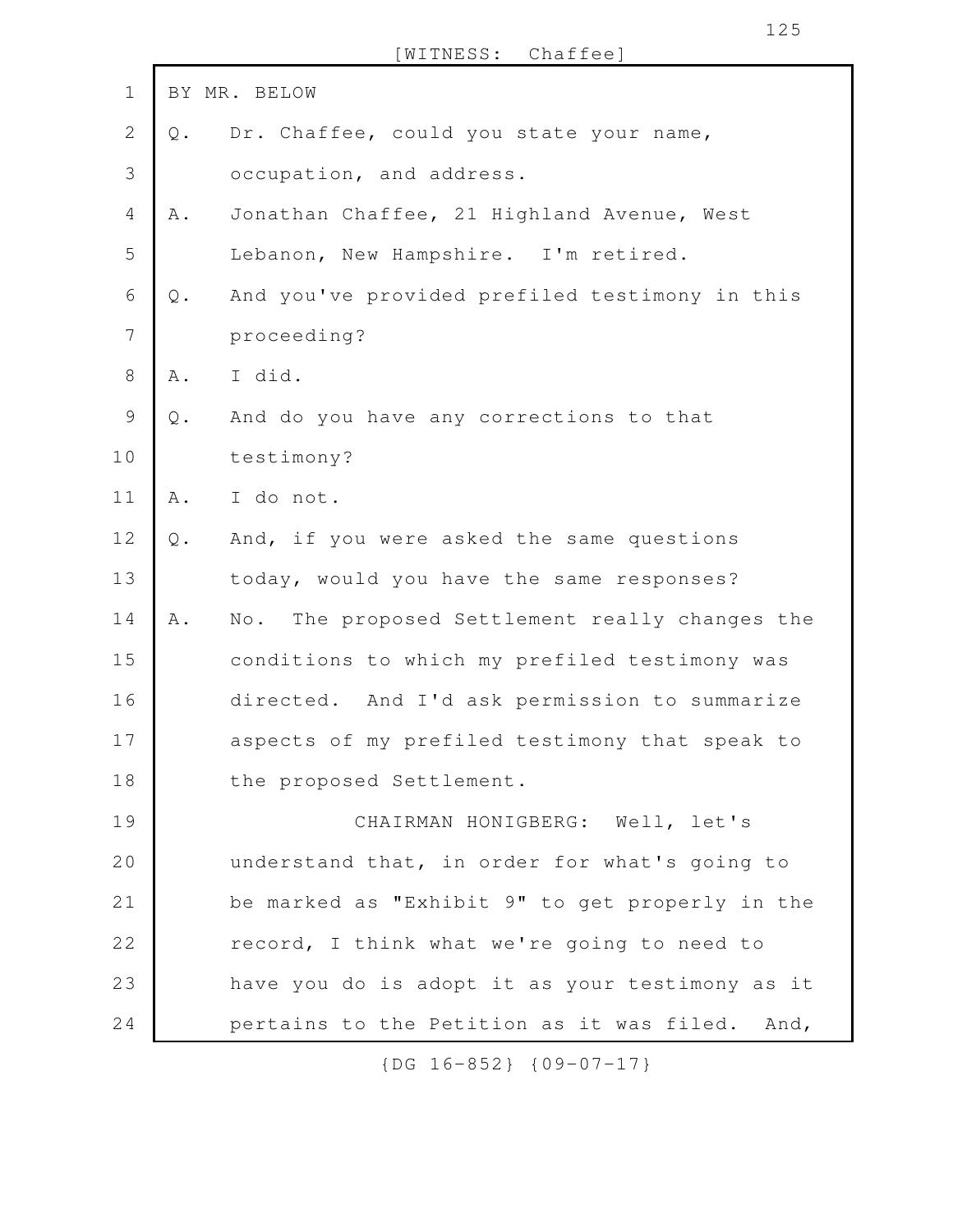| $\mathbf 1$   | then, if you want, you're under oath, then you                 |
|---------------|----------------------------------------------------------------|
| 2             | can summarize how the Settlement changes your                  |
| 3             | view or doesn't change your view or modifies                   |
| 4             | your view, or whatever.                                        |
| 5             | WITNESS CHAFFEE: Thank you.                                    |
| 6             | CHAIRMAN HONIGBERG: So, as it                                  |
| 7             | pertains to the original Petition, if you were                 |
| 8             | asked the same questions that are in your                      |
| $\mathcal{G}$ | prefiled testimony, would you be giving the                    |
| 10            | same answers?                                                  |
| 11            | WITNESS CHAFFEE: Yes.                                          |
| 12            | CHAIRMAN HONIGBERG: Mr. Below.                                 |
| 13            | WITNESS CHAFFEE: Thank you.                                    |
| 14            | MR. BELOW: Yes.                                                |
| 15            | BY MR. BELOW                                                   |
| 16            | And, so, you adopt that prefiled testimony as<br>$\mathbb Q$ . |
| 17            | true and correct testimony?                                    |
| 18            | Yes.<br>Α.                                                     |
| 19            | MR. BELOW: And could that be marked                            |
| 20            | as an exhibit?                                                 |
| 21            | CHAIRMAN HONIGBERG: Yes. That's                                |
| 22            | going to be "Exhibit 9".                                       |
| 23            | (The document, as described, was                               |
| 24            | herewith marked as Exhibit 9 for                               |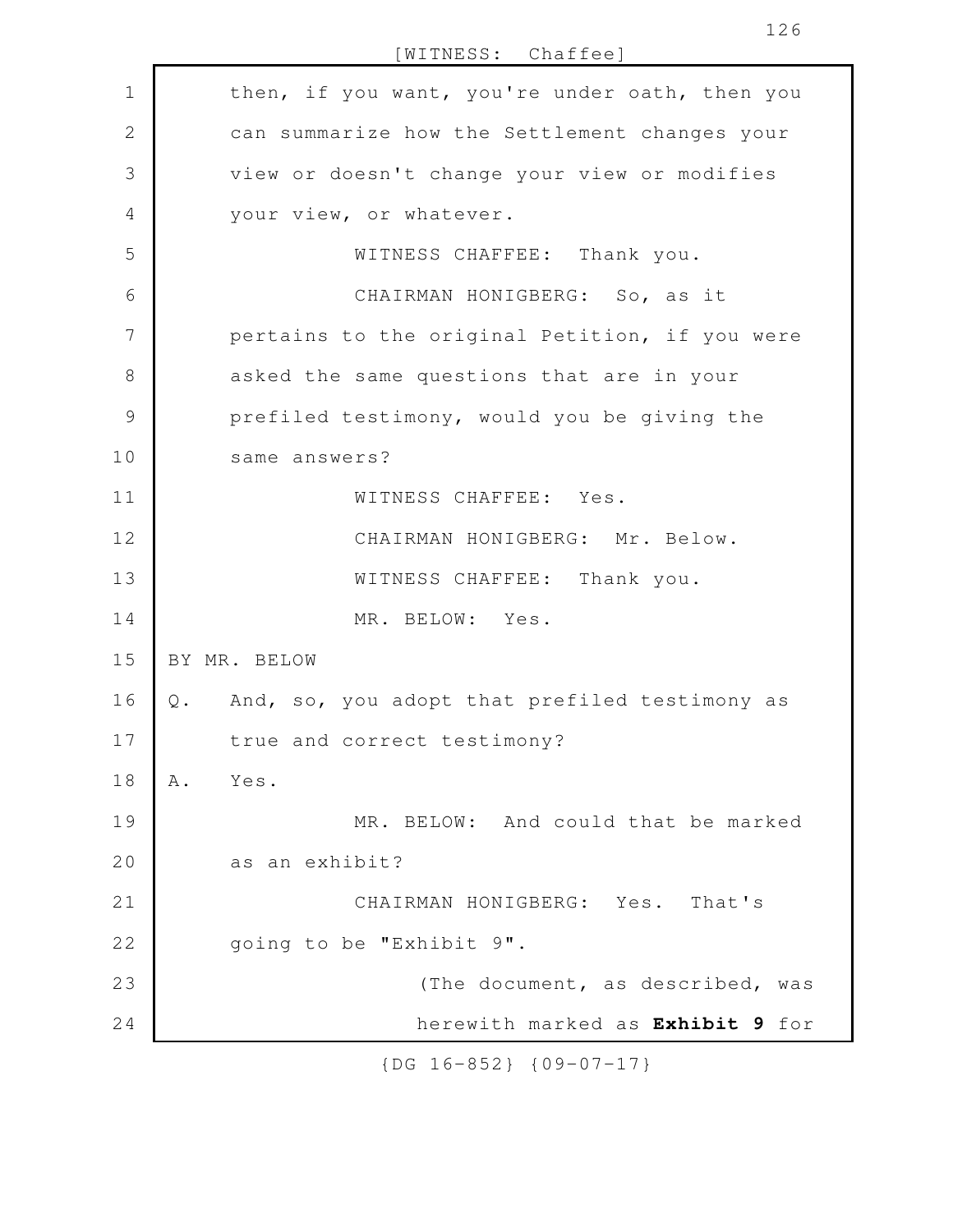| $\mathbf 1$<br>identification.)<br>$\sqrt{2}$<br>MR. BELOW: Okay.<br>3<br>BY MR. BELOW<br>4<br>And, with the filing of the Settlement, have<br>$Q$ .<br>5<br>things changes about your conclusions in that<br>6<br>testimony?<br>7<br>Yes. I would add some comments about the<br>Α.<br>8<br>proposed Settlement that are -- some of them<br>$\mathsf 9$<br>are illustrated in my prefiled testimony.<br>10<br>And would you share those with the Commission<br>$Q$ .<br>11<br>$\texttt{n}\, \texttt{o}\, \texttt{w}$ .<br>12<br>Specifically, I'd say that that investment is<br>A .<br>13<br>risky because Liberty knows or should know now<br>14<br>that three of its positive marketing assertions<br>15<br>16<br>be marketing negatives.<br>17<br>BELOW: I think there's another<br>MR.<br>18<br>document that we'd like to have marked as --<br>19<br>20<br>exhibit.<br>21<br>BY MR. BELOW<br>22<br>Could you go ahead and --<br>Q.<br>23<br>MR. BELOW: Or would the Chairman<br>24<br>like to wait until this is distributed? |  | [WITNESS: Chaffee]                              |
|--------------------------------------------------------------------------------------------------------------------------------------------------------------------------------------------------------------------------------------------------------------------------------------------------------------------------------------------------------------------------------------------------------------------------------------------------------------------------------------------------------------------------------------------------------------------------------------------------------------------------------------------------------------------------------------------------------------------------------------------------------------------------------------------------------------------------------------------------------------------------------------------------------------------------------------------------------------------------------------------------------------------------------------|--|-------------------------------------------------|
|                                                                                                                                                                                                                                                                                                                                                                                                                                                                                                                                                                                                                                                                                                                                                                                                                                                                                                                                                                                                                                      |  |                                                 |
|                                                                                                                                                                                                                                                                                                                                                                                                                                                                                                                                                                                                                                                                                                                                                                                                                                                                                                                                                                                                                                      |  |                                                 |
|                                                                                                                                                                                                                                                                                                                                                                                                                                                                                                                                                                                                                                                                                                                                                                                                                                                                                                                                                                                                                                      |  |                                                 |
|                                                                                                                                                                                                                                                                                                                                                                                                                                                                                                                                                                                                                                                                                                                                                                                                                                                                                                                                                                                                                                      |  |                                                 |
|                                                                                                                                                                                                                                                                                                                                                                                                                                                                                                                                                                                                                                                                                                                                                                                                                                                                                                                                                                                                                                      |  |                                                 |
|                                                                                                                                                                                                                                                                                                                                                                                                                                                                                                                                                                                                                                                                                                                                                                                                                                                                                                                                                                                                                                      |  |                                                 |
|                                                                                                                                                                                                                                                                                                                                                                                                                                                                                                                                                                                                                                                                                                                                                                                                                                                                                                                                                                                                                                      |  |                                                 |
|                                                                                                                                                                                                                                                                                                                                                                                                                                                                                                                                                                                                                                                                                                                                                                                                                                                                                                                                                                                                                                      |  |                                                 |
|                                                                                                                                                                                                                                                                                                                                                                                                                                                                                                                                                                                                                                                                                                                                                                                                                                                                                                                                                                                                                                      |  |                                                 |
|                                                                                                                                                                                                                                                                                                                                                                                                                                                                                                                                                                                                                                                                                                                                                                                                                                                                                                                                                                                                                                      |  |                                                 |
|                                                                                                                                                                                                                                                                                                                                                                                                                                                                                                                                                                                                                                                                                                                                                                                                                                                                                                                                                                                                                                      |  |                                                 |
|                                                                                                                                                                                                                                                                                                                                                                                                                                                                                                                                                                                                                                                                                                                                                                                                                                                                                                                                                                                                                                      |  |                                                 |
|                                                                                                                                                                                                                                                                                                                                                                                                                                                                                                                                                                                                                                                                                                                                                                                                                                                                                                                                                                                                                                      |  |                                                 |
|                                                                                                                                                                                                                                                                                                                                                                                                                                                                                                                                                                                                                                                                                                                                                                                                                                                                                                                                                                                                                                      |  |                                                 |
|                                                                                                                                                                                                                                                                                                                                                                                                                                                                                                                                                                                                                                                                                                                                                                                                                                                                                                                                                                                                                                      |  | about natural gas are actually -- will actually |
|                                                                                                                                                                                                                                                                                                                                                                                                                                                                                                                                                                                                                                                                                                                                                                                                                                                                                                                                                                                                                                      |  |                                                 |
|                                                                                                                                                                                                                                                                                                                                                                                                                                                                                                                                                                                                                                                                                                                                                                                                                                                                                                                                                                                                                                      |  |                                                 |
|                                                                                                                                                                                                                                                                                                                                                                                                                                                                                                                                                                                                                                                                                                                                                                                                                                                                                                                                                                                                                                      |  |                                                 |
|                                                                                                                                                                                                                                                                                                                                                                                                                                                                                                                                                                                                                                                                                                                                                                                                                                                                                                                                                                                                                                      |  | or, Dr. Chaffee would like to have marked as an |
|                                                                                                                                                                                                                                                                                                                                                                                                                                                                                                                                                                                                                                                                                                                                                                                                                                                                                                                                                                                                                                      |  |                                                 |
|                                                                                                                                                                                                                                                                                                                                                                                                                                                                                                                                                                                                                                                                                                                                                                                                                                                                                                                                                                                                                                      |  |                                                 |
|                                                                                                                                                                                                                                                                                                                                                                                                                                                                                                                                                                                                                                                                                                                                                                                                                                                                                                                                                                                                                                      |  |                                                 |
|                                                                                                                                                                                                                                                                                                                                                                                                                                                                                                                                                                                                                                                                                                                                                                                                                                                                                                                                                                                                                                      |  |                                                 |
|                                                                                                                                                                                                                                                                                                                                                                                                                                                                                                                                                                                                                                                                                                                                                                                                                                                                                                                                                                                                                                      |  |                                                 |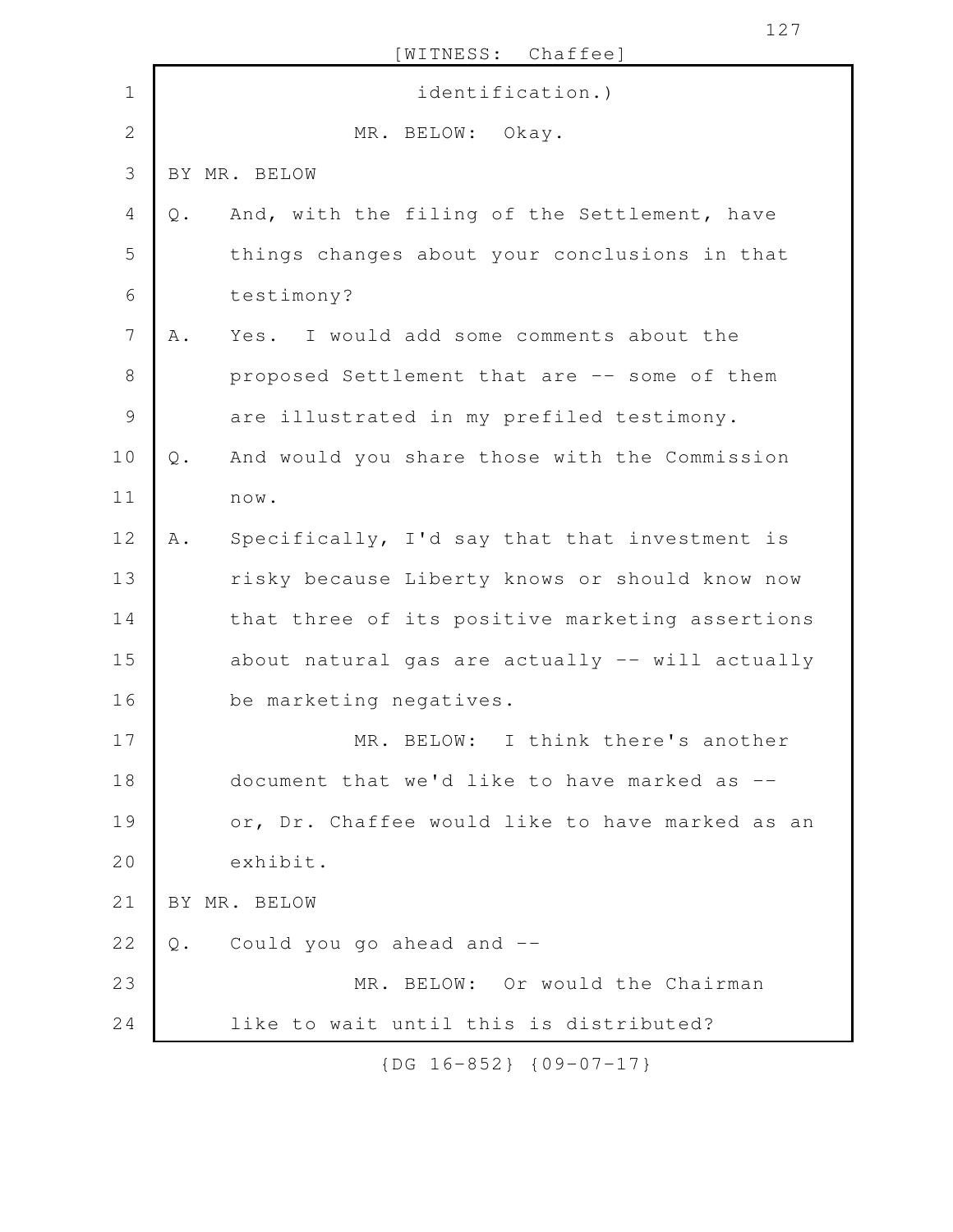| $\mathbf 1$    | CHAIRMAN HONIGBERG: Without knowing                  |
|----------------|------------------------------------------------------|
| $\overline{2}$ | what the question is, I don't know.                  |
| 3              | MR. BELOW: Well, let's get it                        |
| $\overline{4}$ | distributed.                                         |
| 5              | [Mr. Brooks distributing                             |
| 6              | documents.]                                          |
| $\overline{7}$ | BY MR. BELOW                                         |
| 8              | And could you say what this document is, and<br>Q.   |
| $\mathsf 9$    | then I'll ask for it to be marked as an              |
| 10             | exhibit?                                             |
| 11             | Before I go into the pricing future, can I say<br>Α. |
| 12             | something about the cost calculator for the          |
| 13             | advantage of natural gas over oil, to which          |
| 14             | Commissioner Bailey made some reference              |
| 15             | earlier. I spent a good deal of time in my           |
| 16             | prefiled testimony illustrating, with Liberty's      |
| 17             | own cost calculator, that the advantage of           |
| 18             | natural gas over oil is very slim, as Mr. Clark      |
| 19             | confirmed, of 5 to 7 percent. But that               |
| 20             | advantage is only comes -- only refers to            |
| 21             | customers who use large amounts of oil or            |
| 22             | natural gas. A very efficient home would             |
| 23             | already be better served by remaining with oil.      |
| 24             | And, as Commissioner Bailey noted, the very          |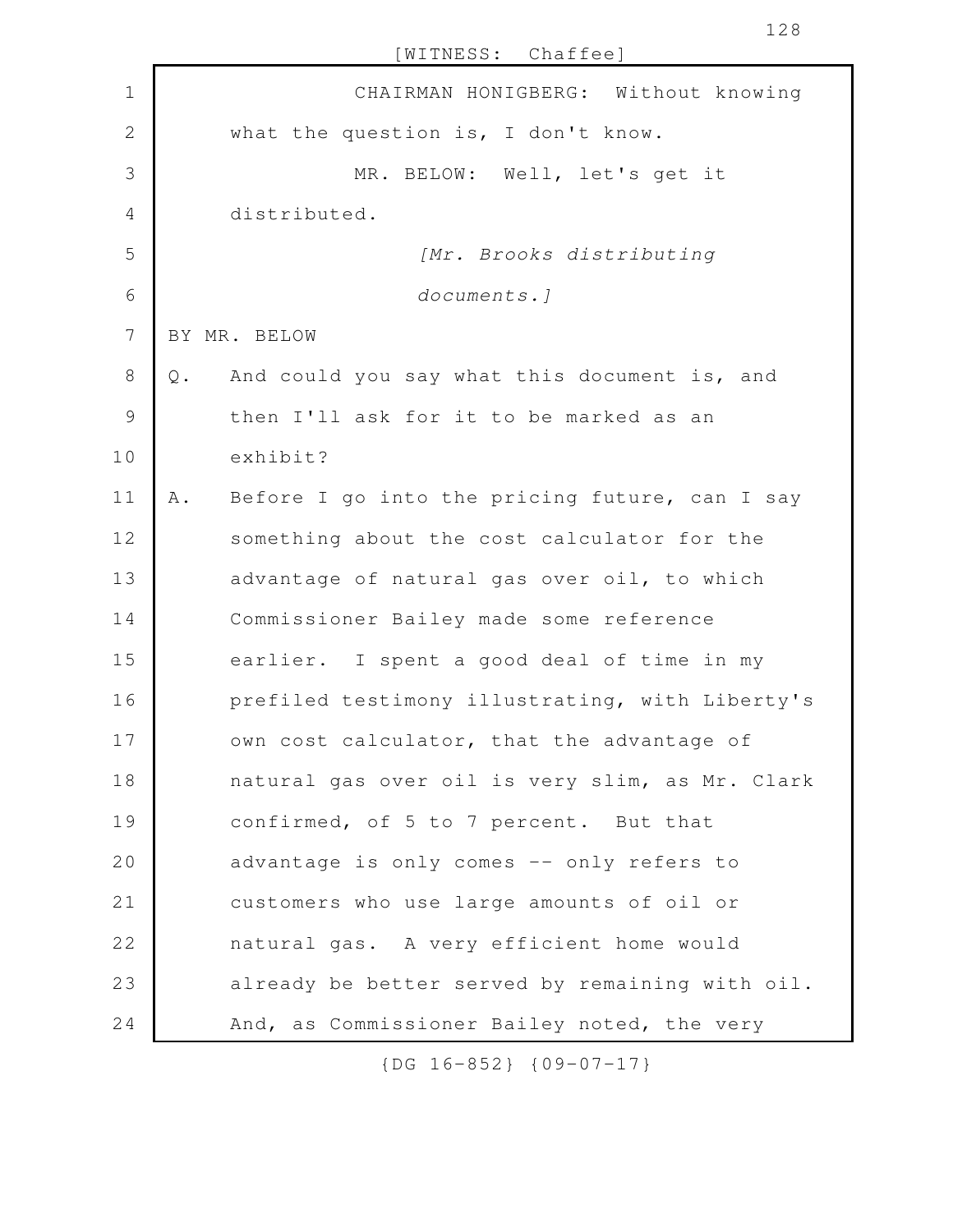[WITNESS: Chaffee]

| $\mathbf{1}$  | slim advantage of natural gas over oil is       |
|---------------|-------------------------------------------------|
| $\mathbf{2}$  | overwhelmed by the cost of having to invest in  |
| 3             | new equipment. And, for very efficient homes,   |
| 4             | it would be much more cost-effective to invest  |
| 5             | in heat pumps, very energy-efficient electric   |
| 6             | heat pumps. The cost of which is about equal    |
| 7             | to the cost of investing in natural gas         |
| $8\,$         | equipment. And then the operating costs would   |
| $\mathcal{G}$ | be far lower than either oil or natural gas.    |
| 10            | MR. BELOW: So, this document that               |
| 11            | says "Why Natural Gas Products?", could that be |
| 12            | marked as an exhibit?                           |
| 13            | CHAIRMAN HONIGBERG: It's from the               |
| 14            | application, is it not? Isn't it? Yes. It's     |
| 15            | Bates Page 035 of the Company's original        |
| 16            | application.                                    |
| 17            | WITNESS CHAFFEE: It's illustrative              |
| 18            | of -- I'm illustrating --                       |
| 19            | CHAIRMAN HONIGBERG: I'm having a                |
| 20            | conversation with Mr. Below right now. It's     |
| 21            | fine, if you want to have it marked. But just   |
| 22            | note that it is Page 035, Bates Page 035 from   |
| 23            | the original Petition in this docket.           |
| 24            | And, so, I'm going to be kind of                |

{DG 16-852} {09-07-17}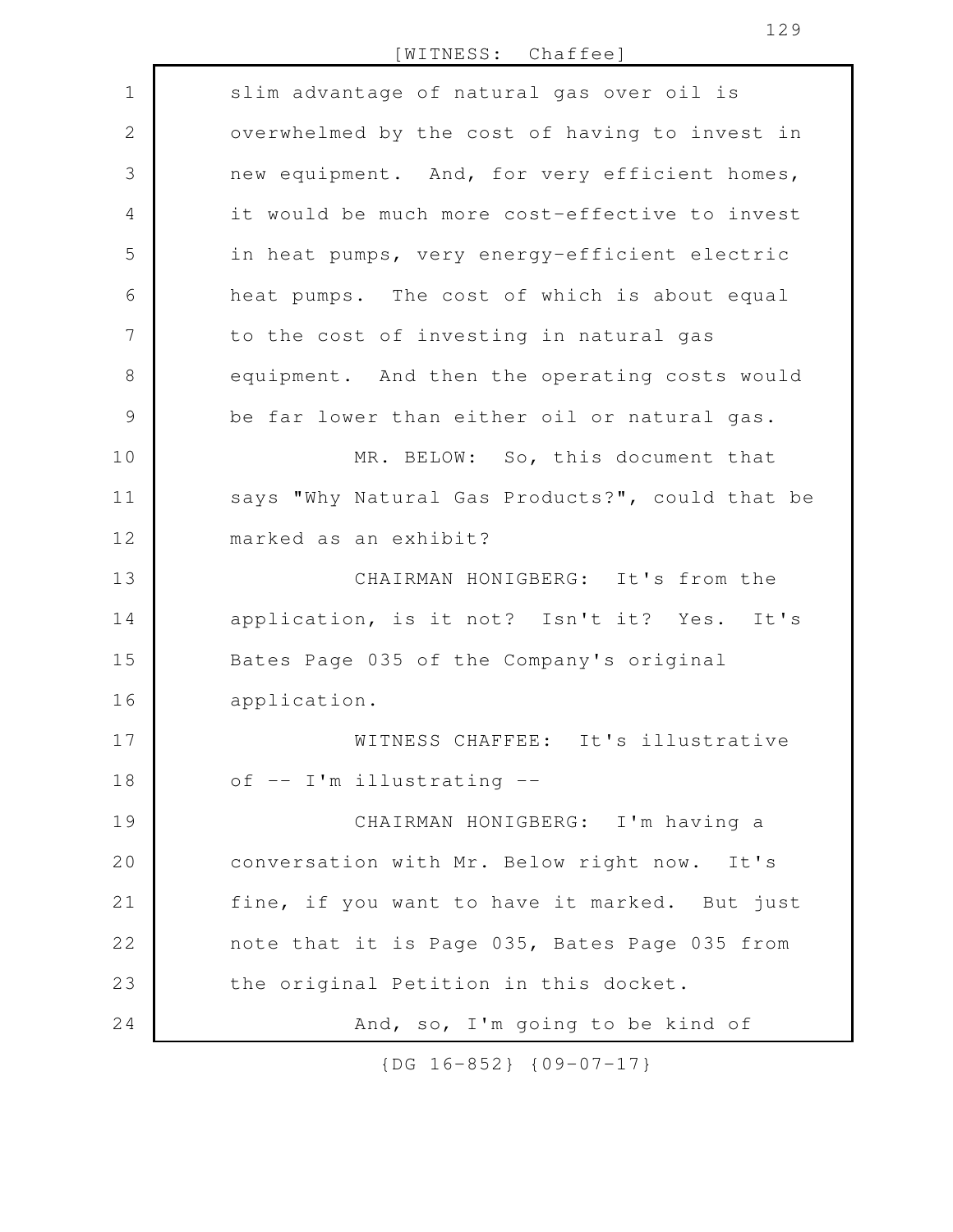[WITNESS: Chaffee] interested in how your next question is going to draw an answer that shouldn't have been included in his prefiled testimony. So, let's see where this goes. MR. BELOW: Well, just to be clear, I'm doing this as a courtesy to Dr. Chaffee. He's not my -- the City's witness. CHAIRMAN HONIGBERG: Understood. MR. BELOW: But, given that, I'm trying to help facilitate what he would like to get into the record today. BY MR. BELOW Q. So, recognizing that this is actually an excerpt from something that's already marked as an exhibit, maybe you can just go ahead and refer to it and explain what the significance of this is from your point of view. A. Well, this is an assertion that's being provided to customers that natural gas prices are going to stay low. And I'd like to  $-$  I'd like to look at the next exhibit. MR. BELOW: Okay. And this is the next document that I think Dr. Chaffee would like to have marked as an exhibit is a response 1 2 3 4 5 6 7 8 9 10 11 12 13 14 15 16 17 18 19 20 21 22 23 24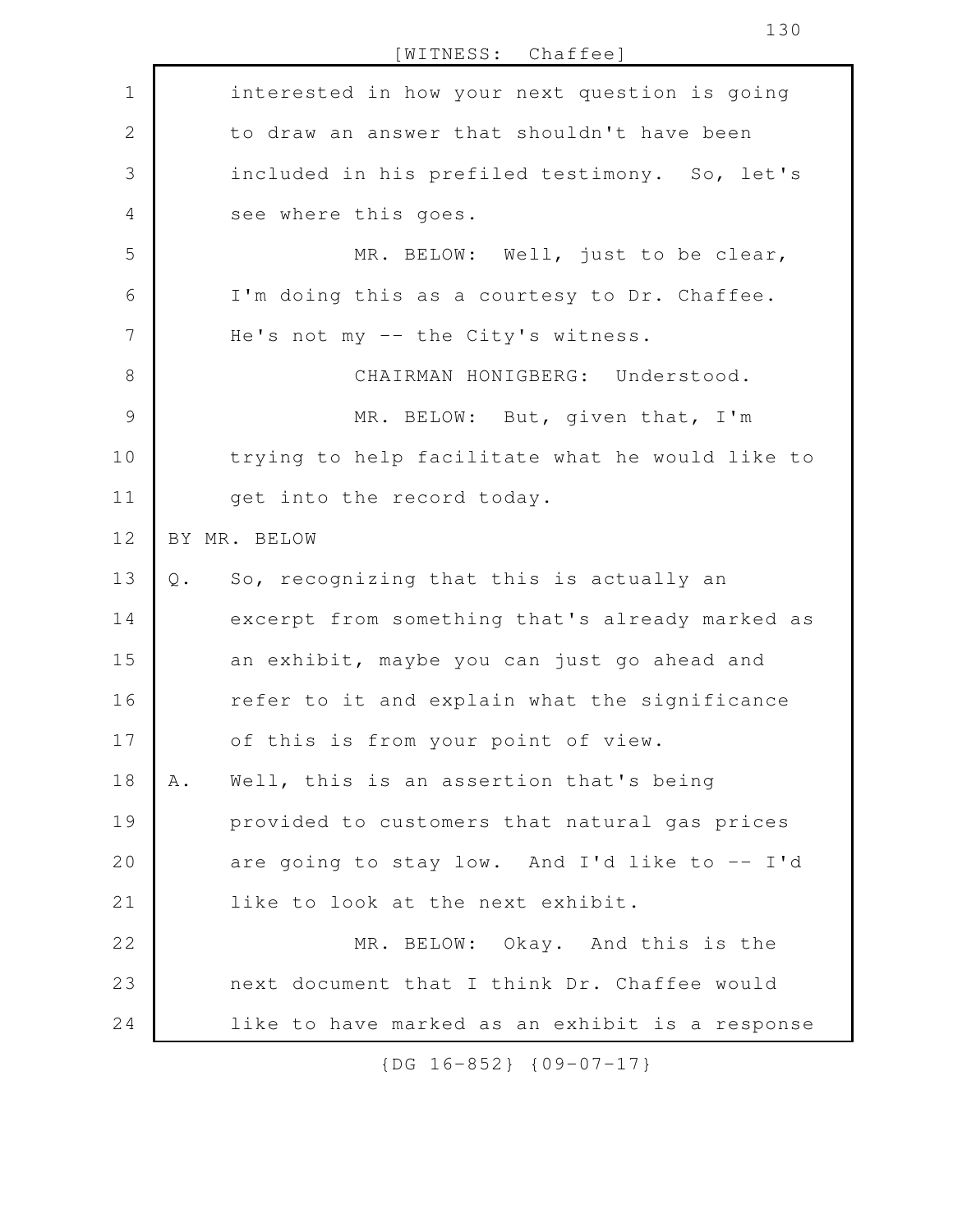[WITNESS: Chaffee] to a data request to the OCA from Mr. Clark. It's marked as "Request Number OCA 1-44". CHAIRMAN HONIGBERG: All right. Just for ease of reference then, we'll mark the previous one as "10", that's Bates Page 035 from the original Petition, and this next document we'll mark as "11". (The documents, as described, were herewith marked as **Exhibit 10** and **Exhibit 11**, respectively, for identification.) **BY THE WITNESS:** A. So, in this document, the OCA asks what would happen if the cost of gas rises? And the reply is circled on the bottom of this, that "Based on current and forecasted market conditions with respect to natural gas,  $" -$ *[Court reporter interruption.]* WITNESS CHAFFEE: Sorry. **CONTINUED BY THE WITNESS:** A. -- "the Company does not foresee any circumstances where CNG and LNG commodity prices rise by 50 percent over the next five 1 2 3 4 5 6 7 8 9 10 11 12 13 14 15 16 17 18 19 20 21 22 23 24

{DG 16-852} {09-07-17}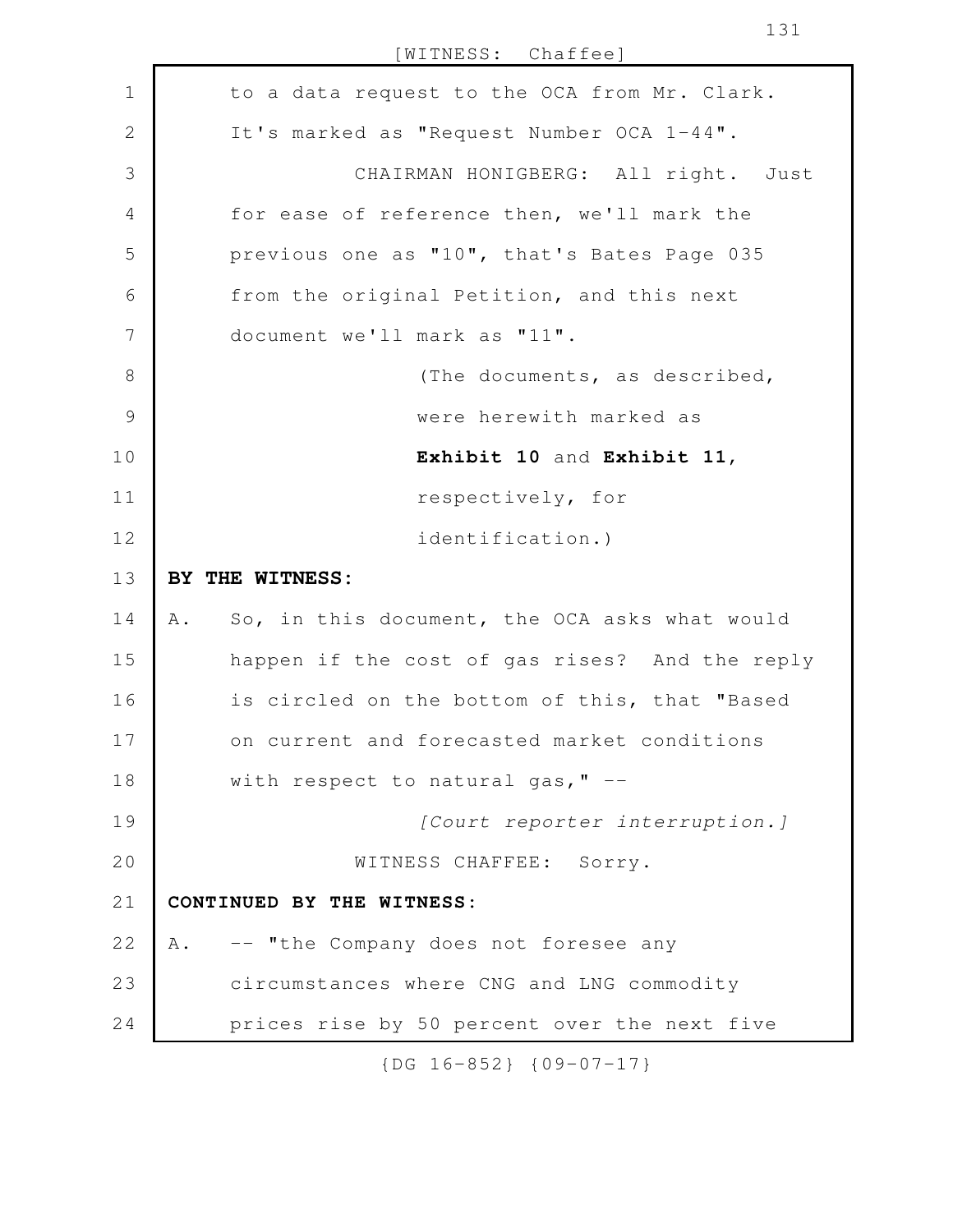[WITNESS: Chaffee] years. Should that unlikely event occur, the Company expects that it will be more difficult to attract new customers." Could we see the next exhibit? MR. BELOW: Oh. Okay. So, there's another document that Mr. Brooks is distributing, that is indicated as "OCA 2-10", a data request response from Mr. Clark. And could that be marked as an exhibit? CHAIRMAN HONIGBERG: How many more are there? Would it be more efficient to get them all up here? MR. BELOW: Probably, yes. I think there's a total of about ten. CHAIRMAN HONIGBERG: I think that's a given. Let's go off the record for a moment. (Brief off-the-record discussion ensued.) *[Mr. Brooks distributing documents.]* MR. BELOW: I believe the Commission has the full set now, and all the other parties have the next two items. So, maybe we could proceed while Mr. Brooks distributes the 1 2 3 4 5 6 7 8 9 10 11 12 13 14 15 16 17 18 19 20 21 22 23 24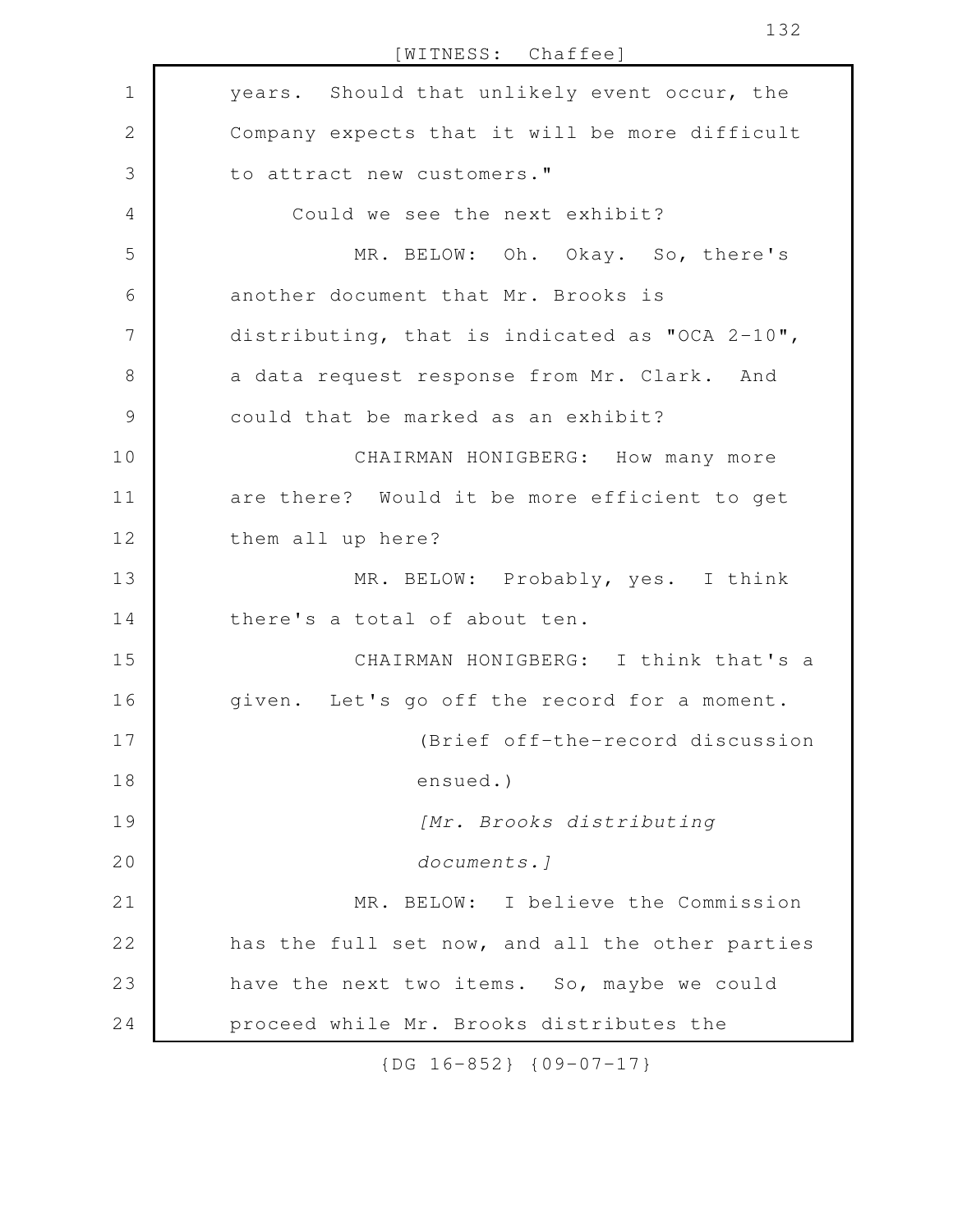|                |       | WITNESS: Chaffee]                               |
|----------------|-------|-------------------------------------------------|
| 1              |       | subsequent items beyond the next two to the     |
| $\mathbf{2}$   |       | other parties.                                  |
| 3              |       | CHAIRMAN HONIGBERG: All right. I'm              |
| $\overline{4}$ |       | looking at OCA -- the response to OCA 2-10, and |
| 5              |       | I think that's being marked as "Exhibit 12".    |
| 6              |       | (The document, as described, was                |
| 7              |       | herewith marked as Exhibit 12                   |
| 8              |       | for identification.)                            |
| $\mathcal{G}$  |       | MR. BELOW: Okay. Thank you.                     |
| 10             |       | BY MR. BELOW                                    |
| 11             | $Q$ . | Dr. Chaffee, would you explain what you think   |
| 12             |       | the significance of this document is.           |
| 13             | Α.    | Well, it's, again, the Company's admission      |
| 14             |       | that, if LNG and CNG prices go up as much as    |
| 15             |       | 50 percent, there would be problems attracting  |
| 16             |       | new customers. But the Company does not         |
| 17             |       | anticipate such major commodity price increases |
| 18             |       | as being realistic. Thus, the Company           |
| 19             |       | determined that such a scenario is not relevant |
| 20             |       | to the Petition.                                |
| 21             | $Q$ . | And does the Exhibit 10 relate to why, your     |
| 22             |       | view on that position?                          |
| 23             | Α.    | Yes. Yes. That's the Company's assertion that   |
| 24             |       | prices are going to stay low. And that's an     |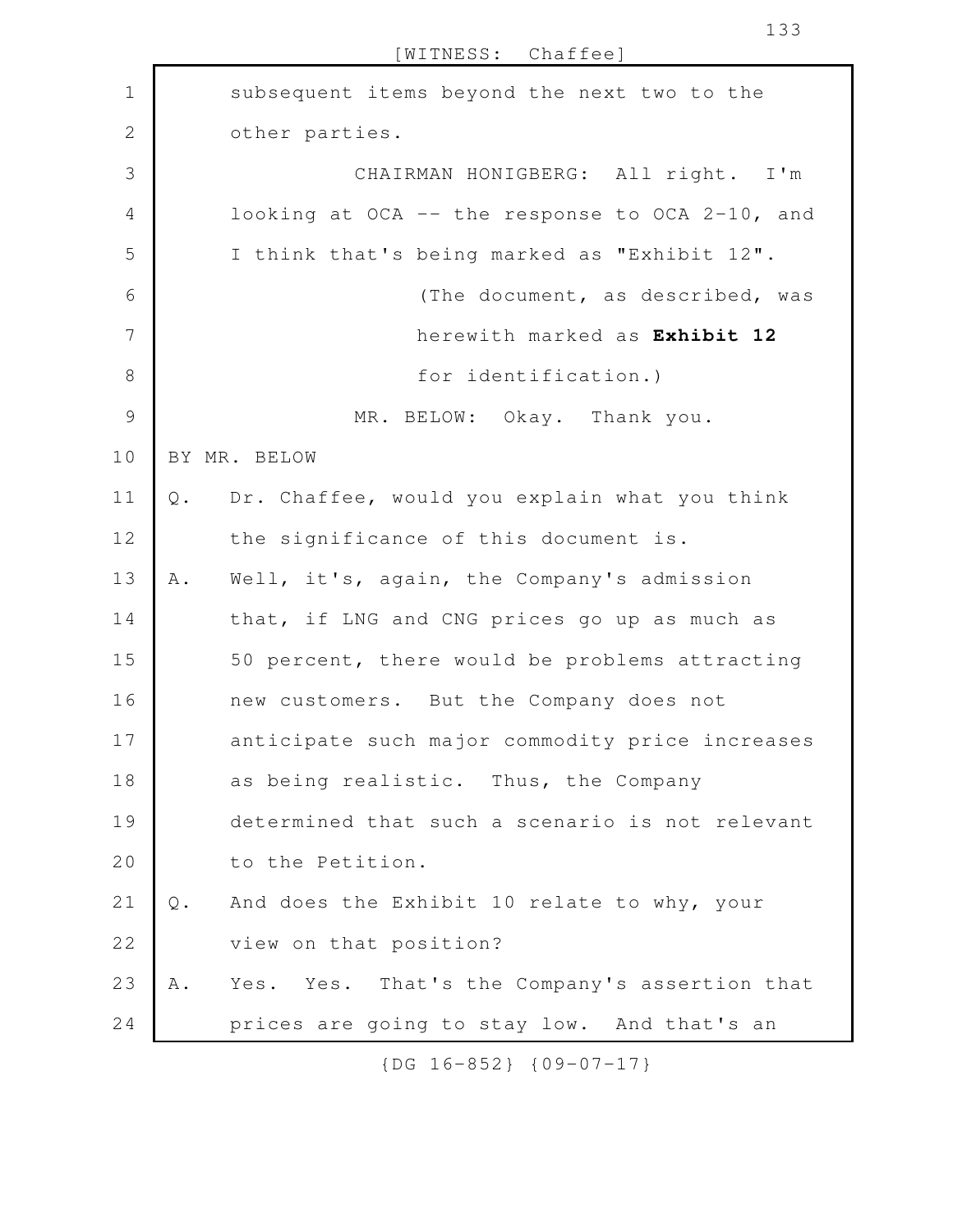example of material that would be given to customers asserting that the price stays low. Q. Okay. A. However, in response to, I guess it would be the Exhibit 13 -- Q. Well, hold on a second, Dr. Chaffee. A. Yes. Q. So, the next document you'd like to reference is Arwen/Chaffee Data Request Response 1-13, correct? A. Yes. CHAIRMAN HONIGBERG: And that's going to be "Exhibit 13". (The document, as described, was herewith marked as **Exhibit 13** for identification.) MR. BELOW: Okay. BY MR. BELOW Q. Go ahead, Dr. Chaffee. Explain the significance of that. A. The Company's response to the question about "How do you know that prices are going to stay low?", was "Please see Page 55 of report from the US Energy Information Association in 1 2 3 4 5 6 7 8 9 10 11 12 13 14 15 16 17 18 19 20 21 22 23 24

[WITNESS: Chaffee]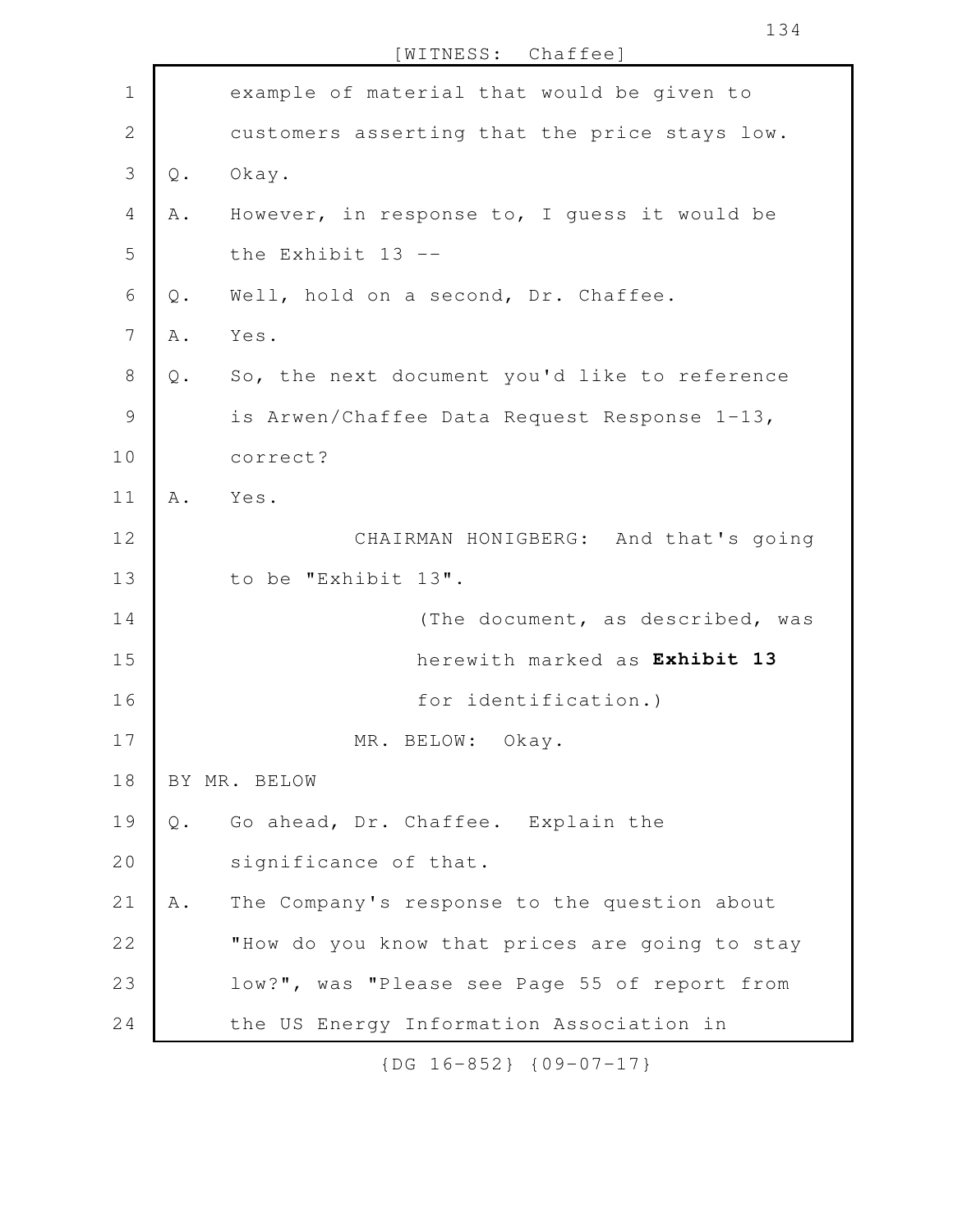|               |       | WITNESS: Chaffee]                                              |
|---------------|-------|----------------------------------------------------------------|
| $\mathbf 1$   |       | Attachment Arwen/Chaffee 1-13.1."                              |
| 2             | $Q$ . | And that's the next document you would like to                 |
| 3             |       | have marked as an exhibit, which is actually                   |
| 4             |       | "Page 28 of 64" of your attachments to your                    |
| 5             |       | testimony, is that correct?                                    |
| 6             | Α.    | This is Page 28 of 64 of the Attachment<br>$\mathbb N \circ$ . |
| 7             |       | Arwen/Chaffee data -- data response. But I                     |
| 8             |       | also included this in my prefiled testimony.                   |
| $\mathcal{G}$ |       | CHAIRMAN HONIGBERG: So, this page                              |
| 10            |       | will be $"14"$ .                                               |
| 11            |       | (The document, as described, was                               |
| 12            |       | herewith marked as Exhibit 14                                  |
| 13            |       | for identification.)                                           |
| 14            |       | MR. BELOW: Okay.                                               |
| 15            |       | BY MR. BELOW                                                   |
| 16            | Q.    | So, this is marked as "Exhibit 14". And what                   |
| $17$          |       | do you want to explain about that?                             |
| 18            | Α.    | Well, the graph on the left that's circled is                  |
| 19            |       | the EIA's projection for natural gas costs.                    |
| 20            |       | But the first thing I'd like to refer to, the                  |
| 21            |       | title of this page, in blue, near the top, the                 |
| 22            |       | title of the page is "Natural gas prices are                   |
| 23            |       | projected to increase". This is the reference                  |
| 24            |       | for how natural gas prices are going to stay                   |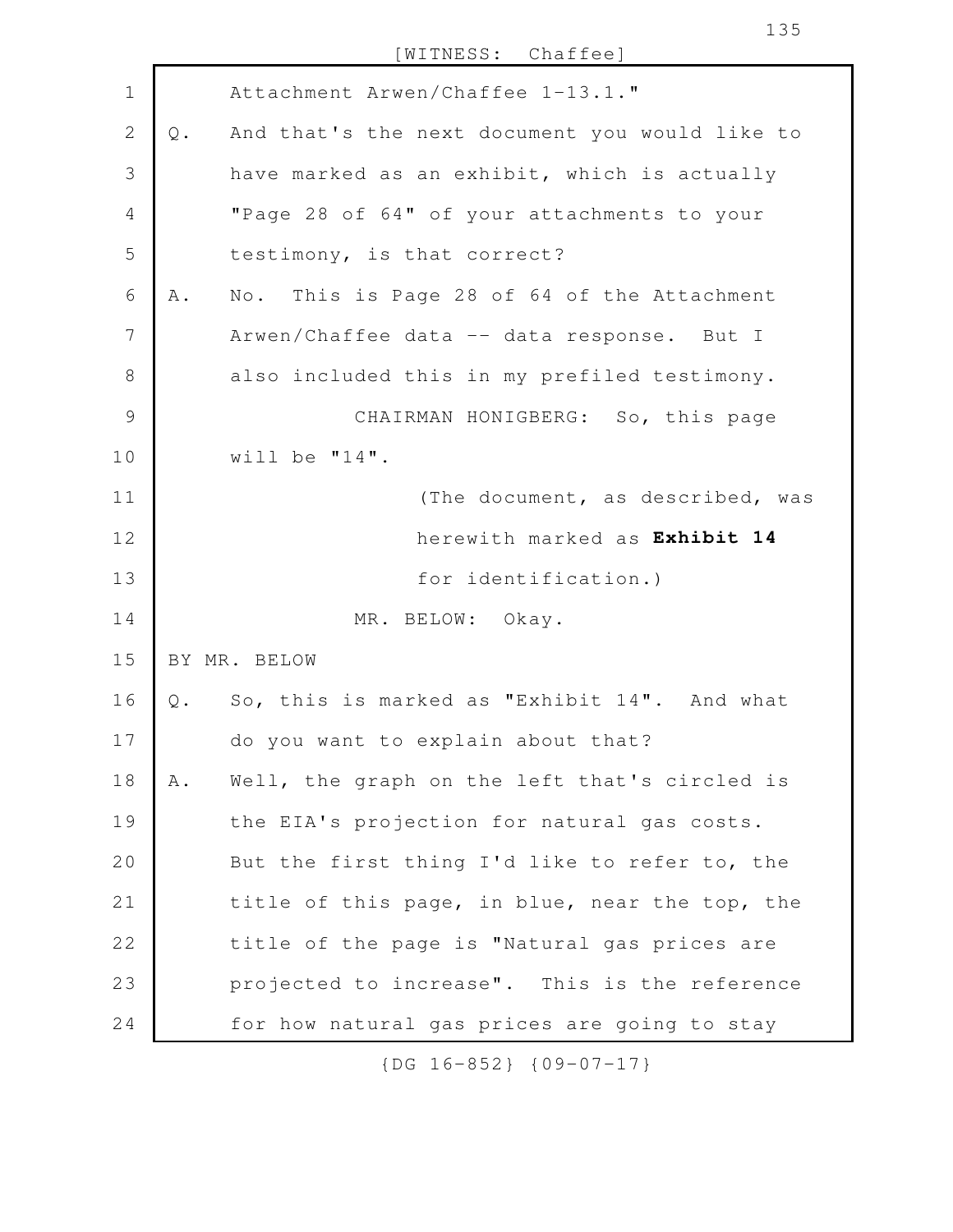|                |       | WITNESS: Chaffee]                               |
|----------------|-------|-------------------------------------------------|
| $\mathbf 1$    |       | the same into the future.                       |
| $\mathbf 2$    |       | There are three scenarios in the graph on       |
| 3              |       | the left that is circled. The reference         |
| $\overline{4}$ |       | scenario, the center, rise has been between the |
| 5              |       | high rise in the green scenario and the low     |
| 6              |       | rise in the red scenario. The middle blue       |
| 7              |       | line, reference case, is the EIA's most likely  |
| $8\,$          |       | case. And below this, in the explanation, it    |
| $\mathcal{G}$  |       | says "In the reference case, the natural gas    |
| 10             |       | spot prices at the U.S. benchmark Henry Hub in  |
| 11             |       | Louisiana rise because of increased drilling    |
| 12             |       | levels, production expansion into less prolific |
| 13             |       | and more expensive-to-produce areas, and demand |
| 14             |       | from both petrochemical and liquefied natural   |
| 15             |       | qas export facilities."                         |
| 16             | $Q$ . | And, so, what is it that you feel is misleading |
| 17             |       | about the utility's marketing assertions?       |
| 18             | Α.    | Well, prices rise rather markedly in the        |
| 19             |       | reference scenario. In the -- in the less       |
| 20             |       | likely case, that oil and gas resource and      |
| 21             |       | technology investment is very successful,       |
| 22             |       | prices rise only a little. And prices rise,     |
| 23             |       | they more than double in the low oil and gas    |
| 24             |       | resource and technology scenario.               |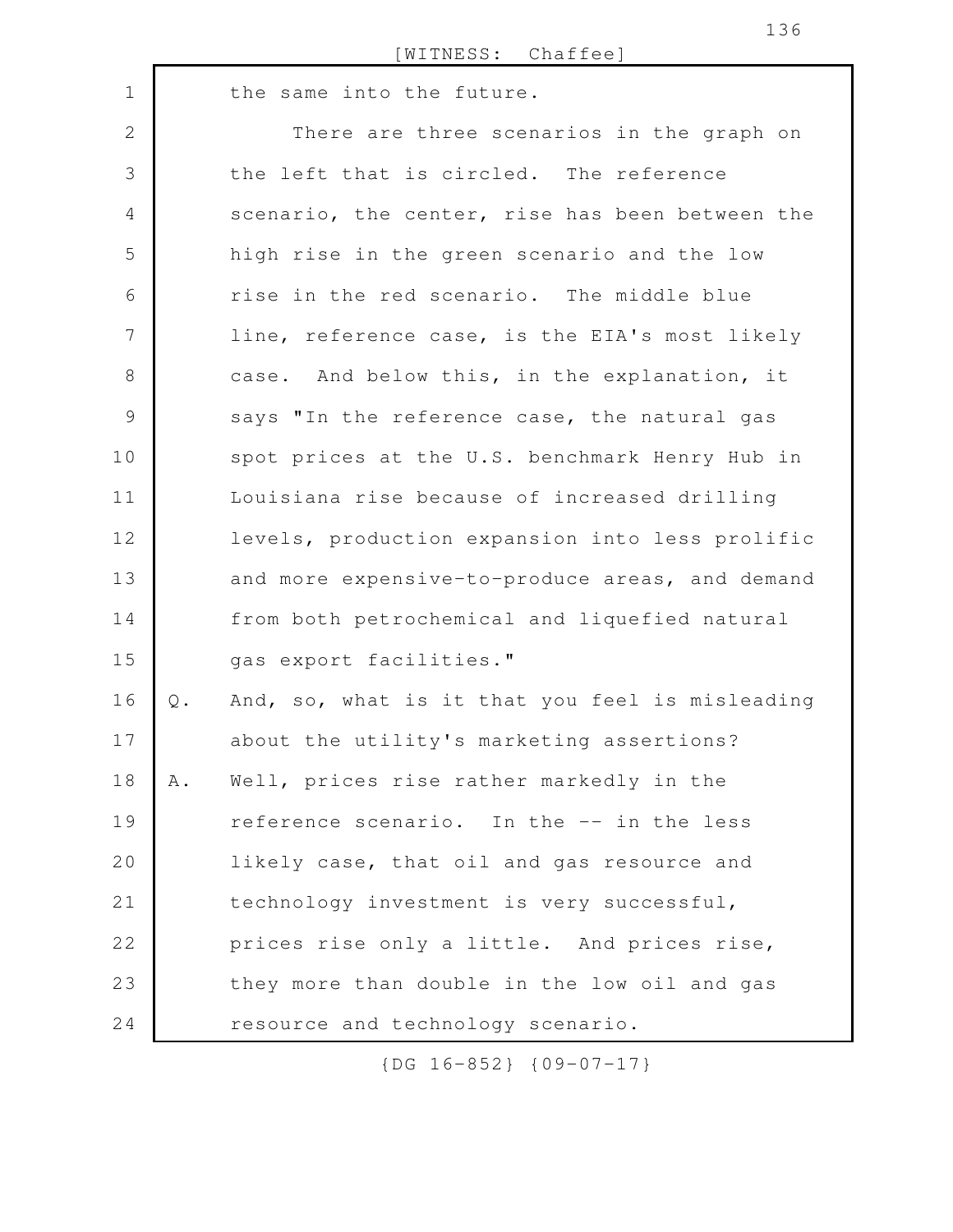[WITNESS: Chaffee]

Q. And what about residents and businesses that currently use propane? Isn't there a larger price advantage of natural gas over propane? A. Well, there may be an advantage now. Although, we don't  $-$  we don't actually know what the cost of gas increment that will be charged to customers will be. And, in the projections, Liberty is using a residential cost of propane, which is much, much higher than commercial customers will actually pay. They may pay as little as half what a residential customer would pay. So, we don't actually know what the increment cost advantage of natural gas delivered by the pipeline would be to customers. 1 2 3 4 5 6 7 8 9 10 11 12 13 14 15

But Liberty has said that, if there were a 50 percent rise in the cost of gas, they would have a difficulty -- a difficulty attracting customers. And these documents, to which Liberty specifically referred in defense of that, say that there is most likely a 70 to 76 percent increase in the cost of gas, most likely case. Only in the very least likely case is there an increase that's less than 50 16 17 18 19 20 21 22 23 24

{DG 16-852} {09-07-17}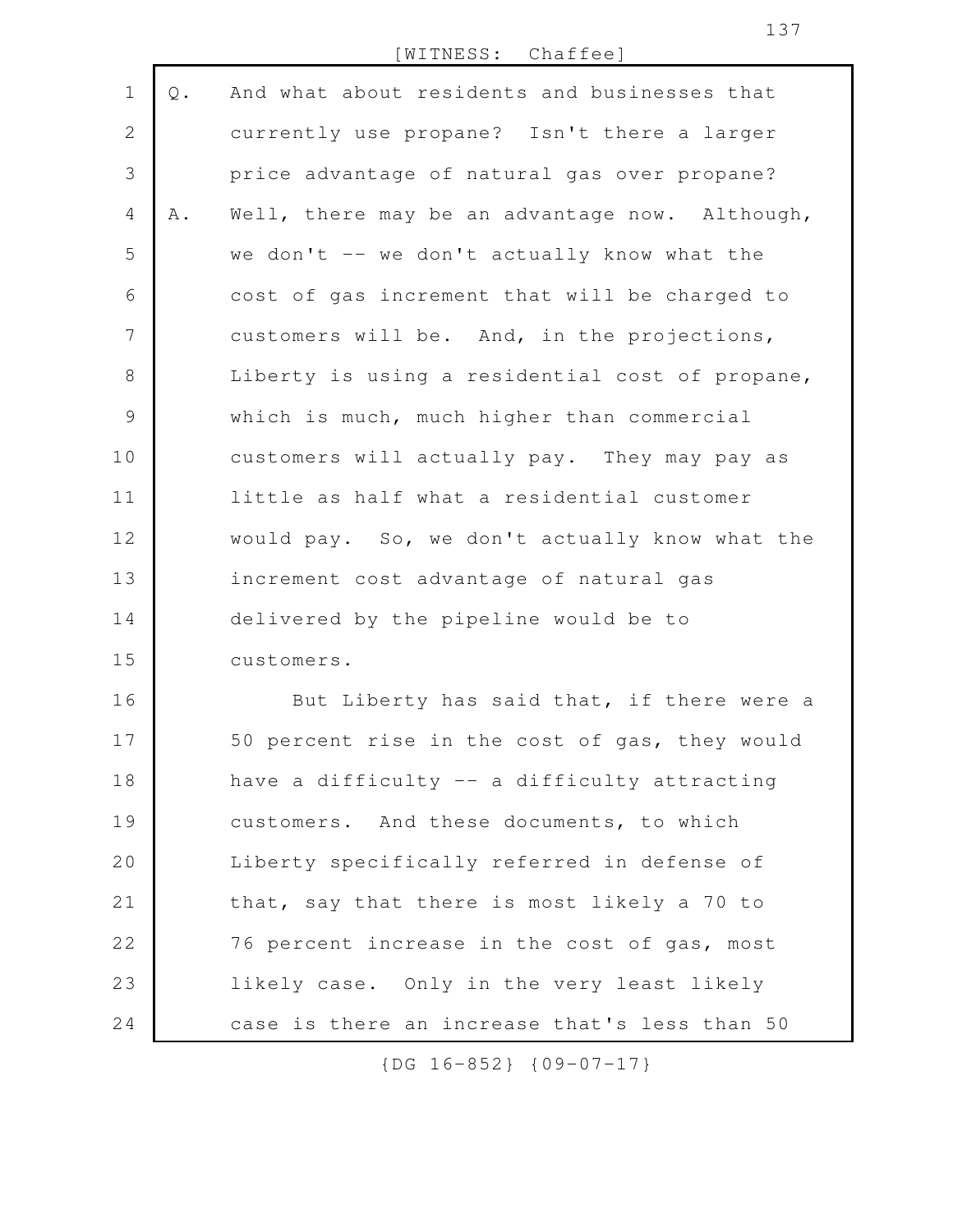|                |                               | WITNESS: Chaffee]                               |
|----------------|-------------------------------|-------------------------------------------------|
| $\mathbf 1$    |                               | percent.                                        |
| $\overline{2}$ |                               | MR. BELOW: And, so, you're speaking             |
| 3              |                               | about the magnitude of predictive price         |
| 4              |                               | increases. I think there's a -- the next        |
| 5              |                               | document that you would like to introduce as an |
| 6              |                               | exhibit is marked -- or, is titled "AE02017     |
| 7              |                               | Total Energy Real Prices Gas Price at Henry     |
| $\,8\,$        |                               | Hub".                                           |
| $\mathcal{G}$  |                               | And could that be marked as an                  |
| 10             |                               | exhibit?                                        |
| 11             |                               | CHAIRMAN HONIGBERG: That will be                |
| 12             |                               | $"15"$ .                                        |
| 13             |                               | (The document, as described, was                |
| 14             |                               | herewith marked as Exhibit 15                   |
| 15             |                               | for identification.)                            |
| 16             |                               | BY MR. BELOW                                    |
| 17             | $\mathsf{Q}% _{\mathsf{Q}}$ . | And what does that table show?                  |
| 18             | Α.                            | That's a table which presents the numerical     |
| 19             |                               | price increases that are shown in the graph     |
| 20             |                               | form. And, in the very most favorable           |
| 21             |                               | scenario, prices increase by 30 to 35 percent.  |
| 22             |                               | In the reference scenario, the most likely      |
| 23             |                               | scenario, they increase 70 to 76 percent. And,  |
| 24             |                               | in the case that the industry runs into many    |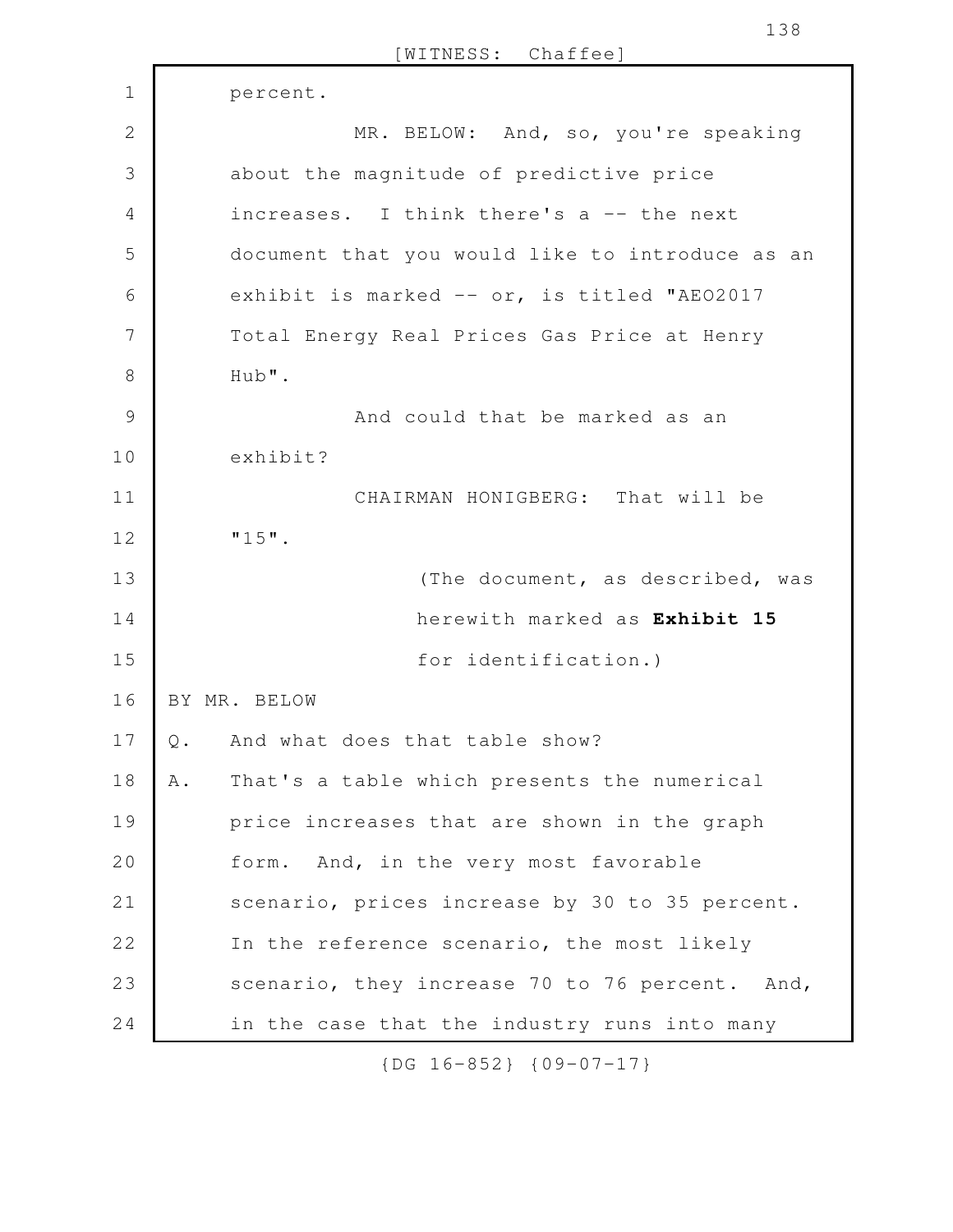|               |               | [WITNESS: Chaffee]                              |
|---------------|---------------|-------------------------------------------------|
| $\mathbf 1$   |               | problems and production gets much tighter, the  |
| 2             |               | gas prices would be projected to double.        |
| 3             |               | So, I have tracked one of the actual gas        |
| 4             |               | prices that have occurred in the intervening    |
| 5             |               | years since this projection was made. And       |
| 6             |               | that's a column in kind of to the right, where  |
| 7             |               | it shows "actual pricing". And the price for    |
| 8             |               | natural gas in 2016, as reported by the EIA,    |
| $\mathcal{G}$ |               | tracks right between the most likely reference  |
| 10            |               | case and the higher cost case, as the first     |
| 11            |               | seven months of 1970 -- 2017 track also between |
| 12            |               | those two. So, it looks like natural gas is     |
| 13            |               | inclining toward a price increase which is in   |
| 14            |               | between 70 percent and 100 percent, and is way  |
| 15            |               | more than 50 percent.                           |
| 16            | $Q$ .         | And just to be clear, the sort of column marked |
| 17            |               | "actual pricing", with two numbers, is          |
| 18            |               | something you've added to the document? That's  |
| 19            |               | not from the --                                 |
| 20            | Α.            | Yes. The reference for the document is          |
| 21            |               | provided below. But my column of "actual        |
| 22            |               | pricing" is added.                              |
| 23            | $\mathbb Q$ . | Okay. Thank you. Is there other evidence,       |
| 24            |               | outside of this EIA prediction, which leads you |
|               |               |                                                 |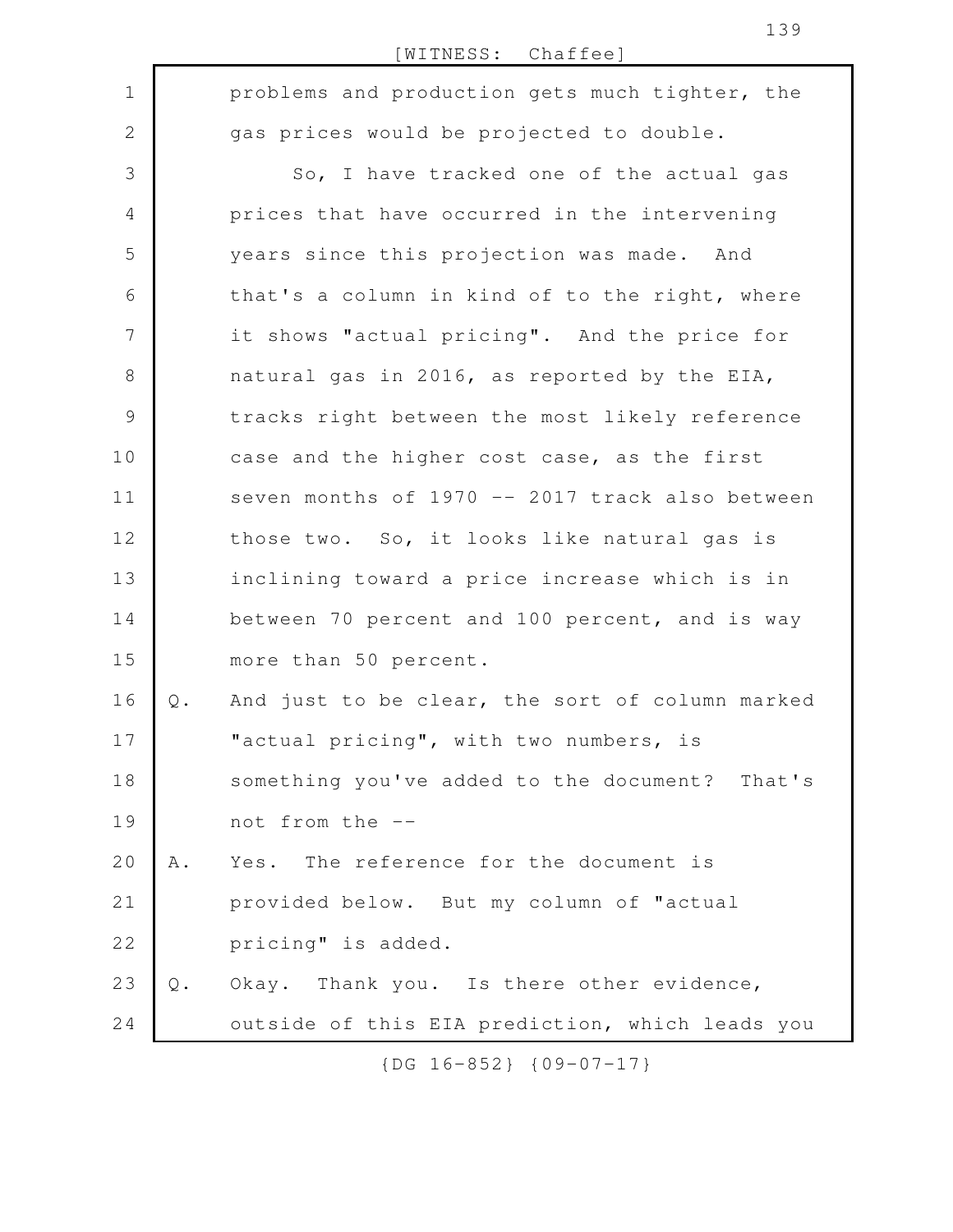[WITNESS: Chaffee]

to conclude that gas prices are likely to rise? A. Yes. I include in my prefiled testimony a couple of papers. One was published in *Nature*, another in the *Geology Journal*. And they corroborate the reservations in the EIA reference case that careful analysis of activity in the fracking plays shows that the best wells have already been drilled. New wells squeezed into limited geography will be less productive and more expensive. These people suggest that rosy predictions by industry groups of unlimited production potential may be intended to support rapid investment in natural gas export facilities, leading to anticipated industry profits. Most importantly, they reinforce the obvious conclusion that competition from natural gas exports will drive up domestic prices. Q. And what effect do you predict the 50 percent or more price increase in the next few years would have on Liberty's marketing plan? A. I cannot predict that quantitatively and Liberty refused to model this. Let me -- let me be careful in how I say this: It would be 1 2 3 4 5 6 7 8 9 10 11 12 13 14 15 16 17 18 19 20 21 22 23 24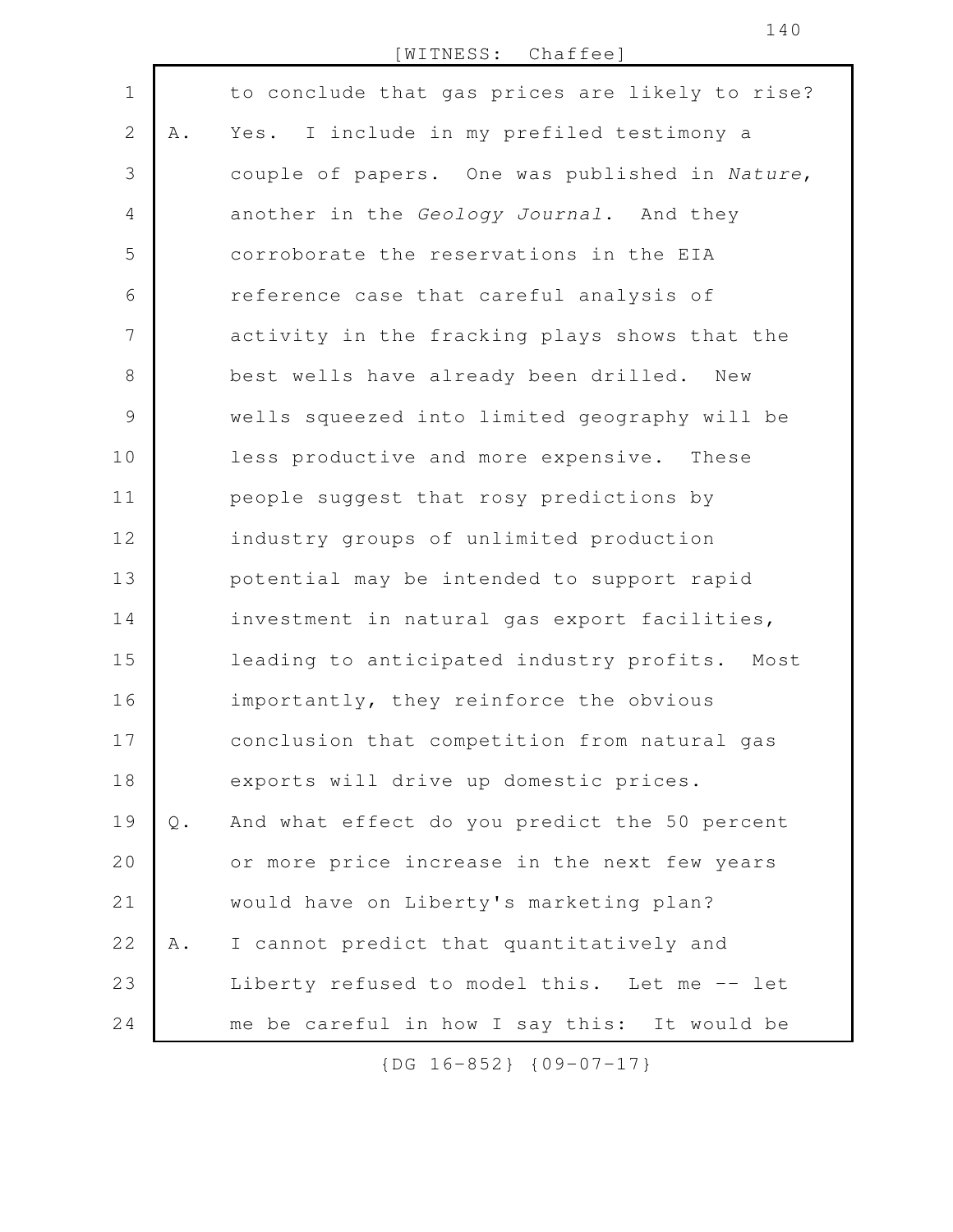[WITNESS: Chaffee]

| $\mathbf 1$  |       | in the interest of the industry to mislead      |
|--------------|-------|-------------------------------------------------|
| $\mathbf{2}$ |       | customers, and investors for that matter, about |
| 3            |       | the likelihood of price increases. Once         |
| 4            |       | customers commit to natural gas use, their      |
| 5            |       | usage makes money for the industry, producers   |
| 6            |       | and distributors, but the industry bears no     |
| 7            |       | liability for cost increases. These are passed  |
| 8            |       | directly to the customer. Should price          |
| $\mathsf 9$  |       | increases occur soon enough to deter future     |
| 10           |       | customer commitment, Liberty's investment bet   |
| 11           |       | will be partly hedged from risk by the proposed |
| 12           |       | Settlement, which will make ratepayers          |
| 13           |       | co-betters by passing part of the repayment on  |
| 14           |       | to them. This, to me, is a structural conflict  |
| 15           |       | with the concept of "in the public interest".   |
| 16           | $Q$ . | And you've said that the delivered cost of      |
| 17           |       | natural gas at current prices is not always     |
| 18           |       | better than oil, and that worry about cost      |
| 19           |       | increases could deter propane users from        |
| 20           |       | switching. But are there not environmental      |
| 21           |       | reasons which would lead customers to switch to |
| 22           |       | natural gas?                                    |
| 23           | Α.    | Liberty relies in its business plan, and has    |
| 24           |       | said today a number of times, that there are    |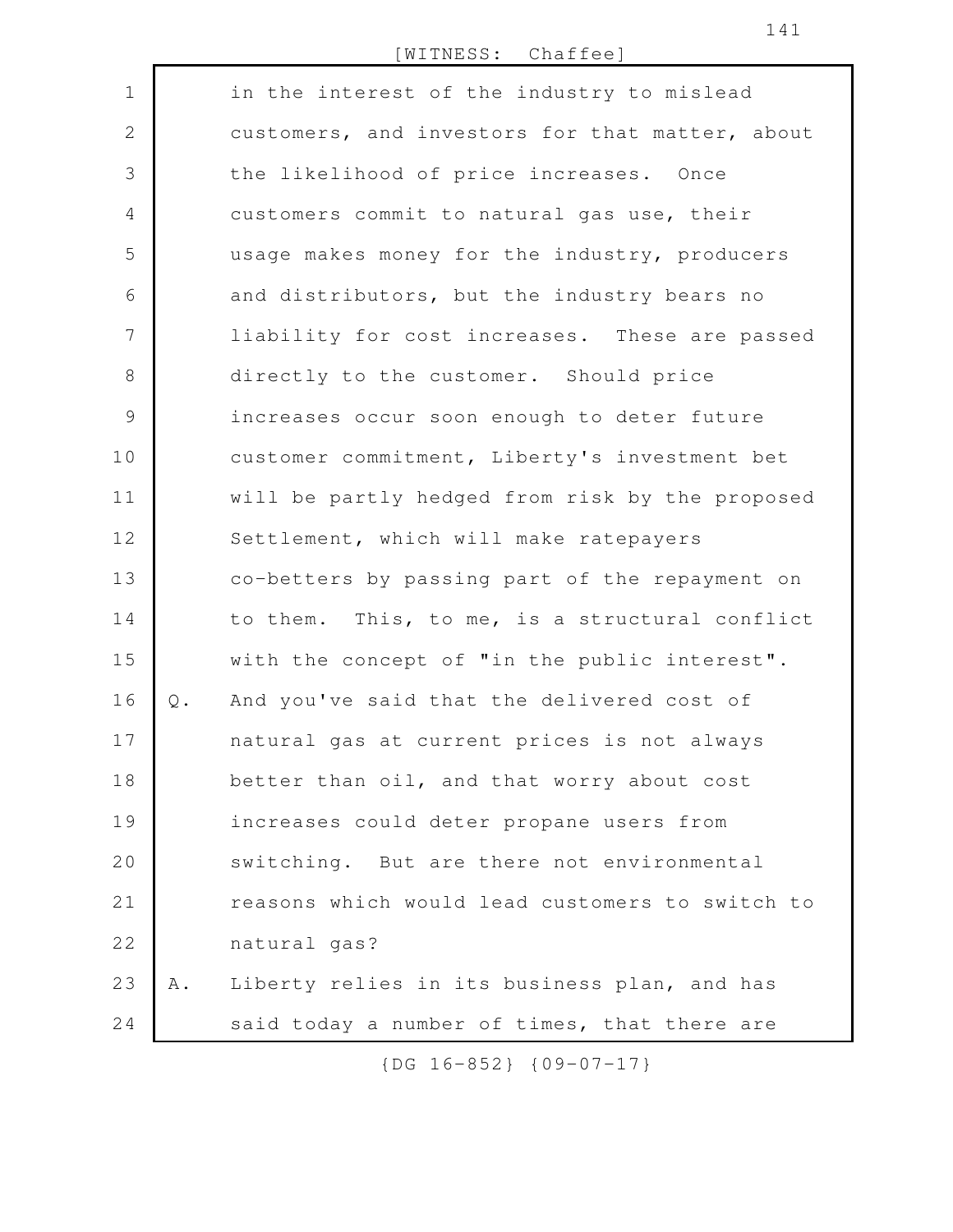[WITNESS: Chaffee] environmental advantages to using natural gas. Q. And I think you have another document that you would like to have marked as an exhibit, although it actually appears to be Page 43 of 188 of Liberty's appendix to their testimony, is that correct? A. It's an example of a representation to customers that natural gas is environmentally friendly. CHAIRMAN HONIGBERG: And we'll mark that as "Exhibit 16". (The document, as described, was herewith marked as Exhibit 16 for identification.) MR. BELOW: Okay. Thank you, Mr. Chairman. CHAIRMAN HONIGBERG: And just to be sure, we're talking about this document *[indicating]*, right? WITNESS CHAFFEE: Yes. CHAIRMAN HONIGBERG: Okay. MR. BELOW: And I think the next document you'd like to provide as an exhibit is entitled "A bridge to nowhere: methane 1 2 3 4 5 6 7 8 9 10 11 12 13 14 15 16 17 18 19 20 21 22 23 24

{DG 16-852} {09-07-17}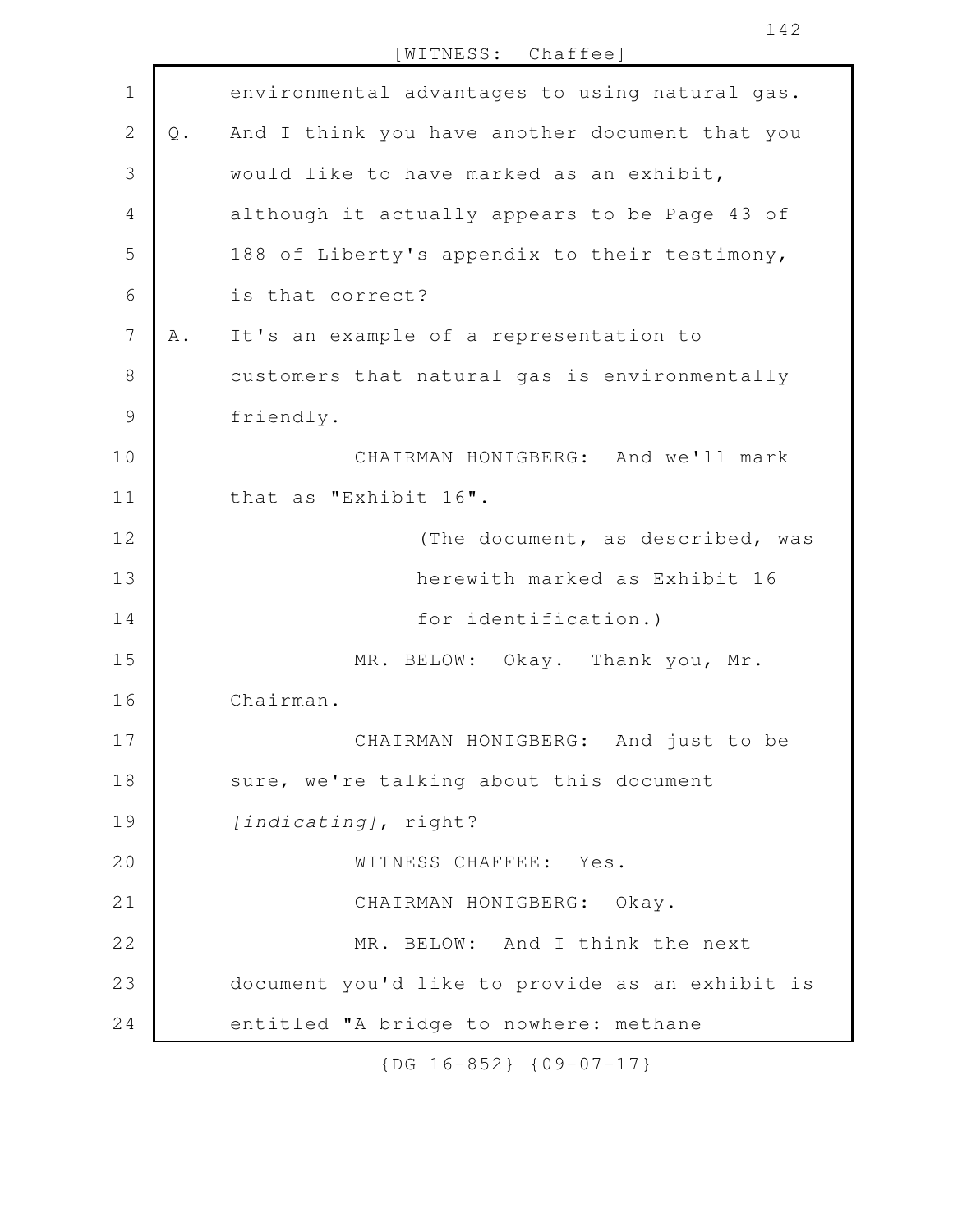| $\mathbf 1$    |       | emissions and the greenhouse gas footprint of   |
|----------------|-------|-------------------------------------------------|
| $\mathbf 2$    |       | natural gas."                                   |
| 3              |       | Could that be marked as an exhibit?             |
| $\overline{4}$ |       | CHAIRMAN HONIGBERG: That will be                |
| 5              |       | $"17"$ .                                        |
| 6              |       | (The document, as described, was                |
| 7              |       | herewith marked as Exhibit 17                   |
| $\,8\,$        |       | for identification.)                            |
| 9              |       | MR. BELOW: Okay. Thank you.                     |
| 10             |       | BY MR. BELOW                                    |
| 11             | $Q$ . | And what's your point with this exhibit,        |
| 12             |       | Dr. Chaffee?                                    |
| 13             | Α.    | It's a graphic representation of the            |
| 14             |       | contributions that fugitive methane makes to    |
| 15             |       | the total environmental impact of different     |
| 16             |       | fossil fuels. You can see the yellow bars       |
| 17             |       | represent the carbon dioxide that is emitted by |
| 18             |       | burning those different fossil fuels. And that  |
| 19             |       | does support the fact that natural gas, when    |
| 20             |       | burned, emits less greenhouse gas than do --    |
| 21             |       | compared to other fossil fuels that might be    |
| 22             |       | used for heating.                               |
| 23             |       | But the red bars add onto that the direct       |
| 24             |       | contribution of escaping methane that escapes   |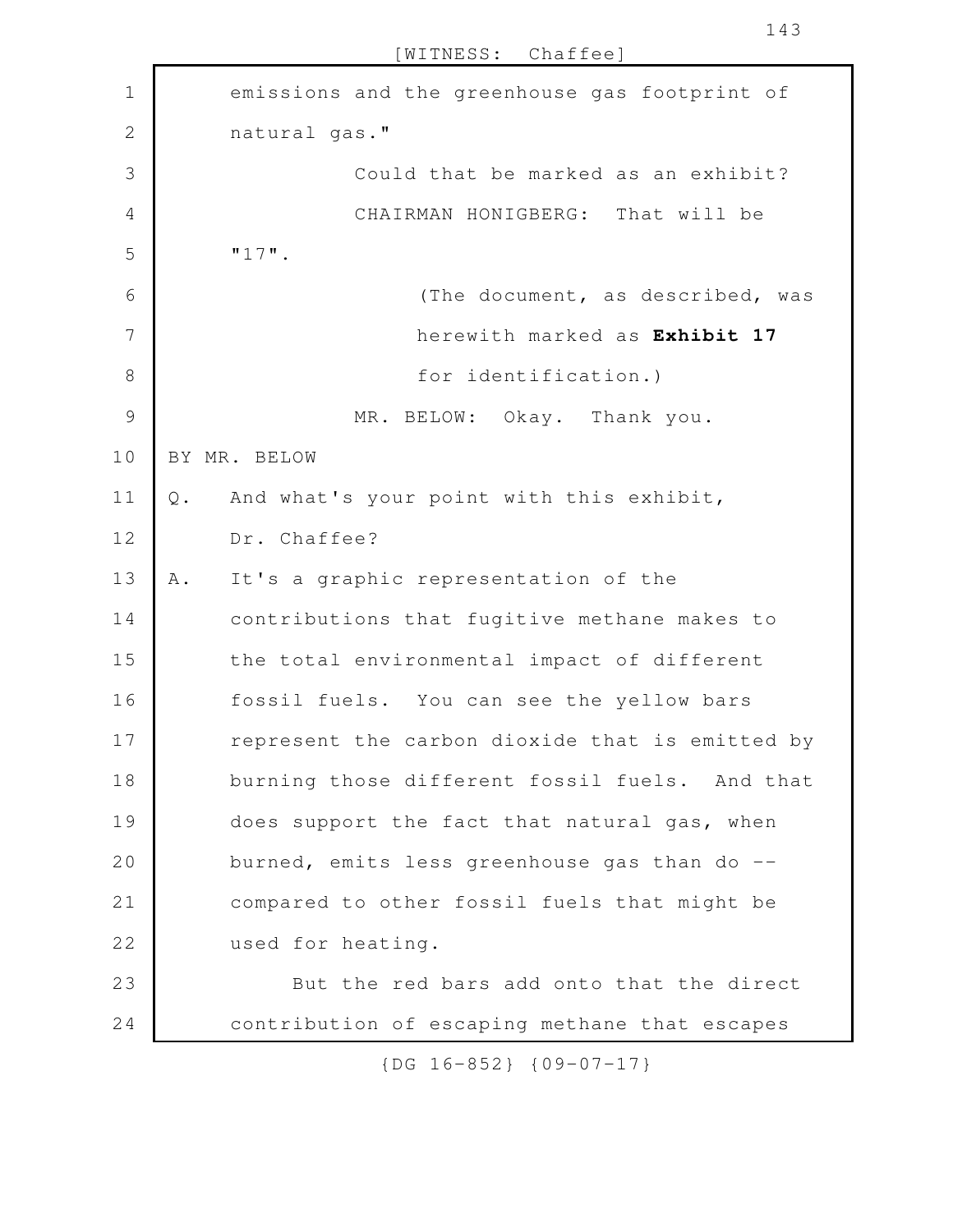[WITNESS: Chaffee] directly in the atmosphere during production and compression and transportation of the natural gas. And those show -- or, when those are added, natural gas is the worst of fossil fuels that could be used for domestic and commercial heating. And the little uncertainty bars at the top of those red lines show the variation in estimates of how much natural gas has escaped. Q. And the source of that document is provided at the bottom of the page, is that correct? A. Yes. MR. BELOW: Okay. And the next item you would like to have marked as an exhibit is Page 48 of 78 from the attachments to Mr. Clark's testimony. Could that be marked? CHAIRMAN HONIGBERG: That will be "18". (The document, as described, was herewith marked as **Exhibit 18** for identification.) BY MR. BELOW Q. And what's your comment or point on this 1 2 3 4 5 6 7 8 9 10 11 12 13 14 15 16 17 18 19 20 21 22 23 24

{DG 16-852} {09-07-17}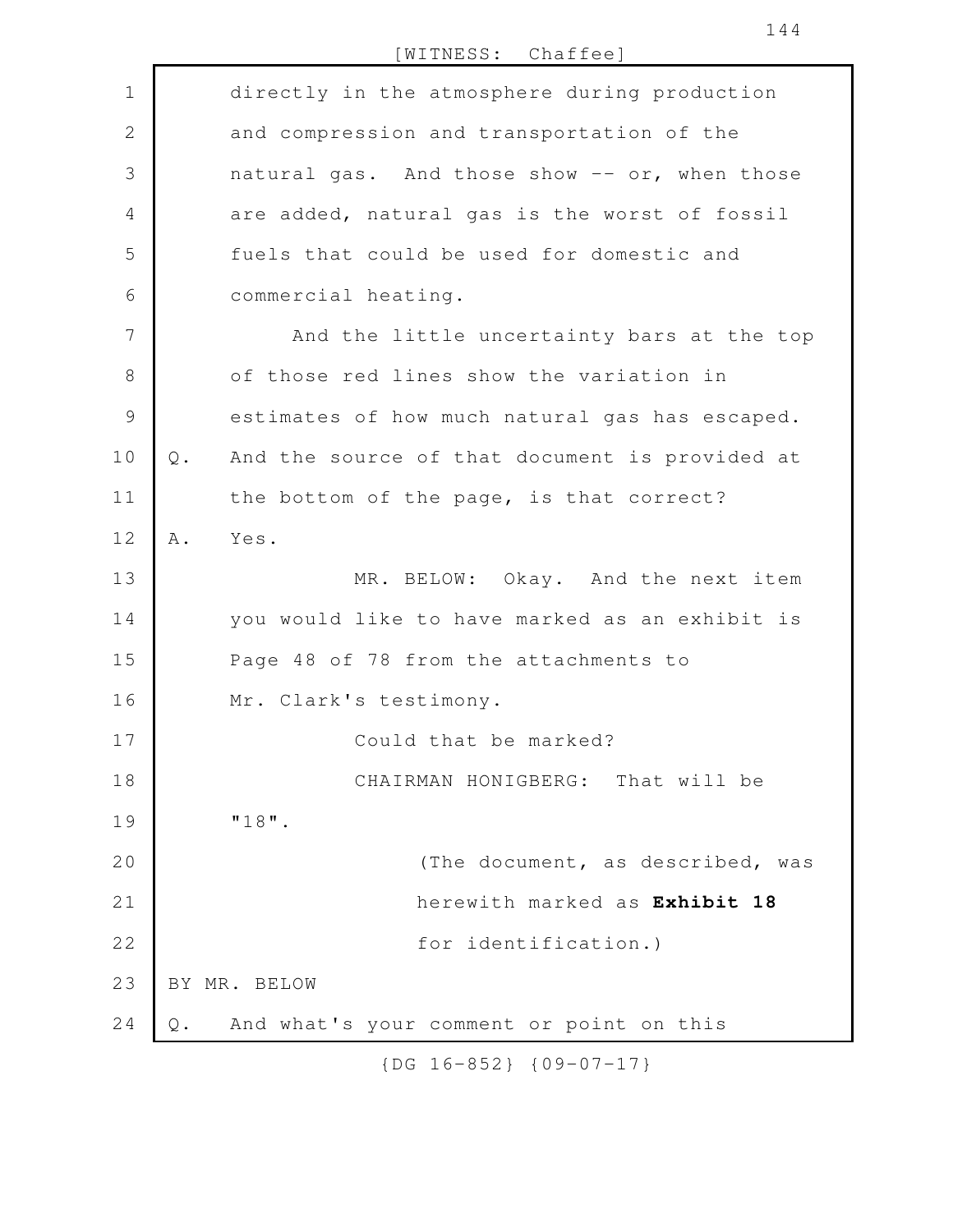|               |     | [WITNESS: Chaffee]                             |
|---------------|-----|------------------------------------------------|
| $\mathbf 1$   |     | exhibit?                                       |
| $\mathbf{2}$  | A . | Well, this page and the next page are examples |
| 3             |     | of Liberty knowing that the communities of     |
| 4             |     | Hanover and Lebanon are highly environmentally |
| 5             |     | conscious. That, to quote, "However, they also |
| 6             |     | have a keen understanding of the role energy   |
| 7             |     | plays in the environment and will fully        |
| 8             |     | understand the benefits of natural gas when    |
| $\mathcal{G}$ |     | compared with current alternative fuel choices |
| 10            |     | in heating their homes and powering their      |
| 11            |     | businesses."                                   |
| 12            |     | MR. BELOW: And the next document               |
| 13            |     | you'd like to have marked as an exhibit is     |
| 14            |     | Page 76 of 78 from that same document.         |
| 15            |     | Could that be marked as --                     |
| 16            |     | CHAIRMAN HONIGBERG: That will be               |
| 17            |     | $"19"$ .                                       |
| 18            |     | (The document, as described, was               |
| 19            |     | herewith marked as Exhibit 19                  |
| 20            |     | for identification.)                           |
| 21            |     | MR. BELOW: Okay.                               |
| 22            |     | BY THE WITNESS:                                |
| 23            | Α.  | And I quote, "Both communities have strong     |
| 24            |     | environmental convictions that the Company     |
|               |     |                                                |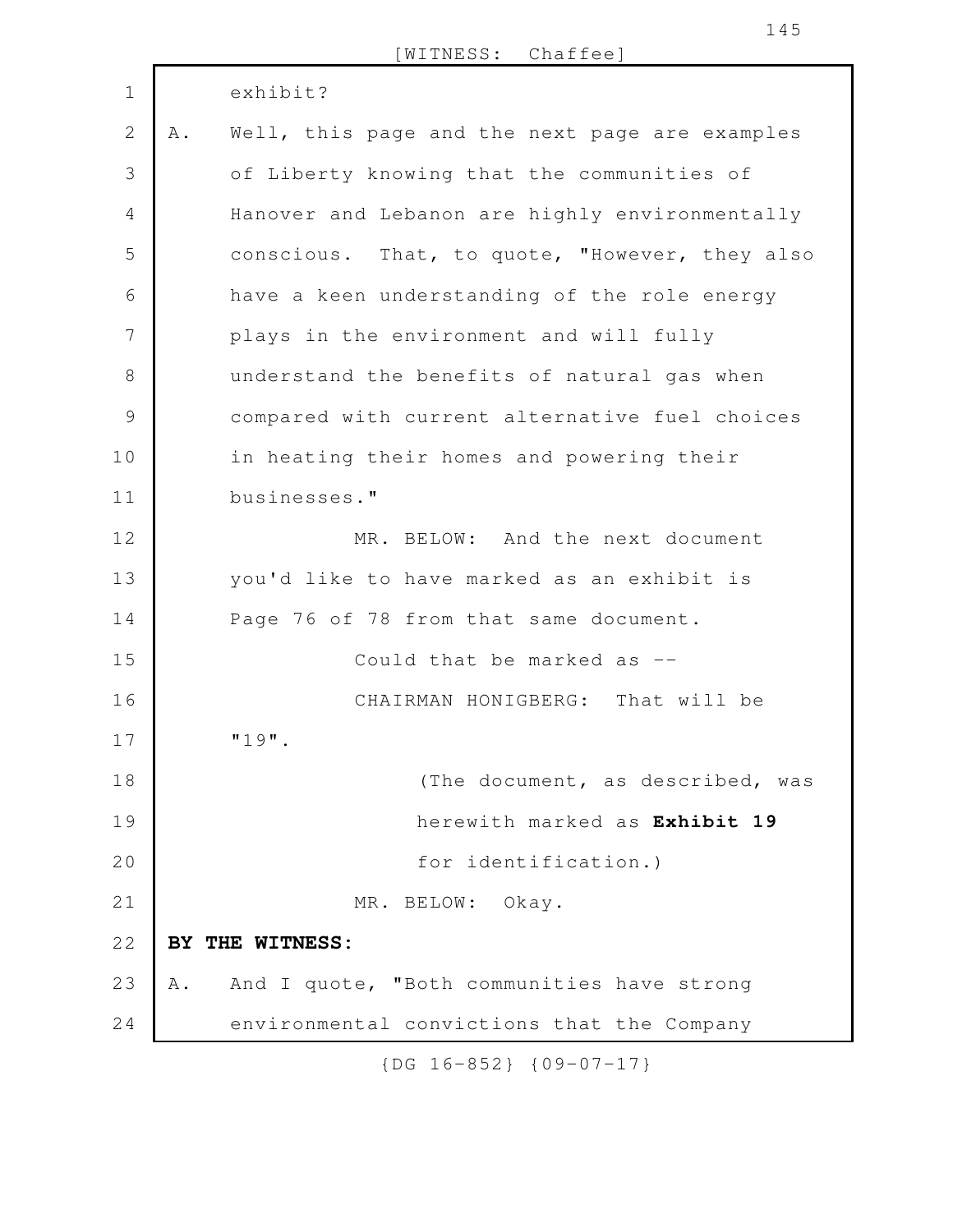[WITNESS: Chaffee] believes will make natural gas an attractive alternative to competing fuels currently available in the region." But the chart is illustrative of a sea change that's occurred in the last few years in our understanding of the environmental impact of natural gas. Once, maybe five years ago, it was widely believed to be a responsible fossil fuel that could be a bridge fuel reducing the need to immediately reduce the use of fossil fuels. But it's now widely understood that natural gas is the most environmentally damaging of fossil fuels. I quote a statement by the author of the paper that showed that yellow and green graph: "Using these new, best available data and a 20-year time period for comparing the warming potential of methane to carbon dioxide, the conclusion stands that both shale gas and conventional natural gas have a larger greenhouse gas footprint than do coal or oil, for any possible use of natural gas and particularly for the primary uses of residential and commercial heating." 1 2 3 4 5 6 7 8 9 10 11 12 13 14 15 16 17 18 19 20 21 22 23 24

{DG 16-852} {09-07-17}

146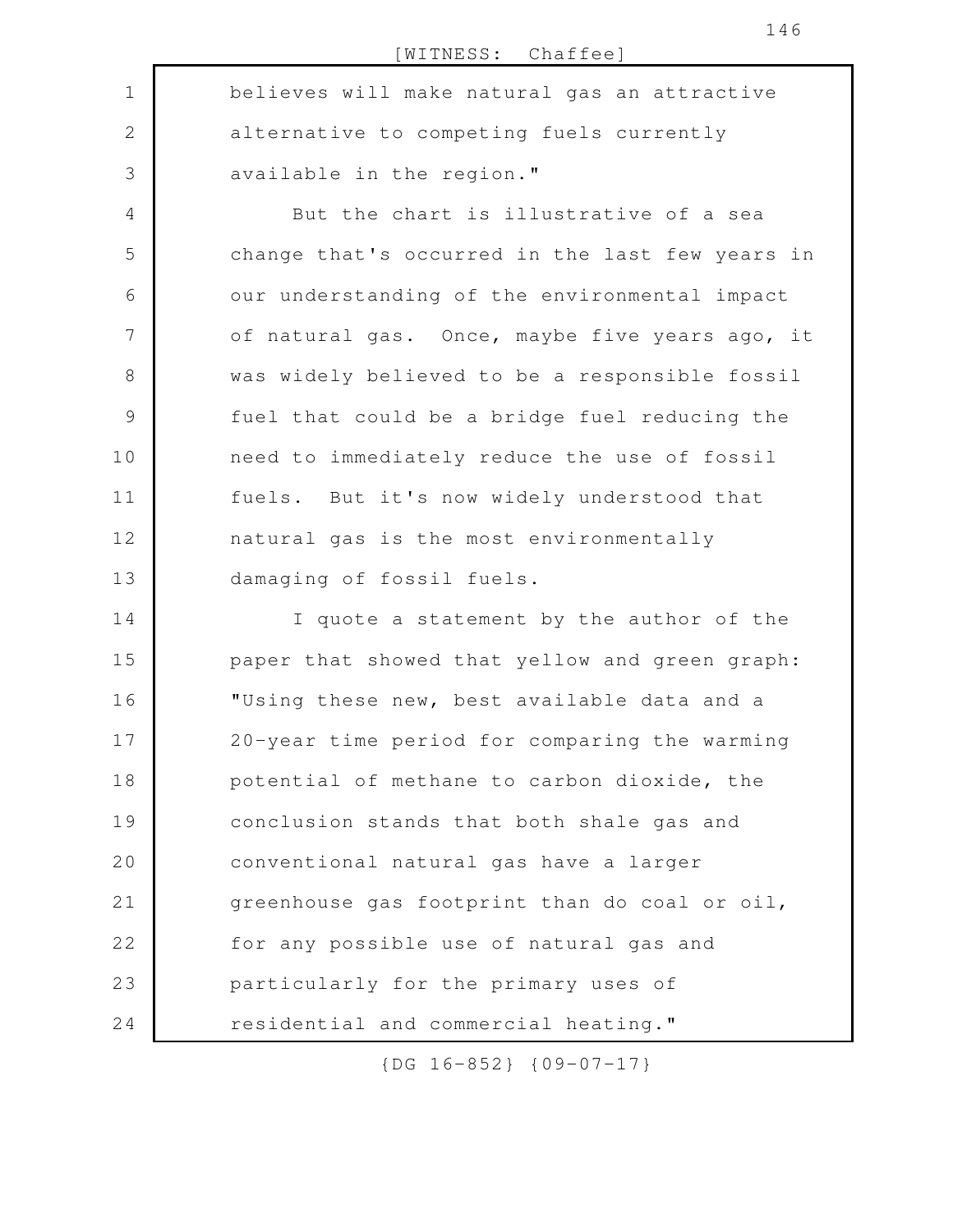[WITNESS: Chaffee] The reason for this is that -- the reason for this discrepancy is that methane unburned in the atmosphere has a global warming potential that's 86 times the global warming potential of carbon dioxide. The same author in *Energy and Emission Control Technologies*, and I quote, says "Methane emissions severely undercut the idea that shale gas can serve as a bridge fuel over the coming decades, and we should reduce our dependence on natural gas as quickly as possible." CHAIRMAN HONIGBERG: Slow down. Slow down. **CONTINUED BY THE WITNESS:** A. "One of the most cost-effective ways to do so is to replace in-building use of natural gas for domestic space and hot water heating with high-efficiency heat pumps. Even if the electricity that drives these heat pumps comes from coal, the greenhouse gas emissions are far less than from the direct use of natural gas." MR. BELOW: The next item that we'd like to have marked as an exhibit is a document 1 2 3 4 5 6 7 8 9 10 11 12 13 14 15 16 17 18 19 20 21 22 23 24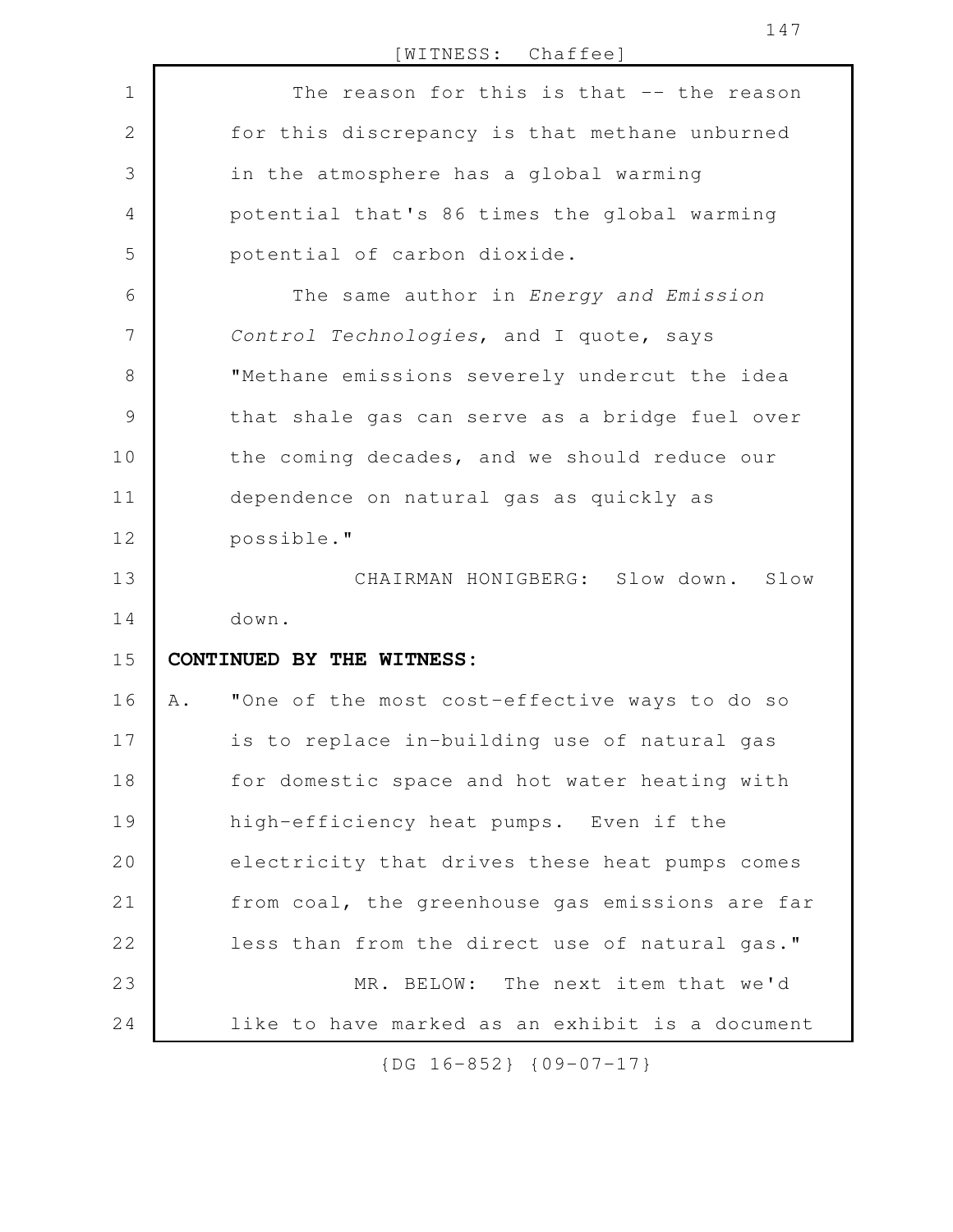that says "Energy". It's a multi-page document, a thick one. It's in your hand, right there. BY MR. BELOW Q. Well, first, Dr. Chaffee, let's just identify this. Do you recognize this document? A. I do. Q. And what is it? A. It's the Energy chapter of the Master Plan for the City of Lebanon. Q. Okay. A. And I'm going to read the whole thing. MR. BELOW: No. *[Laughter.]* MR. BELOW: No. Don't perjure yourself here. Could that be marked as an exhibit? CHAIRMAN HONIGBERG: That will be "Exhibit 20". (The document, as described, was herewith marked as **Exhibit 20** for identification.) MR. BELOW: Thank you, Mr. Chairman. BY MR. BELOW 1 2 3 4 5 6 7 8 9 10 11 12 13 14 15 16 17 18 19 20 21 22 23 24

[WITNESS: Chaffee]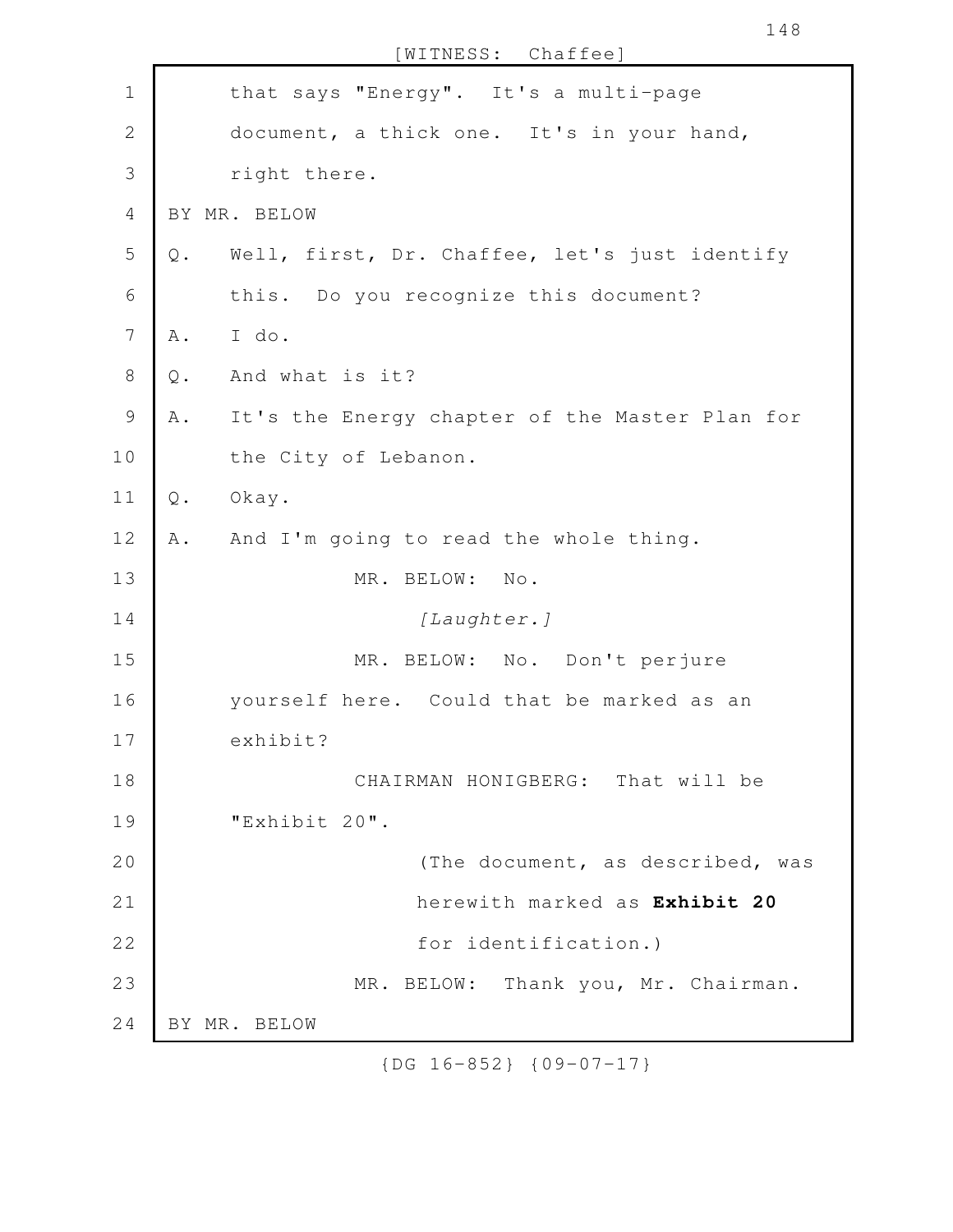| $\mathbf 1$    | Q.            | There's just like three sentences I would like  |
|----------------|---------------|-------------------------------------------------|
| $\overline{2}$ |               | you to perhaps read from this. On the first     |
| 3              |               | page, right under "Vision & Purpose", what's    |
| $\overline{4}$ |               | the first sentence there?                       |
| 5              | Α.            | "The long term vision for Lebanon's energy      |
| 6              |               | future is to increase energy savings for        |
| 7              |               | residents, businesses, and municipal functions, |
| $8\,$          |               | to ensure a robust and stable energy economy,   |
| $\mathsf 9$    |               | and to reduce the impacts of greenhouse gas     |
| 10             |               | emissions that result from a fossil             |
| 11             |               | fuel-dependent economy."                        |
| 12             | $Q$ .         | And turning to the second page, marked 13-2, at |
| 13             |               | the very top of the page, what's that           |
| 14             |               | statement, one sentence?                        |
| 15             | Α.            | "The City shall comply with the New Hampshire   |
| 16             |               | Climate Action Plan, which aims to reduce       |
| 17             |               | greenhouse gas emissions 80 percent below 1990  |
| 18             |               | levels by 2050."                                |
| 19             | $\mathbb Q$ . | And jumping way ahead to Page 17, at the top of |
| 20             |               | the page there's $a$ -- what does it say about  |
| 21             |               | the "Overall Long-Term Goal"?                   |
| 22             | Α.            | "Lebanon is a leader in energy efficiency,      |
| 23             |               | renewable energy reliance, and innovation       |
| 24             |               | across municipal, commercial, institutional,    |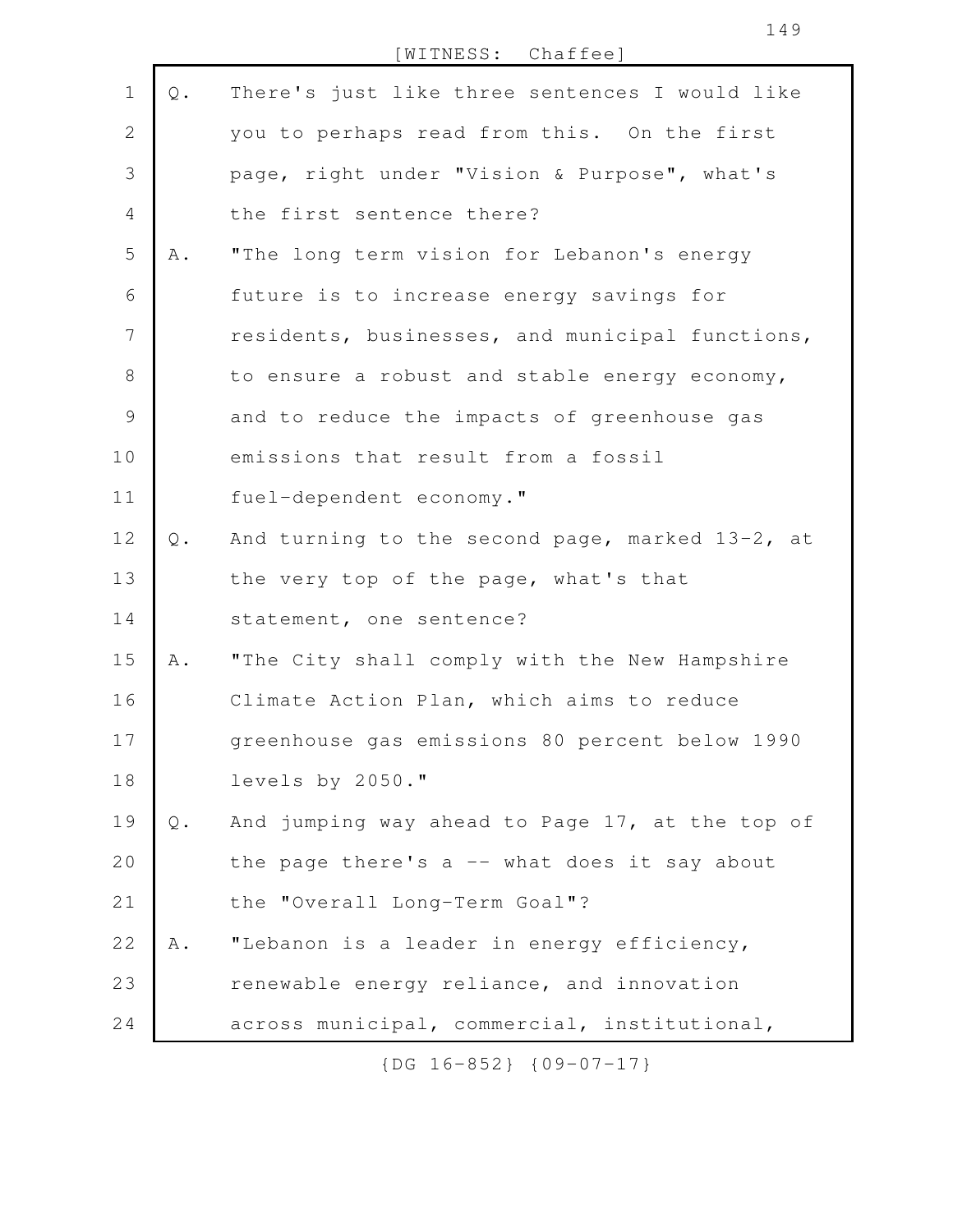|               | [WITNESS: Chaffee]                             |
|---------------|------------------------------------------------|
|               | and residential sectors."                      |
| Q.            | And, on the next page, 18, the "Outcome Number |
|               | $2"$ ?                                         |
| Α.            | "Occupant 2" is "The City relies upon as much  |
|               | local renewable energy as possible."           |
| $\mathbb Q$ . | And Strategy B states that?                    |
| Α.            | "The City shall encourage the commercial and   |

|  | residential sectors to invest in renewable |  |  |  |
|--|--------------------------------------------|--|--|--|
|  | energy."                                   |  |  |  |

1

2

3

4

5

6

7

Q. And, finally, on the next page, 20, "Outcome Number 4 states that, what does it say? 10 11

A. "The City's residential, commercial, and institutional sectors privately invest in energy efficiency and renewable energy projects." 12 13 14 15

Q. And is it your understanding, as a member of the City's Energy Advisory Committee, that the City is working towards the very strategies and actions to implement these outcomes and goals? A. The City has offered a --16 17 18 19 20

*[Court reporter interruption.]* **BY THE WITNESS:** A. Let me offer that the City shall take active steps to encourage residents, businesses, and 21 22 23 24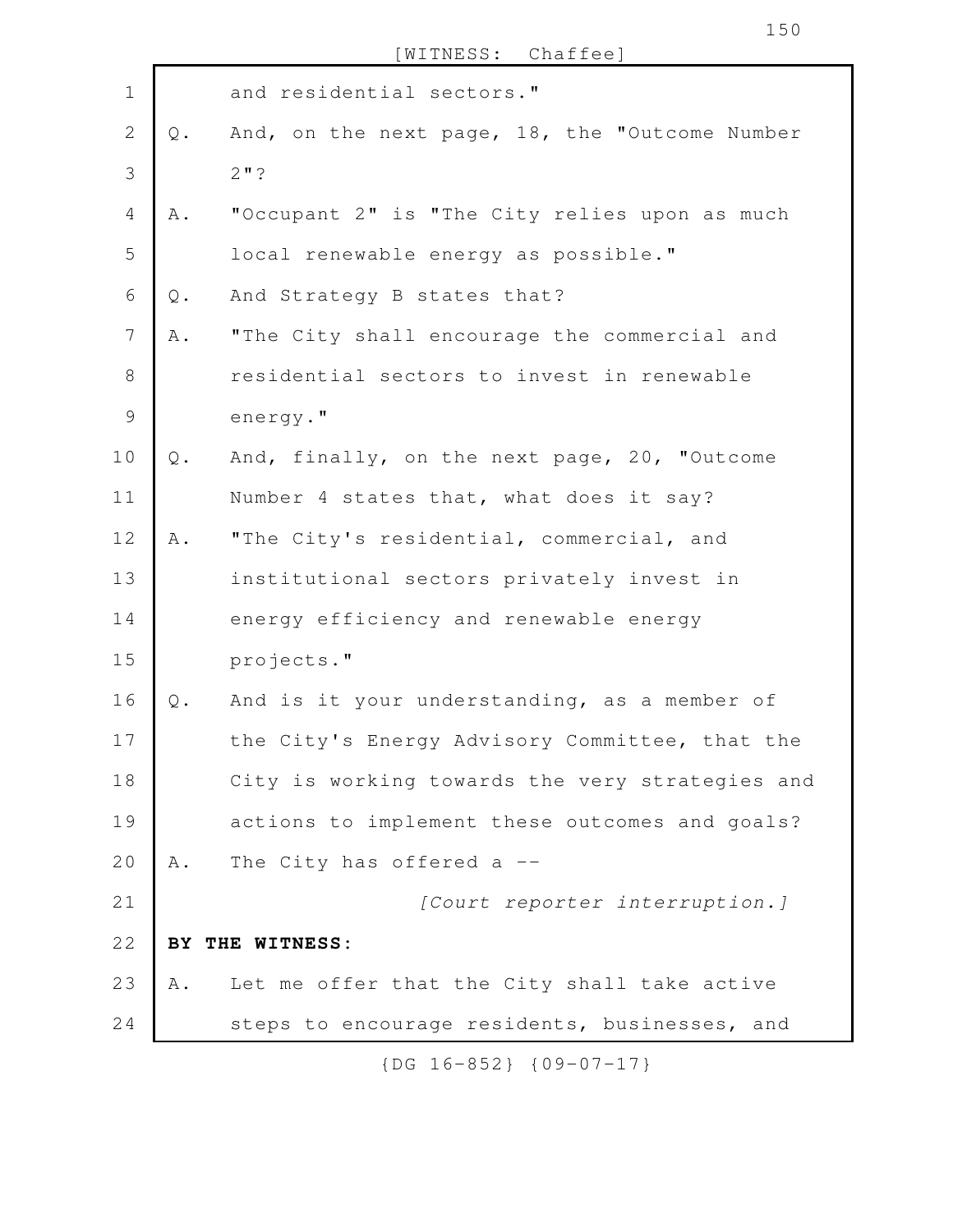|               | [WITNESS: Chaffee]                                             |
|---------------|----------------------------------------------------------------|
| $\mathbf 1$   | institutions to invest in efficiency and                       |
| $\mathbf{2}$  | renewable technology.                                          |
| 3             | BY MR. BELOW                                                   |
| 4             | And I simply asked if it's your understanding<br>$\mathbb Q$ . |
| 5             | that the City is working to implement these                    |
| 6             | outcomes and strategies?                                       |
| 7             | Yes, it is.<br>Α.                                              |
| $8\,$         | MR. BELOW: Okay. And one -- I think                            |
| $\mathcal{G}$ | there's one more document to enter as an                       |
| 10            | exhibit here, which is titled "Addendum for the                |
| 11            | Energy Chapter of the City of Lebanon Master                   |
| 12            | Plan 2012".                                                    |
| 13            | Could that be marked as an exhibit?                            |
| 14            | CHAIRMAN HONIGBERG: That's "21".                               |
| 15            | (The document, as described, was                               |
| 16            | herewith marked as Exhibit 21                                  |
| 17            | for identification.)                                           |
| 18            | CHAIRMAN HONIGBERG: And I have one                             |
| 19            | more document.                                                 |
| 20            | MR. BELOW: Okay.                                               |
| 21            | CHAIRMAN HONIGBERG: Just so I hope                             |
| 22            | you have the same?                                             |
| 23            | MR. BELOW: Yes, I do.                                          |
| 24            | BY MR. BELOW                                                   |

151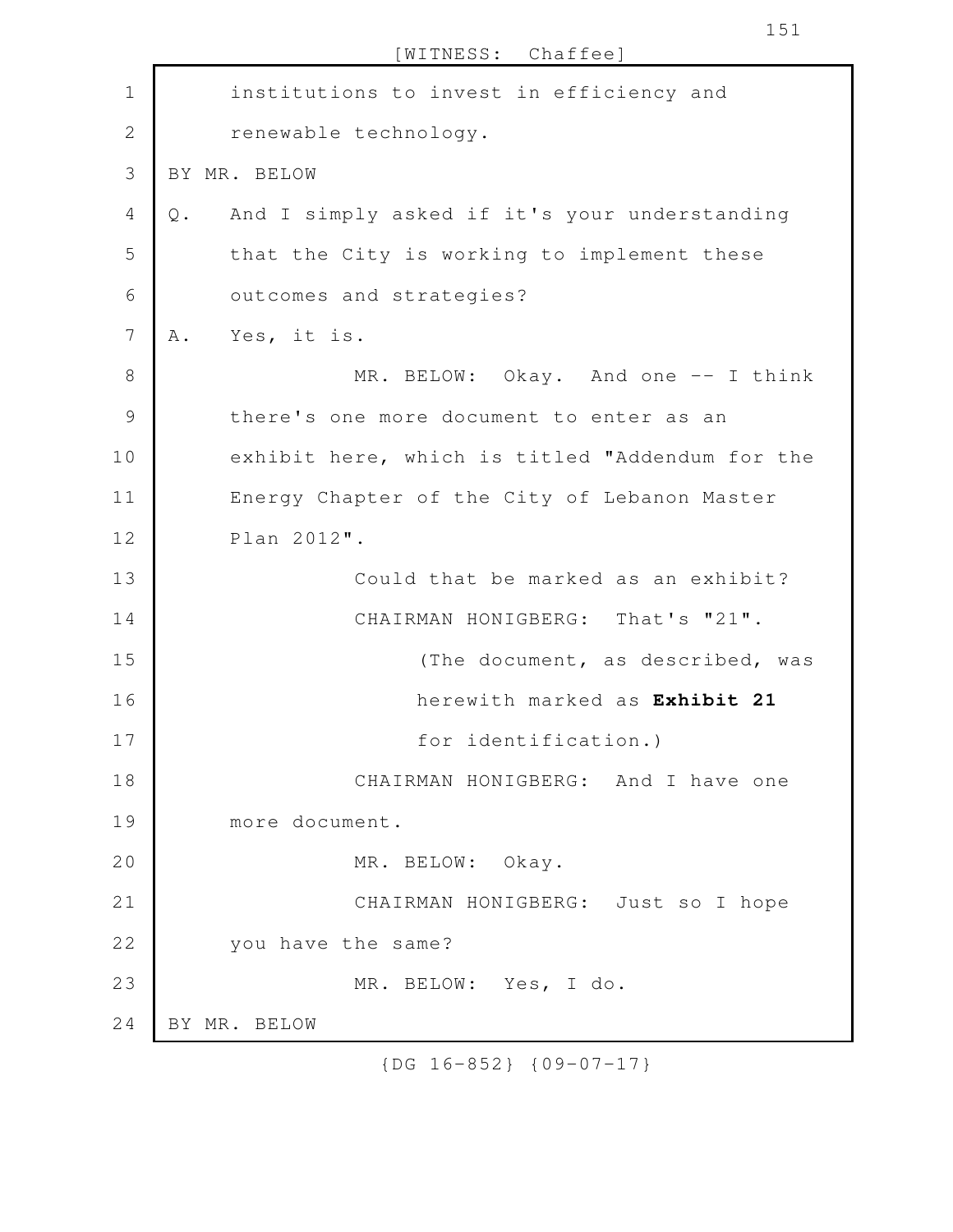| $\mathbf 1$    | $\mathbb Q$ . | And do you recognize this document?             |
|----------------|---------------|-------------------------------------------------|
| $\overline{2}$ | A .           | Yes.                                            |
| 3              | Q.            | And could you describe what it is?              |
| $\overline{4}$ | A .           | The "Addendum for the Energy Chapter of the     |
| 5              |               | City of Lebanon Master Plan 2012", this was     |
| 6              |               | adopted by unanimous vote of the City Council   |
| 7              |               | and the Planning Board.                         |
| $\,8\,$        | $\mathbb Q$ . | And recently?                                   |
| $\mathcal{G}$  | Α.            | I have the dates here. Recently? It was on      |
| 10             |               | June 7th and July 10th.                         |
| 11             | $Q$ .         | And the third sentence or paragraph down, could |
| 12             |               | you just read that one sentence there?          |
| 13             | Α.            | It says "And whereas such references to the     |
| 14             |               | possible use or increased use of natural gas do |
| 15             |               | not reflect and are not supported by policies   |
| 16             |               | of the City of Lebanon."                        |
| 17             | $\mathbb Q$ . | Okay. And you've said that "Liberty should      |
| 18             |               | know that environmental awareness in Lebanon    |
| 19             |               | and Hanover will be a marketing negative". Why  |
| 20             |               | do you say that?                                |
| 21             | A .           | Well, Michael Licata was at the meetings with   |
| 22             |               | which this was unanimously passed. That there   |
| 23             |               | have been numerous well-attended forums on      |
| 24             |               | natural gas use and on this pipeline.<br>That   |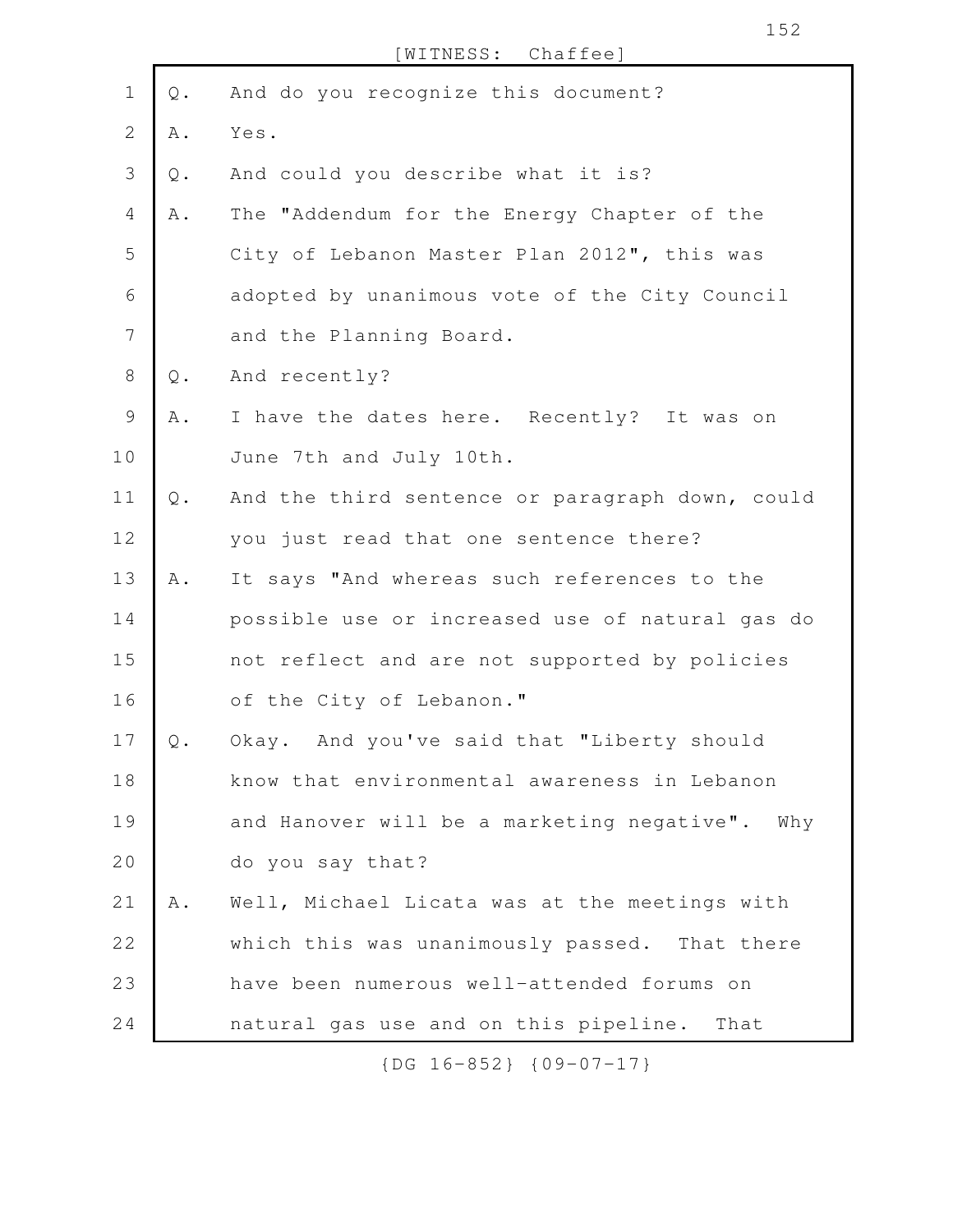[WITNESS: Chaffee] most recently there was a rally on August 12th in the green of the City of Lebanon attended by over 300 people, many of whom signed -- over 100 of whom signed up to have their -- offered their e-mails as contact to participate in persuading customers not to sign up for natural gas. MR. BELOW: And the final document to look at as an exhibit is entitled "A Resolution of the City Council of the City of Lebanon, New Hampshire, in Support of the Paris Climate Agreement". Could that be marked as an exhibit? CHAIRMAN HONIGBERG: That will be "22". (The document, as described, was herewith marked as **Exhibit 22** for identification.) BY MR. BELOW Q. And is it your understanding that, during the month of August, perhaps August 8th, the City Council unanimously adopted this resolution? A. Yes. Q. And could you just read the two sentences that 1 2 3 4 5 6 7 8 9 10 11 12 13 14 15 16 17 18 19 20 21 22 23 24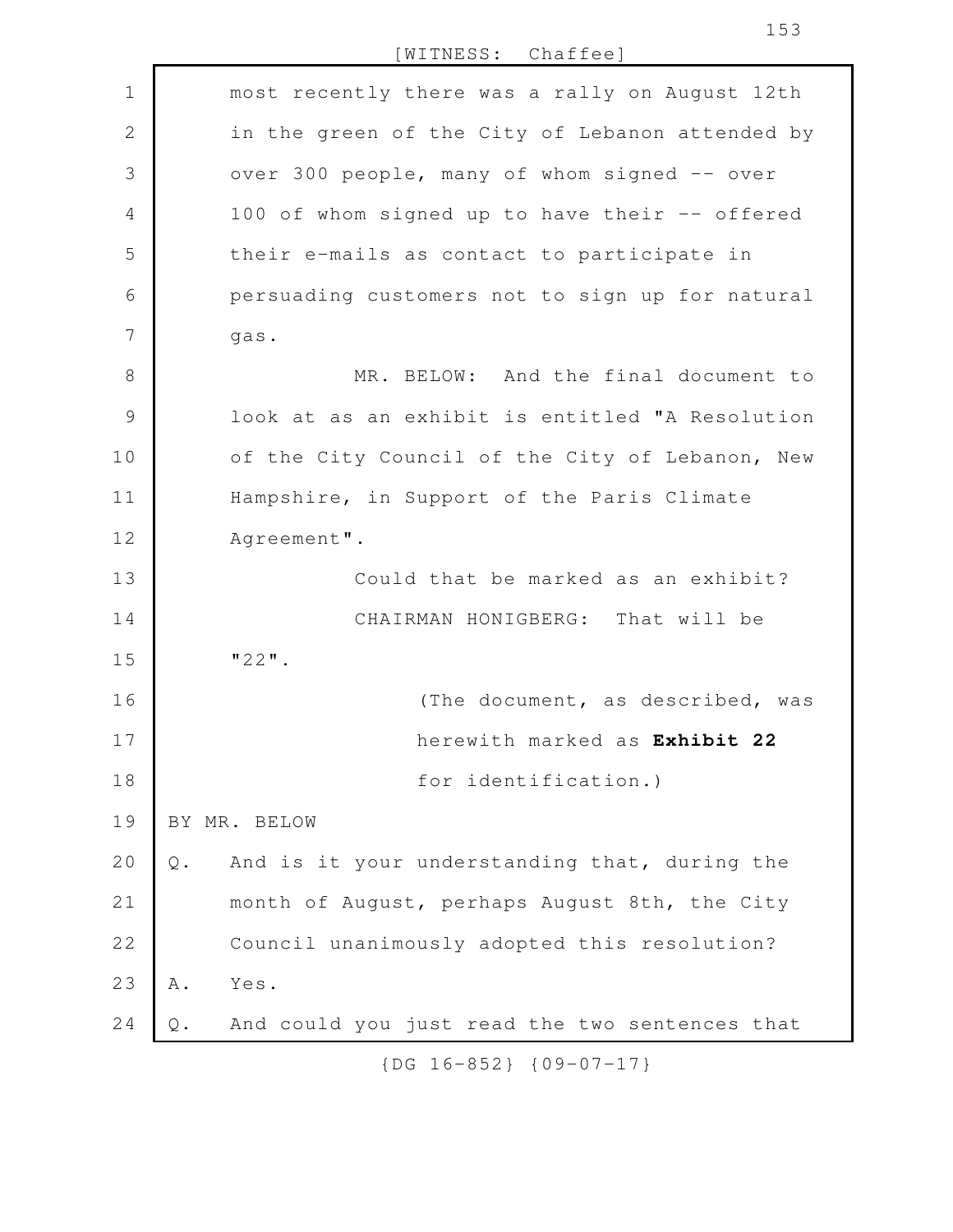|                |               | WITNESS: Chaffee]                                 |
|----------------|---------------|---------------------------------------------------|
| $\mathbf 1$    |               | follow the "Now, therefore, be it resolved that   |
| $\mathbf{2}$   |               | the City of Lebanon" statement?                   |
| 3              | Α.            | "Lebanon indicates its continuing commitment to   |
| $\overline{4}$ |               | reducing greenhouse gas emissions through its     |
| 5              |               | implementation of its Master Plan; and joins      |
| 6              |               | other US cities and municipalities in the         |
| 7              |               | Climate Mayors network and otherwise in           |
| $8\,$          |               | adopting and supporting the goals of the Paris    |
| $\mathsf{S}$   |               | Agreement."                                       |
| 10             | $\mathsf Q$ . | And, so, what are the conclusions -- what's the   |
| 11             |               | conclusion of your testimony?                     |
| 12             | Α.            | There's no question in anyone's mind that the     |
| 13             |               | future -- in the future renewable energy must     |
| 14             |               | supply more and more of our energy needs.<br>That |
| 15             |               | future is coming faster than we expected.         |
| 16             |               | Increasingly horrific climate events caused by    |
| 17             |               | global warming drive home our understanding       |
| 18             |               | that we cannot continue to use fossil fuels       |
| 19             |               | long term. At the same time, technology           |
| 20             |               | changes are making renewable alternatives         |
| 21             |               | available at a rate never anticipated.            |
| 22             |               | In Lebanon and Hanover, we're moving              |
| 23             |               | purposefully and quickly into an electrified      |
| 24             |               | and renewable energy future. Lebanon and          |

154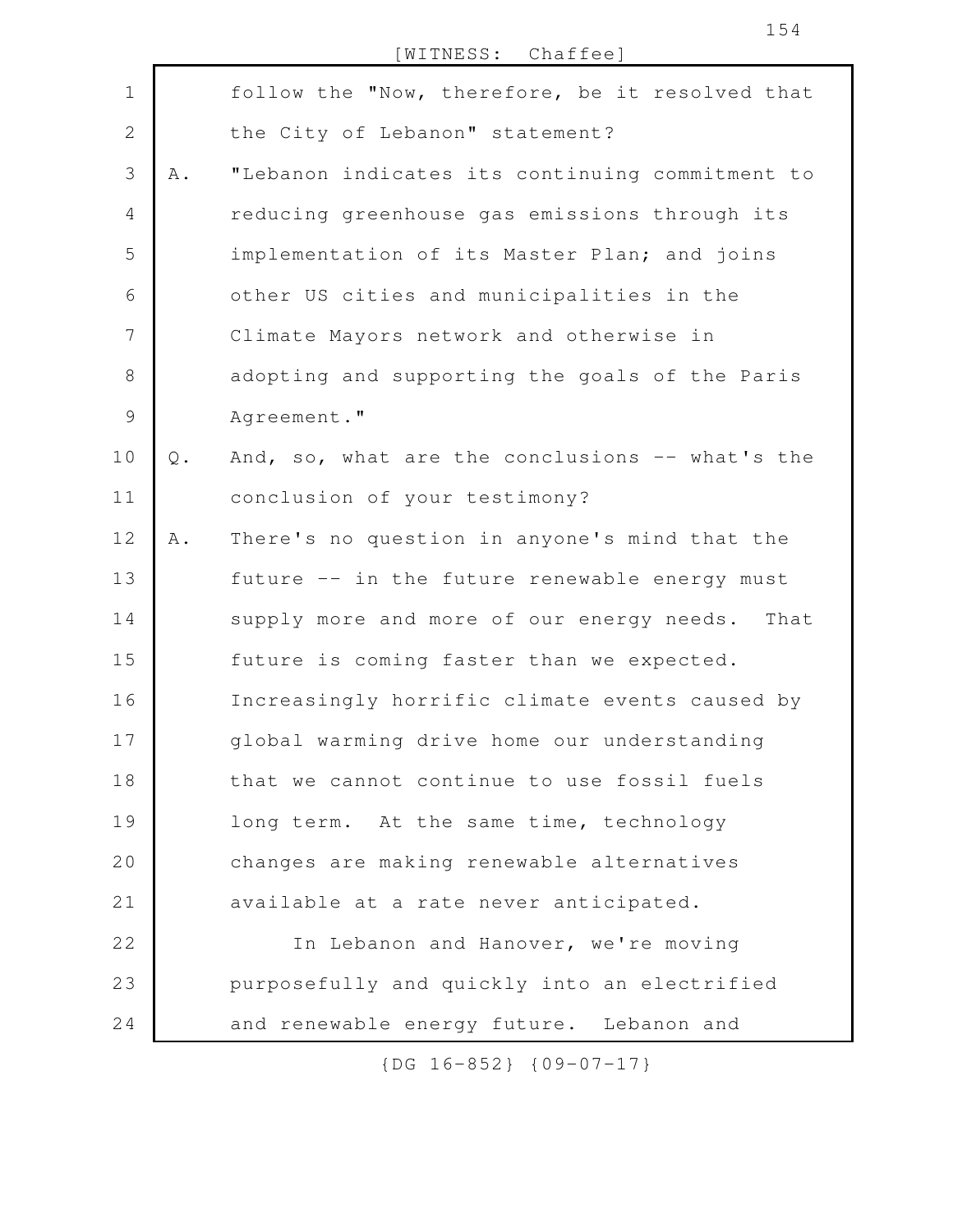Hanover are entering into a particularly exciting alternative to natural gas use, hopefully coming on line next year, a roll out of a local smart grid experiment, which will offer renewably generated electricity from the local landfill and real time electric pricing at lower rates to encourage the use of extremely efficient heat pumps for heating. And just note that the PUC has enabled this and Liberty will participate in this local smart grid experiment. 1 2 3 4 5 6 7 8 9 10 11

I oppose the pipeline settlement. To grant a franchise against explicit municipal policy seems extraordinary. I believe that the Settlement would be a mistake. That the utility should not be insulated from the investment risk, which it knows, in rolling out this plan, that is entailed. It would be a mistake for the concerted efforts of Hanover and Lebanon to take local action for a better environment, and be a mistake to the ratepayers, who are rolled into this as betters, and a mistake for Liberty Utilities itself. If a crutch were not being handed to 12 13 14 15 16 17 18 19 20 21 22 23 24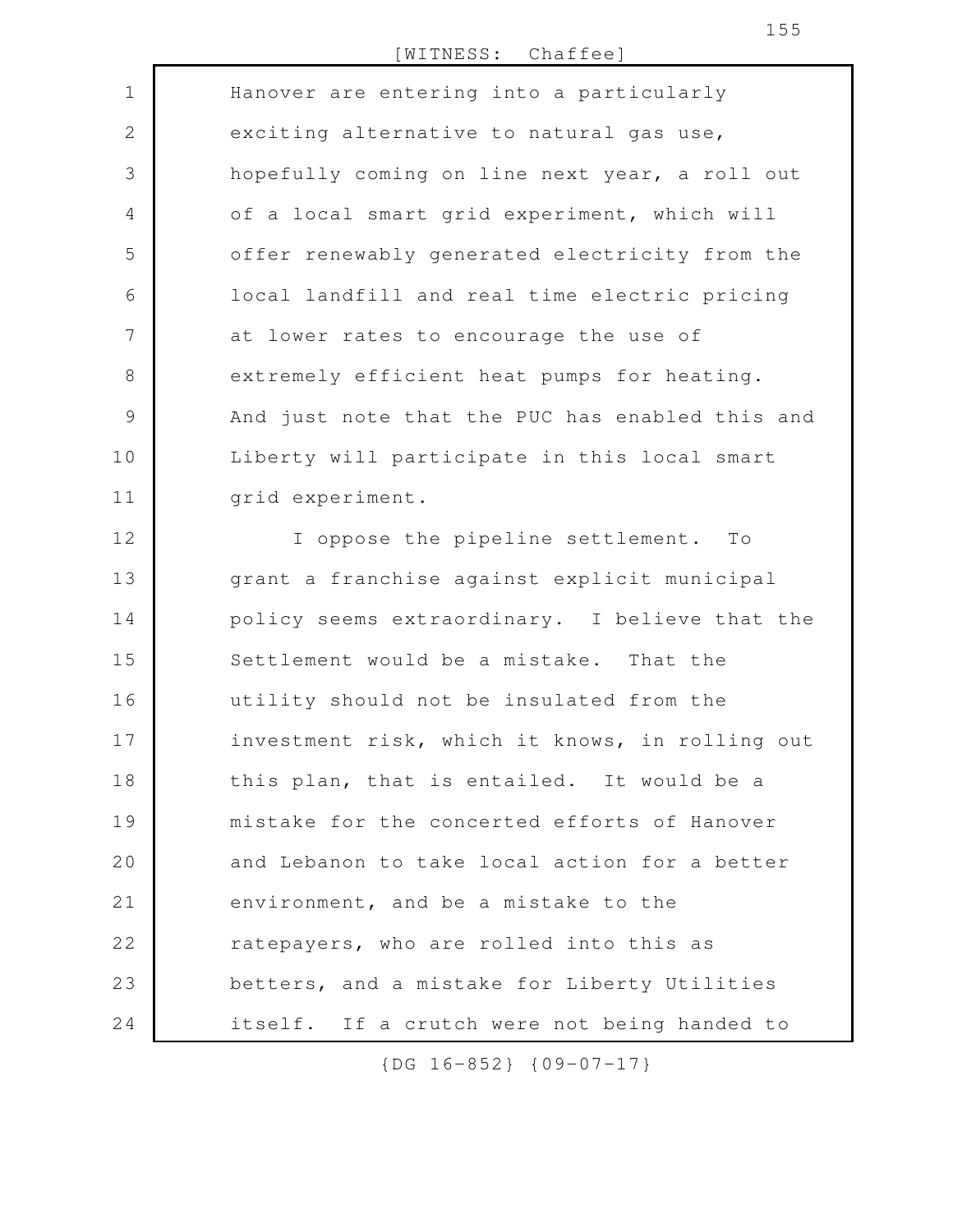| $\mathbf 1$     |     | the utility, perhaps it would respond to the   |
|-----------------|-----|------------------------------------------------|
| $\mathbf{2}$    |     | true signals of market forces, which should be |
| $\mathfrak{Z}$  |     | leading it to a business plan viable in an     |
| $\overline{4}$  |     | electrified, distributed energy future.        |
| 5               | Q.  | Does that conclude your testimony?             |
| 6               | A . | It does.                                       |
| $7\phantom{.0}$ |     | MR. BELOW: Thank you.                          |
| $8\,$           |     | CHAIRMAN HONIGBERG: Mr. Below, I               |
| $\mathcal{G}$   |     | assume you have no further questions for the   |
| 10              |     | witness?                                       |
| 11              |     | [Audience interruption.]                       |
| 12              |     | CHAIRMAN HONIGBERG: Please stop.               |
| 13              |     | Please stop. Thank you.                        |
| 14              |     | Mr. Below, I assume you have no                |
| 15              |     | further questions for the witness?             |
| 16              |     | MR. BELOW: Correct. Thank you.                 |
| 17              |     | CHAIRMAN HONIGBERG: Ms. Griffin, do            |
| 18              |     | you have any questions?                        |
| 19              |     | (Ms. Griffin indicating in the                 |
| 20              |     | negative.)                                     |
| 21              |     | CHAIRMAN HONIGBERG: That was a "no".           |
| 22              |     | Mr. Wilkie?                                    |
| 23              |     | MR. WILKIE: No.                                |
| 24              |     | CHAIRMAN HONIGBERG: Mr. Buckley, do            |
|                 |     |                                                |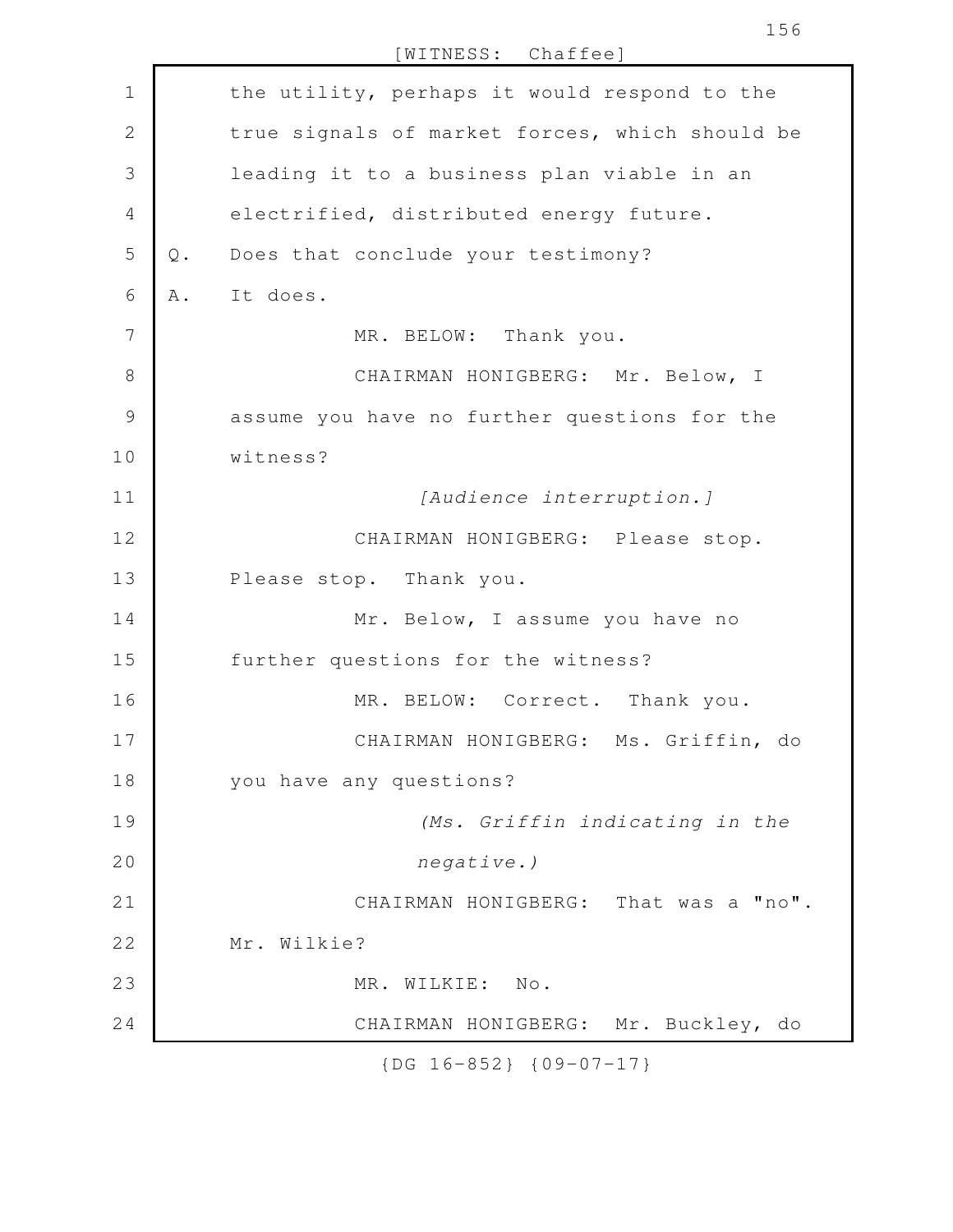you have any questions? MR. BUCKLEY: No. CHAIRMAN HONIGBERG: Mr. Speidel? MR. SPEIDEL: No. CHAIRMAN HONIGBERG: Mr. Sheehan? MR. SHEEHAN: Two. **CROSS-EXAMINATION** BY MR. SHEEHAN Q. Mr. Chaffee, I understand, and I don't mean to oversimplify this, but the gist of what your testimony seems to be is, if the price of gas goes up as you think it will, we will have a hard time attracting new customers. A. Yes. Q. And, similarly, -- A. That's your assertion. I'm repeating what you said. Q. Right. We agree with that. And that, if the customers are given the environmental view that you've expressed here today, similarly it would be hard for us to attract new customers? A. I'm saying that that environmental awareness exists or will exist among the customer base. And, yes, it will make it difficult. 1 2 3 4 5 6 7 8 9 10 11 12 13 14 15 16 17 18 19 20 21 22 23 24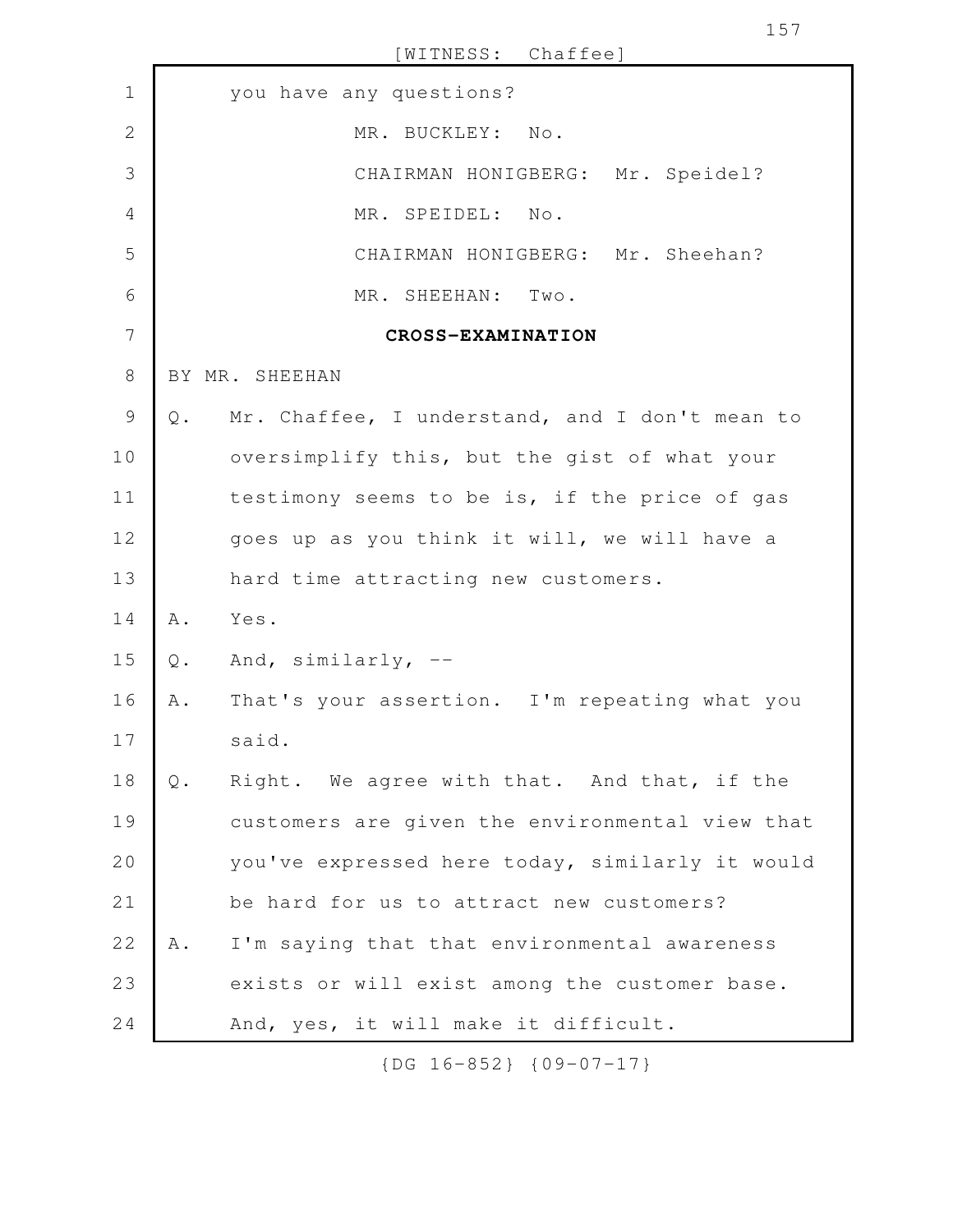|               |       | [WITNESS: Chaffee]                             |
|---------------|-------|------------------------------------------------|
| $\mathbf 1$   | $Q$ . | And you understand the Settlement builds in    |
| $\mathbf{2}$  |       | protections that, if we are unable to attract  |
| 3             |       | customers, we won't go forward?                |
| 4             | Α.    | Yes.                                           |
| 5             | $Q$ . | And do you understand that those protections,  |
| 6             |       | the 50 percent, the three-year cost $-$ - risk |
| 7             |       | sharing are much more stringent than our       |
| $8\,$         |       | existing tariff for the rest of the state      |
| $\mathcal{G}$ |       | provides?                                      |
| 10            | Α.    | I understand that. But I also say that I       |
| 11            |       | would -- that I would prefer the OCA's initial |
| 12            |       | recommendation that there be -- that           |
| 13            |       | 100 percent of the customers be required to be |
| 14            |       | demonstrated before offering a franchise, and  |
| 15            |       | that the Company and its stockholders bear     |
| 16            |       | 100 percent of the risk.                       |
| 17            |       | MR. SHEEHAN: Understood. Thank you.            |
| 18            |       | CHAIRMAN HONIGBERG: Commissioner               |
| 19            |       | Bailey?                                        |
| 20            |       | CMSR. BAILEY: I understand your                |
| 21            |       | testimony. Thank you. I don't have any more    |
| 22            |       | questions.                                     |
| 23            |       | CHAIRMAN HONIGBERG: Commissioner               |
| 24            |       | Giaimo?                                        |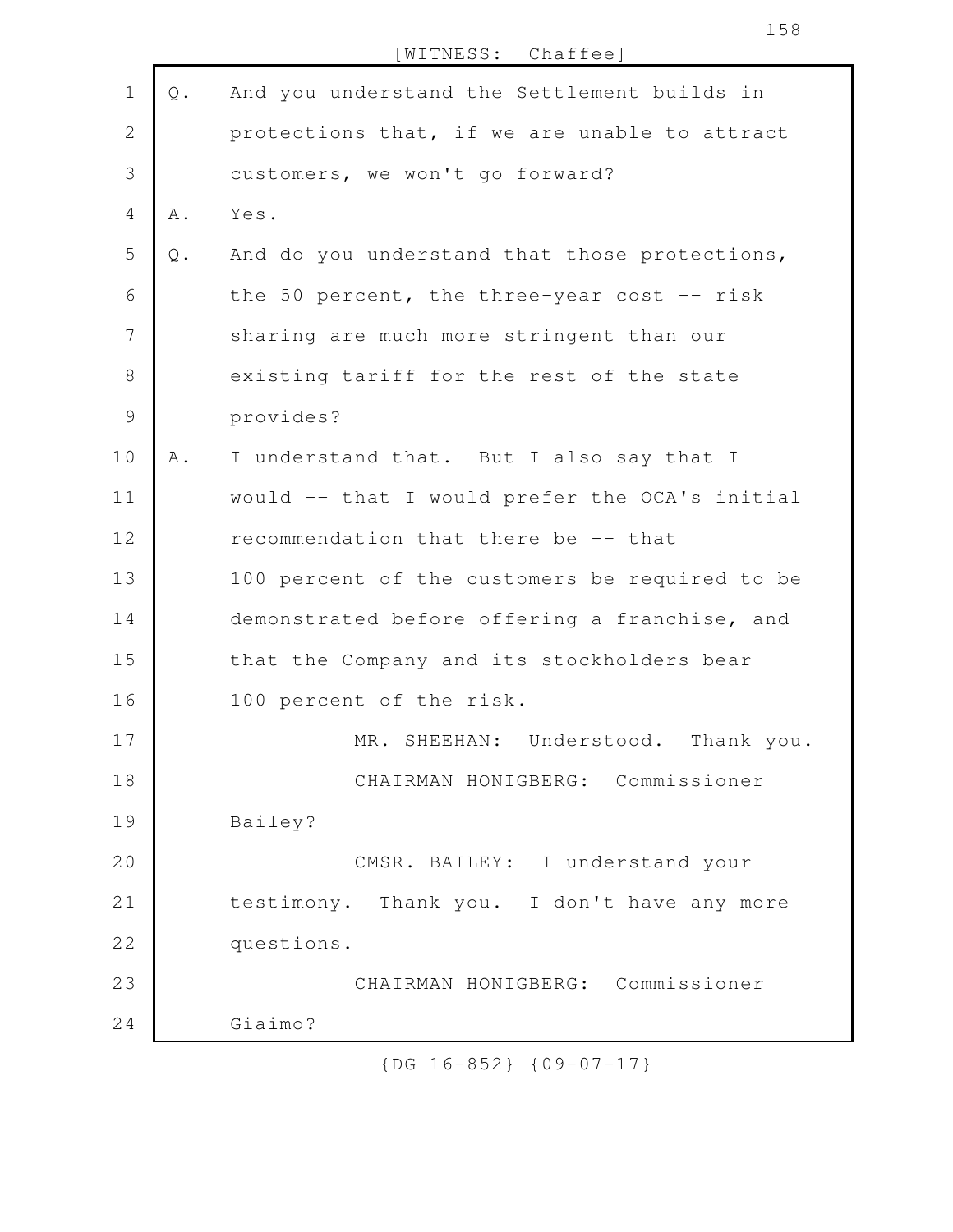[WITNESS: Chaffee] CMSR. GIAIMO: I echo that. CHAIRMAN HONIGBERG: And I have no questions. I assume you have nothing further, Mr. Below? MR. BELOW: Correct. CHAIRMAN HONIGBERG: All right. Dr. Chaffee, you can return to your seat. There are no more witnesses, correct? *[No verbal response.]* CHAIRMAN HONIGBERG: All right. So, are there objections to the striking of ID on any of the Exhibits 1 through 22? Mr. Sheehan? MR. SHEEHAN: Although we could argue some of them, we are not going to. We will not object to those exhibits. CHAIRMAN HONIGBERG: Anyone else? *[No verbal response.]* CHAIRMAN HONIGBERG: All right. Seeing no objections, we'll strike ID on Exhibits 1 through 22. They're all full exhibits. Is there anything else we need to do 1 2 3 4 5 6 7 8 9 10 11 12 13 14 15 16 17 18 19 20 21 22 23 24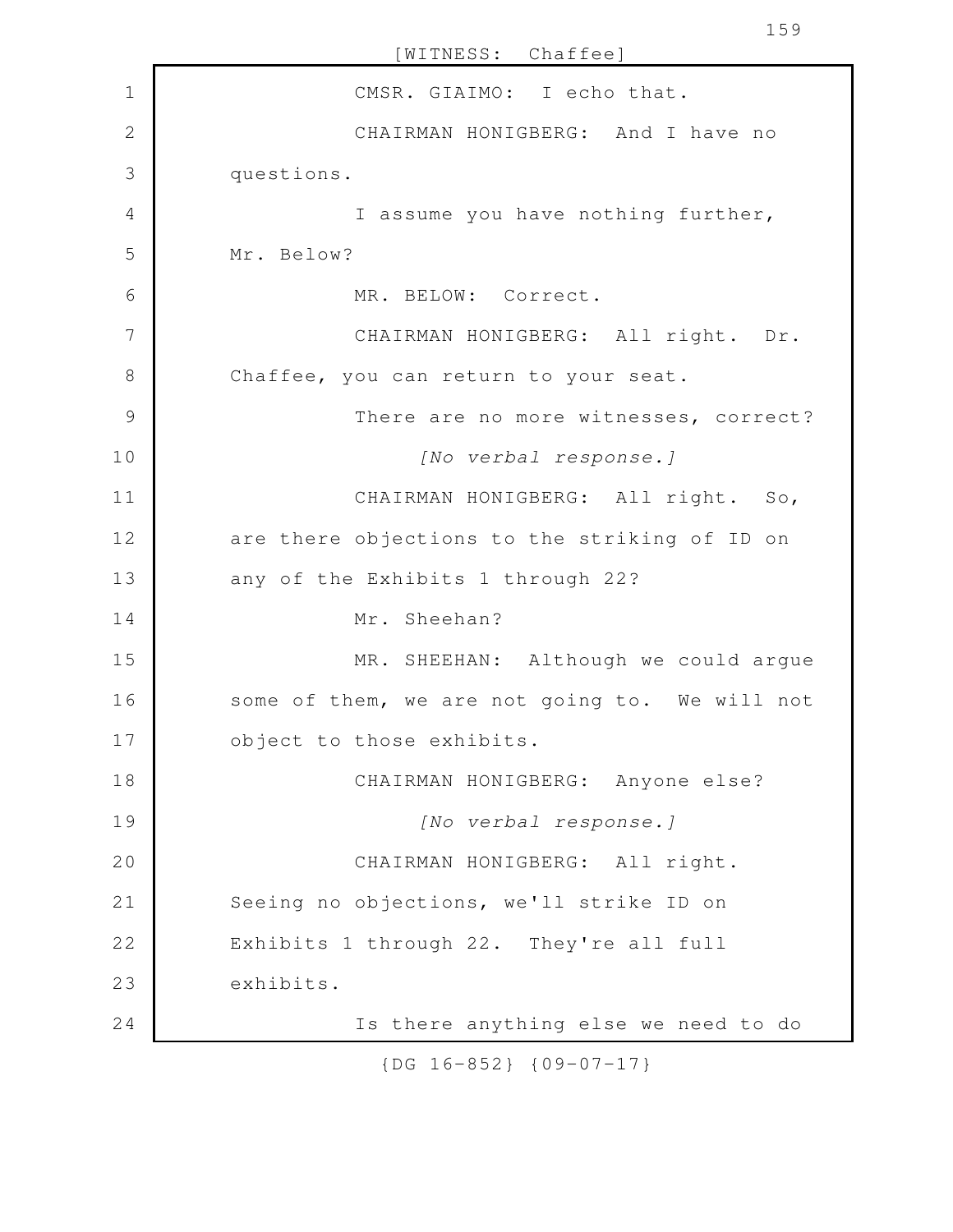160

before we allow the parties to sum up? *[No verbal response.]* CHAIRMAN HONIGBERG: I didn't think so. I believe we just heard Dr. Chaffee's closing, essentially. I assume you have nothing to add, Dr. Chaffee. DR. CHAFFEE: Yes. CHAIRMAN HONIGBERG: No, I got not it. I got it. Ms. Griffin, do you have anything to add? And she said "no" inaudibly. Mr. Wilkie, do you have anything? MR. WILKIE: No. CHAIRMAN HONIGBERG: Mr. Below? MR. BELOW: Yes. The City of Lebanon entered this proceeding primarily concerned with retaining its local jurisdiction over land use regulation, excavations, and public safety, and fire code issues. However, the City Council, in a discussion last night, did ask or support my attendance, and wanting to make clear to the Commission that our current Master Plan, which is the official policy of the City adopted by 1 2 3 4 5 6 7 8 9 10 11 12 13 14 15 16 17 18 19 20 21 22 23 24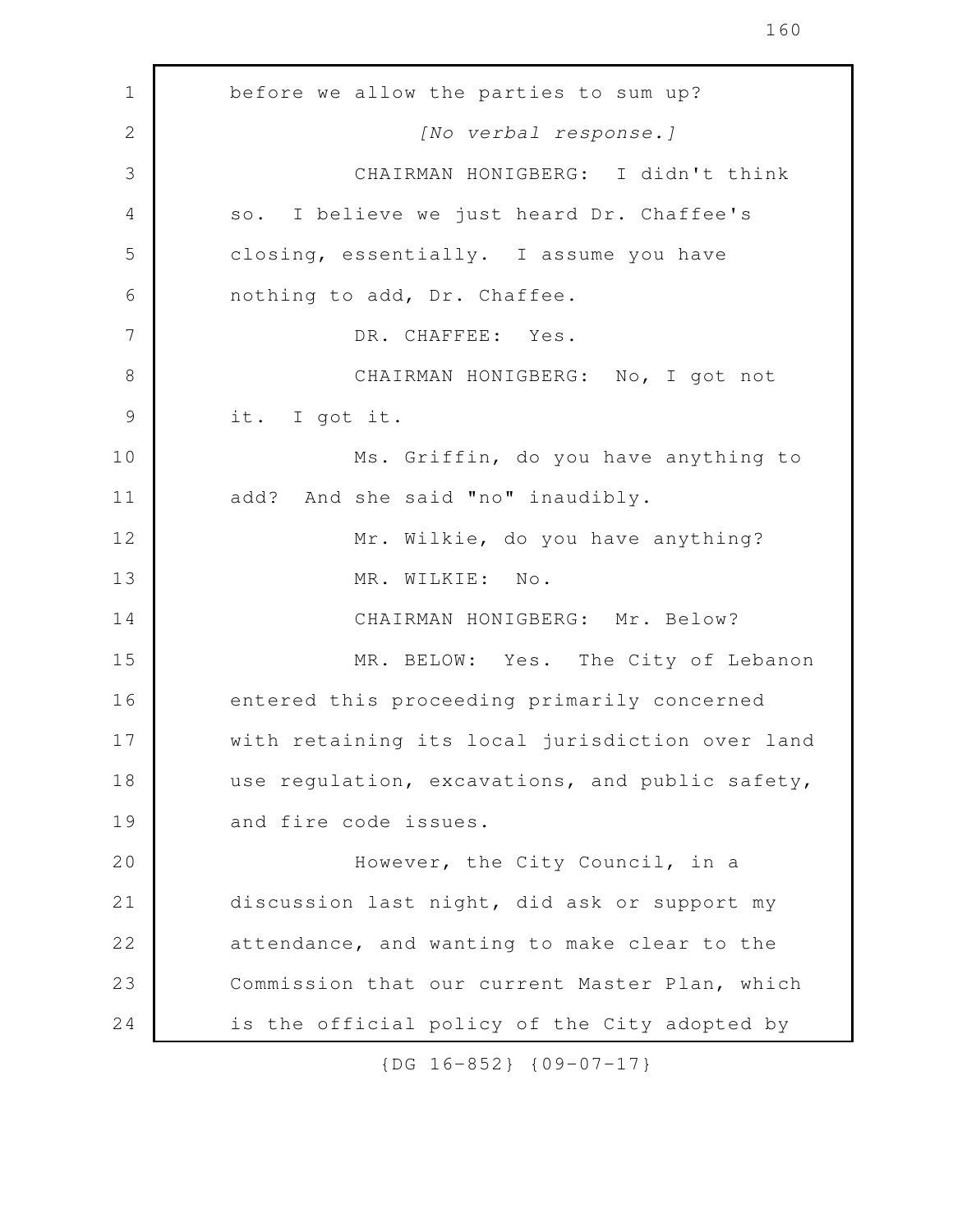both the Planning Board and the City Council, does not support the expanded use of natural gas. It's not consistent with our goals to move more quickly to reduce our carbon footprint as a city and to develop renewable energy. We would prefer if Liberty Utilities would focus more of its entrepreneurial efforts in working with the City on those goals, and to better accelerate development and integration of local renewable energy resources and a beneficial electrification of transportation and space heating, such as through our proposed pilot that we're working on. I do note a couple -- just a couple points. In Mr. Frink's testimony, on Page 8, at 11, he stated that "Although Liberty's savings analysis indicated substantial savings for propane customers converting to natural gas, the propane prices used in Liberty's savings analysis are probably higher than what the potential anchor customers are paying, as large users can typically negotiate a more favorable rate." 1 2 3 4 5 6 7 8 9 10 11 12 13 14 15 16 17 18 19 20 21 22 23 24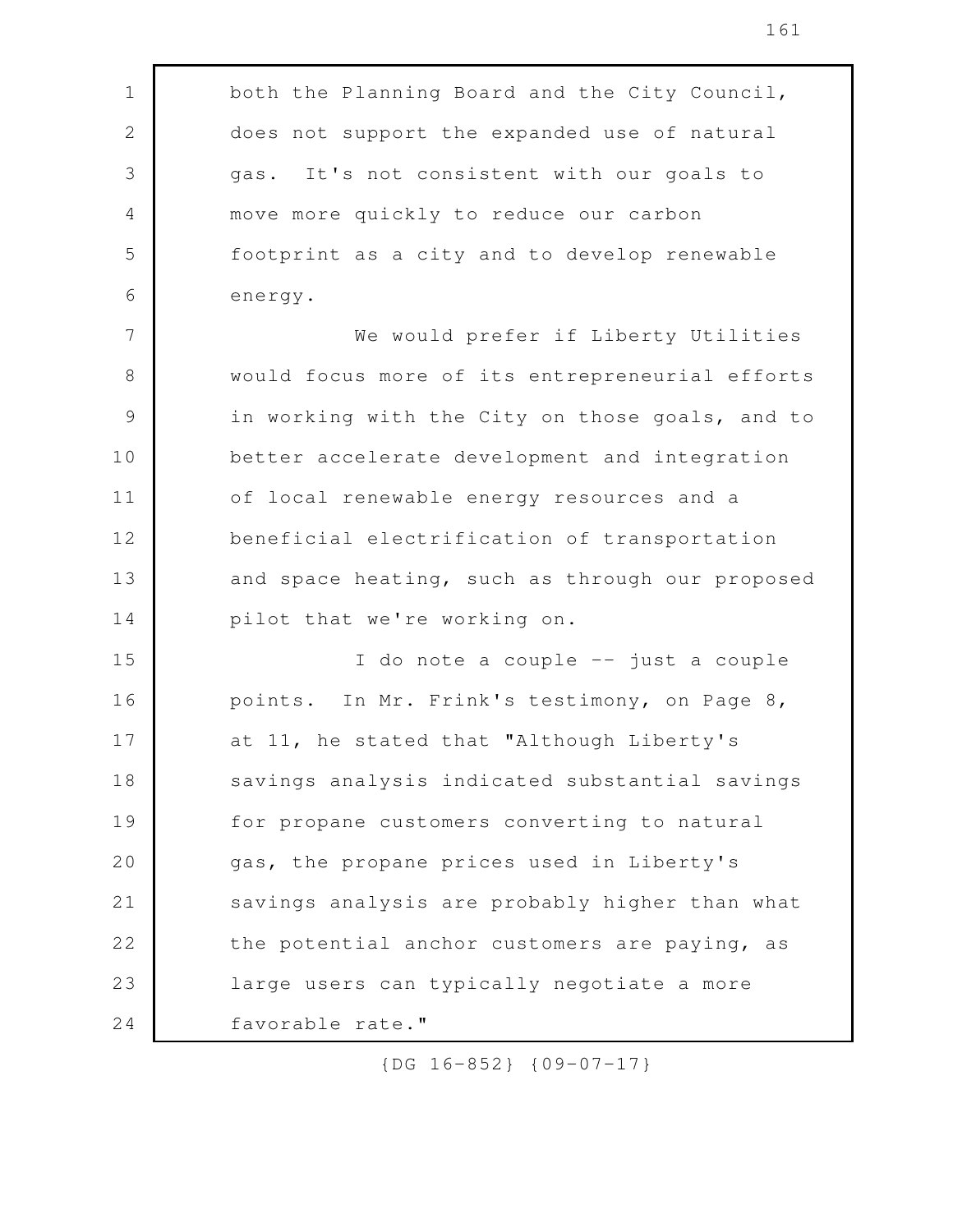To the best of my knowledge, there's not much -- any much more testimony on that particular issue, but I do think it raises some degree of doubt as to the extent to which natural gas may be more favorable than propane. And it would not be unexpected if local propane dealers got more aggressive in their pricing to retain customers. Sort of raising the risk issue. 1 2 3 4 5 6 7 8 9

I would also note that, in the Northern Utility case, Order Number 25700, at Page 4, as cited by the utility in their petition, it states that "the Commission also scrutinizes franchise petitions to ensure that they're consistent with the orderly development of the region." I think that both Lebanon and the Town of Hanover have expressed their views of what is the orderly development, that our Master Plan reflects our community's goal in terms of how we want to further develop within the community. And, at this point, it doesn't include the idea of expanded natural gas. That being said, we don't have any regulations or policies that prohibit that. 10 11 12 13 14 15 16 17 18 19 20 21 22 23 24

{DG 16-852} {09-07-17}

162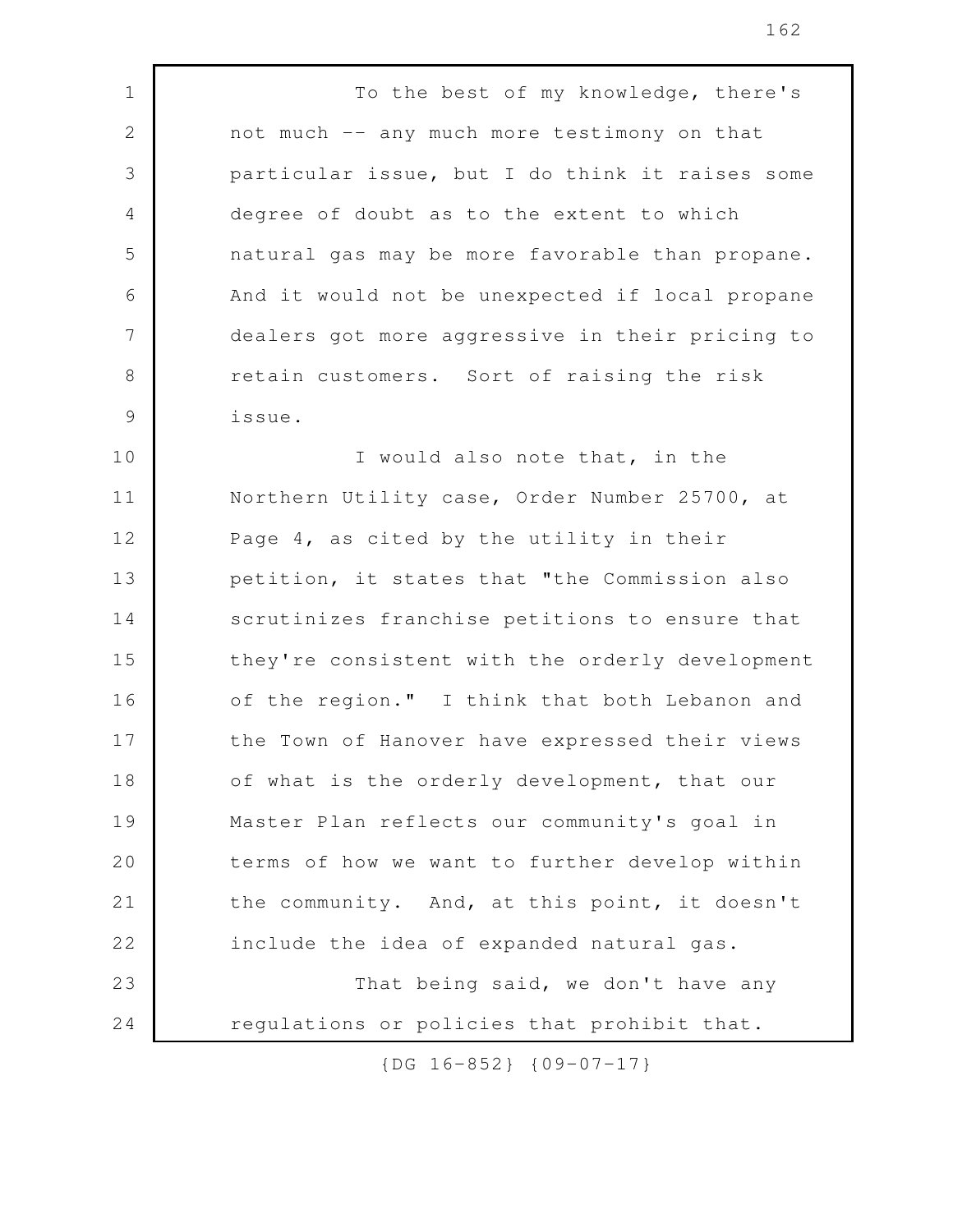Obviously, some legal businesses are using trucked in CNG or LNG presently, and that's not something we are going to in any way deny that choice to those customers. If the Commission -- so, our preference is that Liberty not proceed with this franchise. But, if the Commission does decide to grant the franchise and approve the Settlement, I think there are a few clarifications or conditions that might be appropriate. One of which is that, when they do update their business plan and are presenting their case that they have the necessary customer commitments, that that would be more appropriately come back to the Commission in the form of a hearing, so that other parties, interested parties, such as the City and the Town of Hanover, could have a chance to scrutinize that argument, as the impact in this particularly heavily traveled area, part of the city, would be very significant from what's necessary to begin building out a distribution system. 1 2 3 4 5 6 7 8 9 10 11 12 13 14 15 16 17 18 19 20 21 22 23 24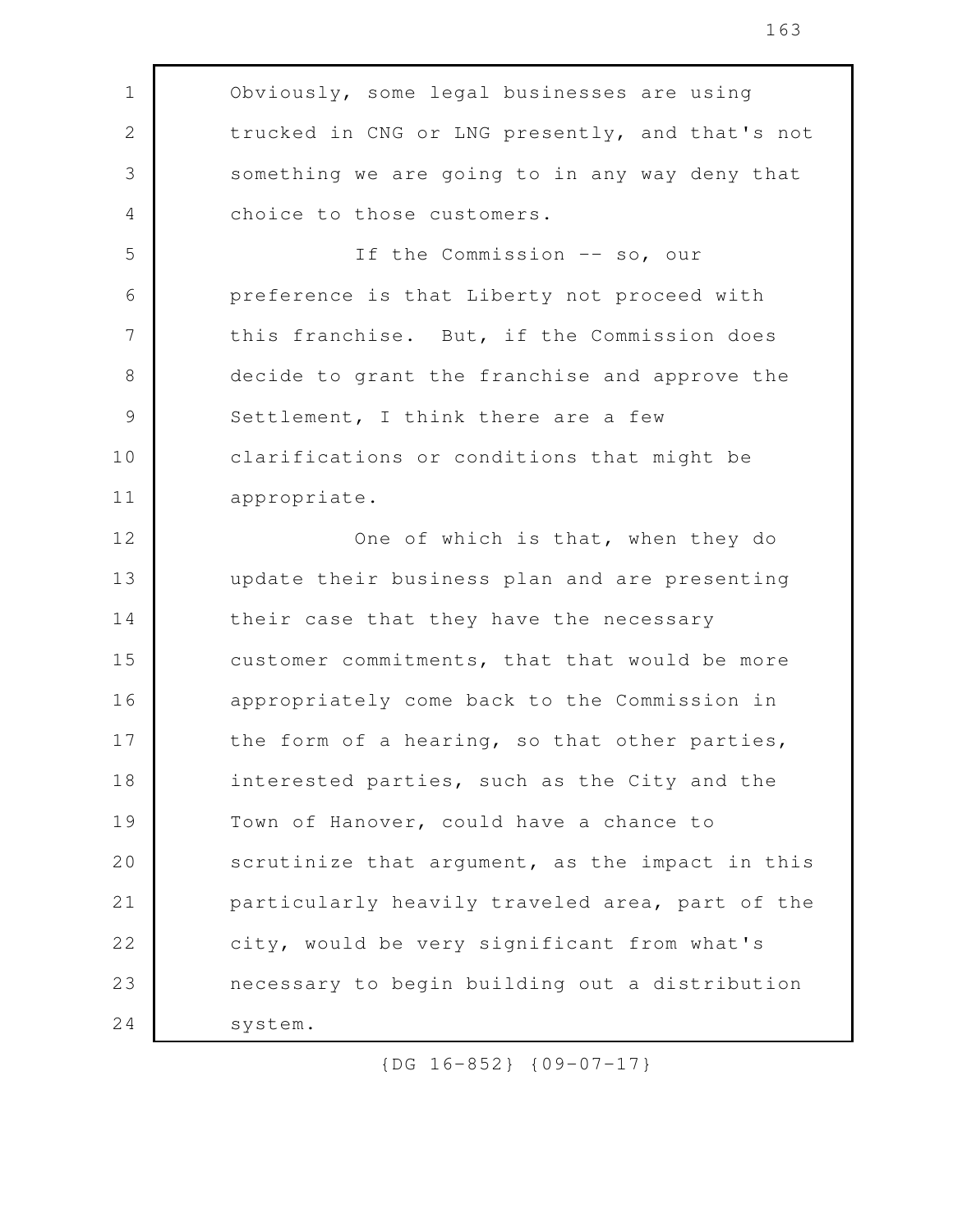And we would also appreciate it if the Commission would just confirm what was said in  $--$  at the hearing today, that it's  $--$  the expectation is fully that Liberty would be working with the City, if they do move forward, through all of our local land-use regulations and fire code and safety regulations. And I think that concludes my statement. Thank you, Mr. Chairman. CHAIRMAN HONIGBERG: Mr. Buckley. MR. BUCKLEY: Thank you, Mr. Chairman. Given the conditions included within the Settlement Agreement, particularly the ratepayer protections embodied within the risk-sharing provision, the Office of the Consumer Advocate views the Agreement as in the public interest and supports its approval by the Commission. Thank you. CHAIRMAN HONIGBERG: Mr. Speidel. MR. SPEIDEL: As stated by Mr. Frink, Staff supports the approval of the Settlement Agreement by the Commission. Thank you. 1 2 3 4 5 6 7 8 9 10 11 12 13 14 15 16 17 18 19 20 21 22 23 24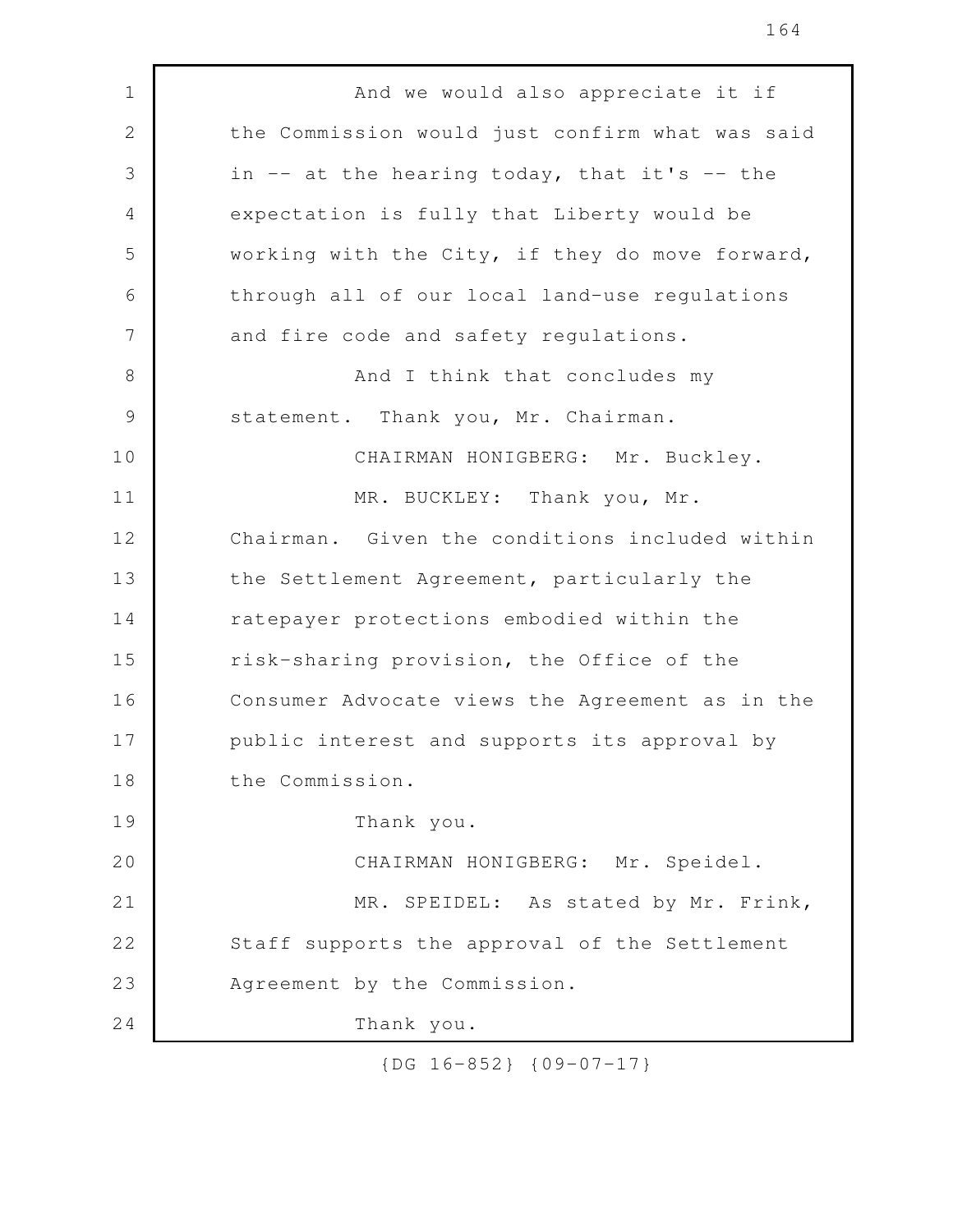CHAIRMAN HONIGBERG: Mr. Sheehan. MR. SHEEHAN: Thank you. Obviously, the end of my request  $-$  closing is ask that you approve the Settlement Agreement, which will provide for the awarding of the franchise under the conditions provided there. That simply authorizes us to compete for customers in Hanover and Lebanon. We have heard the presentations today. We have been at similar meetings at different locations before. We are not blind to the difficulty it may be to attract the customers. And, thus, we readily agreed to the conditions in this Settlement, for a couple reasons. One, and most importantly, it acknowledges our understanding that we need to be sure this is going to work before we go forward. And, in essence, that's what those conditions lay out. The two main arguments we've heard here today are, economically, customers may not want to do it, and, environmentally, customers may not want to do it. And many of the people 1 2 3 4 5 6 7 8 9 10 11 12 13 14 15 16 17 18 19 20 21 22 23 24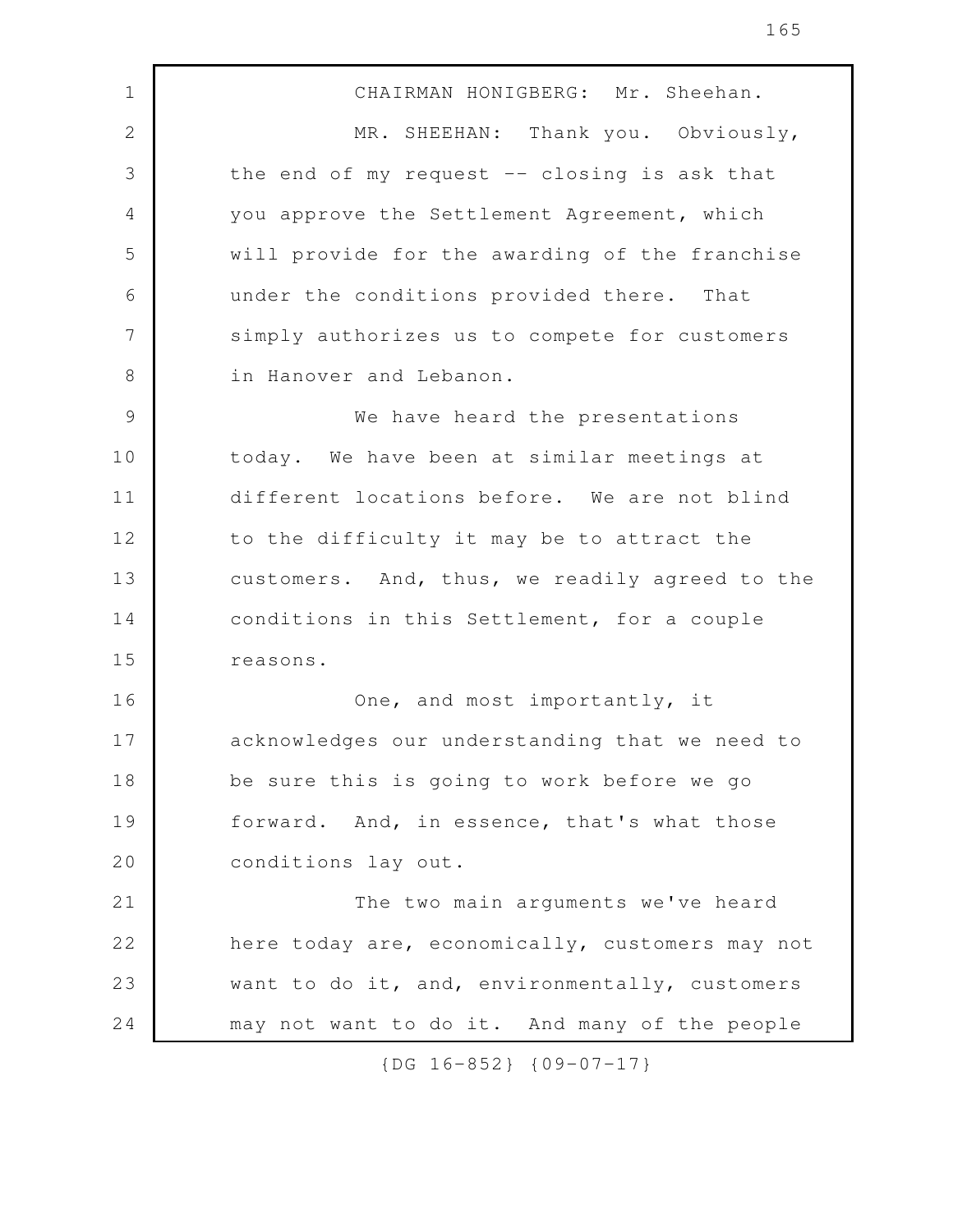here in this room strongly believe those, and we respect that. I think Mr. Frink made the most telling statement today: "We don't know if there's another side." Meaning, is there a population out there, a sufficient population to make this work for those people? And we don't know that, because, without the franchise, we've never had the opportunity to knock on a door and say "we can offer you natural gas next year at this price." We have not been able to do that because we didn't have the franchise. We think this Settlement gives a good protection to the customers. It gives, frankly, protection for us. We're not going to go forward if we're anywhere close to not meeting these goals. I do want to note the Dartmouth letter says it takes no position on this thing, on this Petition. And I'd also like to respond briefly to Mr. Below's proposed conditions. We have said all along we will comply with all local 1 2 3 4 5 6 7 8 9 10 11 12 13 14 15 16 17 18 19 20 21 22 23 24